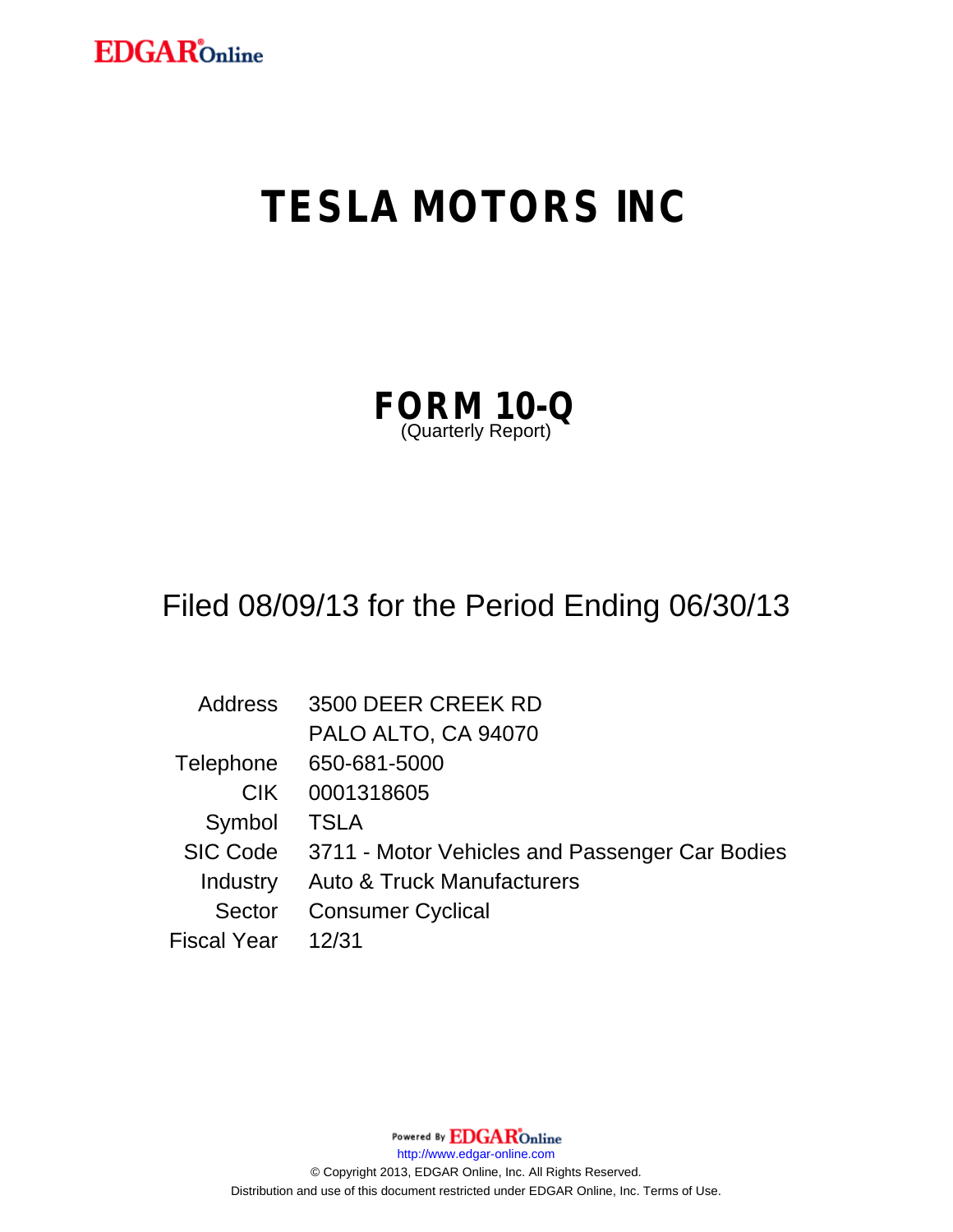$\overline{a}$ 

### **UNITED STATES SECURITIES AND EXCHANGE COMMISSION**

**Washington, D.C. 20549**  ı

### **FORM 10-Q**

j

**(Mark One)** 

 $\overline{a}$  $\overline{a}$ 

 **QUARTERLY REPORT PURSUANT TO SECTION 13 OR 15(d) OF THE SECURITIES EXCHANGE ACT OF 1934** 

**For the quarterly period ended June 30, 2013** 

**OR** 

 **TRANSITION REPORT PURSUANT TO SECTION 13 OR 15(d) OF THE SECURITIES EXCHANGE ACT OF 1934** 

> **Commission File Number: 001-34756**  L

# **Tesla Motors, Inc.**

**(Exact name of registrant as specified in its charter)**  L

**Delaware 91-2197729 (State or other jurisdiction of incorporation or organization)** 

**3500 Deer Creek Road Palo Alto, California 94304 (Address of principal executive offices) (Zip Code)** 

**(I.R.S. Employer Identification No.)** 

**(650) 681-5000** 

**(Registrant's telephone number, including area code)**  ı

Indicate by check mark whether the registrant (1) has filed all reports required to be filed by Section 13 or 15(d) of the Securities Exchange Act of 1934 ("Exchange Act") during the preceding 12 months (or for such shorter period that the registrant was required to file such reports), and (2) has been subject to such filing requirements for the past 90 days. Yes  $\boxtimes$  No  $\square$ 

Indicate by check mark whether the registrant has submitted electronically and posted on its corporate Web site, if any, every Interactive Data File required to be submitted and posted pursuant to Rule 405 of Regulation S-T during the preceding 12 months (or for such shorter period that the registrant was required to submit and post such files). Yes  $\boxtimes$  No  $\square$ 

Indicate by check mark whether the registrant is a large accelerated filer, an accelerated filer, a non-accelerated filer or a smaller reporting company. See the definitions of "large accelerated filer," "accelerated filer," and "smaller reporting company" in Rule 12b-2 of the Exchange Act:

Large accelerated filer  $\boxtimes$ Non-accelerated filer  $\Box$  (Do not check if a smaller reporting company) Smaller reporting company  $\Box$ 

Indicate by check mark whether the registrant is a shell company (as defined in Rule 12b-2 of the Exchange Act). Yes  $\Box$  No  $\boxtimes$ 

As of July 31, 2013, there were 121,449,647 shares of the registrant's Common Stock outstanding.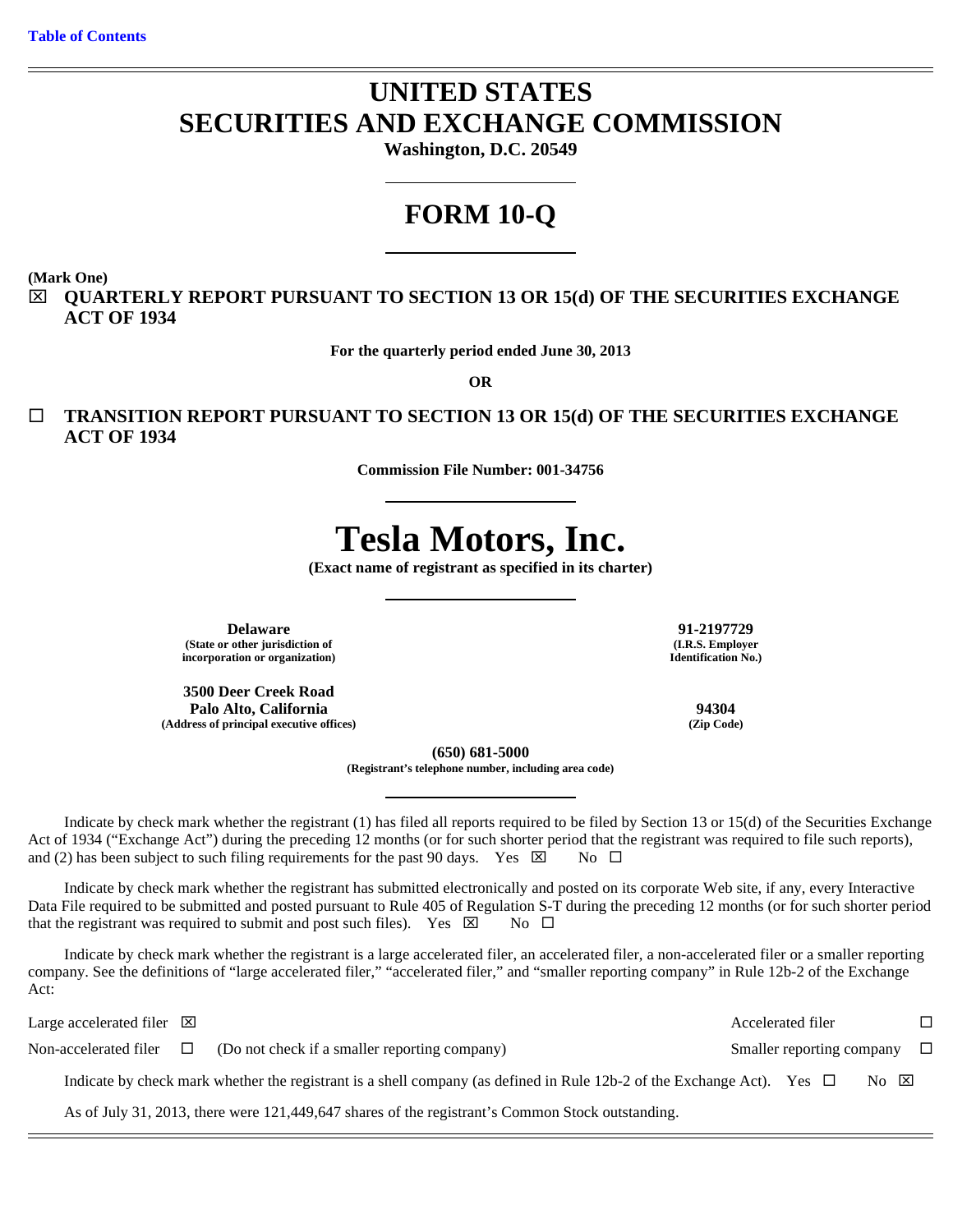#### **TESLA MOTORS, INC. FORM 10-Q FOR THE QUARTER ENDED JUNE 30, 2013**

#### **INDEX**

| PART I.           | <b>FINANCIAL INFORMATION</b>                                                                                      | <b>Page</b> |
|-------------------|-------------------------------------------------------------------------------------------------------------------|-------------|
| Item 1.           | <b>Financial Statements (Unaudited)</b>                                                                           | 4           |
|                   | Condensed Consolidated Balance Sheets as of June 30, 2013 and December 31, 2012                                   |             |
|                   | Condensed Consolidated Statements of Operations for the Three and Six Months Ended June 30, 2013 and 2012         | 5           |
|                   | Condensed Consolidated Statements of Comprehensive Loss for the Three and Six Months Ended June 30, 2013 and 2012 | 6           |
|                   | Condensed Consolidated Statements of Cash Flows for the Six Months Ended June 30, 2013 and 2012 (Restated)        |             |
|                   | <b>Notes to Condensed Consolidated Financial Statements</b>                                                       | 8           |
| Item 2.           | Management's Discussion and Analysis of Financial Condition and Results of Operations                             | 21          |
| Item 3.           | Quantitative and Qualitative Disclosures About Market Risk                                                        | 36          |
| Item 4.           | <b>Controls and Procedures</b>                                                                                    | 36          |
| PART II.          | <b>OTHER INFORMATION</b>                                                                                          | 37          |
| Item 1.           | <b>Legal Proceedings</b>                                                                                          | 37          |
| Item 1A.          | <b>Risk Factors</b>                                                                                               | 37          |
| Item 2.           | Unregistered Sales of Equity Securities and Use of Proceeds                                                       | 83          |
| Item 3.           | <b>Defaults Upon Senior Securities</b>                                                                            | 83          |
| Item 5.           | <b>Other Information</b>                                                                                          | 83          |
| Item $6.$         | <b>Exhibits</b>                                                                                                   | 83          |
| <b>SIGNATURES</b> |                                                                                                                   | 84          |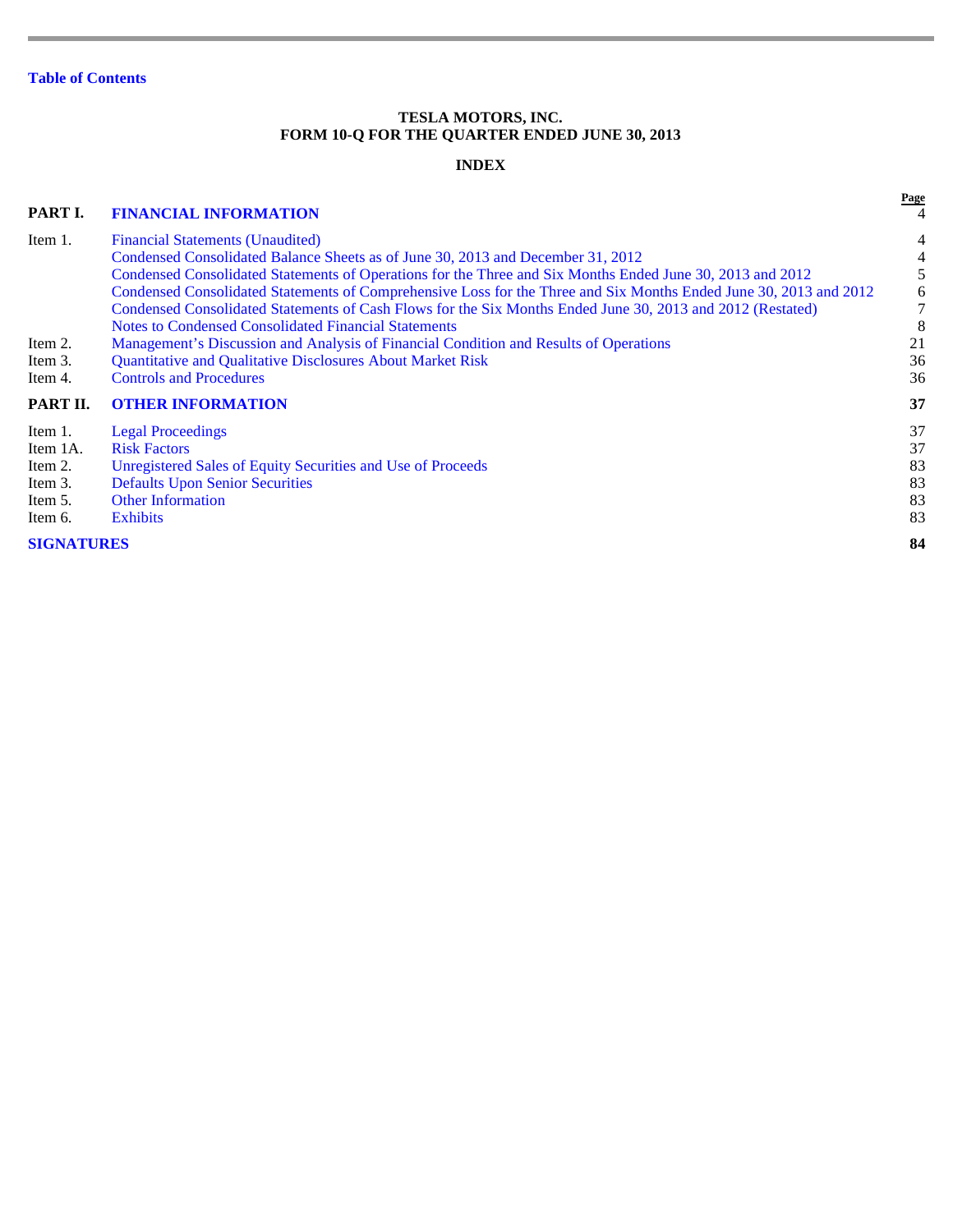#### **Forward-Looking Statements**

*The discussions in this Quarterly Report on Form 10-Q contain forward-looking statements reflecting our current expectations that involve risks and uncertainties. These forward-looking statements include, but are not limited to, statements concerning our strategy, future operations, future financial position, future revenues, future profitability, future delivery of automobiles, projected costs, expectations regarding demand and acceptance for our technologies, growth opportunities and trends in the market in which we operate, prospects, plans and objectives of management and the statements made below under the heading "Management Opportunities, Challenges and Risks." The words "anticipates", "believes", "estimates", "expects", "intends", "may", "plans", "projects", "will", "would" and similar expressions are intended to identify forward-looking statements, although not all forward-looking statements contain these identifying words. We may not actually achieve the plans, intentions or expectations disclosed in our forward-looking statements and you should not place undue reliance on our forward-looking statements. Actual results or events could differ materially from the plans, intentions and expectations disclosed in the forward-looking statements that we make. These forward-looking statements involve risks and uncertainties that could cause our actual results to differ materially from those in the forward-looking statements, including, without limitation, the risks set forth in Part II, Item 1A, "Risk Factors" in this Quarterly Report on Form 10-Q and in our other filings with the Securities and Exchange Commission. We do not assume any obligation to update any forward-looking statements.*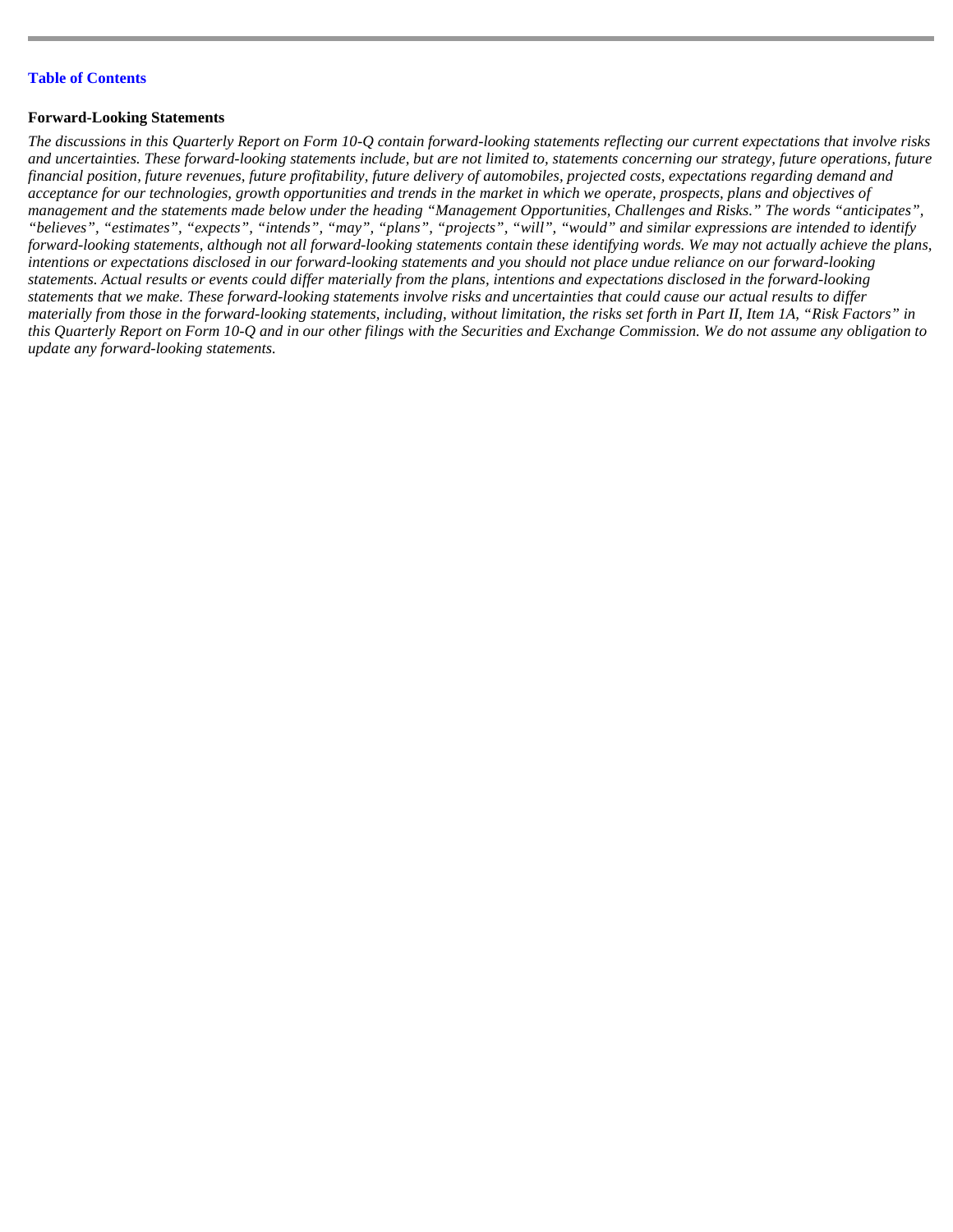**PART I. FINANCIAL INFORMATION ITEM 1. FINANCIAL STATEMENTS** 

#### **Tesla Motors, Inc.**

#### **Condensed Consolidated Balance Sheets (in thousands, except share and per share data) (Unaudited)**

|                                                                                                     | <b>June 30,</b><br>2013 | December 31,<br>2012    |
|-----------------------------------------------------------------------------------------------------|-------------------------|-------------------------|
| <b>Assets</b>                                                                                       |                         |                         |
| Current assets                                                                                      |                         |                         |
| Cash and cash equivalents                                                                           | $\mathbb{S}$<br>746,057 | 201,890<br>$\mathbb{S}$ |
| Restricted cash                                                                                     | 1,362                   | 19,094                  |
| Accounts receivable                                                                                 | 113,544                 | 26,842                  |
| Inventory                                                                                           | 254,891                 | 268,504                 |
| Prepaid expenses and other current assets                                                           | 13,688                  | 8,438                   |
| Total current assets                                                                                | 1,129,542               | 524,768                 |
| Operating lease vehicles, net                                                                       | 131,468                 | 10,071                  |
| Property, plant and equipment, net                                                                  | 595,579                 | 552,229                 |
| Restricted cash                                                                                     | 7,059                   | 5,159                   |
| Other assets                                                                                        | 24,196                  | 21,963                  |
| <b>Total assets</b>                                                                                 | \$1,887,844             | \$1,114,190             |
| <b>Liabilities and Stockholders' Equity</b>                                                         |                         |                         |
| <b>Current liabilities</b>                                                                          |                         |                         |
| Accounts payable                                                                                    | \$<br>262,227           | \$<br>303,382           |
| <b>Accrued liabilities</b>                                                                          | 55,126                  | 39,798                  |
| Deferred revenue                                                                                    | 29,781                  | 1,905                   |
| Capital lease obligations, current portion                                                          | 5,695                   | 4,365                   |
| Customer deposits                                                                                   | 133,716                 | 138,817                 |
| Long-term debt, current portion                                                                     |                         | 50,841                  |
| Total current liabilities                                                                           | 486,545                 | 539,108                 |
| Common stock warrant liability                                                                      |                         | 10,692                  |
| Capital lease obligations, less current portion                                                     | 9,249                   | 9,965                   |
| Deferred revenue, less current portion                                                              | 68,293                  | 3,060                   |
| Long-term debt, net, less current portion                                                           | 578,740                 | 401,495                 |
| Other long-term liabilities                                                                         | 115,591                 | 25,170                  |
| <b>Total liabilities</b>                                                                            | 1,258,418               | 989,490                 |
| Commitments and contingencies (Note 10)                                                             |                         |                         |
| Stockholders' equity                                                                                |                         |                         |
| Preferred stock; \$0.001 par value; 100,000,000 shares authorized; no shares issued and outstanding |                         |                         |
| Common stock; \$0.001 par value; 2,000,000,000 shares authorized as of June 30, 2013 and            |                         |                         |
| December 31, 2012, respectively; 121,429,665 and 114,214,274 shares issued and outstanding as of    |                         |                         |
| June 30, 2013 and December 31, 2012, respectively                                                   | 121                     | 115                     |
| Additional paid-in capital                                                                          | 1,714,163               | 1,190,191               |
| Accumulated deficit                                                                                 | (1,084,858)             | (1,065,606)             |
| Total stockholders' equity                                                                          | 629,426                 | 124,700                 |
| Total liabilities and stockholders' equity                                                          | \$1,887,844             | \$1,114,190             |

The accompanying notes are an integral part of these condensed consolidated financial statements.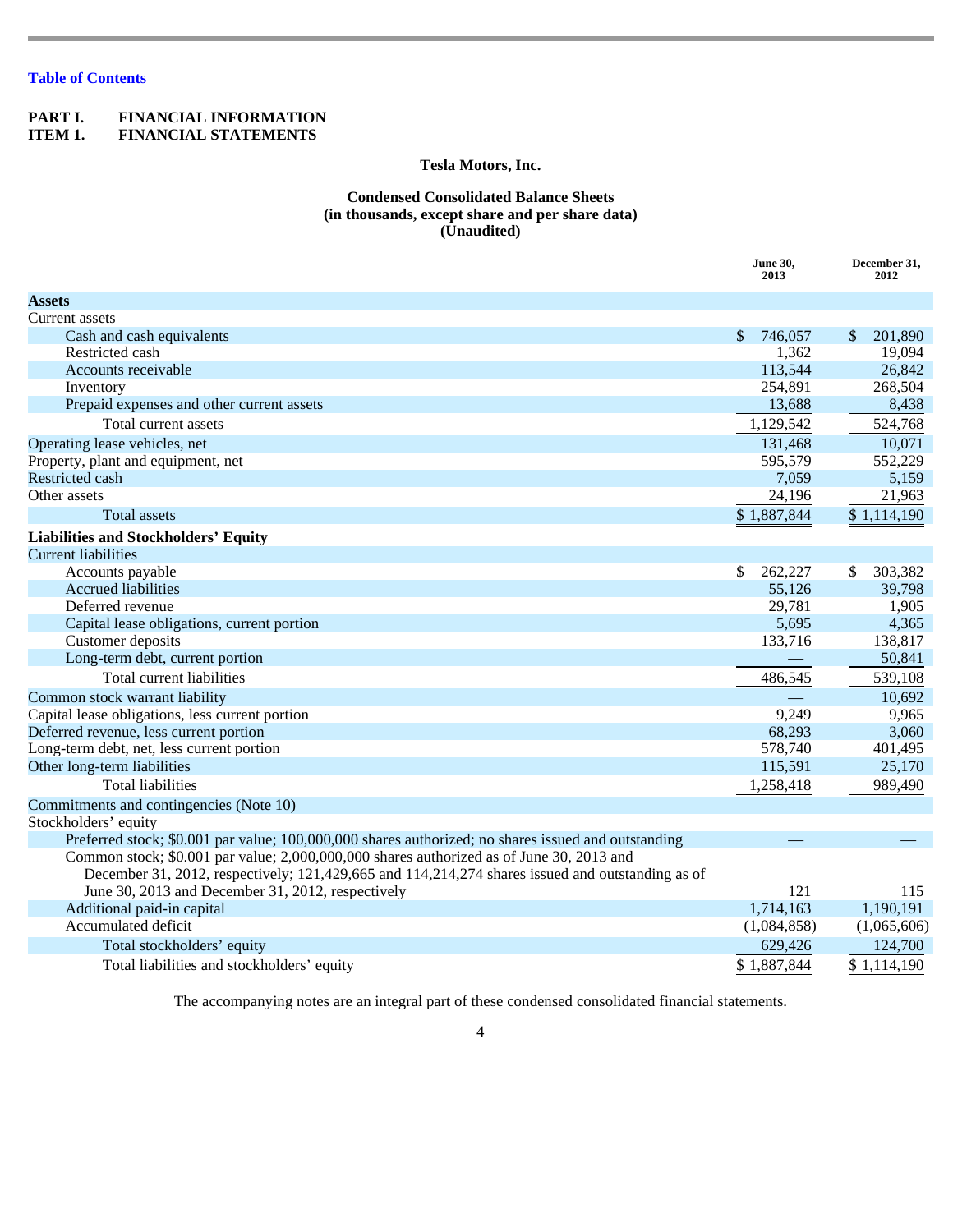#### **Condensed Consolidated Statements of Operations (in thousands, except share and per share data) (Unaudited)**

|                                                                                                    |               | <b>Three Months Ended</b><br><b>June 30,</b> |             | <b>Six Months Ended</b><br><b>June 30,</b> |    |             |
|----------------------------------------------------------------------------------------------------|---------------|----------------------------------------------|-------------|--------------------------------------------|----|-------------|
|                                                                                                    | 2013          |                                              | 2012        | 2013                                       |    | 2012        |
| <b>Revenues</b>                                                                                    |               |                                              |             |                                            |    |             |
| Automotive sales                                                                                   | \$<br>401,535 | \$                                           | 22,054      | \$<br>956,738                              | \$ | 41,299      |
| Development services                                                                               | 3,604         |                                              | 4,599       | 10,193                                     |    | 15,521      |
| Total revenues                                                                                     | 405,139       |                                              | 26,653      | 966,931                                    |    | 56,820      |
| <b>Cost of revenues</b>                                                                            |               |                                              |             |                                            |    |             |
| Automotive sales                                                                                   | 303,599       |                                              | 20,150      | 765,417                                    |    | 34,082      |
| Development services                                                                               | 1,057         |                                              | 1,741       | 4,711                                      |    | 7,766       |
| Total cost of revenues                                                                             | 304,656       |                                              | 21,891      | 770,128                                    |    | 41,848      |
| Gross profit                                                                                       | 100,483       |                                              | 4,762       | 196,803                                    |    | 14,972      |
| <b>Operating expenses</b>                                                                          |               |                                              |             |                                            |    |             |
| Research and development                                                                           | 52,312        |                                              | 74,854      | 107,171                                    |    | 143,245     |
| Selling, general and administrative                                                                | 59,963        |                                              | 36,083      | 107,008                                    |    | 66,665      |
| Total operating expenses                                                                           | 112,275       |                                              | 110,937     | 214,179                                    |    | 209,910     |
| Loss from operations                                                                               | (11,792)      |                                              | (106, 175)  | (17, 376)                                  |    | (194, 938)  |
| Interest income                                                                                    | 39            |                                              | 74          | 49                                         |    | 164         |
| Interest expense                                                                                   | (20, 116)     |                                              | (84)        | (20, 234)                                  |    | (149)       |
| Other income (expense), net                                                                        | 1,668         |                                              | 691         | 18,759                                     |    | (385)       |
| Loss before income taxes                                                                           | (30,201)      |                                              | (105, 494)  | (18, 802)                                  |    | (195,308)   |
| Provision for income taxes                                                                         | 301           |                                              | 109         | 452                                        |    | 168         |
| Net loss                                                                                           | (30, 502)     |                                              | (105, 603)  | \$<br>(19,254)                             | \$ | (195, 476)  |
| Net loss per share of common stock, basic and diluted                                              | (0.26)        |                                              | (1.00)      | (0.17)                                     |    | (1.86)      |
| Weighted average shares used in computing net loss per share<br>of common stock, basic and diluted | 118,193,608   |                                              | 105,242,452 | 116,462,371                                |    | 105,013,398 |

The accompanying notes are an integral part of these condensed consolidated financial statements.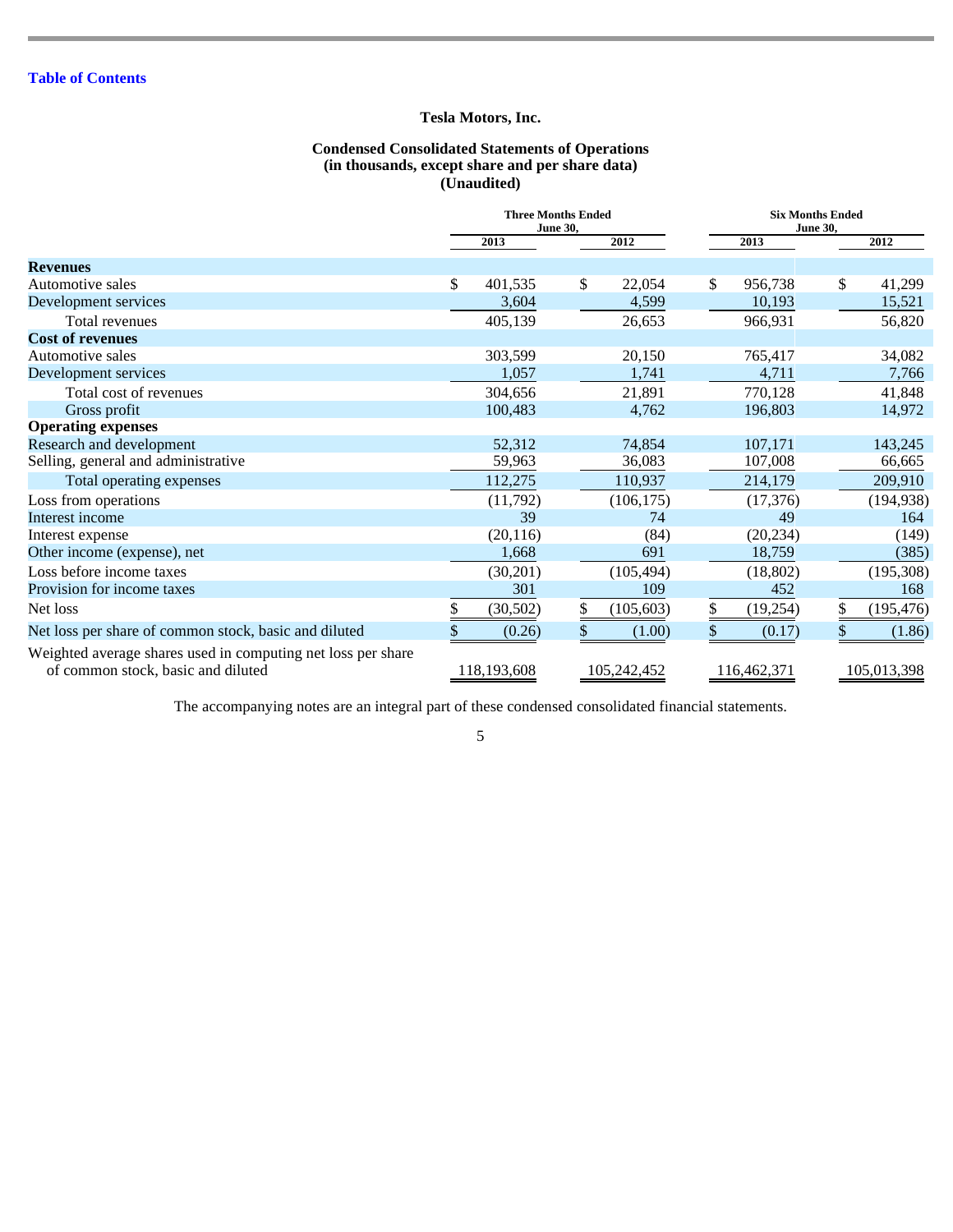#### **Condensed Consolidated Statements of Comprehensive Loss (in thousands) (Unaudited)**

|                                                             |            | <b>Three Months Ended</b><br><b>June 30.</b> |            | <b>Six Months Ended</b><br><b>June 30,</b> |
|-------------------------------------------------------------|------------|----------------------------------------------|------------|--------------------------------------------|
|                                                             | 2013       | 2012                                         | 2013       | 2012                                       |
| Net loss                                                    | \$(30,502) | \$(105,603)                                  | \$(19,254) | \$(195,476)                                |
| Other comprehensive income, net of tax:                     |            |                                              |            |                                            |
| Unrealized net loss on short-term marketable securities     |            |                                              |            | (6)                                        |
| Reclassification adjustment for gain included in net income |            |                                              |            | 6                                          |
| Other comprehensive income                                  |            |                                              |            |                                            |
| Comprehensive loss                                          | \$(30,502) | \$(105,597)                                  | \$(19,254) | \$(195,476)                                |

The accompanying notes are an integral part of these condensed consolidated financial statements.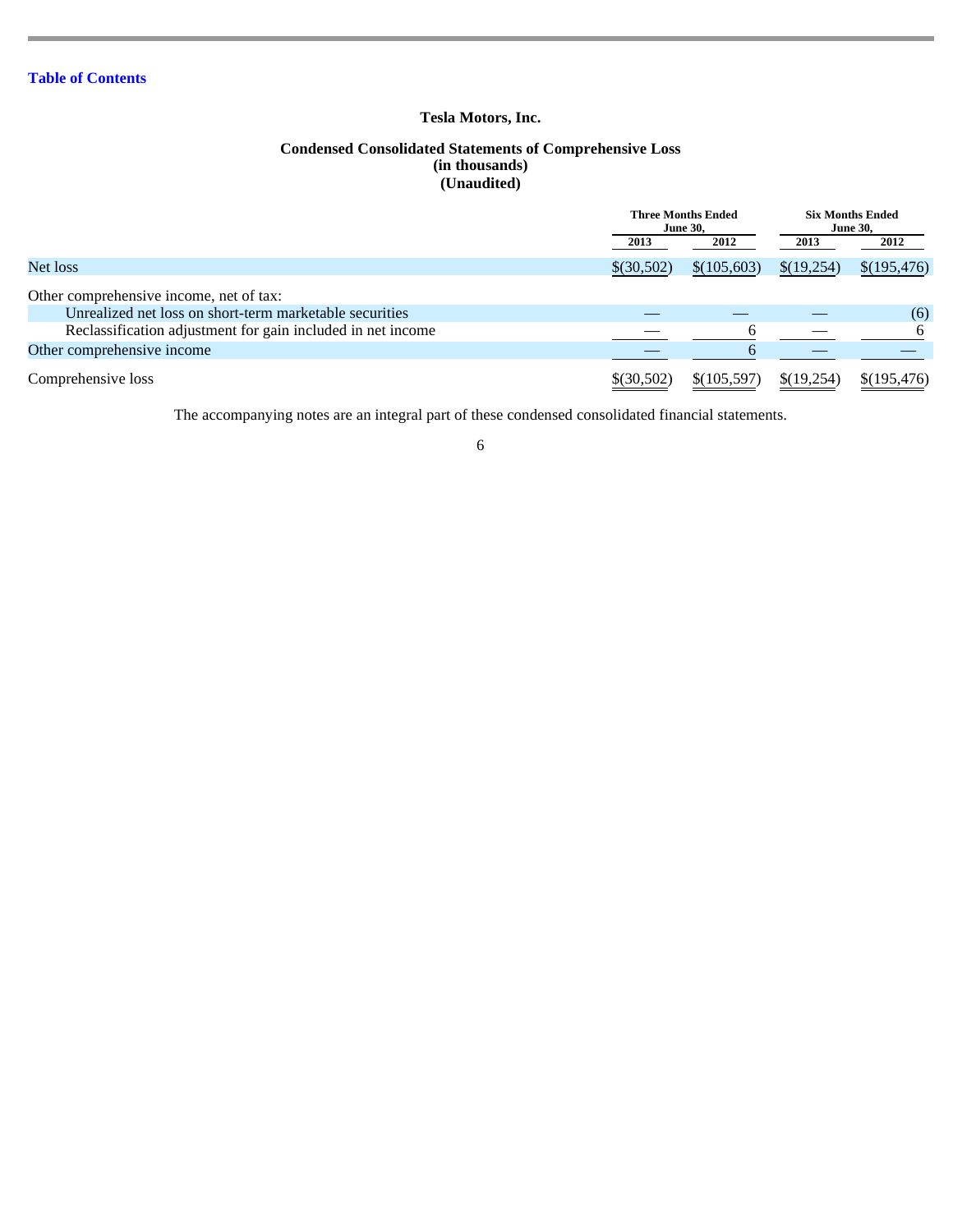#### **Condensed Consolidated Statements of Cash Flows (in thousands) (Unaudited)**

| <b>June 30,</b><br>2013<br>2012                                                                                                    |         |
|------------------------------------------------------------------------------------------------------------------------------------|---------|
|                                                                                                                                    |         |
| (As Restated)                                                                                                                      |         |
| <b>Cash Flows From Operating Activities</b>                                                                                        |         |
| Net loss<br>\$(19,254)<br>\$(195, 476)                                                                                             |         |
| Adjustments to reconcile net loss to net cash provided by (used in) operating activities:                                          |         |
| Depreciation and amortization<br>40,048                                                                                            | 8,511   |
| Stock-based compensation<br>34,582<br>23,254                                                                                       |         |
| 5,558<br>Amortization of Department of Energy (DOE) loan origination costs                                                         |         |
| Inventory write-downs<br>5,589                                                                                                     | 3,678   |
| Amortization of discount on 1.50% convertible senior notes<br>1,582                                                                |         |
| Change in fair value of DOE warrant liability<br>(10,692)                                                                          | (309)   |
| Discounts and premiums on short-term marketable securities                                                                         | 56      |
| 600<br>Other                                                                                                                       | 1,020   |
| Changes in operating assets and liabilities                                                                                        |         |
| (86,702)<br>Accounts receivable                                                                                                    | (1,483) |
| Inventories and operating lease vehicles<br>(129, 246)<br>(18, 438)                                                                |         |
| Prepaid expenses and other current assets<br>(3,444)                                                                               | 2,580   |
| Other assets<br>304                                                                                                                | (79)    |
| (6,421)<br>Accounts payable                                                                                                        | 3,473   |
| <b>Accrued liabilities</b><br>14,951                                                                                               | 2,878   |
| Deferred revenue<br>93,110                                                                                                         | (114)   |
| (5,100)<br>41,686<br>Customer deposits                                                                                             |         |
| Other long-term liabilities<br>90,421                                                                                              | 1,199   |
| 25,886<br>(127, 564)<br>Net cash provided by (used in) operating activities                                                        |         |
| <b>Cash Flows From Investing Activities</b>                                                                                        |         |
| Purchases of property and equipment, excluding capital leases<br>(98, 242)<br>(112,777)                                            |         |
| Withdrawals out of our dedicated DOE accounts, net<br>14,752                                                                       | 8,218   |
| Decrease (increase) in other restricted cash<br>1,080                                                                              | (2,608) |
| Purchases of marketable securities<br>(14,992)                                                                                     |         |
| 40,000<br>Maturities of short-term marketable securities                                                                           |         |
| (82, 159)<br>Net cash used in investing activities<br>(82, 410)                                                                    |         |
| <b>Cash Flows From Financing Activities</b>                                                                                        |         |
| Proceeds from 1.50% convertible senior notes<br>660,000                                                                            |         |
| Proceeds from issuance of warrants<br>120,318                                                                                      |         |
| Purchase of convertible note hedges<br>(177, 540)                                                                                  |         |
| Proceeds from issuance of common stock in public offering<br>360,000                                                               |         |
| Proceeds from issuance of common stock in private placement<br>55,000                                                              |         |
| Common stock and 1.50% convertible senior notes issuance costs<br>(16,207)                                                         |         |
| (452, 337)<br>Principal payments on DOE loans                                                                                      |         |
| Proceeds from DOE loans<br>155,541                                                                                                 |         |
| Proceeds from exercise of stock options and other stock issuances<br>55,091<br>10,391                                              |         |
| Principal payments on capital leases and other debt<br>(3,634)                                                                     | (921)   |
| Net cash provided by financing activities<br>165,011<br>600,691                                                                    |         |
| Net increase (decrease) in cash and cash equivalents<br>544,167<br>(44, 712)                                                       |         |
| Cash and cash equivalents at beginning of period<br>255,266<br>201,890                                                             |         |
|                                                                                                                                    |         |
| Cash and cash equivalents at end of period<br>\$746,057<br>210,554                                                                 |         |
| Supplemental disclosure of noncash investing activities:                                                                           |         |
| Acquisition of property and equipment included in accounts payable and accrued liabilities<br>30,167<br>\$ 20,593<br>$\mathcal{S}$ |         |

The accompanying notes are an integral part of these condensed consolidated financial statements.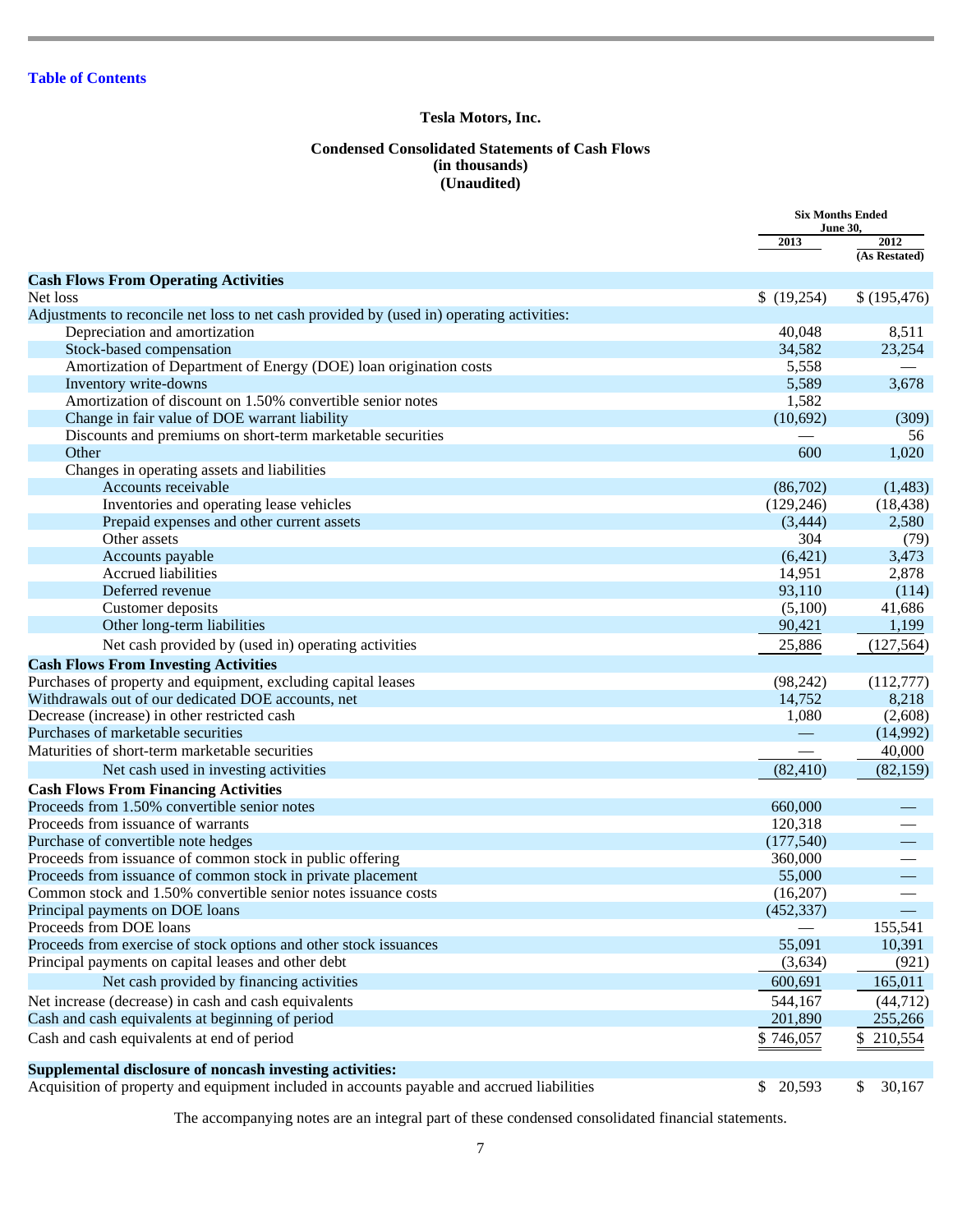#### **Notes to Condensed Consolidated Financial Statements (Unaudited)**

#### **1. Overview of the Company**

Tesla Motors, Inc. (Tesla, we, us or our) was incorporated in the state of Delaware on July 1, 2003. We design, develop, manufacture and sell high-performance fully electric vehicles and advanced electric vehicle powertrain components. We have wholly-owned subsidiaries in North America, Europe and Asia. The primary purpose of these subsidiaries is to market and/or service our vehicles.

#### **Public Offerings and Concurrent Private Placements**

In May 2013, we completed a public offering of common stock and sold a total of 3,902,862 shares of our common stock for total cash proceeds of approximately \$355.5 million (which includes 487,857 shares or \$45.0 million sold to Elon Musk, our Chief Executive Officer and cofounder (CEO)), net of underwriting discounts and offering costs. We also sold 596,272 shares of our common stock to our CEO and received total cash proceeds of \$55.0 million in a private placement at the public offering price. Concurrent with these equity transactions, we also issued \$660.0 million principal amount of 1.50% convertible senior notes due June 2018 in a public offering and received total cash proceeds of approximately \$648.0 million, net of underwriting discounts and offering costs (see Note 6).

In October 2012, we completed a public offering of common stock and sold a total of 7,964,601 shares of our common stock for total cash proceeds of \$222.1 million (which includes 35,398 shares or \$1.0 million sold to our CEO), net of underwriting discounts and offering costs.

#### **Restatement of Prior Year Amounts**

In conjunction with our Annual Report on Form 10-K for the year ended December 31, 2012 filed with the Securities and Exchange Commission (SEC) on March 7, 2013, we restated the unaudited condensed consolidated statement of cash flows for the six months ended June 30, 2012. Amounts related to purchases of property and equipment during the period that were not paid as of June 30, 2012 were erroneously included as cash outflows from investing activities in our previously issued financial statements. This correction resulted in a \$16.5 million decrease in purchases of property and equipment included in cash flows used in investing activities and a corresponding increase in the change in accounts payable resulting in an increase in cash flows used in operating activities. We also corrected our supplemental disclosure of noncash acquisition of property and equipment by an increase of \$28.1 million for the six months ended June 30, 2012. There was no impact on our previously reported total cash and cash equivalents, condensed consolidated balance sheet or condensed consolidated statement of operations.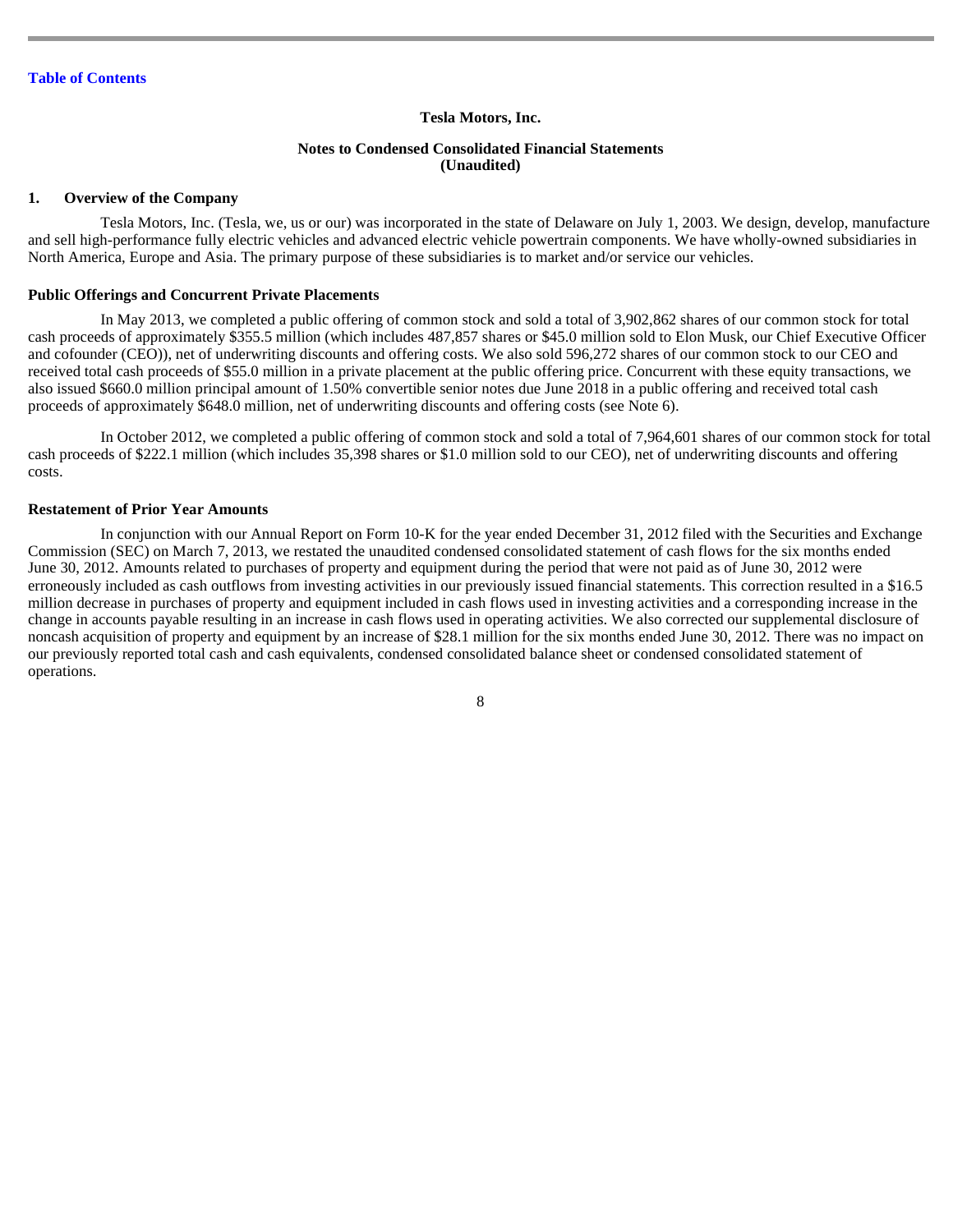As detailed in the table below, this restatement impacted the following condensed consolidated cash flow line items (in thousands):

|                                                               | <b>Six Months Ended</b><br>June 30, 2012   |             |                       |
|---------------------------------------------------------------|--------------------------------------------|-------------|-----------------------|
|                                                               | As<br><b>Previously</b><br><b>Reported</b> | Adjustment  | As<br><b>Restated</b> |
| <b>Cash Flows From Operating Activities</b>                   |                                            |             |                       |
| Accounts payable and accrued liabilities                      | 22.847<br>\$.                              | \$(16, 496) | 6.351                 |
| Net cash used in operating activities                         | (111,068)                                  | (16, 496)   | (127, 564)            |
| <b>Cash Flows From Investing Activities</b>                   |                                            |             |                       |
| Purchases of property and equipment, excluding capital leases | (129, 273)                                 | 16.496      | (112,777)             |
| Net cash used in investing activities                         | (98, 655)                                  | 16.496      | (82, 159)             |
| Supplemental disclosure of noncash investing activities       |                                            |             |                       |
| Acquisition of property and equipment                         | 2.106                                      | 28.061      | 30,167                |

#### **2. Summary of Significant Accounting Policies**

#### **Basis of Consolidation**

The condensed consolidated financial statements include the accounts of Tesla and its wholly-owned subsidiaries. All significant inter-company transactions and balances have been eliminated in consolidation.

#### **Use of Estimates**

The preparation of financial statements in conformity with accounting principles generally accepted in the United States of America requires management to make estimates and assumptions that affect the reported amounts of assets and liabilities and disclosure of contingent liabilities at the date of the financial statements, and reported amounts of expenses during the reporting period, including revenue recognition, residual value of operating lease vehicles, inventory valuation, warranties, fair value of financial instruments and stock-based compensation. Actual results could differ materially from those estimates.

#### **Unaudited Interim Financial Statements**

The accompanying condensed consolidated balance sheet as of June 30, 2013, the condensed consolidated statements of operations for the three and six months ended June 30, 2013 and 2012, the condensed consolidated statements of comprehensive loss for the three and six months ended June 30, 2013 and 2012 and the condensed consolidated statements of cash flows for the six months ended June 30, 2013 and 2012 and other information disclosed in the related notes are unaudited. The condensed consolidated balance sheet as of December 31, 2012 was derived from our audited consolidated financial statements at that date. The accompanying condensed consolidated financial statements should be read in conjunction with the audited consolidated financial statements and related notes contained in our Form 10-K for the year ended December 31, 2012 filed with the SEC.

The accompanying interim condensed consolidated financial statements and related disclosures have been prepared on the same basis as the annual consolidated financial statements and, in the opinion of management, reflect all adjustments, which include only normal recurring adjustments, necessary for a fair statement of the results of operations for the periods presented. The condensed consolidated results of operations for any interim period are not necessarily indicative of the results to be expected for the full year or for any other future year or interim period.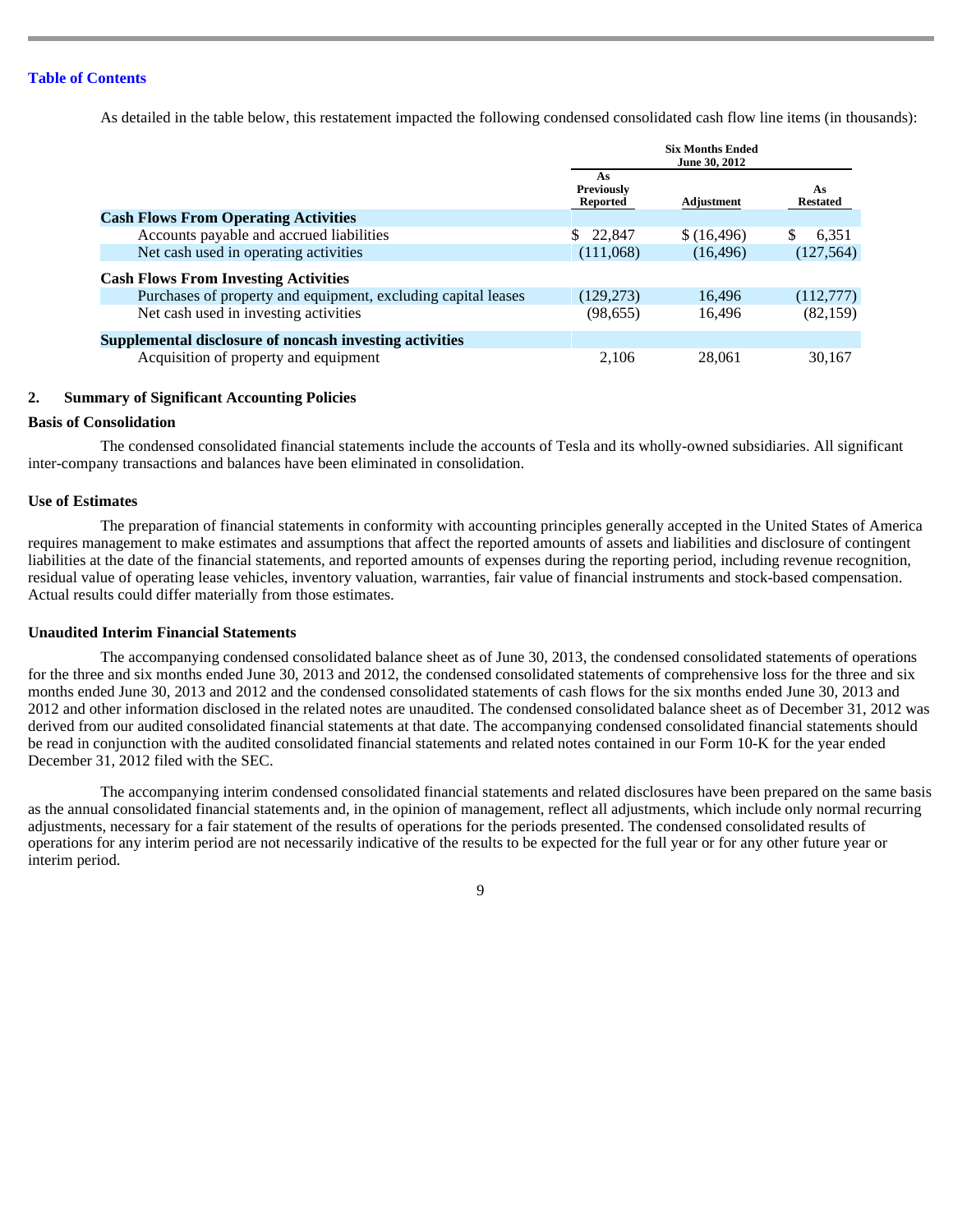#### **Revenue Recognition**

We recognize revenues from sales of Model S and the Tesla Roadster, including vehicle options and accessories, vehicle service and sales of regulatory credits, such as zero emission vehicle and greenhouse gas emission credits, as well as sales of electric vehicle powertrain components and systems, such as battery packs and drive units. We recognize revenue when: (i) persuasive evidence of an arrangement exists; (ii) delivery has occurred and there are no uncertainties regarding customer acceptance; (iii) fees are fixed or determinable; and (iv) collection is reasonably assured.

For Model S sales, revenue is generally recognized when all risks and rewards of ownership are transferred to our customers. In certain circumstances, we may deliver a vehicle to a customer without all of the options ordered by the customer, provided that such options do not limit the functionality of the vehicle. In such cases, we continue to defer the related revenue based on the undelivered items' fair value, as evidenced by the contractual price of the option in stand-alone transactions, where available, or using the selling price hierarchy where such prices do not exist. Additionally, if a customer purchases a vehicle option that requires us to provide services in the future, we will defer the related revenue based on the undelivered items' fair value and recognize the associated revenue over our expected performance period. As of June 30, 2013, we had deferred \$16.6 million related to the purchase of vehicle service plans and \$4.1 million related to access to our Supercharger network. During the three months ended June 30, 2013, we deferred \$2.8 million related to Supercharger network access that was recognized as revenues during the first quarter of 2013 but that should have been deferred over the expected term of use of the Supercharger network. This correction was not material to the current or prior period consolidated financial statements.

#### *Resale Value Guarantee*

In April 2013, we began offering a resale value guarantee to all customers who purchased a Model S in the United States and financed their vehicle through one of our specified commercial banking partners. Under the program, Model S customers have the option of selling their vehicle back to us during the period of 36 to 39 months after delivery for a pre-determined resale value. Although we receive the full amount of cash for the vehicle sales price at delivery, we account for transactions under the resale value guarantee program as operating leases. Accordingly, we defer and amortize to automotive sales revenue the initial purchase consideration less resale value guarantee amount on a straight-line basis, over the contractual term of the guarantee program. Similarly, we capitalize and depreciate the cost of the respective operating lease vehicles less resale value guarantee amount to cost of automotive sales over the same period. If a customer decides not to sell their vehicle back to us by the end of the resale value guarantee term, any unamortized deferred revenue and operating lease vehicle net book value is then recognized in automotive sales and cost of automotive sales, respectively.

The resale value guarantee amount represents management's best estimate as to the resale value of the Model S vehicle and related vehicle options during the 36 to 39 month period after delivery. Since we are depreciating our operating lease vehicles to the resale value guarantee amount, we will adjust our depreciation estimates as needed, if the resale value is projected to be lower in future periods. As we accumulate more actual data related to the resale experience of Model S, we may be required to make significant changes to our estimates.

As of June 30, 2013, we recorded \$75.2 million in deferred revenues and \$72.4 million in other long-term liabilities related to Model S deliveries with the resale value guarantee and recorded \$123.9 million in operating lease vehicles, net. During the three months ended June 30, 2013, we recognized revenue of \$1.9 million in automotive sales and \$1.4 million in cost of automotive sales related to this program.

#### **Warranties**

We began recording warranty reserves with the commencement of Tesla Roadster sales in 2008. Initially, Tesla Roadsters were sold with a warranty of three years or 36,000 miles, which we extended to four years or 50,000 miles for the purchasers of our 2008 Tesla Roadster. Tesla Roadster customers had the opportunity to purchase an Extended Service plan for the period after the end of the New Vehicle Limited Warranty to cover additional services for an additional three years or 36,000 miles, provided they are purchased within a specified period of time. In June 2012, we commenced deliveries of Model S. Model S is sold with a warranty of four years or 50,000 miles for most vehicle components and covers the battery pack for a period of eight years or 125,000 miles or unlimited miles, depending on the size of the vehicle's battery, although the battery pack's charging capacity is not covered under the New Vehicle Limited Warranty or any Extended Service plan. Accrued warranty activity consisted of the following for the periods presented (in thousands):

|                                                                           | <b>Three Months Ended</b><br><b>June 30.</b> |         | <b>Six Months Ended</b><br><b>June 30.</b> |         |
|---------------------------------------------------------------------------|----------------------------------------------|---------|--------------------------------------------|---------|
|                                                                           | 2013                                         | 2012    | 2013                                       | 2012    |
| Accrued warranty - beginning of period                                    | \$24,061                                     | \$5,930 | \$13,013                                   | \$6,315 |
| Warranty costs incurred                                                   | (1,601)                                      | (813)   | (4,708)                                    | (1,682) |
| Changes in a liability for pre-existing warranties, including expirations | 3,174                                        |         | 3,174                                      |         |
| Provision for warranty                                                    | 11,244                                       | 606     | 25,399                                     | 1,090   |
| Accrued warranty - end of period                                          | \$36,878                                     | \$5,723 | \$36,878                                   | \$5,723 |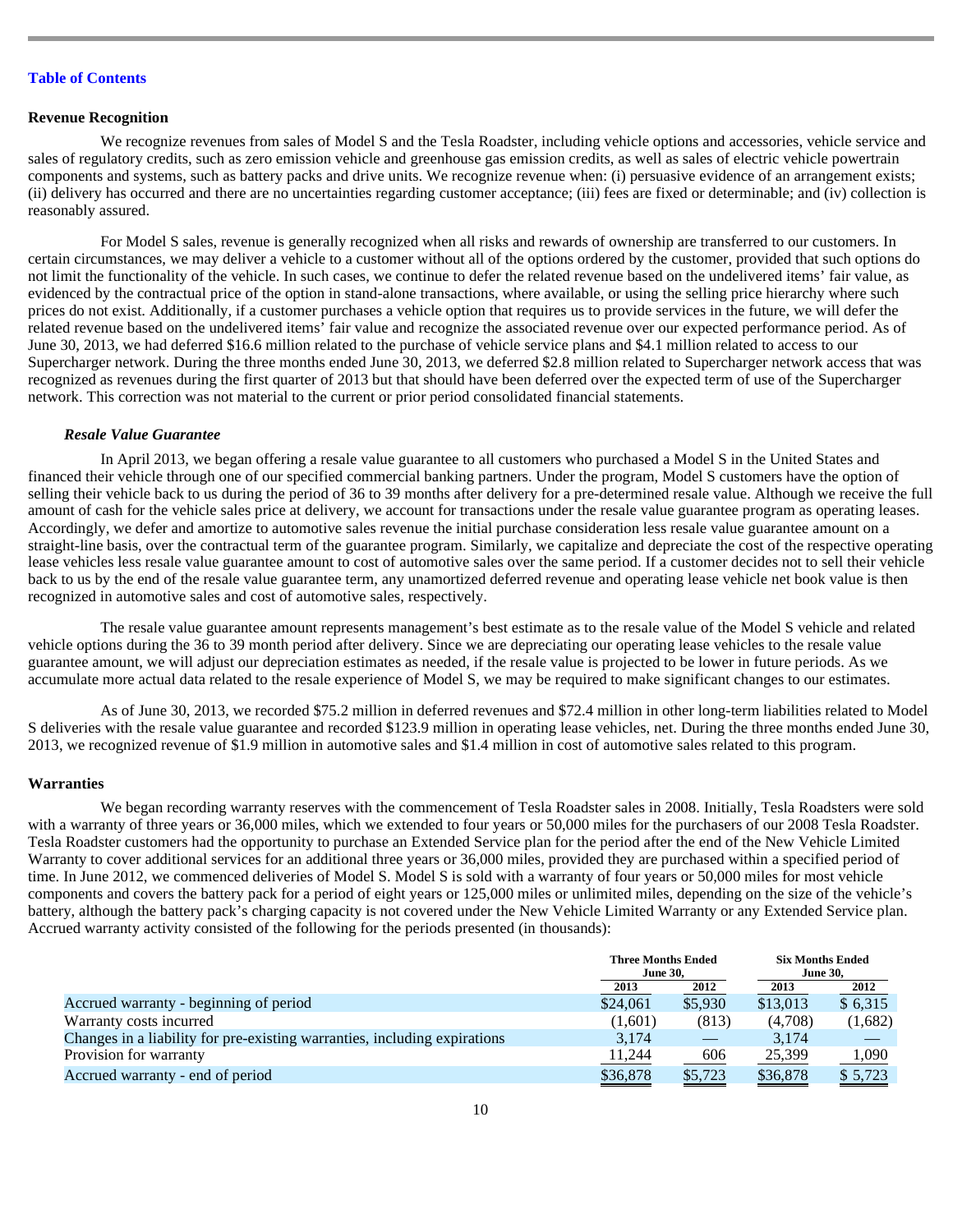We provide a warranty on all vehicle, production powertrain components and systems sales, and we accrue warranty reserves at the time a vehicle or production powertrain component or system is delivered to the customer. Warranty reserves include management's best estimate of the projected costs to repair or to replace any items under warranty, based on actual warranty experience as it becomes available and other known factors that may impact our evaluation of historical data. For new vehicles, warranty reserves are based on management's best estimate of projected warranty experience until adequate historical data is accumulated. Our warranty reserves do not include projected warranty costs associated with our resale value guarantee vehicles as such actual warranty costs are expensed as incurred. For the three months ended June 30, 2013, warranty costs incurred for our resale value guarantee vehicles were immaterial. We may have material changes as we accumulate more actual data and experience. We review our reserves at least quarterly to ensure that our accruals are adequate in meeting expected future warranty obligations, and we will adjust our estimates as needed. Warranty expense is recorded as a component of cost of revenues in the consolidated statements of operations. The portion of the warranty provision which is expected to be incurred within 12 months from the balance sheet date is classified as current, while the remaining amount is classified as long-term.

#### **Concentration of Risk**

#### *Credit Risk*

Financial instruments that potentially subject us to a concentration of credit risk consist of cash, cash equivalents, restricted cash and accounts receivable. Our cash equivalents are primarily invested in money market funds with high credit quality financial institutions in the United States. At times, these deposits and securities may be in excess of insured limits. We invest cash not required for use in operations in high credit quality securities based on our investment policy. Our investment policy provides guidelines and limits regarding credit quality, investment concentration, investment type, and maturity that we believe will provide liquidity while reducing risk of loss of capital.

As of June 30, 2013 and December 31, 2012, our accounts receivable were derived primarily from sales of regulatory credits, as well as the development and sales of powertrain systems to other global automobile manufacturers. Accounts receivable also include amounts to be received from our commercial banking partners for approved financing arranged (OEMs) between the customer and each banking partner.

The following summarizes the accounts receivable from our OEM customers in excess of 10% of our total accounts receivable:

|            | <b>June 30,</b> | December 31, |
|------------|-----------------|--------------|
|            | 2013            | 2012         |
| Customer A | 26%             |              |
| Customer B | 11%             |              |
| Customer C | 10%             | 56%          |
| Customer D | 8%              | 15%          |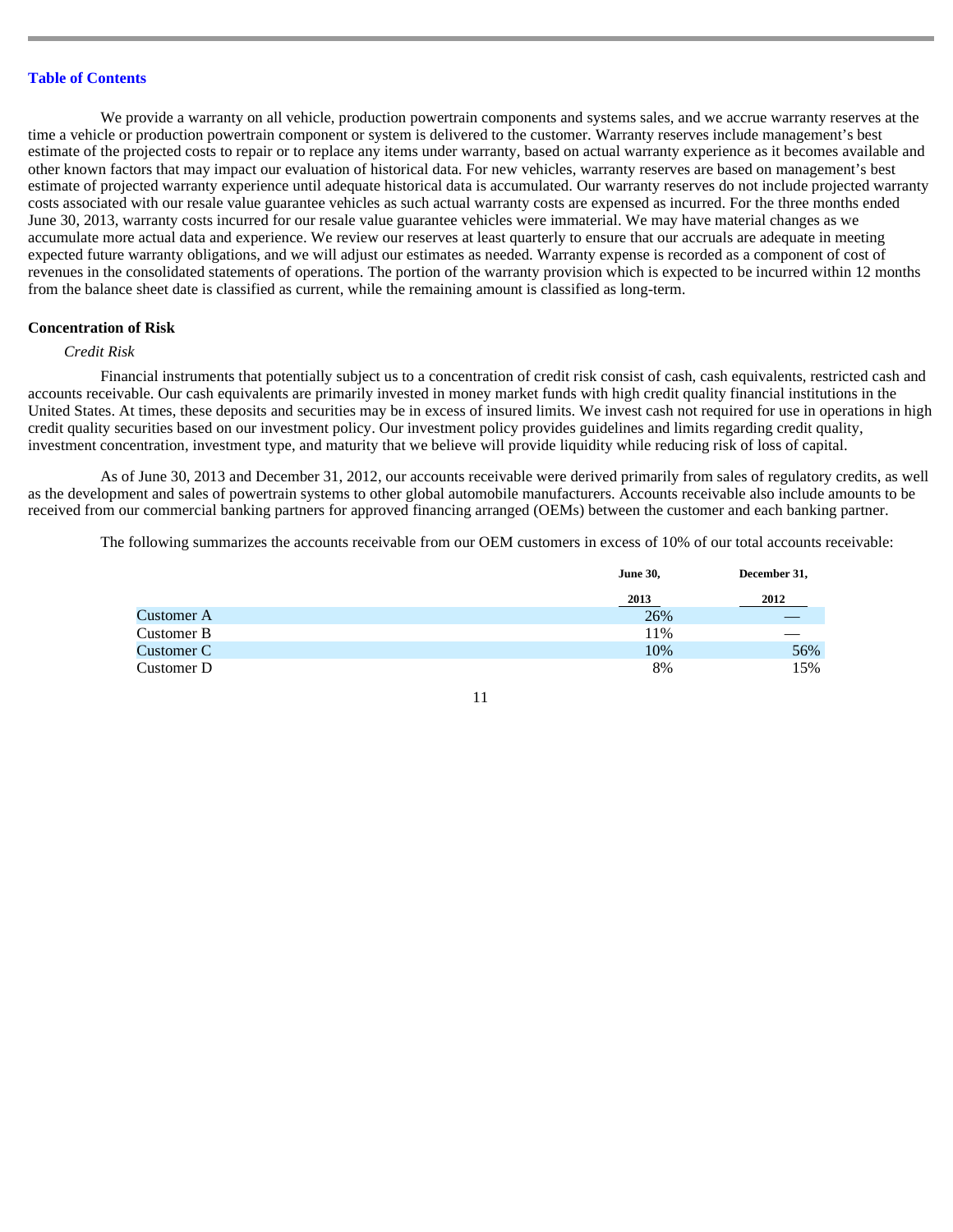#### *Supply Risk*

Although there may be multiple suppliers available, many of the components used in our vehicles are purchased by us from a single source. If these single source suppliers fail to satisfy our requirements on a timely basis at competitive prices, we could suffer manufacturing delays, a possible loss of revenues, or incur higher cost of sales, any of which could adversely affect our operating results.

#### **Net Loss per Share of Common Stock**

Our basic and diluted net loss per share of common stock is calculated by dividing net loss by the weighted-average shares of common stock outstanding for the period. Potentially dilutive shares, which are based on the number of shares underlying outstanding stock options and warrants as well as our convertible senior notes, are not included when their effect is antidilutive.

The following table presents the potential common shares outstanding that were excluded from the computation of basic and diluted net loss per share of common stock for the periods related to the following securities:

|                                                |           | <b>Three Months Ended</b><br><b>June 30.</b> |           | Six Months Ended June 30. |  |
|------------------------------------------------|-----------|----------------------------------------------|-----------|---------------------------|--|
|                                                | 2013      | 2012                                         | 2013      | 2012                      |  |
| Period-end stock options                       | 268,026   | 18.820.113                                   | 268,026   | 18,820,113                |  |
| Period-end DOE warrant                         |           | 3.090.111                                    |           | 3.090.111                 |  |
| Period-end convertible senior notes            | 5,300,196 |                                              | 5,300,196 |                           |  |
| Period-end warrants related to our call spread | 5,300,196 | $\hspace{0.05cm}$                            | 5,300,196 |                           |  |

Since we will settle the principal amount of our convertible senior notes in cash, we use the treasury stock method for calculating any potential dilutive effective of the conversion spread on diluted net income per share. The conversion spread will have a dilutive impact on diluted net income per share of common stock when the average market price of our common stock for a given period exceeds the conversion price of \$124.52 per share.

#### **Uncertain Tax Positions**

As of June 30, 2013 and December 31, 2012, the aggregate balances of our gross unrecognized tax benefits were \$14.8 million and \$12.6 million, respectively, of which if recognized, \$0.3 million would affect our effective tax rate.

#### **3. Balance Sheet Components**

#### **Inventory**

As of June 30, 2013 and December 31, 2012, our inventory consisted of the following (in thousands):

|                 | <b>June 30,</b><br>2013 | December 31,<br>2012 |
|-----------------|-------------------------|----------------------|
| Raw materials   | \$99,734                | \$163,637            |
| Work in process | 47,874                  | 24,535               |
| Finished goods  | 77,860                  | 62,559               |
| Service parts   | 29.423                  | 17,773               |
| Total           | \$254,891               | 268,504              |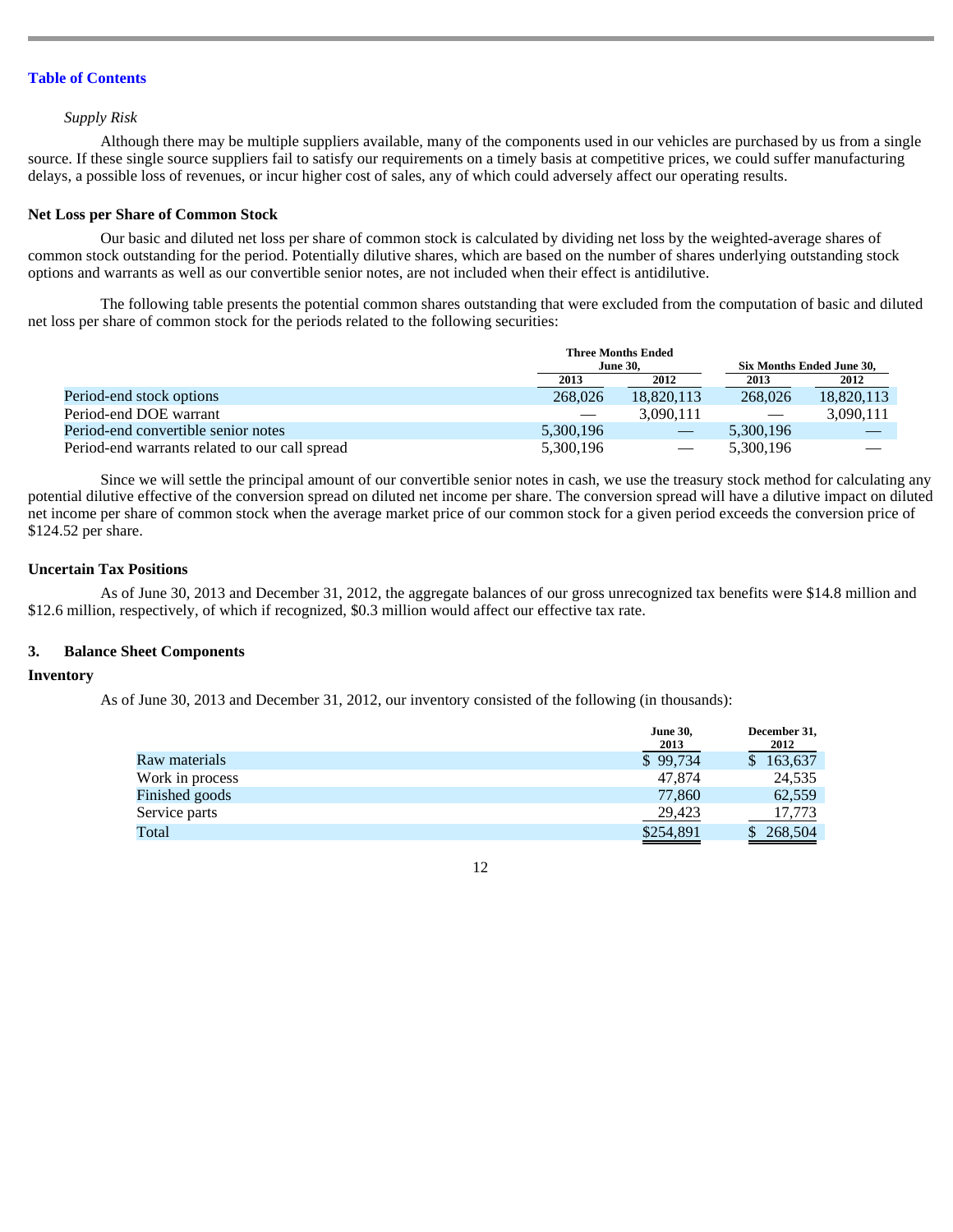#### **Property, Plant and Equipment**

As of June 30, 2013 and December 31, 2012, our property, plant and equipment, net, consisted of the following (in thousands):

|                                                 | <b>June 30,</b><br>2013 | December 31,<br>2012 |
|-------------------------------------------------|-------------------------|----------------------|
| Machinery, equipment and office furniture       | 267,979                 | \$223,745            |
| <b>Tooling</b>                                  | 211.793                 | 172,584              |
| Leasehold improvements                          | 59,910                  | 39,224               |
| Building and building improvements              | 58,492                  | 50,574               |
| Computer equipment and software                 | 28,886                  | 22,125               |
| Land                                            | 26,402                  | 26,391               |
| Construction in progress                        | 37,082                  | 75,129               |
|                                                 | 690.544                 | 609,772              |
| Less: Accumulated depreciation and amortization | (94, 965)               | (57, 543)            |
| Total                                           | \$595,579               | 552,229              |

Construction in progress is comprised primarily of assets related to the manufacturing of our Model S, including tooling and manufacturing equipment and capitalized interest expense. Depreciation of these assets begins when they are ready for their intended use. Interest expense on outstanding debt is capitalized during the period of significant capital asset construction. Capitalized interest on construction in progress is included in property, plant and equipment, and is amortized over the life of the related assets. During the three and six months ended June 30, 2013, we capitalized \$0.4 million and \$2.5 million, respectively. During the three and six months ended June 30, 2012, we capitalized \$1.9 million and \$3.5 million, respectively.

Depreciation and amortization expense during the three and six months ended June 30, 2013 was \$20.2 million and \$37.6 million, respectively. Depreciation and amortization expense during the three and six months ended June 30, 2012 was \$3.7 million and \$6.9 million, respectively.

#### **Other Assets**

As of June 30, 2013 and December 31, 2012, our other assets consisted of the following (in thousands):

|                                              | <b>June 30,</b><br>2013 | December 31,<br>2012 |
|----------------------------------------------|-------------------------|----------------------|
| <b>Emission permits</b>                      | \$14,029                | 14,267               |
| Loan facility issuance costs, net            |                         | 5.759                |
| Convertible senior notes issuance costs, net | 8,337                   |                      |
| Other                                        | 1,830                   | 1.937                |
| Total                                        | \$24,196                | 21.963               |

Emission permits are related to the operation of our Tesla Factory; therefore, we amortize the emission permits over the same useful life. Loan facility issuance costs associated with our DOE Loan Facility (see Note 6) were fully amortized to interest expense during the three and six months ended June 30, 2013 upon the extinguishment of our DOE Loan Facility. Convertible senior notes issuance costs of \$8.3 million as of June 30, 2013 are related to our 1.50% convertible senior notes due June 2018 (see Note 6) and are being amortized over the five-year term of the notes.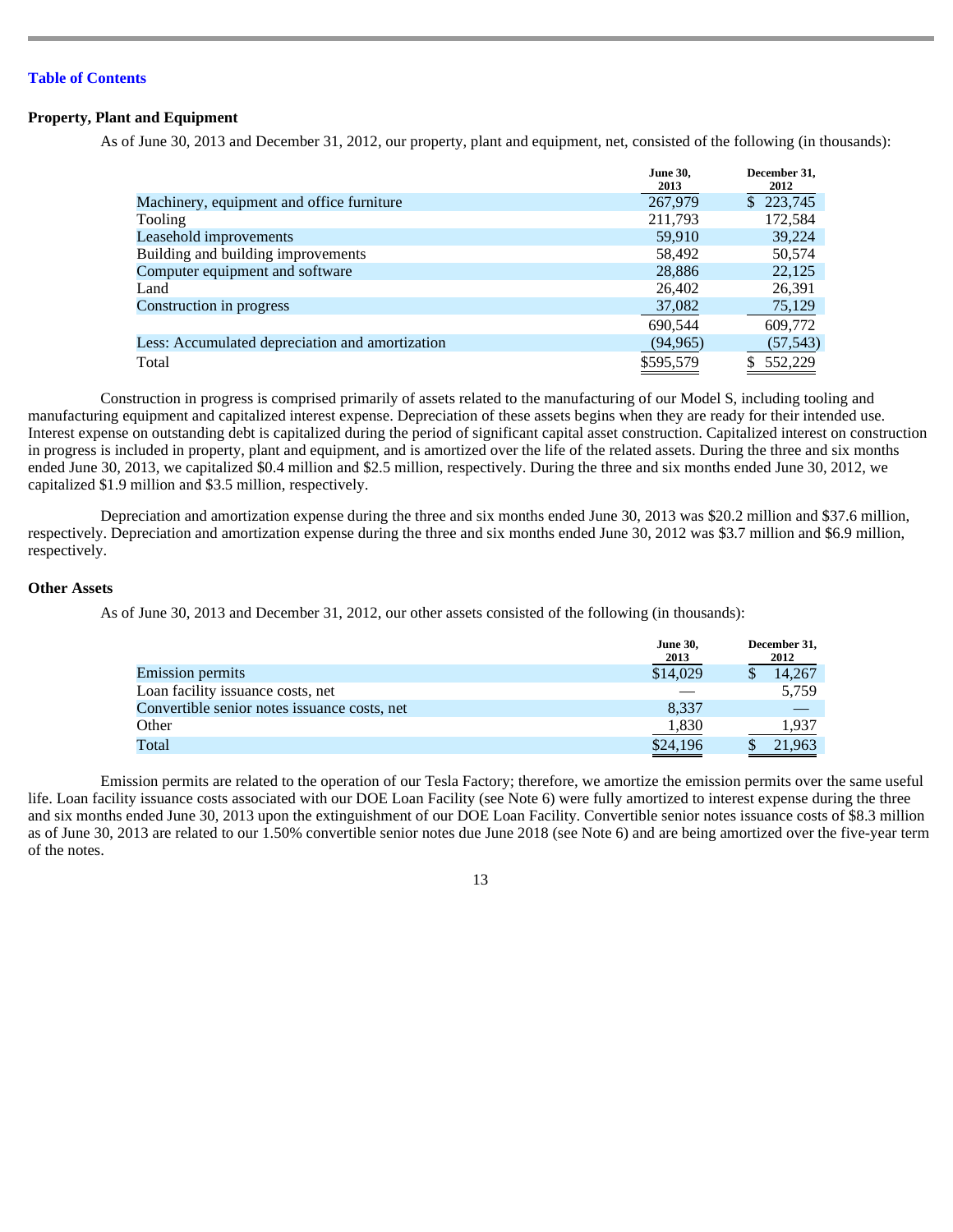#### **Accrued Liabilities**

As of June 30, 2013 and December 31, 2012, our accrued liabilities consisted of the following (in thousands):

| <b>Accrued Liabilities</b> |                         |                      |
|----------------------------|-------------------------|----------------------|
|                            | <b>June 30,</b><br>2013 | December 31,<br>2012 |
| Payroll and related costs  | \$18,943                | 15,525               |
| Taxes payable              | 16,080                  | 9,710                |
| Accrued purchases          | 9,109                   | 10,334               |
| Accrued warranty           | 9,103                   | 3,056                |
| Other                      | 1,891                   | 1,173                |
| Total                      | \$55,126                | 39,798               |

#### **Other Long-Term Liabilities**

As of June 30, 2013 and December 31, 2012, our other long-term liabilities consisted of the following (in thousands):

|                             | <b>June 30,</b><br>2013 | December 31,<br>2012 |
|-----------------------------|-------------------------|----------------------|
| Resale value guarantee      | \$72,358                |                      |
| Accrued warranty, long-term | 27,775                  | 9,957                |
| Deferred rent liability     | 6,985                   | 6,075                |
| Environmental liabilities   | 5,300                   | 5,300                |
| Other                       | 3,173                   | 3,838                |
| Total                       | \$115,591               | 25,170               |

The resale value guarantee represents the aggregate future amount that we will pay to participating Model S customers in the United States (see Note 2) only if the customer elects to sell their vehicle back to us during the period of 36 to 39 months after delivery. If a customer decides not to sell their vehicle back to us by the end of resale value guarantee term, we will then recognize the associated resale value guarantee amount in automotive sales.

#### **4. Fair Value of Financial Instruments**

The carrying values of our financial instruments including cash equivalents, accounts receivable and accounts payable approximate their fair value due to their short-term nature. As a basis for determining the fair value of certain of our assets and liabilities, we established a three-tier fair value hierarchy which prioritizes the inputs used in measuring fair value as follows: (Level I) observable inputs such as quoted prices in active markets; (Level II) inputs other than the quoted prices in active markets that are observable either directly or indirectly; and (Level III) unobservable inputs in which there is little or no market data which requires us to develop our own assumptions. This hierarchy requires us to use observable market data, when available, and to minimize the use of unobservable inputs when determining fair value. Our financial assets that are measured at fair value on a recurring basis consisted of cash equivalents. Our liabilities that were measured at fair value on a recurring basis consist of our common stock warrant liability.

All of our cash equivalents and current restricted cash, which are comprised primarily of money market funds, are classified within Level I of the fair value hierarchy because they are valued using quoted market prices or market prices for similar securities. Our common stock warrant liability (see Note 6) is classified within Level III of the fair value hierarchy.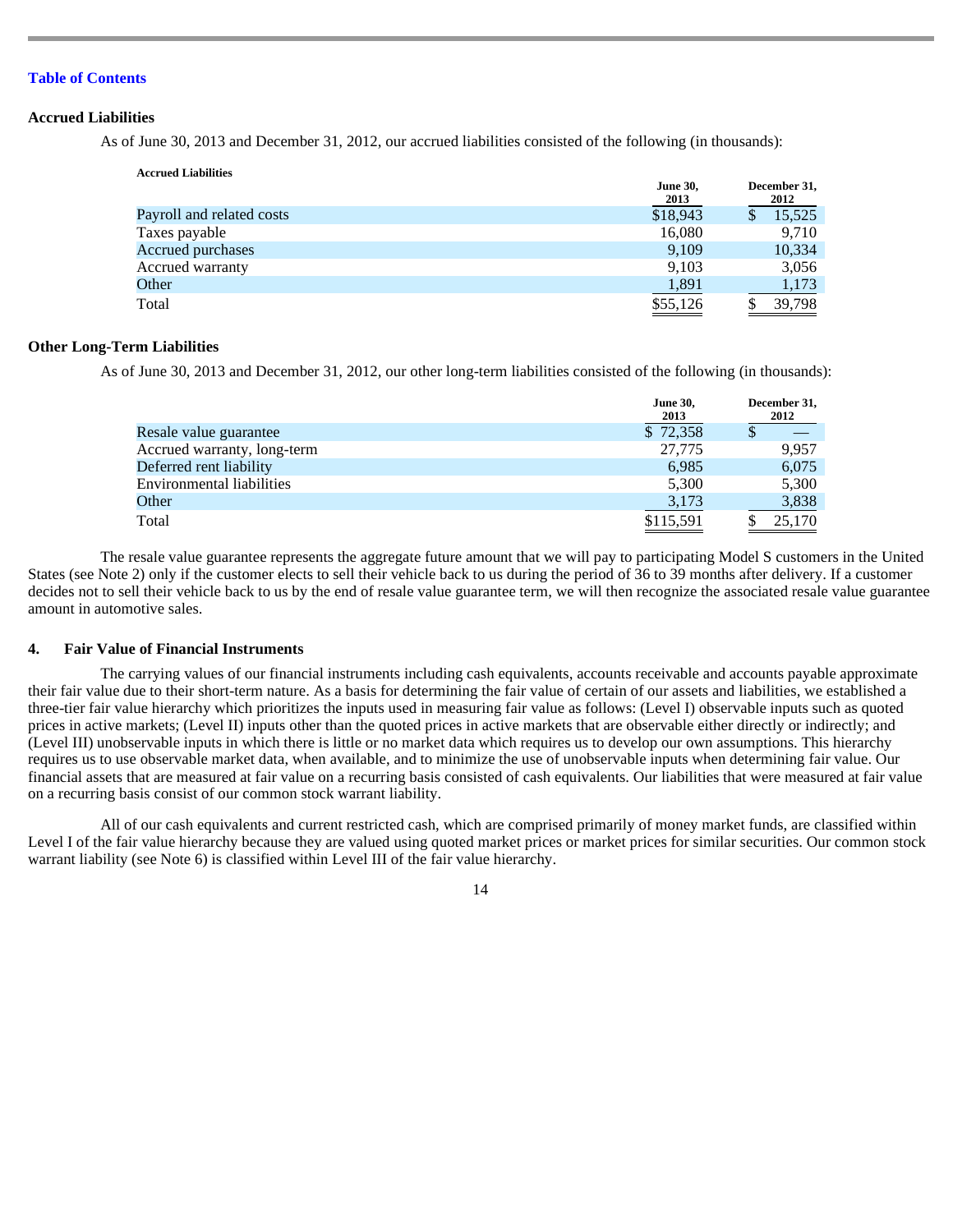As of June 30, 2013 and December 31, 2012, the fair value hierarchy for our financial assets and financial liabilities that are carried at fair value was as follows (in thousands):

|                                |                      | June 30, 2013  |                 |           |               | December 31, 2012 |                 |                  |
|--------------------------------|----------------------|----------------|-----------------|-----------|---------------|-------------------|-----------------|------------------|
|                                | Fair<br><b>Value</b> | <b>Level J</b> | <b>Level II</b> | Level III | Fair<br>Value | <b>Level</b> J    | <b>Level II</b> | <b>Level III</b> |
| Money market funds             | \$581,209            | \$581,209      |                 |           | \$60,272      | \$60,272          |                 |                  |
| Common stock warrant liability |                      |                |                 |           | 10.692        | $\hspace{0.05cm}$ |                 | 10,692           |

The changes in the fair value of our common stock warrant liability (see Note 6) were as follows (in thousands):

|                                 | <b>Three Months Ended</b><br><b>June 30.</b> |       | <b>Six Months Ended</b><br><b>June 30.</b> |         |
|---------------------------------|----------------------------------------------|-------|--------------------------------------------|---------|
|                                 | 2013                                         | 2012  | 2013                                       | 2012    |
| Fair value, beginning of period |                                              | 8.683 | \$10.692                                   | \$8,838 |
| Change in fair value            |                                              | 154   | (10.692)                                   | (309)   |
| Fair value, end of period       |                                              | 6,529 |                                            | \$8,529 |

The estimated fair value of our convertible senior notes based on a market approach was approximately \$578.7 million (par value of \$660.0 million) as of June 30, 2013, and represents a Level II valuation. The estimated fair value of our DOE Loan based on a market approach was approximately \$366.9 million (par value of \$452.3 million) as of December 31, 2012, and represents a Level II valuation. When determining the estimated fair value of our long-term debt, we used a commonly accepted valuation methodology and market-based risk measurements that are indirectly observable, such as credit risk.

#### **5. Customer Deposits**

Customer deposits consist of payments that allow potential customers to make an advance payment for the future purchase of a Model S or Model X. These amounts are recorded as current liabilities until the vehicle is delivered. We require full payment of the purchase price of the vehicle only upon delivery of the vehicle to the customer. Amounts received by us as customer deposits are generally not restricted as to their use by us. Upon delivery of the vehicle, the related customer deposits are applied against the customer's total purchase price for the vehicle and recognized in automotive sales as part of the respective vehicle sale.

Historically, we have referred to such customer deposits as reservation payments and these initial reservation payments have been fully refundable until such time that the customer selected the vehicle specifications and entered into a purchase agreement. We have eliminated the reservation process for Model S in North America and in most of our markets in Europe, as vehicle production became more reliable and customer wait times decreased. Customers now initiate their purchase by ordering their customized Model S rather than placing a generic reservation in queue. As a result of this transition away from reservations, we have renamed the "reservation payments" caption on our condensed consolidated financial statements to "customer deposits."

As of June 30, 2013 and December 31, 2012, we held customer deposits of \$133.7 million and \$138.8 million, respectively.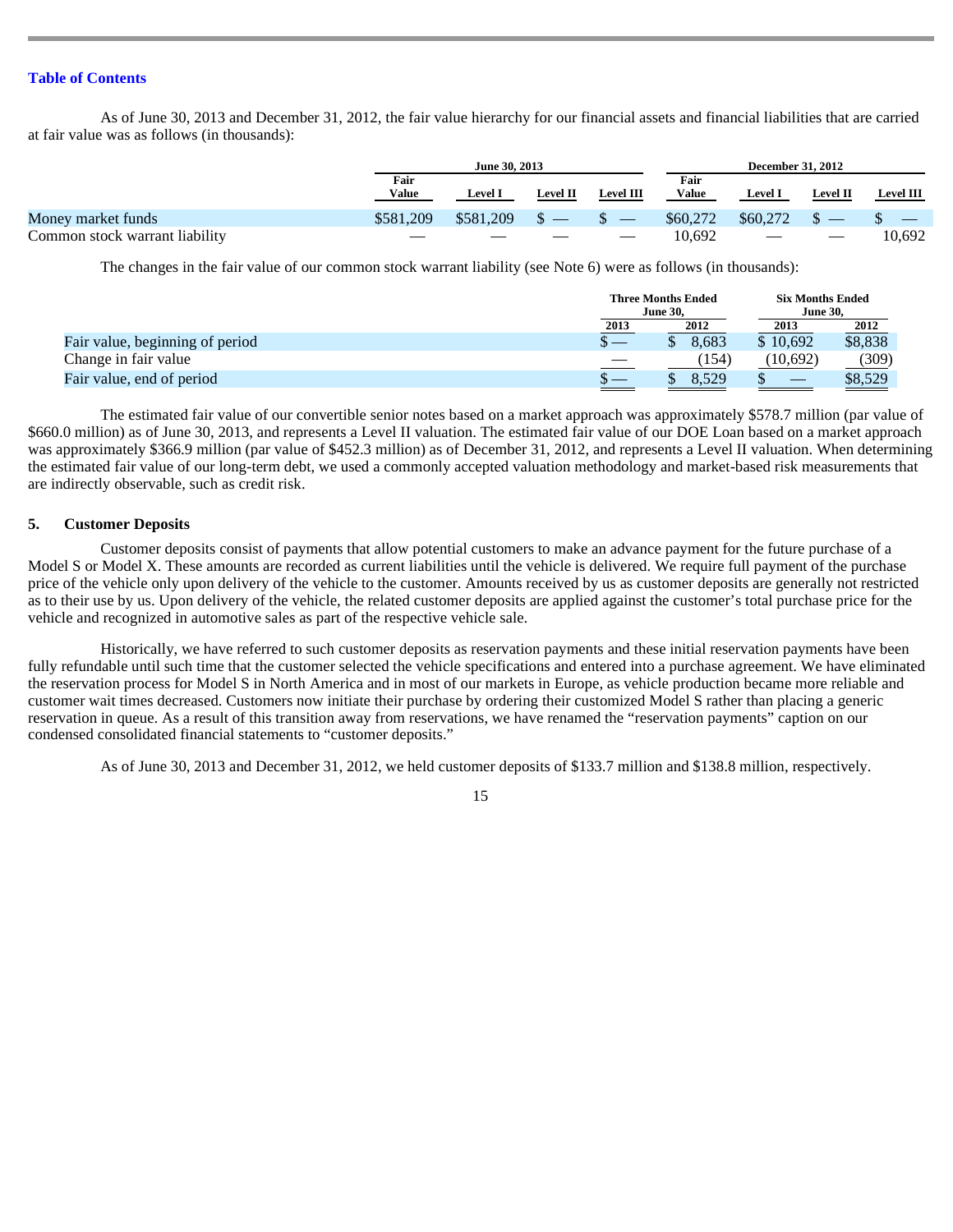#### **6. Long-term Debt Obligations**

#### *1.50% Convertible Senior Notes and Call Spread*

In May 2013, we issued \$660.0 million aggregate principal amount of 1.50% convertible senior notes due 2018 (Notes) in a public offering. The net proceeds from the offering, after deducting transaction costs, were approximately \$648.0 million. We incurred \$12.0 million of debt issuance costs in connection with the issuance of the Notes which we have recorded in other assets and are amortizing to interest expense using the effective interest method over the contractual term of the Notes. The interest under the Notes is fixed at 1.50% per annum and is payable semi-annually in arrears on June 1 and December 1 of each year, commencing on December 1, 2013. During the three months ended June 30, 2013, we recognized \$1.3 million of interest expense related to the amortization of debt issuance costs and accrued coupon interest.

Each \$1,000 of principal of the Notes will initially be convertible into 8.0306 shares of our common stock, which is equivalent to an initial conversion price of approximately \$124.52 per share, subject to adjustment upon the occurrence of specified events. Holders of the Notes may convert their Notes at their option on or after March 1, 2018. Further, holders of the Notes may convert their Notes at their option prior to March 1, 2018, only under the following circumstances: (1) during any fiscal quarter beginning after the fiscal quarter ending September 30, 2013, if the last reported sale price of our common stock for at least 20 trading days (whether or not consecutive) during the last 30 consecutive trading days of the immediately preceding fiscal quarter is greater than or equal to 130% of the conversion price on each applicable trading day; (2) during the five business day period following any five consecutive trading day period in which the trading price for the Notes is less than 98% of the average of the closing sale price of our common stock for each day during such five trading day period; (3) if we make specified distributions to holders of our common stock or if specified corporate transactions occur. Upon conversion, we would pay the holders the cash and, if applicable, shares of our common stock (subject to our right to deliver cash in lieu of all or a portion of such shares of our common stock) based on a daily conversion value, as defined. As of June 30, 2013, none of the conditions allowing holders of the Notes to convert have been met. If a fundamental change occurs prior to the maturity date, holders of the Notes may require us to repurchase all or a portion of their Notes for cash at a repurchase price equal to 100% of the principal amount of the Notes to be repurchased, plus any accrued and unpaid interest. In addition, if specific corporate events occur prior to the maturity date, we will increase the conversion rate for a holder who elects to convert its Notes in connection with such a corporate event in certain circumstances.

In accordance with accounting guidance on embedded conversion features, we valued and bifurcated the conversion option associated with the Notes from the host debt instrument and recorded the conversion option of \$82.8 million in stockholders' equity. The resulting debt discount on the Notes is being amortized to interest expense at an effective interest rate of 4.29% over the contractual term of the Notes. During the three months ended June 30, 2013, we recognized \$1.6 million of interest expense related to the amortization of the debt discount. As of June 30, 2013, the net carrying value of the Notes was \$578.7 million.

In connection with the offering of the Notes, we entered into convertible note hedge transactions whereby we have the option to purchase up to 5.3 million shares of our common stock at a price of approximately \$124.52 per share. The cost of the convertible note hedge transactions was \$177.5 million. In addition, we sold warrants whereby the holders of the warrants have the option to purchase up to approximately 5.3 million shares of our common stock at a price of \$184.48 per share. We received \$120.3 million in cash proceeds from the sale of these warrants. Taken together, the purchase of the convertible note hedges and the sale of warrants, which we also refer to as the call spread, are intended to offset any actual dilution from the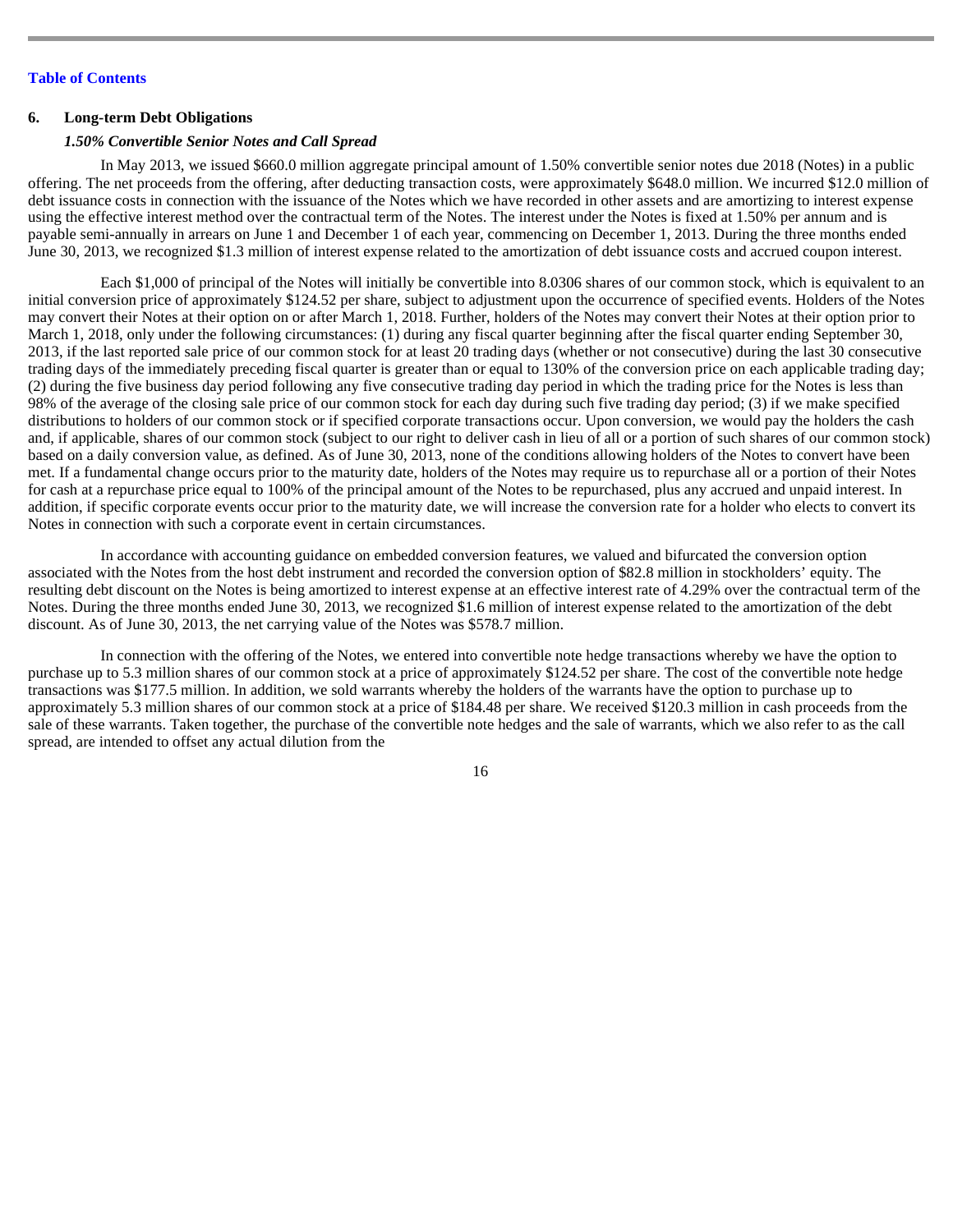conversion of the Notes and to effectively increase the overall conversion price from \$124.52 to \$184.48 per share. As these transactions meet certain accounting criteria, the convertible note hedges and warrants are recorded in stockholders' equity and are not accounted for as derivatives. The net cost of \$57.2 million incurred in connection with the convertible note hedge and warrant transactions was recorded as a reduction to additional paid-in capital in the condensed consolidated balance sheet as of June 30, 2013.

#### *Full Repayment of Department of Energy Loan Facility*

On January 20, 2010, we entered into a loan facility with the Federal Financing Bank (FFB), and the DOE, pursuant to the Advanced Technology Vehicles Manufacturing (ATVM) Incentive Program. This loan facility was subsequently amended from time to time, including in September 2012 to amend the timing of pre-funding the principal payment due in June 2013 and in March 2013 to accelerate the maturity date of the DOE Loan Facility to December 15, 2017, and create an obligation to repay approximately 1.0% of the outstanding principal under the DOE Loan Facility on or before June 15, 2013. We refer to the loan facility with the DOE as the DOE Loan Facility. Under the DOE Loan Facility, the FFB had made available to us two multi-draw term loan facilities in an aggregate principal amount of \$465.0 million. As of August 31, 2012, we had fully drawn down the aforementioned facilities.

All outstanding amounts under the DOE Loan Facility were repayable in quarterly installments, which commenced on December 15, 2012 and would have been due on the maturity date of December 15, 2017. On May 22, 2013, in connection with the closing of our offerings of common stock and Notes, we paid \$451.8 million to settle all outstanding loan amounts of \$441.0 million, including principal and interest, as well as an early repayment penalty of \$10.8 million which is recorded in interest expense for the three months ended June 30, 2013.

Under the DOE Loan Facility, we had agreed to pre-fund a dedicated debt service reserve account with our planned loan repayments as required by the DOE loan facility. Upon termination of the DOE Loan Facility, \$29.3 million held in this dedicated account was released by DOE.

#### *DOE Warrant Expiration*

In connection with the closing of the DOE Loan Facility, we had also issued a warrant to the DOE to purchase up to 9,255,035 shares of our Series E convertible preferred stock at an exercise price of \$2.51 per share. Upon the completion of our IPO on July 2, 2010, this preferred stock warrant became a warrant to purchase up to 3,090,111 shares of common stock at an exercise price of \$7.54 per share.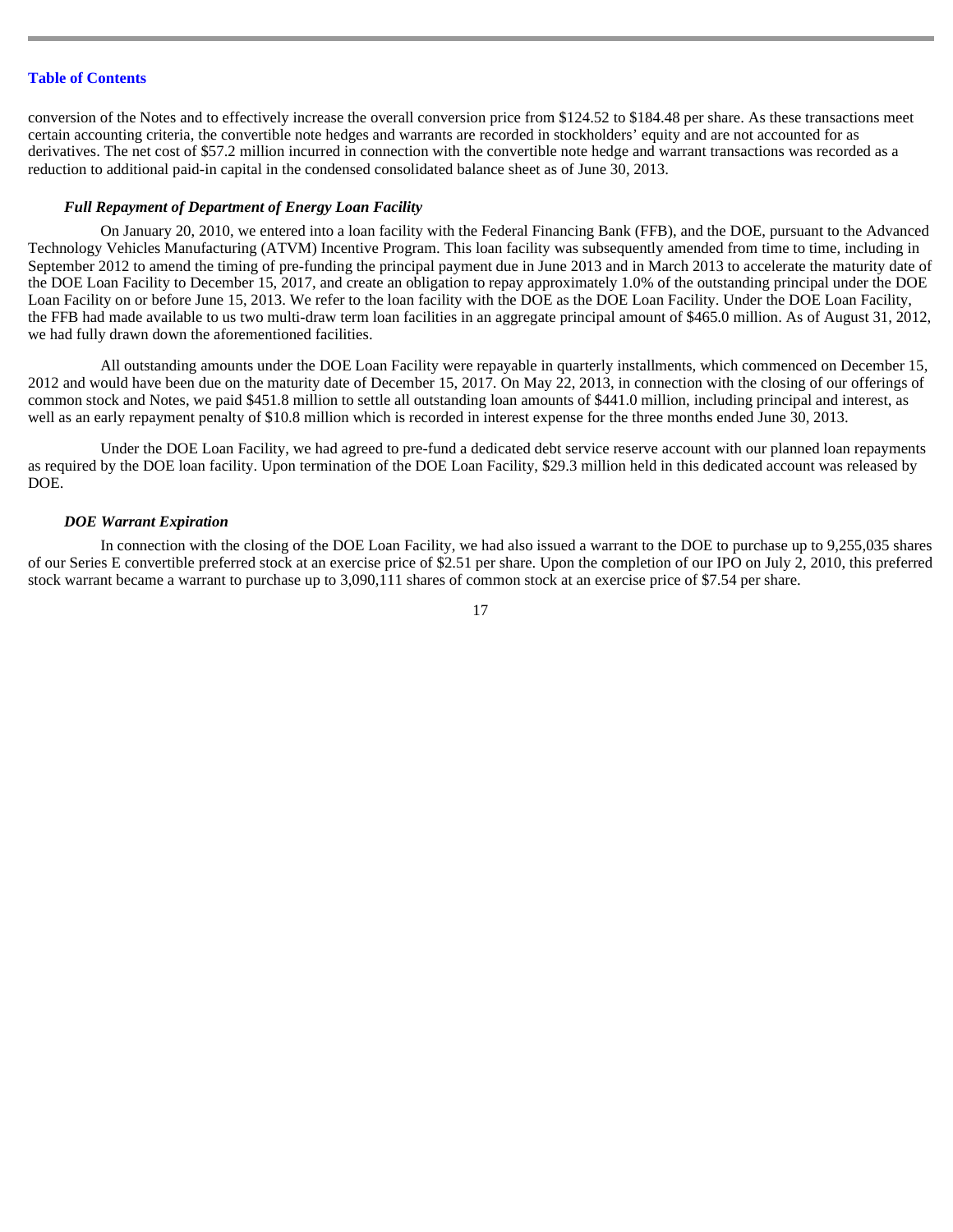As a result of our repayment of all outstanding principal and interest under the DOE Loan Facility and the termination of the DOE Loan Facility in May 2013, the DOE warrant expired. Additionally, we amortized all remaining unamortized debt issuance costs related to the DOE Loan Facility. During the three and six months ended June 30, 2013, we recorded \$5.6 million and \$5.8 million to interest expense, respectively. During the three and six months ended June 30, 2012, we amortized \$0.2 million and \$0.3 million to interest expense, respectively. For more information on the DOE warrant, see Note 8 to our Consolidated Financial Statements included in our Annual Report on Form 10-K for the year ended December 31, 2012 under Item 8. Financial Statements and Supplementary Data.

#### **7. Equity Incentive Plans**

We account for stock-based compensation by measuring and recognizing the fair value of all stock-based payment awards made to employees based on the estimated grant date fair values, including employee stock options and our employee stock purchase plan. We use the Black-Scholes option pricing model to estimate the value of employee stock options which requires a number of assumptions to determine the model inputs. These include the expected volatility of the stock's market price, the expected term of the stock-based awards, the expected risk free rate of interest and any dividend yields. As stock-based compensation expense is based on awards ultimately expected to vest, it has been reduced for estimated forfeitures. We estimate and adjust forfeiture rates based on a periodic review of recent forfeiture activity and expected future employee turnover. As we have been operating as a public company for a period of time that is shorter than our estimated expected option life, we concluded that our historical price volatility does not provide a reasonable basis for input assumptions within the Black-Scholes valuation model when determining the fair value of its stock options. As a result, our expected volatility is based on the historical volatility of a peer group of publicly traded companies.

#### *2012 CEO Grant*

In August 2012, our Board of Directors granted 5,274,901 stock options to our CEO (2012 CEO Grant). The 2012 CEO Grant consists of ten vesting tranches with a vesting schedule based entirely on the attainment of both performance conditions and market conditions, assuming continued employment and service to us through each vesting date. Each of the ten vesting tranches requires a combination of one of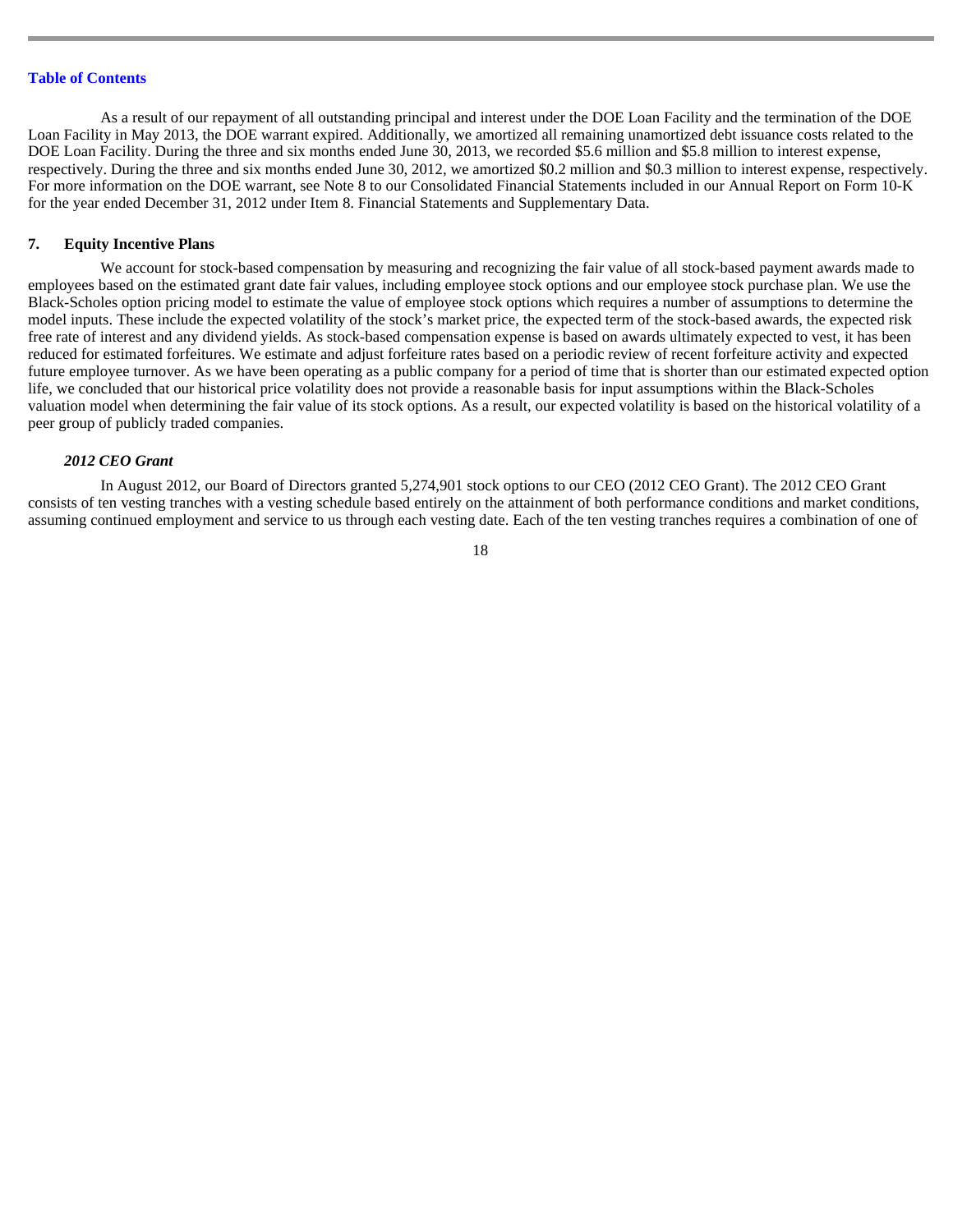the ten pre-determined performance achievements and an incremental increase in our market capitalization of \$4.0 billion, as compared to the initial market capitalization of \$3.2 billion at the time of the 2012 CEO Grant. Stock-based compensation expense associated with the 2012 CEO Grant is recognized for each performance condition over the vesting period beginning at the point in time that the relevant performance condition is considered probable of being met, regardless as to whether the related market condition is ever met (though meeting the market condition would also be required in order for the related options to ultimately vest).

As of June 30, 2013, the following three performance milestones, coupled with the required market conditions, were considered probable of achievement:

- Successful completion of the Model X Engineering Prototype (Alpha);
- Successful completion of the Model X Vehicle Prototype (Beta); and
- Completion of the first Model X Production Vehicle.

Stock-based compensation expense related to the 2012 CEO Grant was \$4.3 million and \$5.2 million for the three and six months ended June 30, 2013, respectively.

#### *Summary Stock Based Compensation Information*

The following table summarizes our stock-based compensation expense by line item in the condensed consolidated statements of operations (in thousands):

|                                     |          | <b>Three Months Ended</b><br><b>June 30.</b> |          | <b>Six Months Ended</b><br><b>June 30.</b> |  |
|-------------------------------------|----------|----------------------------------------------|----------|--------------------------------------------|--|
|                                     | 2013     | 2012                                         | 2013     | 2012                                       |  |
| Cost of sales                       | \$1,063  | 78                                           | \$2.599  | 85                                         |  |
| Research and development            | 8,565    | 7,133                                        | 16.209   | 13,065                                     |  |
| Selling, general and administrative | 9,631    | 5,332                                        | 15,319   | 10,104                                     |  |
| Total                               | \$19,259 | \$12,543                                     | \$34,127 | \$23,254                                   |  |

#### **8. Information about Geographic Areas**

We have determined that we operate in one reporting segment which is the design, development, manufacturing and sales of electric vehicles and electric vehicle powertrain components.

The following tables set forth revenues and long-lived assets by geographic area (in thousands):

#### *Revenues*

|               |           | <b>Three Months Ended</b><br><b>June 30.</b> |           | <b>Six Months Ended</b><br><b>June 30.</b> |  |
|---------------|-----------|----------------------------------------------|-----------|--------------------------------------------|--|
|               | 2013      | 2012                                         | 2013      | 2012                                       |  |
| North America | \$400.137 | \$8,144                                      | \$952,634 | \$25,252                                   |  |
| Europe        | 4.743     | 16.756                                       | 13,594    | 25,987                                     |  |
| Asia          | 259       | 1,753                                        | 703       | 5,581                                      |  |
| Total         | \$405,139 | \$26,653                                     | \$966,931 | \$56,820                                   |  |

During the three and six months ended June 30, 2013, we recognized revenues of \$382.6 million and \$917.1 million, respectively, and during the three and six months ended June 30, 2012, we recognized revenues of \$8.0 million and \$25.0 million, respectively in the United States.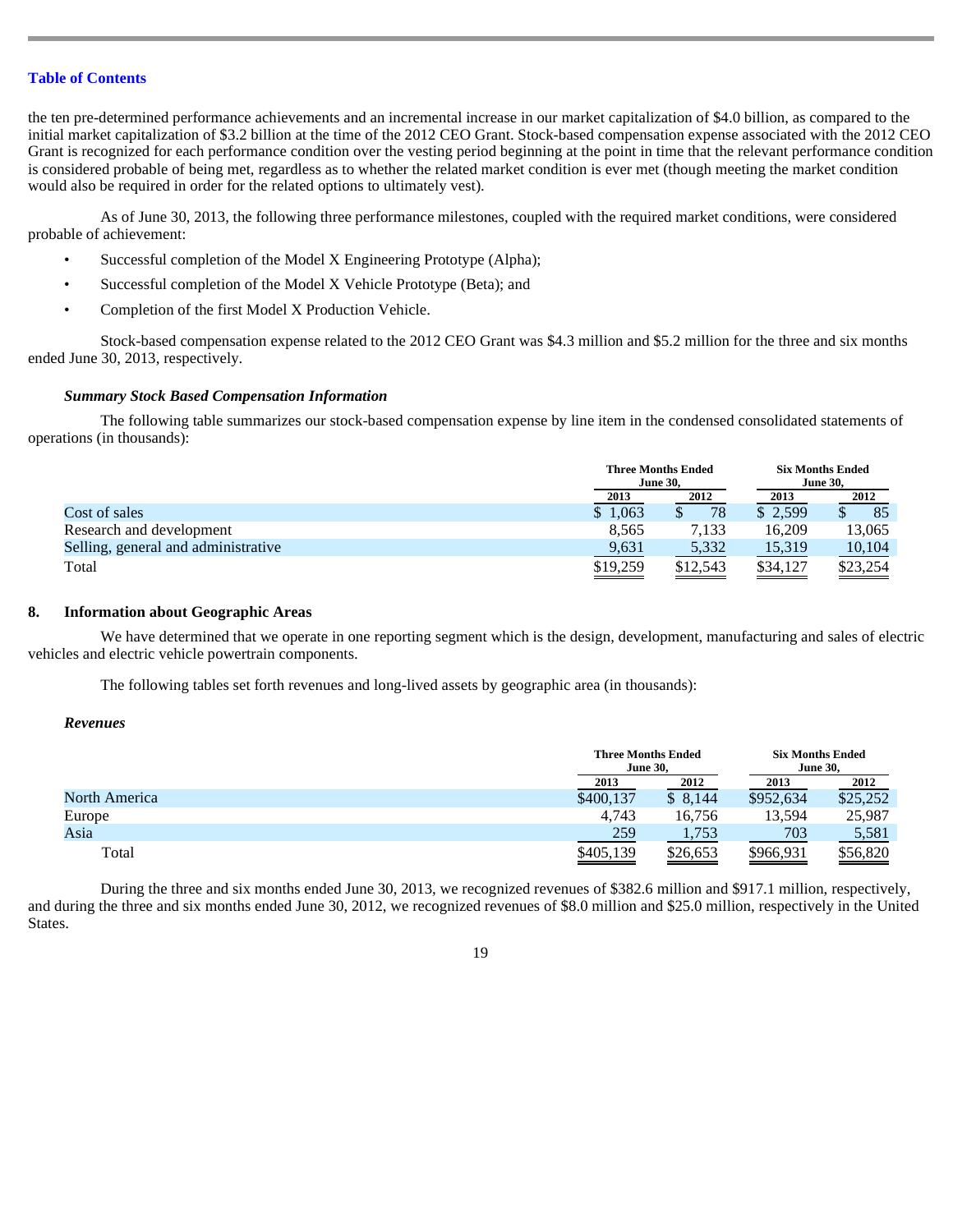*Long-lived Assets* 

|                      | <b>June 30,</b><br>2013 | December 31,<br>2012 |
|----------------------|-------------------------|----------------------|
| <b>United States</b> | \$712,975               | \$ 552,302           |
| International        | 14,072                  | 9.998                |
| Total                | \$727,047               | 562,300              |

#### **9. Strategic Partnerships**

#### *Daimler Mercedes-Benz B-Class EV Program*

During the fourth quarter of 2011, Daimler engaged us to assist with the development of a full electric powertrain for a Daimler Mercedes-Benz B-Class EV vehicle. In the first half of 2012, we received two purchase orders from Daimler related to the development of a full electric powertrain for a Daimler Mercedes-Benz vehicle and recognized \$4.3 million in development services revenue during the three months ended June 30, 2012. During the fourth quarter of 2012, we entered into a final development agreement, which includes certain development milestones and related payments. Pursuant to the development agreement, Daimler will pay us up to \$33.2 million for the successful completion of certain at risk development milestones and the delivery of prototype samples. During the three and six months ended June 30, 2013, we completed various milestones, delivered prototype samples and recognized \$3.6 million and \$10.2 million in development services revenue, respectively.

#### *Toyota RAV4 Program*

In July 2011, we entered into a supply and services agreement with Toyota for the supply of a validated electric powertrain system, including a battery pack, charging system, inverter, motor, gearbox and associated software for integration into the electric vehicle version of the Toyota RAV4. Additionally, we provide Toyota with certain services related to the supply of the electric powertrain system. During the three months ended March 31, 2012, we began delivering electric powertrain systems to Toyota. During the three and six months ended June 30, 2013, we recognized revenue of \$13.3 million and \$27.7 million in automotive sales, respectively. During the three and six months ended June 30, 2012, we recognized revenue of \$4.4 million and \$4.7 million in automotive sales, respectively.

In October 2010, we entered into a Phase 1 contract services agreement with Toyota for the development of the electric powertrain system for the Toyota RAV4 electric vehicle. Toyota paid \$60.1 million for the successful completion of certain at risk development milestones and the delivery of prototype samples, including a \$5.0 million upfront payment that we received upon the execution of the agreement. During the three months ended March 31, 2012, we completed various milestones and along with the amortization of our upfront payment and the delivery of certain prototype samples, we recognized \$10.7 million in development services revenue. As of March 31, 2012, all development milestones under the Phase 1 agreement had been completed; therefore, no further development services revenue under the Phase 1 agreement have been recorded subsequently.

#### **10. Commitments and Contingencies**

#### *Environmental Liabilities*

In May 2010, we entered into an agreement to purchase an existing automobile production facility located in Fremont, California from New United Motor Manufacturing, Inc. (NUMMI). NUMMI has previously identified environmental conditions at the Fremont site which affect soil and groundwater, and until recently, were undertaking efforts to address these conditions. These conditions are now being addressed by us and NUMMI. Although we have been advised by NUMMI that it has documented and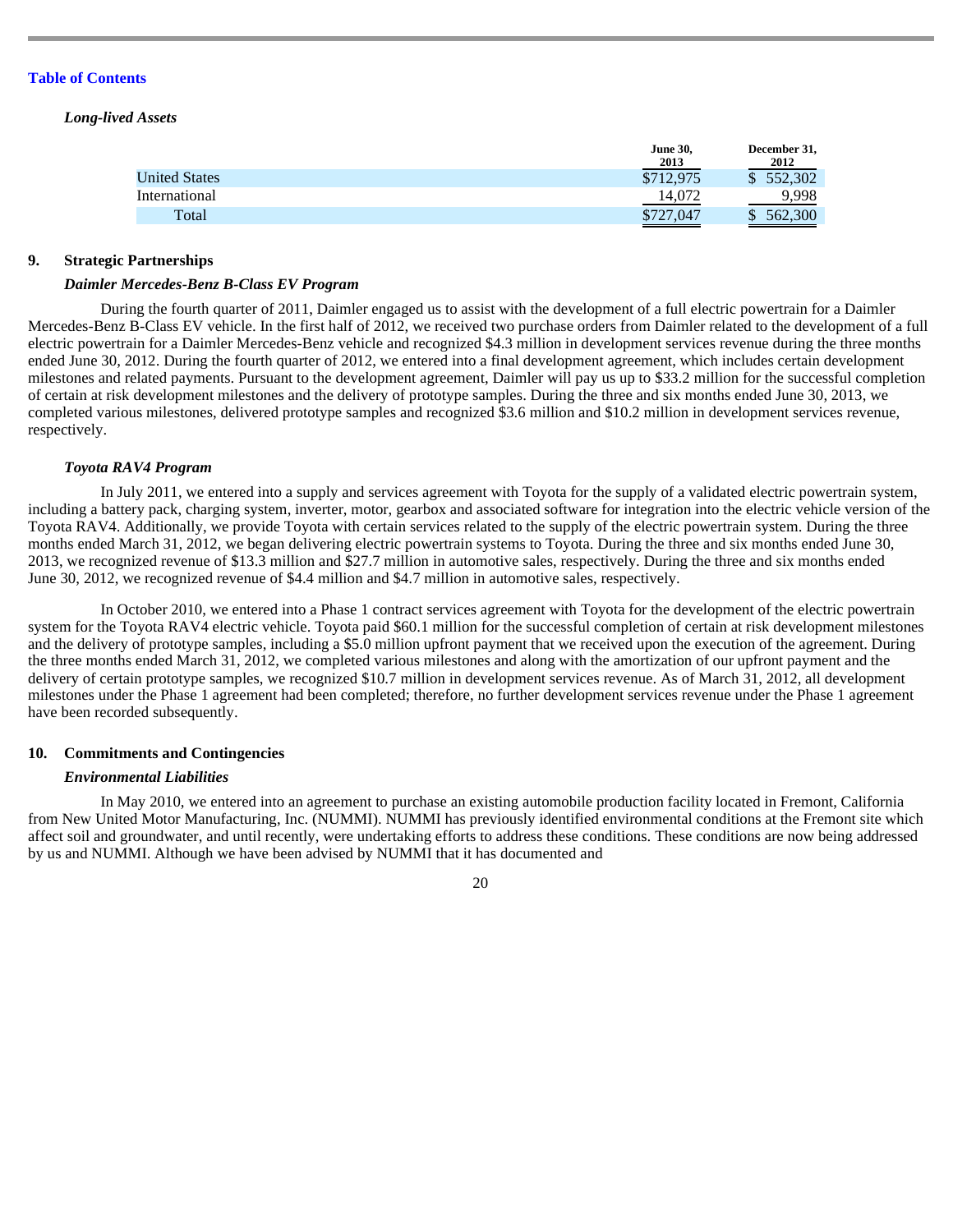managed the environmental issues and we completed a reasonable level of diligence on such environmental issues at the time we purchased the facility, we cannot determine the potential costs to remediate any pre-existing contamination with any certainty. Based on management's best estimate, we estimated the fair value of the environmental liabilities that we assumed to be \$5.3 million. The fair value of these liabilities was determined based on an expected value analysis of the related potential costs to investigate, remediate and manage various environmental conditions that were identified as part of NUMMI's facility decommissioning activities as well as our own diligence efforts. As we continue with our construction and operating activities, it is reasonably possible that our estimate of environmental liabilities may change materially.

We have reached an agreement with NUMMI under which, over a ten year period, we will pay the first \$15.0 million of any costs of any governmentally-required remediation activities for contamination that existed prior to the completion of the facility and land purchase for any known or unknown environmental conditions, and NUMMI has agreed to pay the next \$15.0 million for such remediation activities. Our agreement provides, in part, that NUMMI will pay up to the first \$15.0 million on our behalf if such expenses are incurred in the first four years of our agreement, subject to our reimbursement of such costs on the fourth anniversary date of the closing.

On the ten-year anniversary of the closing or whenever \$30.0 million has been spent on the remediation activities, whichever comes first, NUMMI's liability to us with respect to remediation activities ceases, and we are responsible for any and all environmental conditions at the Fremont site. At that point in time, we have agreed to indemnify, defend, and hold harmless NUMMI from all liability and we have released NUMMI for any known or unknown claims except for NUMMI's obligations for representations and warranties under the agreement. As of June 30, 2013 and December 31, 2012, we have accrued \$5.3 million related to these environmental liabilities.

#### *Other Commitments and Contingencies*

From time to time, we are subject to various legal proceedings that arise from the normal course of business activities. In addition, from time to time, third parties may assert intellectual property infringement claims against us in the form of letters and other forms of communication. If an unfavorable ruling were to occur, there exists the possibility of a material adverse impact on our results of operations, prospects, cash flows, financial position and brand.

#### **11. Subsequent Events**

#### *Purchase of Land in Fremont, California*

In July 2013, we completed the purchase of approximately 31 acres of land located in Fremont, California that is adjacent to our current manufacturing facility for potential future expansion. We paid \$18.5 million related to this purchase.

#### **ITEM 2. MANAGEMENT'S DISCUSSION AND ANALYSIS OF FINANCIAL CONDITION AND RESULTS OF OPERATIONS**

*The following discussion and analysis should be read in conjunction with our condensed consolidated financial statements and the related notes that appear elsewhere in this Form 10-Q.*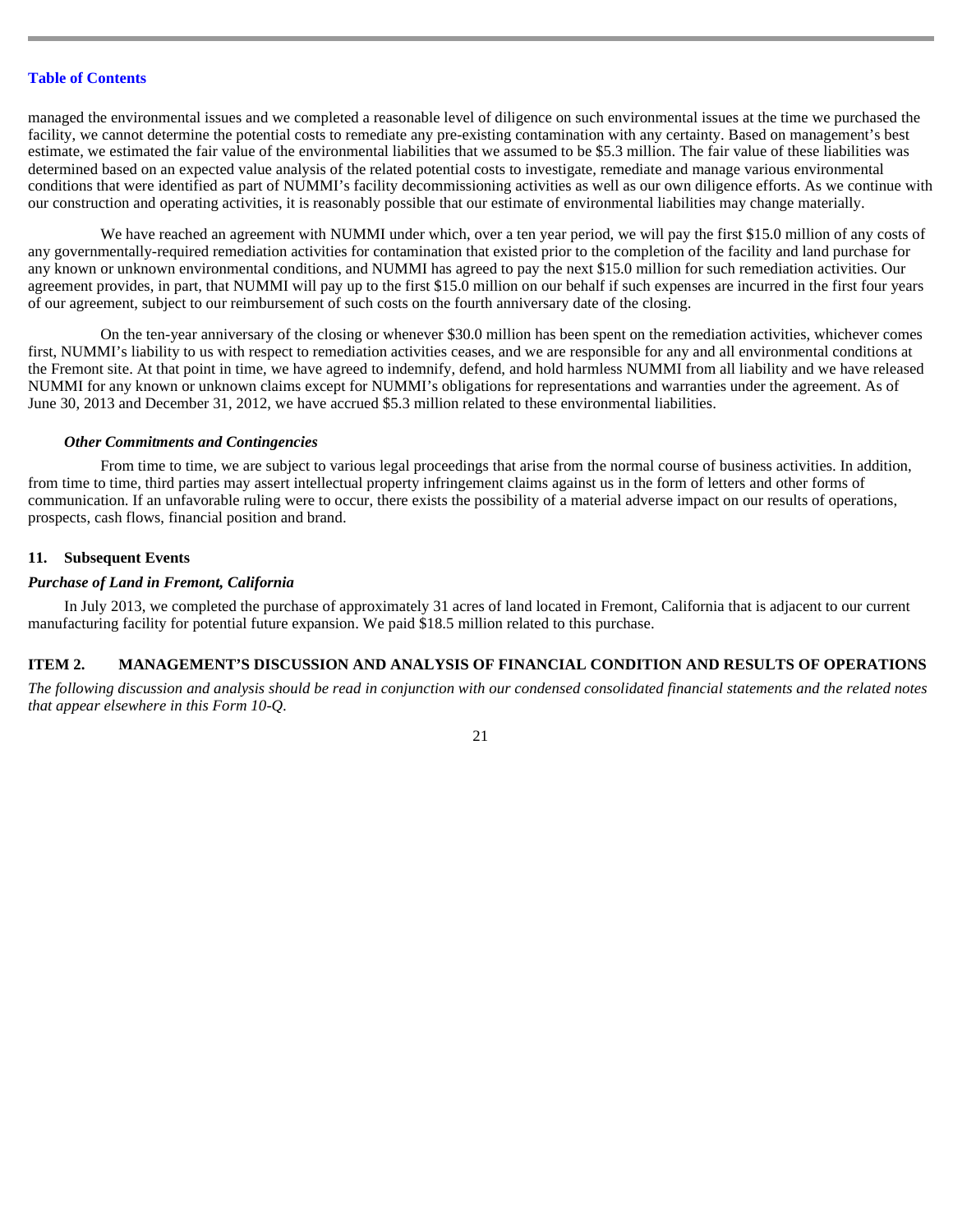#### **Overview and Quarter Highlights**

We design, develop, manufacture and sell high-performance fully electric vehicles and advanced electric vehicle powertrain components. We introduced our first vehicle, the Tesla Roadster, in early 2008. The Roadster's proprietary electric vehicle powertrain system is the foundation of our powertrain technology and, with design enhancements, forms the basis for our Model S sedan, our Model X crossover and other future vehicles. We commenced deliveries of Model S in June 2012 and increased production to an annualized rate of 20,000 per year by the end of 2012. We have recently increased our production rate to meet our external guidance of 21,000 per year and future expected demand. In February 2012, we revealed an early prototype of the Model X crossover, a vehicle based on the Model S platform. We plan to start Model X production in late 2014. We sell our vehicles through our own sales and service network.

We delivered slightly over 5,150 Model S vehicles during the three months ended June 30, 2013 an increase from slightly over 4,900 Model S vehicles for the three months ended March 31, 2013. During the three months ended June 30, 2013, we recognized total revenues of \$405.1 million, an increase of \$378.5 million over total revenues of \$26.6 million for the three months ended June 30, 2012. Automotive sales revenue of \$401.5 million increased \$379.5 million from the three months ended June 30, 2012, primarily driven by Model S deliveries in North America which commenced in June 2012, regulatory credit sales and powertrain component sales to Toyota for the Toyota RAV4 EV.

Development services revenue decreased slightly to \$3.6 million for the three months ended June 30, 2013 from \$4.6 million for the three months ended June 30, 2012, due primarily to the level of development work under the Mercedes-Benz B-Class EV program. During the second quarter of 2013, we recognized development services revenue for the achievement of a development milestone under this program.

Gross margin for the three months ended June 30, 2013 was 24.8%, an increase from 17.1% for the three months ended March 31, 2013, reflecting Model S cost improvements including part cost reductions, and manufacturing and supply chain efficiencies, partially offset by lower sales of regulatory credits. Research and development (R&D) expenses for the three months ended June 30, 2013 were \$52.3 million, a decrease from \$74.9 million for the three months ended June 30, 2012. R&D expenses for the second quarter of 2012 included expenses related to our Model S pre-production activities, including manufacturing preparedness, process validation, prototype builds and extensive testing at both the vehicle and component levels; development of the Tesla Factory and testing of Model S. As Model S production in the Tesla Factory became fully operational in the second half of 2012, Model S related manufacturing costs, including direct parts, material and labor costs, manufacturing overhead and amortized tooling, and logistics, were no longer recorded as R&D expenses but instead were fully reflected in cost of automotive sales. R&D expenses for the second quarter of 2013 include continuing activities to homologate Model S for the rest of the world and ongoing research and development activities related to the Supercharger network and other programs.

During the three months ended June 30, 2013, we continued to expand our company-owned network of stores and service centers, primarily in the United States. With the higher expenses associated with the expansion of our store network and service infrastructure and the business in general, selling, general and administrative expenses were \$60.0 million for the three months ended June 30, 2013, compared to \$36.1 million for the three months ended June 30, 2012.

We ended the quarter with \$747.4 million in cash and cash equivalents, and current restricted cash, a significant increase from the end of the first quarter. We raised over \$1 billion during the three months ended June 30, 2013 through the issuance of \$660.0 million of 1.50% convertible senior notes as well as \$410.5 million of common stock. Approximately \$450 million of the offering proceeds were used to repay all of our outstanding Department of Energy (DOE) loan principal and interest, including a \$10.8 million early repayment fee.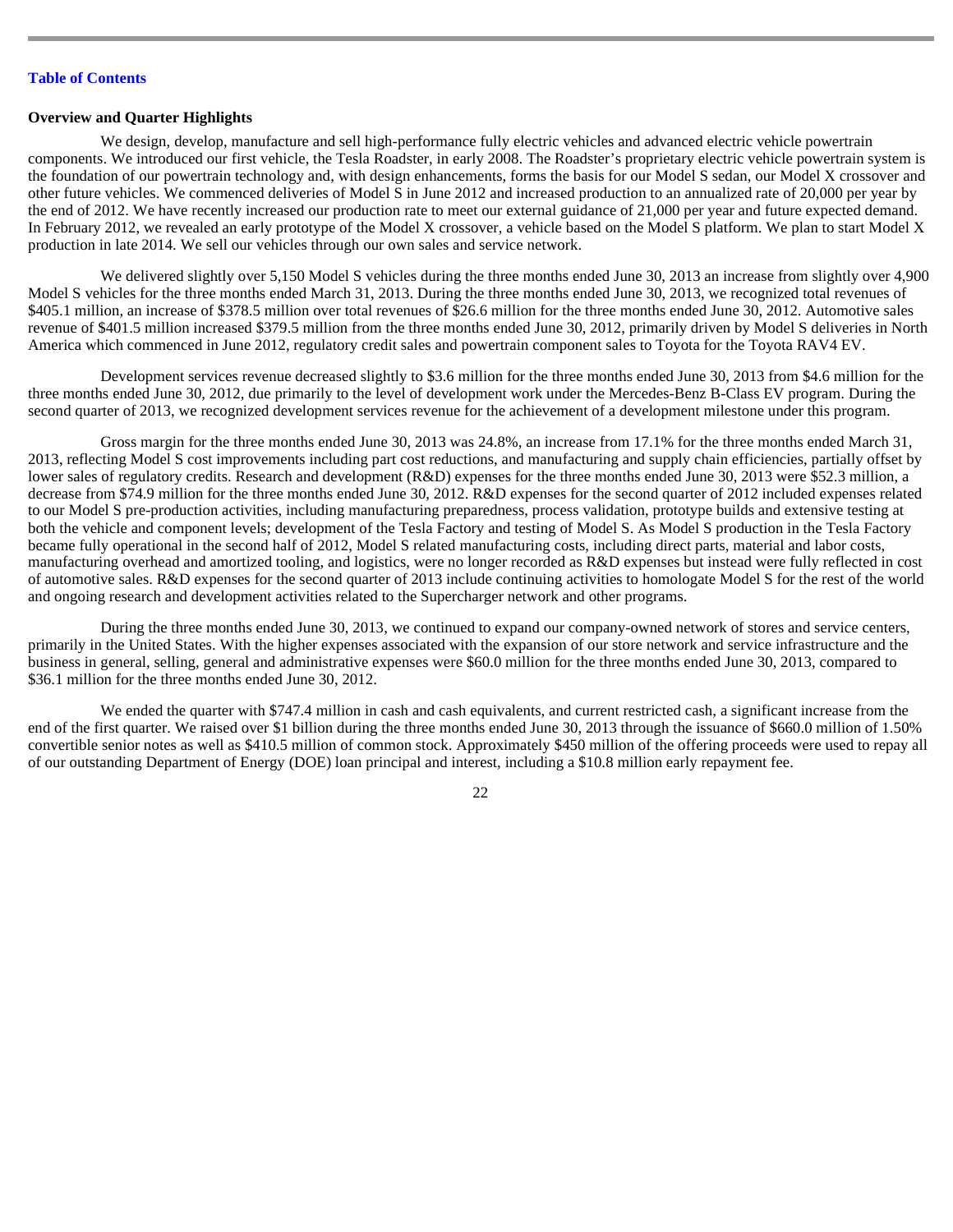In May 2013, we issued \$660.0 million aggregate principal amount of 1.50% convertible senior notes due 2018 (Notes). The net proceeds from the offering, after deducting transaction costs, were approximately \$648.0 million. We incurred \$12.0 million of debt issuance costs in connection with the issuance of the Notes which we have recorded in other assets and are amortizing to interest expense using the effective interest method over the contractual term of the Notes. Under the terms of the Notes, 1.50% coupon interest per annum on the principal amount of the Notes is payable semi-annually in arrears on June 1 and December 1 of each year, commencing on December 1, 2013.

In connection with the offering of the Notes, we entered into convertible note hedge transactions whereby we have the option to purchase up to 5.3 million shares of our common stock at a price of approximately \$124.52 per share. The cost of the convertible note hedge transactions was \$177.5 million. In addition, we sold warrants whereby the holders of the warrants have the option to purchase up to approximately 5.3 million shares of our common stock at a price of \$184.48 per share. We received \$120.3 million in cash proceeds from the sale of these warrants. Taken together, the purchase of the convertible note hedges and the sale of warrants are intended to offset any actual dilution from the conversion of the Notes and to effectively increase the overall conversion price from \$124.52 to \$184.48 per share. For more information on the 1.50% convertible senior notes and call spread, see Note 6 to our Condensed Consolidated Financial Statements included under Part I, Item 1 of this Quarterly Report on Form 10-Q.

Concurrent with the execution of the Notes and related transactions, we also completed a public offering of common stock and sold a total of 3,902,862 shares of our common stock for total cash proceeds of approximately \$355.5 million (which includes 487,857 shares or \$45.0 million sold to Elon Musk, our Chief Executive Officer and cofounder (CEO)), net of underwriting discounts and offering costs. We also sold 596,272 shares of our common stock to our CEO and received total cash proceeds of \$55.0 million in a private placement at the public offering price.

We expect that our current sources of liquidity together with our current projections of cash flow from operating activities, will continue to provide us with adequate liquidity based on our current plans. However, if market conditions are favorable, we may evaluate alternatives to opportunistically pursue liquidity options.

#### **Management Opportunities, Challenges and Risks**

We have recently increased our production rate from 400 vehicles per week at the beginning of the second quarter to an average of 500 vehicles per week. We expect that this production level will allow us to achieve our goal of 21,000 Model S deliveries worldwide in 2013 and thereby significantly increase automotive sales.

Through June 30, 2013, we have delivered Model S vehicles solely to customers in North America. We started European deliveries of the Model S in August. We expect average selling price to rise significantly during the third quarter of 2013 due to the delivery of European Signature Series vehicles, and a higher mix of 85 kWh cars and other options. Although we have gained experience with the delivery process in North America in volume and will continue to enhance our processes, we have not delivered Model S vehicles outside of North America and thus may face difficulties meeting our delivery plans in both Europe and Asia, which may impact our ability to achieve our delivery goals.

In April 2013, we began offering a resale value guarantee to all customers who purchased a Model S in the United States and financed their vehicle through one of our specified commercial banking partners. Under the program, Model S customers have the option of selling their vehicle back to us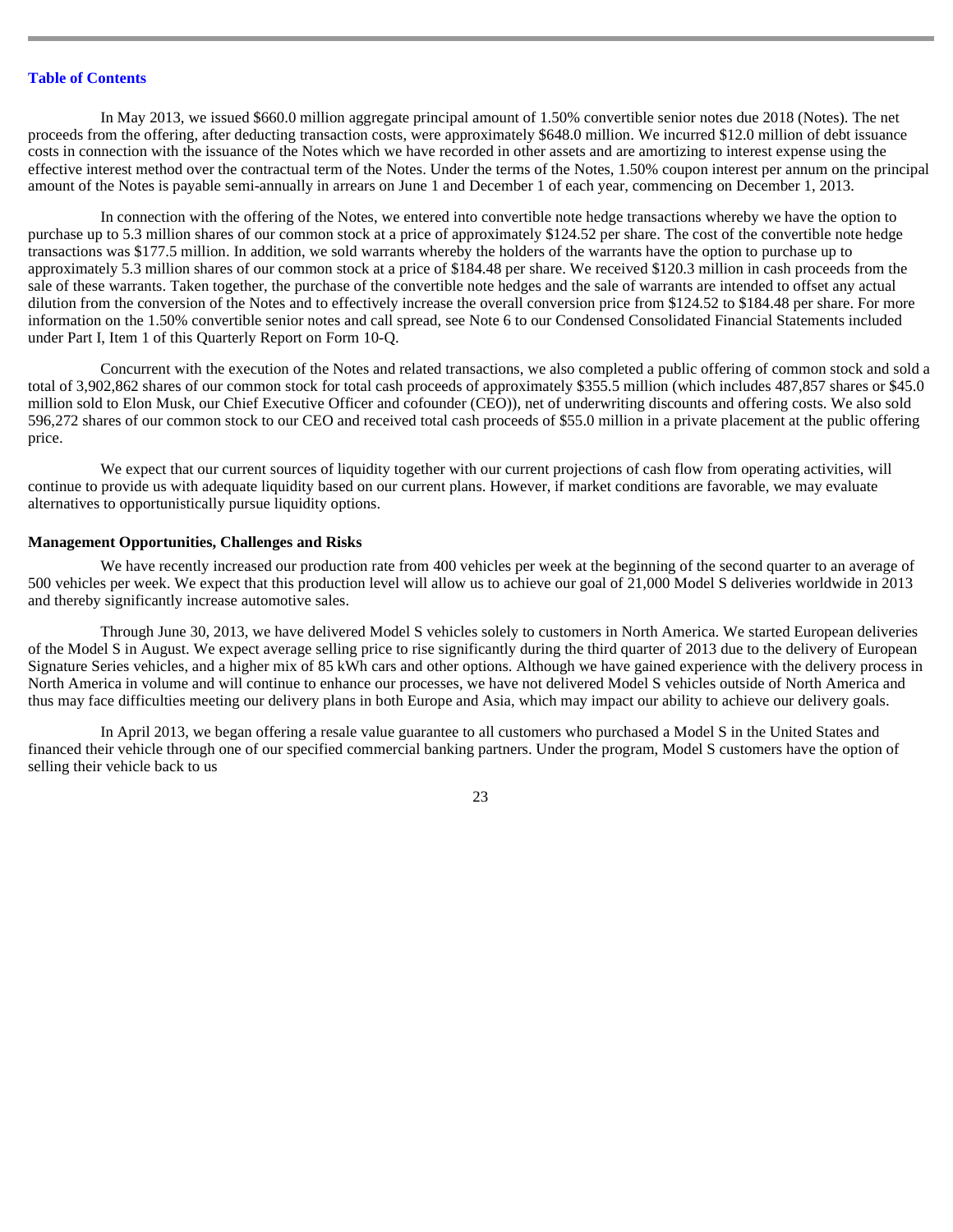during the period of 36 to 39 months after delivery for a pre-determined resale value. We account for transactions under the resale value guarantee program as operating leases and accordingly, we defer and amortize to automotive sales revenue the initial purchase consideration less resale value guarantee amount on a straight-line basis, over the contractual term of the guarantee program. Similarly, we capitalize and depreciate the cost of the respective operating lease vehicles less resale value guarantee amount to cost of automotive sales over the same period. If a customer decides not to sell their vehicle back to us by the end of the resale value guarantee term, any unamortized deferred revenue and operating lease vehicle net book value are then recognized in automotive sales and cost of automotive sales, respectively.

The resale value guarantee amount represents management's best estimate as to the resale value of the Model S vehicle and related vehicle options during the 36 to 39 month period after delivery which is currently approximately 50% of the base vehicle selling price and 43% of the price of any vehicle options. Since we are depreciating our operating lease vehicles to the resale value guarantee amount, we will adjust our depreciation estimates as needed, if the resale value is expected to decrease in future periods. As we accumulate more actual data related to the resale experience of Model S, we may be required to make significant changes to our estimates.

During the second quarter of 2013, we provided the resale value guarantee to over 30% of Model S deliveries and we expect the penetration rate to increase with the expansion of our financing programs in additional states in the United States and in international markets. Although our application of lease accounting to Model S deliveries with the resale value guarantee will not impact our cash flows and liquidity, since we receive the full amount of cash for the vehicle sales price at delivery, this program will adversely impact our 2013 revenues and operating results based on our current expectations of participation in such programs. Furthermore, while we do not assume any credit risk related to the customer, we are exposed to the risk that the vehicles' resale value may be lower than our estimates and the volume of vehicles returned to us may be higher than our estimates.

In addition to sales of Model S, we will continue to recognize automotive sales from our supply of powertrain systems to Toyota for the Toyota RAV4 EV. However, Toyota is not obligated to continue to purchase powertrain systems from us over an extended period of time.

In 2012, we began work on a full electric powertrain under the Mercedes-Benz B-Class EV program. Under this program, we will continue to provide development services and deliver prototype samples in 2013. Similar to our previous development services agreements, due to timing differences that may arise between the recognition of milestone revenues and the underlying costs of development services, the gross margin from our development services activities may vary from period to period.

During the second quarter of 2013, significant cost improvements were achieved, including part cost reductions, labor and overhead costs being allocated over higher production volume, as well as supply chain efficiencies. We expect these trends to continue as we execute on our roadmap of achieving further component cost reductions as well as continued manufacturing and logistics efficiencies. We expect our gross margin to continue to rise to our target of 25% in the fourth quarter of 2013, which assumes no ZEV credit revenue and continued efficiencies resulting from our cost reduction efforts and offering of new vehicle options. We may not be able to achieve the planned cost reductions from our various cost savings and process improvement initiatives, which would negatively affect our ability to reach our gross margin goals.

During the second quarter of 2013, we recognized \$51.5 million in ZEV credit sales, which contributed to our gross margin. ZEV credit revenue decreased by \$16.5 million from the first quarter of 2013 and should continue to decline very significantly in future quarters relative to our automotive sales as we grow our sales outside the United States. Other regulatory credit sales recognized during the second quarter of 2013 were \$17.9 million. While we will pursue opportunities to monetize ZEV credits we earn from the sales of our vehicles, we do not plan to rely on these sales to be a significant contributor to gross margin, and our business model is not predicated on such ZEV credits.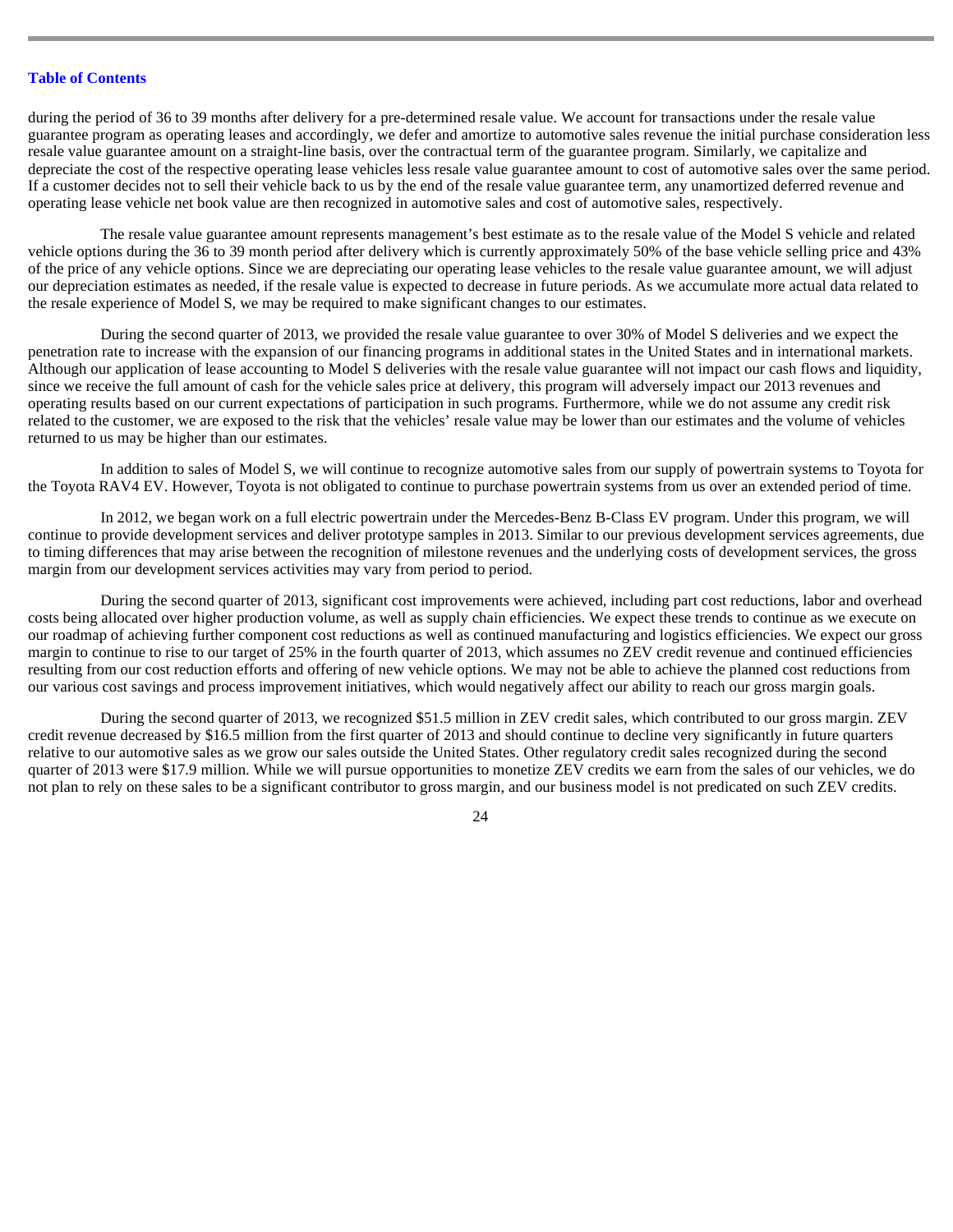In February 2012, we revealed an early prototype of the Model X crossover as the first vehicle we intend to develop by leveraging the Model S platform. We currently plan to start production of Model X in late 2014. Our ability to develop and introduce the Model X in this timeframe and cost efficiently is dependent upon our expectations of leveraging the Model S platform.

During the second quarter of 2013, we continued to expand our stores and service infrastructure. As of the end of the quarter, we had 41 stores and galleries around the world, and plan to open several more stores and galleries in 2013, including our first store in Beijing, China. We are continuing to expand our service infrastructure in order to expand our geographical presence as a way to increase sales and to provide better service in areas with a high concentration of Model S customers. We opened six service centers during the second quarter of 2013, for a total of 47 locations globally. We continue to build service infrastructure in advance of demand to ensure that after-sale services are available when and where needed.

At the end of May 2013, we announced the significant expansion of our Supercharger network as well as upcoming Supercharging technology that will reduce charging time at our Superchargers. Since the time of our announcement, we have been installing Superchargers at an accelerating pace. We may experience difficulties in finding suitable sites, negotiating leases or obtaining required permits for such locations, and our planned expansion of such Superchargers could be delayed or stalled.

Our research and development expenses are expected to increase significantly in the third quarter as we accelerate product development efforts on Model X, Model S right hand drive, and localization of Model S for international markets. Our selling, general and administrative expenses are also expected to increase, driven by the growth in our retail locations, service centers and Supercharger facilities.

In the second half of 2013, we plan to increase the number of worldwide retail, service and Supercharger locations. Additionally, based on growing demand for Model S, we plan to expand our production capacity. As a result, we expect to spend approximately \$150 million for remainder of 2013 on capital expenditures, including \$18.5 million we paid in July 2013 to purchase 31 acres of land adjacent to our Fremont factory for potential future expansion.

#### **Critical Accounting Policies and Estimates**

Our condensed consolidated financial statements are prepared in accordance with accounting principles generally accepted in the United States. The preparation of these condensed consolidated financial statements requires us to make estimates and assumptions that affect the reported amounts of assets, liabilities, revenues, costs and expenses and related disclosures. We base our estimates on historical experience, as appropriate, and on various other assumptions that we believe to be reasonable under the circumstances. Changes in the accounting estimates are reasonably likely to occur from period to period. Accordingly, actual results could differ significantly from the estimates made by our management. We evaluate our estimates and assumptions on an ongoing basis. To the extent that there are material differences between these estimates and actual results, our future financial statement presentation, financial condition, results of operations and cash flows will be affected.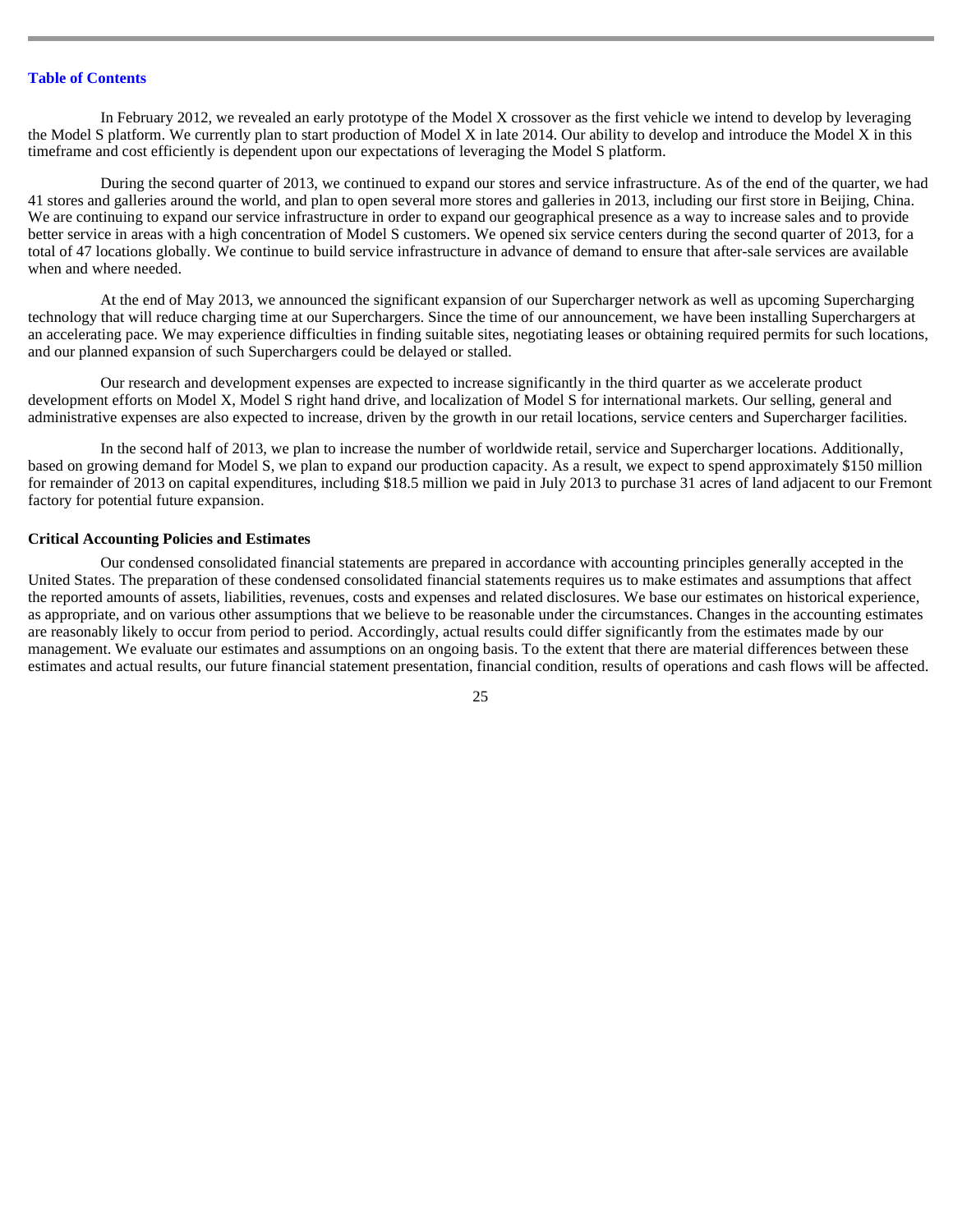For a description of our critical accounting policies and estimates, please refer to the "Critical Accounting Policies and Estimates" section of our Management's Discussion and Analysis of Financial Condition and Results of Operations contained in our Annual Report on Form 10-K for the year ended December 31, 2012, as filed with the Securities and Exchange Commission (SEC). In addition, please refer to Note 2, "Summary of Significant Accounting Policies," to our Condensed Consolidated Financial Statements included under Part I, Item 1 of this Quarterly Report on Form 10-Q.

#### **Results of Operations**

The following table sets forth our condensed consolidated statements of operations data for the periods presented (in thousands):

|                                     |             | <b>Three Months Ended</b><br><b>June 30.</b> |            | <b>Six Months Ended</b><br><b>June 30.</b> |  |
|-------------------------------------|-------------|----------------------------------------------|------------|--------------------------------------------|--|
|                                     | 2013        | 2012                                         | 2013       | 2012                                       |  |
| <b>Revenues</b>                     |             |                                              |            |                                            |  |
| Automotive sales                    | \$401,535   | 22,054<br>\$                                 | \$956,738  | \$<br>41,299                               |  |
| Development services                | 3,604       | 4,599                                        | 10,193     | 15,521                                     |  |
| Total revenues                      | 405,139     | 26,653                                       | 966,931    | 56,820                                     |  |
| <b>Cost of revenues</b>             |             |                                              |            |                                            |  |
| Automotive sales                    | 303,599     | 20,150                                       | 765,417    | 34,082                                     |  |
| Development services                | 1,057       | 1,741                                        | 4,711      | 7,766                                      |  |
| Total cost of revenues              | 304,656     | 21,891                                       | 770,128    | 41,848                                     |  |
| Gross profit                        | 100,483     | 4,762                                        | 196,803    | 14,972                                     |  |
| <b>Operating expenses</b>           |             |                                              |            |                                            |  |
| Research and development            | 52,312      | 74,854                                       | 107,171    | 143,245                                    |  |
| Selling, general and administrative | 59,963      | 36,083                                       | 107,008    | 66,665                                     |  |
| Total operating expenses            | 112,275     | 110,937                                      | 214,179    | 209,910                                    |  |
| Loss from operations                | (11,792)    | (106, 175)                                   | (17, 376)  | (194, 938)                                 |  |
| Interest income                     | 39          | 74                                           | 49         | 164                                        |  |
| Interest expense                    | (20, 116)   | (84)                                         | (20, 234)  | (149)                                      |  |
| Other income (expense), net         | 1,668       | 691                                          | 18,759     | (385)                                      |  |
| Loss before income taxes            | (30,201)    | (105, 494)                                   | (18, 802)  | (195, 308)                                 |  |
| Provision for income taxes          | 301         | 109                                          | 452        | 168                                        |  |
| Net loss                            | \$ (30,502) | \$(105,603)                                  | \$(19,254) | \$(195,476)                                |  |

#### *Revenues*

#### *Automotive Sales*

Automotive sales, which include vehicle, options and related sales, and powertrain component and related sales, consisted of the following for the periods presented (in thousands):

|                                        |           | <b>Three Months Ended</b><br><b>June 30.</b> |           | <b>Six Months Ended</b><br><b>June 30.</b> |  |
|----------------------------------------|-----------|----------------------------------------------|-----------|--------------------------------------------|--|
|                                        | 2013      | 2012                                         | 2013      | 2012                                       |  |
| Vehicle, options and related sales     | \$388,270 | \$16,465                                     | \$929,053 | \$34,353                                   |  |
| Powertrain component and related sales | 13.265    | 5,589                                        | 27.685    | 6.946                                      |  |
| Total automotive sales                 | \$401.535 | \$22,054                                     | \$956.738 | \$41,299                                   |  |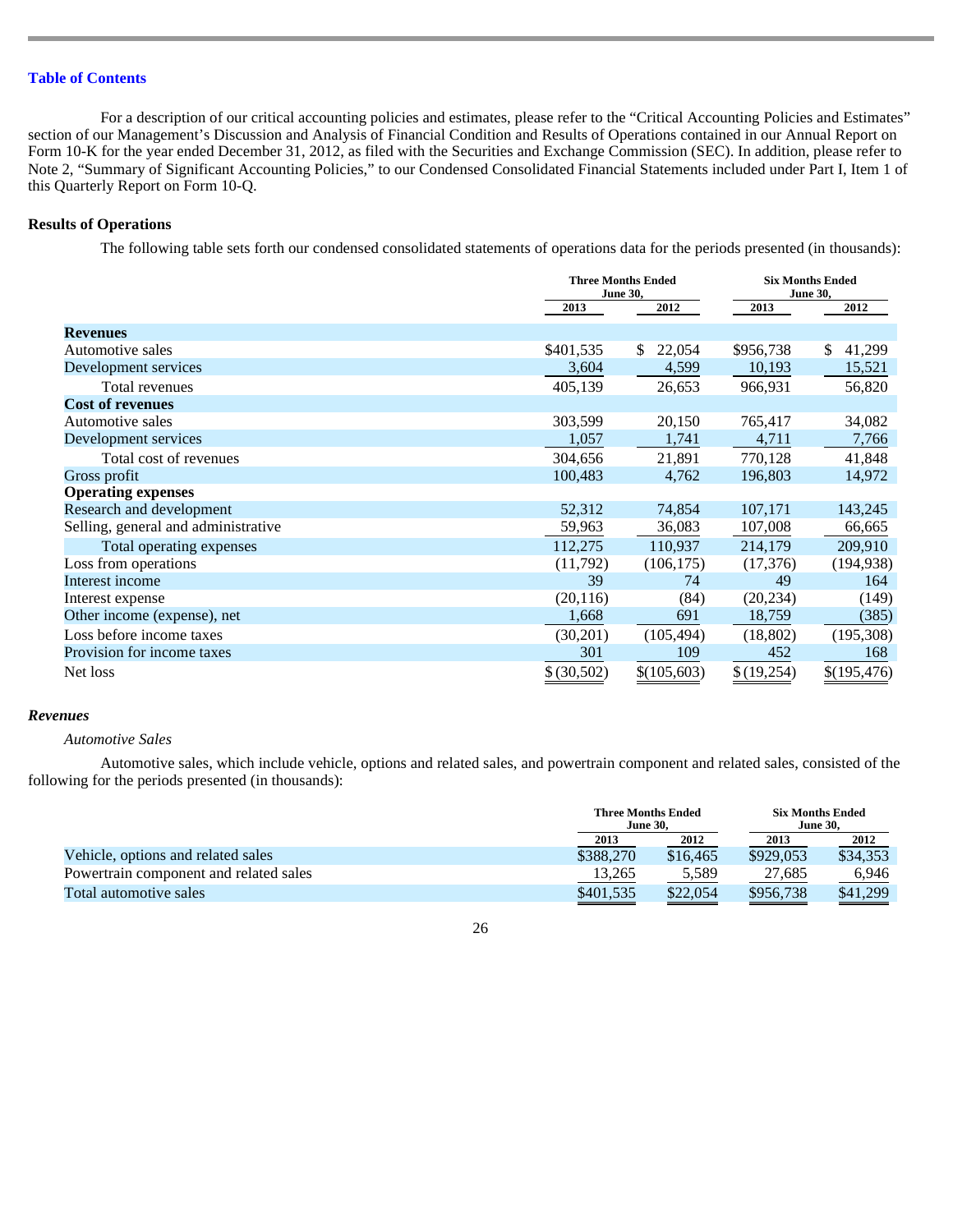Automotive sales during the three and six months ended June 30, 2013 were \$401.5 million and \$956.7 million, respectively, an increase from \$22.1 million and \$41.3 million during the three and six months ended June 30, 2012, respectively. Vehicle, options and related sales represent revenues related to deliveries of Model S and the Tesla Roadster, including vehicle options, accessories and destination charges, vehicle service and sales of regulatory credits to other automotive manufacturers. Powertrain component and related sales represent the sales of electric vehicle powertrain components and systems, such as battery packs and drive units, to other manufacturers.

Vehicle, options and related sales during the three and six months ended June 30, 2013 were \$388.3 million and \$929.1 million, respectively, an increase from \$16.5 million and \$34.4 million during the three and six months ended June 30, 2012, respectively. The increase in vehicle, options and related sales was primarily driven by Model S deliveries which commenced in June 2012, higher sales of regulatory credits including \$51.5 million and \$119.4 million in zero emission credit sales for the three and six months ended June 30, 2013, respectively, as well as powertrain component sales to Toyota for the Toyota RAV4 EV.

In April 2013, we began offering a resale value guarantee to all customers who purchased a Model S in the United States and financed their vehicle through one of our specified commercial banking partners. Under the program, Model S customers have the option of selling their vehicle back to us during the period of 36 to 39 months for a pre-determined resale value. We account for transactions under the resale value guarantee program as operating leases and accordingly, we defer and amortize to revenues the initial purchase consideration less resale value guarantee amount on a straight-line basis, over the contractual term of the guarantee program. If a customer decides not to sell their vehicle back to us by the end of the resale value guarantee term, any unamortized deferred revenue is then recognized in automotive sales. As of June 30, 2013, we recorded \$75.2 million in deferred revenues and \$72.4 million in other long-term liabilities related to Model S deliveries with the resale value guarantee. During the three and six months ended June 30, 2013, we recognized revenue of \$1.9 million in automotive sales related to this program.

Powertrain component and related sales for the three and six months ended June 30, 2013 were \$13.3 million and \$27.7 million, respectively, an increase from \$5.6 million and \$6.9 million during the three and six months ended June 30, 2012, respectively. During the three months ended March 31, 2012, we delivered only a limited number of powertrain components to Daimler as the production for both the Daimler Smart fortwo and A-Class EV programs was substantially completed as of December 31, 2011 and the sales of powertrain systems to Toyota under the RAV4 EV supply and services agreement commenced in March 2012. Powertrain component and related sales for the three and six months ended June 30, 2013 were related to powertrain component sales to Toyota for the Toyota RAV4 EV.

#### *Development Services*

Development services represent arrangements where we develop electric vehicle powertrain components and systems for other automobile manufacturers, including the design and development of battery packs, drive units and chargers to meet customers' specifications.

Development services revenue during the three and six months ended June 30, 2013 were \$3.6 million and \$10.2 million, respectively, a decrease from \$4.6 million and \$15.5 million during the three and six months ended June 30, 2012, respectively.

During the fourth quarter of 2012, we entered into a development agreement with Daimler to assist with the development of a full electric powertrain for a Mercedes-Benz B-Class EV vehicle. During the three and six months ended June 30, 2013, we recognized development services revenue of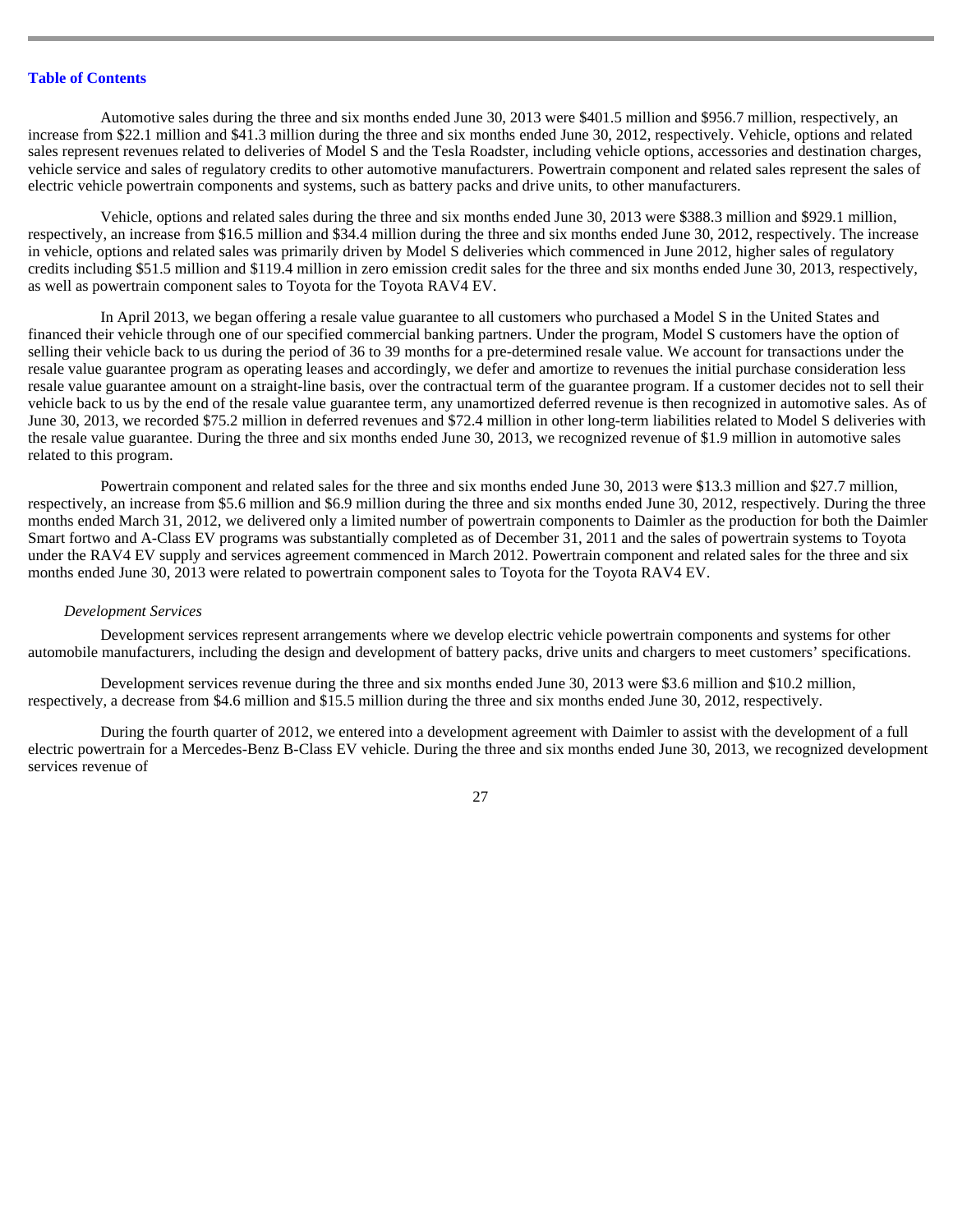\$3.6 million and \$10.2 million for the achievement of various milestones and from the delivery of prototype samples to Daimler under this program. In the first half of 2012, we received two purchase orders from Daimler related to the development of a full electric powertrain for a Daimler Mercedes-Benz vehicle and recognized \$4.3 million in development services revenue during the three months ended June 30, 2012.

In October 2010, we entered into a Phase 1 contract services agreement with Toyota for the development of a validated powertrain system, including a battery, power electronics module, motor, gearbox and associated software, which would be integrated into an electric vehicle version of the Toyota RAV4. During the three months ended March 31, 2012, we completed our remaining milestones and delivered samples under the Phase 1 agreement and recognized \$10.7 million of development services revenue.

#### *Cost of Revenues and Gross Profit*

Cost of revenues includes cost of automotive sales and costs related to our development services.

Cost of automotive sales during the three and six months ended June 30, 2013 were \$303.6 million and \$765.4 million, respectively, an increase from \$20.2 million and \$34.1 million during the three and six months ended June 30, 2012, respectively. Cost of automotive sales includes direct parts, material and labor costs, manufacturing overhead, including amortized tooling costs, royalty fees, shipping and logistic costs and reserves for estimated warranty expenses. Cost of automotive sales also includes adjustments to warranty expense and charges to write down the carrying value of our inventory when it exceeds its estimated net realizable value and to provide for obsolete and on-hand inventory in excess of forecasted demand. The increase in cost of automotive sales was driven primarily by the commencement of Model S deliveries in June 2012 as well as electric powertrain component and systems sales to Toyota as we began to deliver under the Toyota RAV4 EV supply and services agreement.

In April 2013, we began offering a resale value guarantee to all customers who purchased a Model S and financed their vehicle and vehicle options through one of our specified commercial banking partners. Under the program, we capitalize the cost of Model S into operating lease vehicles and depreciate the respective operating lease vehicles less resale value guarantee amount to cost of automotive sales on a straightline basis, over the contractual term of the guarantee program. If a customer decides not to sell their vehicle back to us by the end of the resale value guarantee term, the remaining operating lease vehicle net book value is then recognized in automotive sales. As of June 30, 2013, we recorded \$123.9 million in operating lease vehicles, net, related to Model S deliveries with the resale value guarantee. During the three and six months ended June 30, 2013, we recognized \$1.4 million in cost of automotive sales related to this program. Our warranty reserves do not include projected warranty costs associated with our resale value guarantee vehicles as such actual warranty costs are expensed as incurred. For the three months ended June 30, 2013, warranty costs incurred for our resale value guarantee vehicles were immaterial.

Gross profit during the three and six months ended June 30, 2013 were \$100.5 million and \$196.8 million, respectively, an increase from \$4.8 million and \$15.0 million during the three and six months ended June 30, 2012, respectively. These increases were driven primarily by the commencement of Model S deliveries in June 2012 and the sales of regulatory credits, which carry no associated cost of revenues, partially offset by lower sales of the Tesla Roadster.

In our efforts to make Model S available to a wider range of customers, we commenced delivery of cars equipped with the lower priced, 60 kWh battery pack during the first quarter of 2013. At the same time, due to lower than expected demand for Model S with the 40 kWh battery pack, we announced that the 40 kWh battery pack would not be produced. Since some customers had already configured their vehicles with the 40 kWh battery pack, we offered to deliver a vehicle with a 60 kWh battery pack that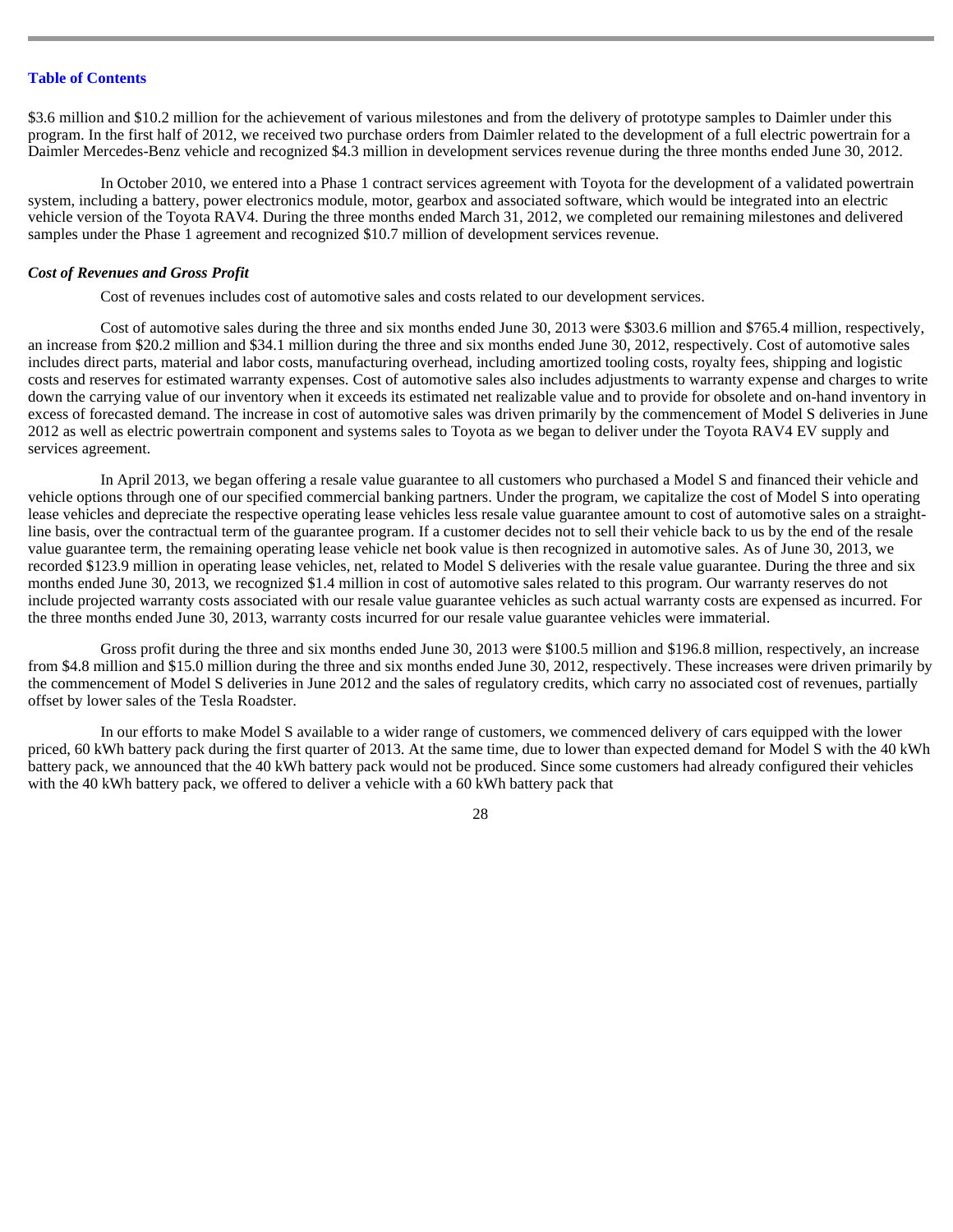would be limited to 40 kWh by on-board firmware. During the second quarter of 2013, we delivered such vehicles to customers which had a slightly unfavorable impact on our gross margin. We have substantially completed the deliveries of these vehicles.

We expect our development services gross profit and gross margin may fluctuate in future periods as the timing of revenue recognition may not coincide with the period in which the corresponding cost of revenues is recognized.

#### *Research and Development Expenses*

Research and development (R&D) expenses consist primarily of personnel costs for our teams in engineering and research, supply chain, quality, manufacturing engineering and manufacturing test organizations, prototyping expense, contract and professional services and amortized equipment expense. Overhead costs related to the Tesla Factory prior to the start of production of Model S are also included in R&D expenses. Also included in R&D expenses are development services costs that we incur, if any, prior to the finalization of agreements with our development services customers as reaching a final agreement and revenue recognition is not assured. Development services costs incurred after the finalization of an agreement are recorded in cost of revenues.

Research and development expenses during the three months ended June 30, 2013 were \$52.3 million, a decrease from \$74.9 million during the three months ended June 30, 2012. The \$22.6 million decrease in R&D expenses consisted primarily of a \$9.2 million decrease in materials and prototyping expenses primarily to support our Model S release candidate builds and crash testing in 2012, a \$4.5 million decrease in costs related to Model S engineering, design and testing activities, a \$4.2 million decrease in employee compensation expenses, a \$4.1 million decrease in shipping charges for prototype materials and a \$1.5 million decrease in office, information technology and facilities-related costs. The decrease was partially offset by a \$1.7 million increase in stock-based compensation expense related to a larger number of outstanding equity awards due to additional headcount and generally an increasing common stock valuation applied to new grants.

Research and development expenses during the six months ended June 30, 2013 were \$107.2 million, a decrease from \$143.2 million during the six months ended June 30, 2012. The \$36.0 million decrease in R&D expenses consisted primarily of a \$20.5 million decrease in materials and prototyping expenses primarily to support our Model S release candidate builds and crash testing in 2012, an \$8.6 million decrease in costs related to Model S engineering, design and testing activities, a \$6.1 million decrease in office, information technology and facilitiesrelated costs and a \$5.4 million decrease in shipping charges for prototype materials. The decrease was partially offset by a \$3.5 million increase in stock-based compensation expense related to a larger number of outstanding equity awards due to additional headcount and generally an increasing common stock valuation applied to new grants and a \$2.0 million increase in employee compensation expenses from higher headcount.

#### *Selling, General and Administrative Expenses*

Selling, general and administrative (SG&A) expenses consist primarily of personnel and facilities costs related to our Tesla stores, marketing, sales, executive, finance, human resources, information technology and legal organizations, as well as litigation settlements and fees for professional and contract services.

Selling, general and administrative expenses during the three months ended June 30, 2013 were \$60.0 million, an increase from \$36.1 million during the three months ended June 30, 2012. The \$23.9 million increase in our SG&A expenses consisted primarily of a \$10.5 million increase in employee compensation expenses related to higher sales and marketing headcount to support sales activities worldwide and higher general and administrative headcount to support the expansion of the business, a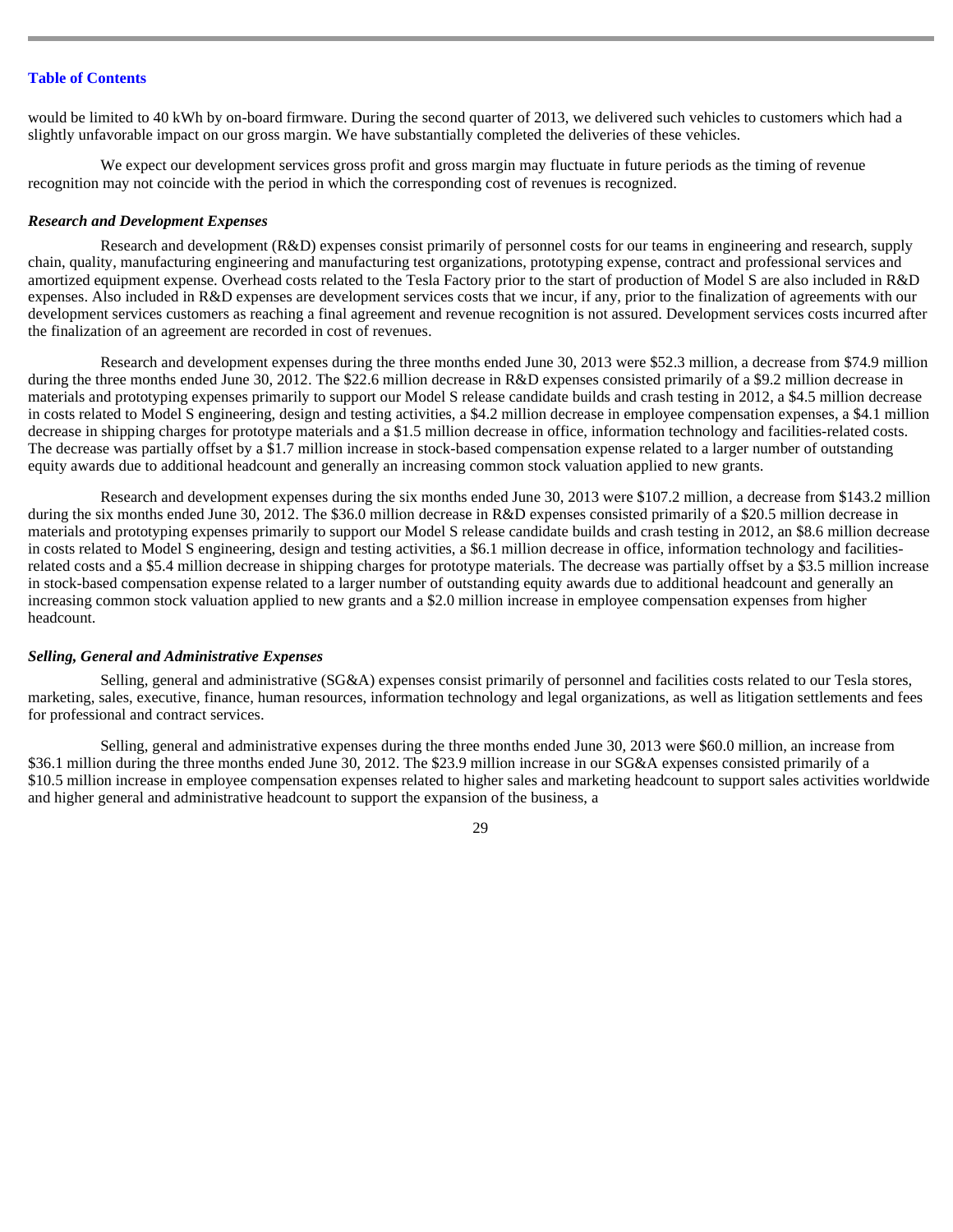\$4.3 million increase in stock-based compensation expense related to a larger number of outstanding equity awards due to additional headcount and generally an increasing common stock valuation applied to new grants, a \$4.1million increase in office, information technology and facilities-related costs to support the growth of our business and a \$3.9 million increase in professional and outside services costs.

Selling, general and administrative expenses during the six months ended June 30, 2013 were \$107.0 million, an increase from \$66.7 million during the six months ended June 30, 2012. The \$40.3 million increase in our SG&A expenses consisted primarily of a \$17.7 million increase in employee compensation expenses related to higher sales and marketing headcount to support sales activities worldwide and higher general and administrative headcount to support the expansion of the business, a \$10.7 million increase in office, information technology and facilities-related costs to support the growth of our business, a \$6.5 million increase in professional and outside services costs and a \$5.2 million increase in stock-based compensation expense related to a larger number of outstanding equity awards due to additional headcount and an increasing common stock valuation applied to new grants.

#### *Interest Expense*

Interest expense during the three and six months ended June 30, 2013 was \$20.1 million and \$20.2 million, respectively, an increase from \$0.1 million and \$0.1 million during the three and six months ended June 30, 2012, respectively. Historically, we incurred interest expense primarily from our loans under the DOE Loan Facility and capitalized interest to assets under construction related to significant asset construction. During the three and six months ended June 30, 2013, we capitalized \$0.4 million and \$2.5 million of interest expense to construction in progress, respectively. During the three and six months ended June 30, 2012, we capitalized \$1.9 million and \$3.5 million of interest expense to construction in progress, respectively.

In May 2013, we issued \$660.0 million aggregate principal amount of 1.50% convertible senior notes due 2018 (Notes). The net proceeds from the offering, after deducting transaction costs, were approximately \$648.0 million. We incurred \$12.0 million of debt issuance costs in connection with the issuance of the Notes which we have recorded in other assets and are amortizing to interest expense using the effective interest method over the contractual term of the Notes. Under the terms of the Notes, 1.50% coupon interest per annum on the principal amount of the Notes is payable semi-annually in arrears on June 1 and December 1 of each year, commencing on December 1, 2013. During the three months ended June 30, 2013, we recognized \$1.3 million of interest expense related to the amortization of debt issuance costs and accrued coupon interest.

In accordance with accounting guidance on embedded conversion features, we valued and bifurcated the conversion option associated with the Notes from the host debt instrument and recorded the conversion option of \$82.8 million in equity. The resulting debt discount on the Notes is being amortized to interest expense at an effective interest rate of 4.29% over the contractual term of the Notes. During the three and six months ended June 30, 2013, we recognized \$1.6 million of interest expense related to the amortization of the debt discount.

In May 2013, we used a portion of the Notes offering proceeds to repay our outstanding Department of Energy (DOE) loan principal of \$439.6 million, a \$10.8 million early repayment fee and accrued interest of \$1.4 million. As a result of the extinguishment of our loans, unamortized loan origination costs associated with the DOE Loan Facility of \$5.6 million was charged to interest expense. During the three and six months ended June 30, 2013, we recorded total interest expense of \$17.8 million related to the early repayment fee, accrued interest and the amortization of the remaining loan origination costs on the DOE Loan Facility.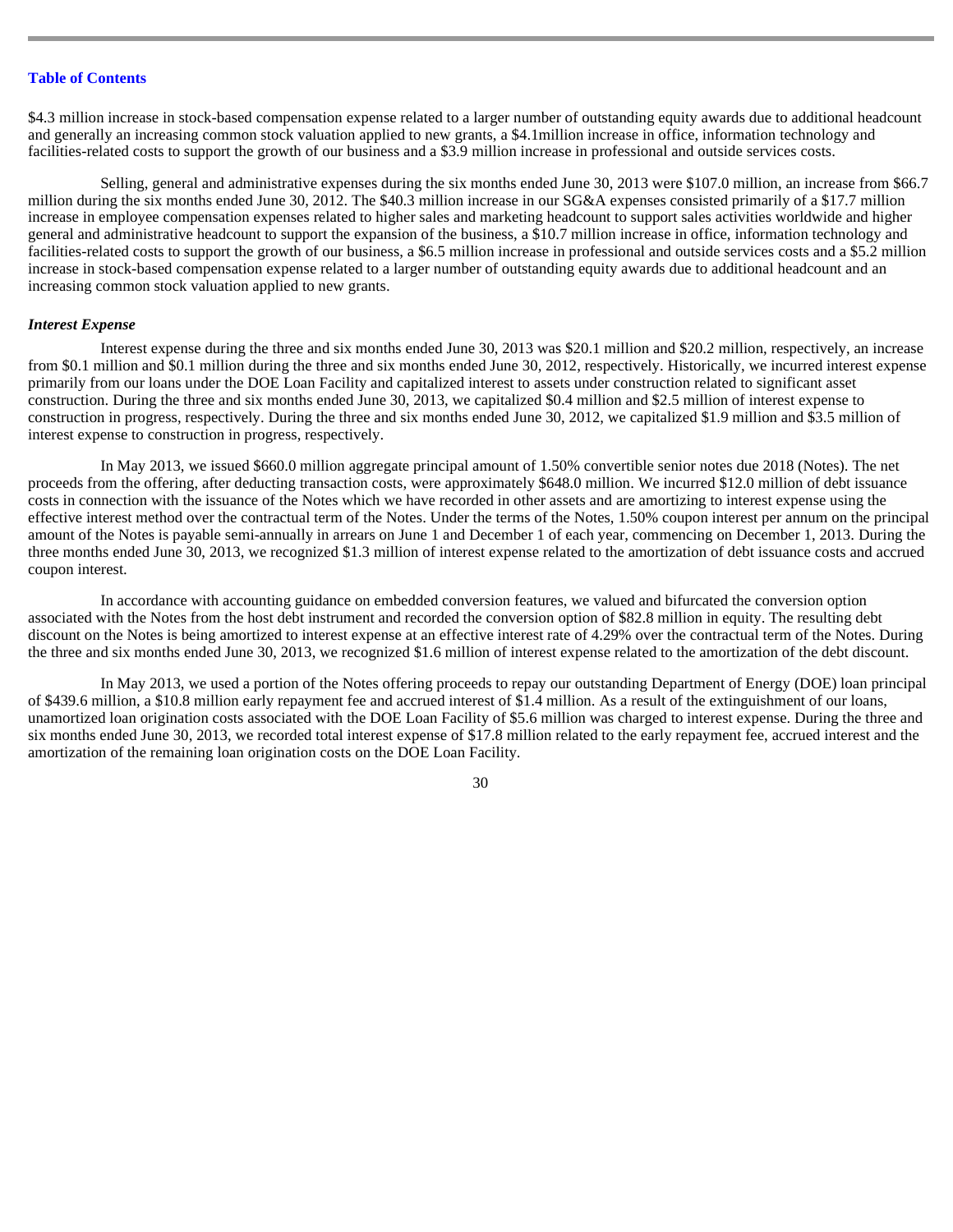#### *Other Income (Expense), Net*

Other income (expense), net, consists primarily of the change in the fair value of our DOE common stock warrant liability and foreign exchange gains and losses related to our foreign currency-denominated assets and liabilities. We expect our foreign exchange gains and losses will vary depending upon movements in the underlying exchange rates. The DOE warrant had been carried at its estimated fair value with changes in its fair value continuing to be reflected in other expense, net.

Other income, net, during the three months ended June 30, 2013 was \$1.7 million, an increase in income compared to other income, net, of \$0.7 million during the three months ended June 30, 2012. The increase in other income, net, was primarily due to a favorable foreign currency exchange impact from our foreign currency-denominated liabilities, especially related to the Japanese yen.

Other income, net, during the six months ended June 30, 2013 was \$18.8 million, an increase in income compared to other expense, net, of \$0.4 million during the six months ended June 30, 2012. The increase in other income, net, was primarily due to the reduction in fair value of our DOE common stock warrant liability of \$10.7 million during the six months ended June 30, 2013. In March 2013, we entered into a fourth amendment to the DOE Loan Facility which, among other things, accelerated the maturity date of our DOE loans to December 15, 2017; therefore, the DOE warrant was no longer expected to vest. The increase in other income, net, was also attributable to a favorable foreign currency exchange impact from our foreign currency-denominated liabilities, especially related to the Japanese yen.

#### *Provision for Income Taxes*

Our provision for income taxes during the three and six months ended June 30, 2013 were \$0.3 million and \$0.5 million, respectively, compared to \$0.1 million and \$0.2 million during the three and six months ended June 30, 2012, respectively. The increase during the three and six months ended June 30, 2013 was due primarily to the increase in taxable income in our international jurisdictions.

#### *Liquidity and Capital Resources*

Since inception and through June 30, 2013, we had accumulated net operating losses of \$1.08 billion and have used \$698.8 million of cash in operations. As of June 30, 2013, we had \$746.1million in principal sources of liquidity available from our cash and cash equivalents including \$581.2 million of money market funds.

Other sources of cash include cash from our deliveries of Model S, customer deposits for Model S and Model X, sales of regulatory credits, cash from the provision of development services, sales of powertrain components and systems. We expect that our current sources of liquidity, including cash, cash equivalents, together with our current projections of cash flow from operating activities, will continue to provide us with adequate liquidity based on our current plans. These capital sources will enable us to fund our ongoing operations, continue research and development projects, including those for our planned Model X crossover and future products, establish and expand our stores, service centers and Supercharger network and to make the investments in tooling and manufacturing capital required to introduce Model X. If market conditions are favorable, we may evaluate alternatives to opportunistically pursue liquidity options.

Also, should prevailing economic conditions and/or financial, business or other factors adversely affect the estimates of our future cash requirements, we could be required to fund our cash requirements through additional or alternative sources of financing. We cannot be certain that additional funds will be available to us on favorable terms when required, or at all.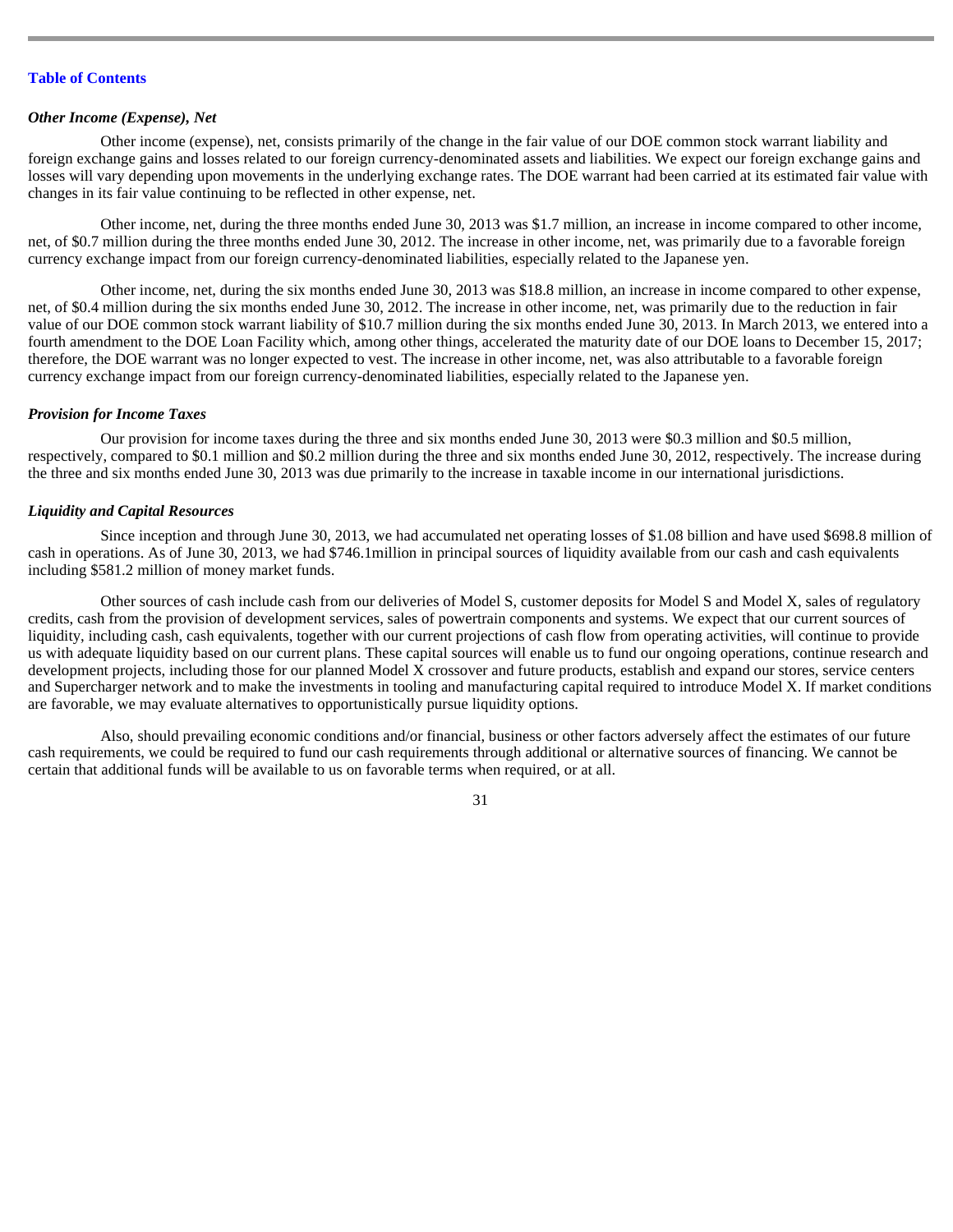#### *1.50% Convertible Senior Notes and Call Spread*

In May 2013, we issued \$660.0 million aggregate principal amount of 1.50% convertible senior notes due 2018 (Notes) in a public offering. The net proceeds from the offering, after deducting transaction costs, were approximately \$648.0 million. We incurred \$12.0 million of debt issuance costs in connection with the issuance of the Notes which we have recorded in other assets and are amortizing to interest expense using the effective interest method over the contractual term of the Notes. The interest under the Notes is fixed at 1.50% per annum and is payable semi-annually in arrears on June 1 and December 1 of each year, commencing on December 1, 2013.

Each \$1,000 of principal of the Notes will initially be convertible into 8.0306 shares of our common stock, which is equivalent to an initial conversion price of approximately \$124.52 per share, subject to adjustment upon the occurrence of specified events. Holders of the Notes may convert their Notes at their option on or after March 1, 2018. Further, holders of the Notes may convert their Notes at their option prior to March 1, 2018, only under the following circumstances: (1) during any fiscal quarter beginning after the fiscal quarter ending September 30, 2013, if the last reported sale price of our common stock for at least 20 trading days (whether or not consecutive) during the last 30 consecutive trading days of the immediately preceding fiscal quarter is greater than or equal to 130% of the conversion price on each applicable trading day; (2) during the five business day period following any five consecutive trading day period in which the trading price for the Notes is less than 98% of the average of the closing sale price of our common stock for each day during such five trading day period; (3) if we make specified distributions to holders of our common stock or if specified corporate transactions occur. Upon conversion, we would pay the holders the cash and, if applicable, shares of our common stock (subject to our right to deliver cash in lieu of all or a portion of such shares of our common stock) based on a daily conversion value, as defined. As of June 30, 2013, none of the conditions allowing holders of the Notes to convert have been met. If a fundamental change occurs prior to the maturity date, holders of the Notes may require us to repurchase all or a portion of their Notes for cash at a repurchase price equal to 100% of the principal amount of the Notes to be repurchased, plus any accrued and unpaid interest. In addition, if specific corporate events occur prior to the maturity date, we will increase the conversion rate for a holder who elects to convert its Notes in connection with such a corporate event in certain circumstances.

In connection with the offering of the Notes, we entered into convertible note hedge transactions whereby we have the option to purchase up to 5.3 million shares of our common stock at a price of approximately \$124.52 per share. The cost of the convertible note hedge transactions was \$177.5 million. In addition, we sold warrants whereby the holders of the warrants have the option to purchase up to approximately 5.3 million shares of our common stock at a price of \$184.48 per share. We received \$120.3 million in cash proceeds from the sale of these warrants. Taken together, the purchase of the convertible note hedges and the sale of warrants are intended to offset any actual dilution from the conversion of the Notes and to effectively increase the overall conversion price from \$124.52 to \$184.48 per share.

For more information on the Notes, see Note 6 to our Condensed Consolidated Financial Statements included in this Quarterly Report on Form 10-Q under Item 1. Financial Statements.

#### *Common Stock Offering and Private Placement*

Concurrent with the execution of the Notes and related transactions, we also completed a public offering of common stock and sold a total of 3,902,862 shares of our common stock for total cash proceeds of approximately \$355.5 million (which includes 487,857 shares or \$45.0 million sold to our CEO), net of underwriting discounts and offering costs. We also sold 596,272 shares of our common stock to our CEO and received total cash proceeds of \$55.0 million in a private placement at the public offering price.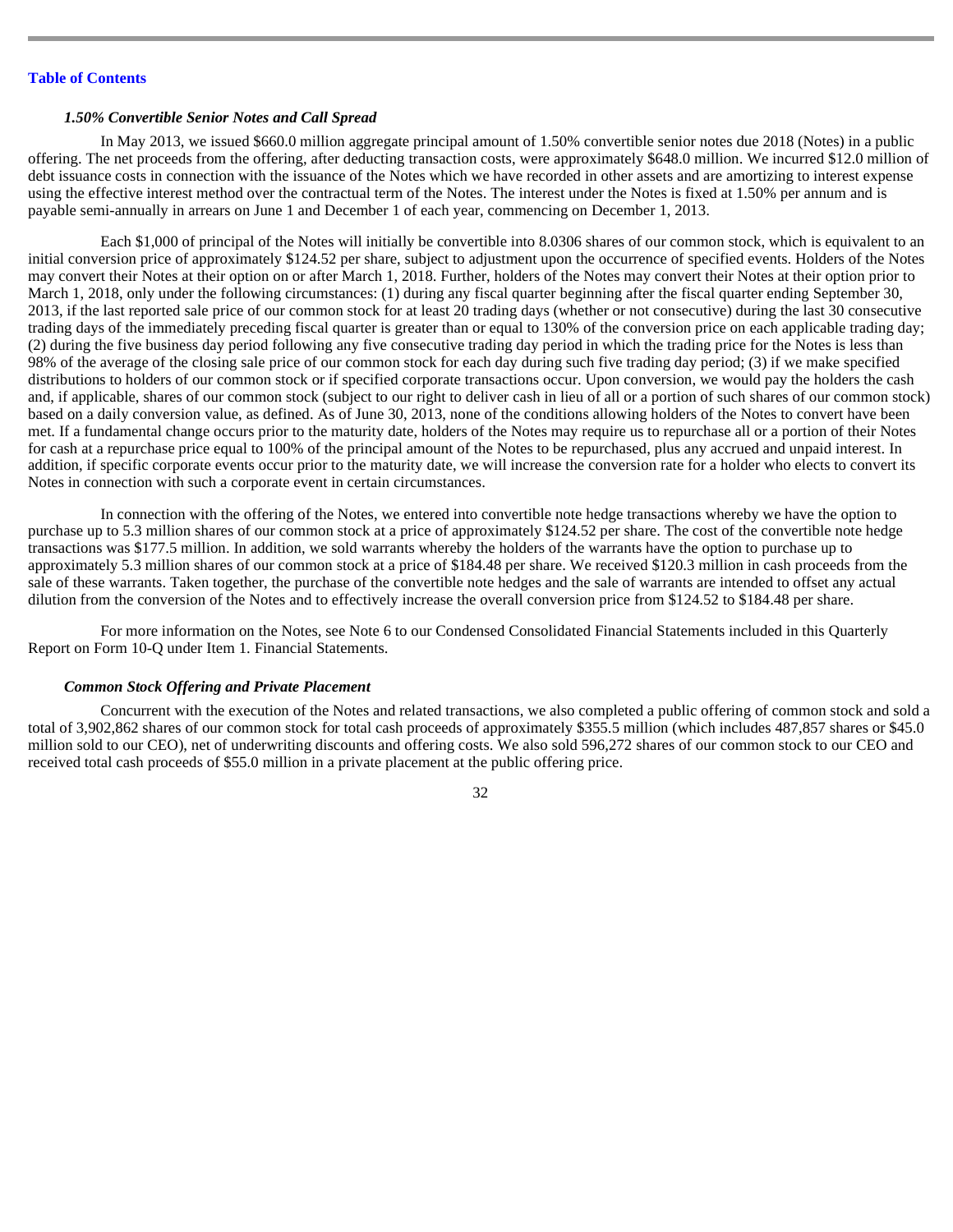#### *DOE Loan Facility*

On January 20, 2010, we entered into a loan facility with the Federal Financing Bank (FFB), and the DOE, pursuant to the Advanced Technology Vehicles Manufacturing (ATVM) Incentive Program. We refer to the loan facility with the DOE as the DOE Loan Facility. Under the DOE Loan Facility, the FFB had made available to us two multi-draw term loan facilities in an aggregate principal amount of \$465.0 million. As of August 31, 2012, we had fully drawn down the aforementioned facilities.

All outstanding amounts under the DOE Loan Facility were repayable in quarterly installments, which commenced on December 15, 2012 and were fully due by December 15, 2017. On May 22, 2013, in connection with the closing of our offerings of common stock and Notes, we paid \$451.8 million to settle all outstanding loan amounts of \$441.0 million, including principal and interest, as well as an early repayment fee of \$10.8 million.

Under the DOE Loan Facility, we had agreed to pre-fund a dedicated debt service reserve account with our planned loan repayments as required by the DOE loan facility. Upon termination of the DOE Loan Facility, \$29.3 million held in this dedicated account was released by the DOE.

#### *Summary of Cash Flows*

|                                                     |           | <b>Six Months Ended</b><br><b>June 30.</b> |  |  |
|-----------------------------------------------------|-----------|--------------------------------------------|--|--|
|                                                     | 2013      | 2012                                       |  |  |
|                                                     |           | (in thousands)                             |  |  |
| Net cash provided by (used in) operating activities | \$25,886  | \$(127,564)                                |  |  |
| Net cash used in investing activities               | (82, 410) | (82,159)                                   |  |  |
| Net cash provided by financing activities           | 600.691   | 165,011                                    |  |  |

In conjunction with our Annual Report on Form 10-K (10-K) for the year ended December 31, 2012 filed with the Securities and Exchange Commission (SEC) on March 7, 2013, we restated the unaudited statement of cash flows for the six months ended June 30, 2012. Amounts related to purchases of property and equipment during the period that were not paid as of June 30, 2012 were erroneously included as cash outflows from investing activities in our previously issued financial statements. This correction resulted in a \$16.5 million decrease in purchases of property and equipment included in cash flows used in investing activities and a corresponding increase in the change in accounts payable resulting in an increase in cash flows used in operating activities. There was no impact on our previously reported total cash and cash equivalents, condensed consolidated balance sheet or condensed consolidated statement of operations.

#### *Cash Flows from Operating Activities*

Our cash flows from operating activities are significantly affected by our cash investments to support the growth of our business in areas such as manufacturing, research and development and selling, general and administrative. Our operating cash flows are also affected by our working capital needs to support growth and fluctuations in inventory, personnel related expenditures, accounts payable and other current assets and liabilities.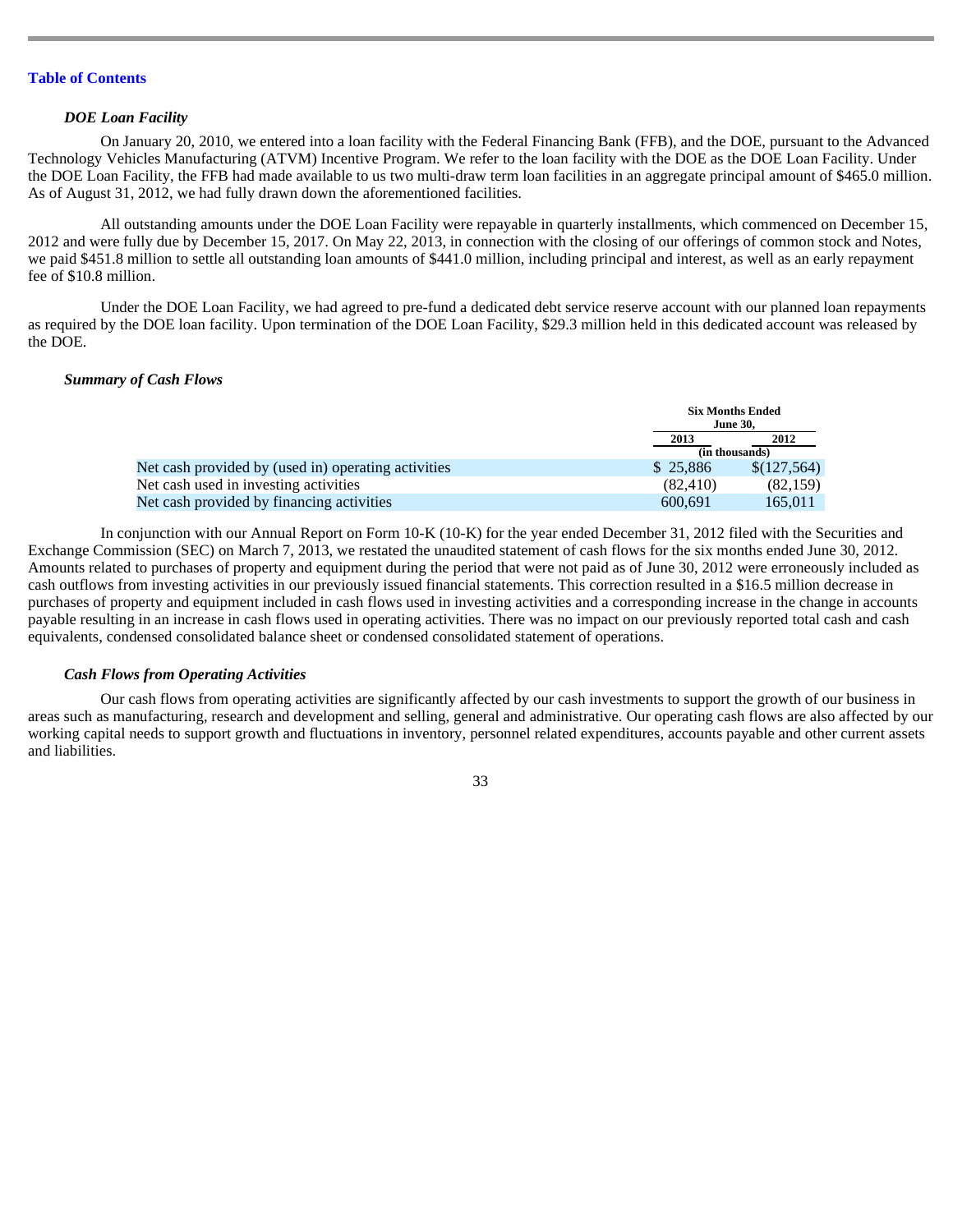Net cash provided by operating activities was \$25.9 million during the six months ended June 30, 2013 net of adjustments for noncash items such as depreciation and amortization of \$40.0 million, \$34.6 million related to stock-based compensation expense, \$5.6 million related to the amortization of all remaining DOE loan origination costs as a result of the repayment of our outstanding loans under the DOE Loan Facility, inventory write-downs of \$5.6 million and \$1.6 million related to the amortization of debt discount on our Notes, partially offset by other income associated with the reduction in fair value of the DOE common stock warrant liability of \$10.7 million. Significant operating cash inflows were comprised primarily of automotive sales of \$956.7 million, a \$147.6 million net increase in deferred revenue and other long-term liabilities associated with Model S deliveries with the resale value guarantee, \$10.2 million of development services revenue and a \$5.1 million net increase in customer deposits, partially offset by an \$86.7 million increase in accounts receivable due to the regulatory credit sales recognized at the end of the second quarter and receivables from our financing partners. Significant operating cash outflows for the six months ended June 30, 2013 were primarily related to \$770.1 million of cost of revenues, \$214.2 million of operating expenses, a \$129.2 million increase in inventory and operating lease vehicles and a \$3.4 million increase in prepaid expenses and other current assets, partially offset by an \$8.5 million increase in accounts payable and accrued liabilities primarily due to the timing of vendor payments.

Net cash used in operating activities was \$127.6 million during the six months ended June 30, 2012. The largest component of our cash used during this period related to our net loss of \$195.5 million, which included non-cash charges of \$23.3 million related to stock-based compensation expense, \$8.5 million related to depreciation and amortization and \$3.7 million related to inventory write-downs and adverse purchase commitments. Significant operating cash outflows were primarily related to \$209.9 million of operating expenses, \$41.8 million of cost of revenues and an \$18.4 million increase in inventory and operating lease vehicles, partially offset by a \$6.4 million increase in accounts payable and accrued liabilities and a \$2.6 million decrease in prepaid expenses and other current assets. Inventory increased to meet our planned production requirements for the Model S and powertrain component sales while the net increase in accounts payable and accrued liabilities was due to both the growth of our business and the timing of vendor payments. The decrease in prepaid expenses and other current assets was primarily driven by various tax refunds received during the six months ended June 30, 2012. Significant operating cash inflows for the six months ended June 30, 2012 were comprised primarily of a \$41.7 million net increase in customer deposits, automotive sales of \$41.3 million and \$15.5 million of development services revenue, partially offset by a \$1.5 million increase in accounts receivable. The increase in accounts receivable was related to the development services provided under the Daimler Mercedes-Benz development services agreement as well as sales of powertrain systems to Toyota and Daimler.

#### *Cash Flows from Investing Activities*

Cash flows from investing activities primarily relate to capital expenditures to support our growth in operations, including investments in Model S manufacturing, as well as restricted cash that we were required to maintain in relation to our DOE Loan Facility, facility lease agreements, equipment financing, and certain vendor credit policies. We currently expect our capital expenditures for the second half of 2013 to be approximately \$150 million, primarily driven by expenditures related to the expansion of our service, store and Supercharger network, investing in new capital equipment and tooling to increase production, reduce variable costs and new product development.

Net cash used in investing activities was \$82.4 million during the six months ended June 30, 2013 primarily related to \$98.2 million in purchases of capital equipment and tooling and a transfer of \$14.5 million into our dedicated DOE accounts in accordance with the provisions of the DOE Loan Facility, partially offset by a \$29.3 million net transfer out of our dedicated DOE account as a result of the termination of our DOE Loan Facility and a \$1.1 million decrease in restricted cash.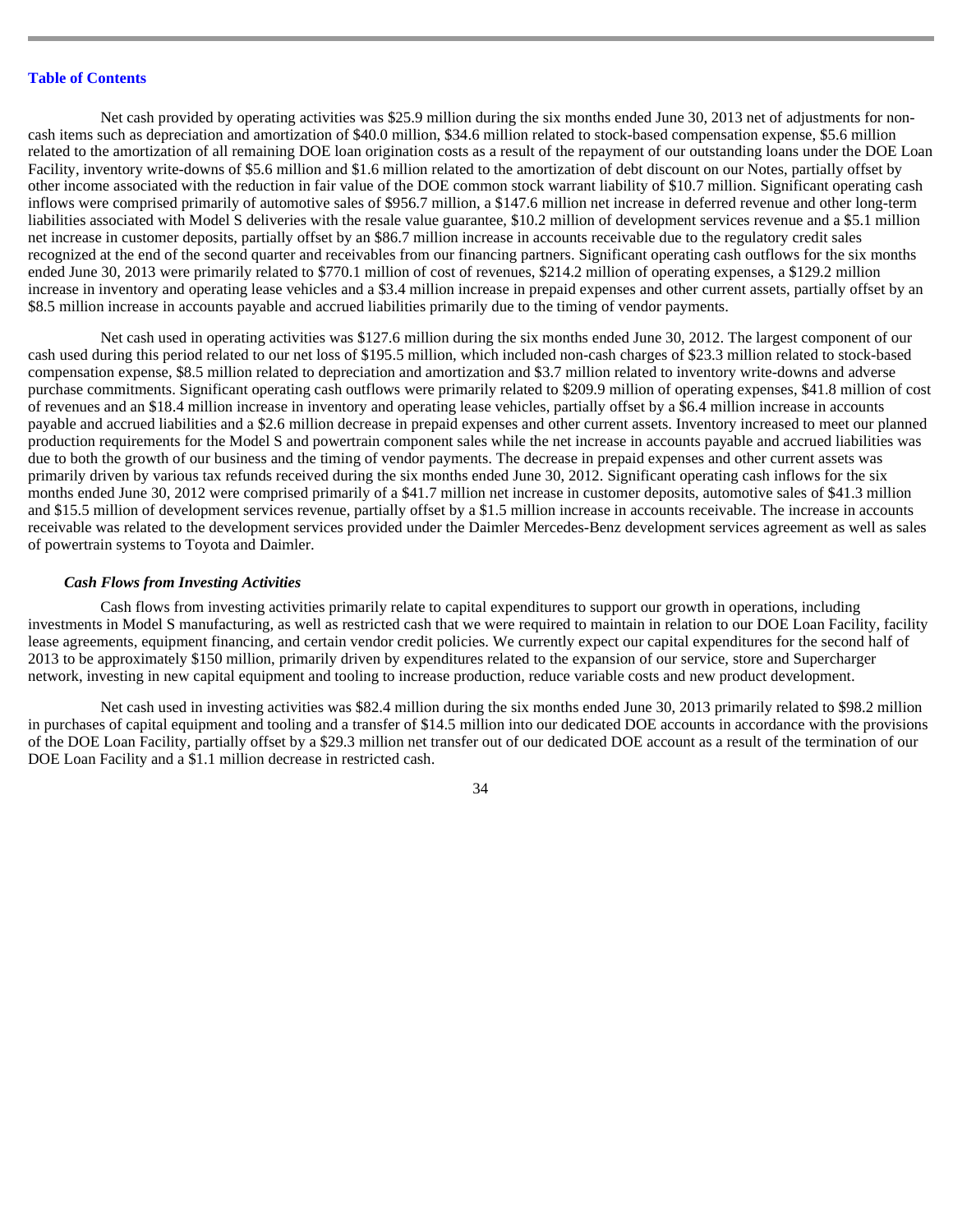Net cash used in investing activities was \$82.2 million during the six months ended June 30, 2012 primarily related to \$112.8 million in purchases of capital equipment and tooling, partially offset by a \$25.0 million in maturities of short-term marketable securities and an \$8.2 million of net transfers out of our dedicated DOE account in accordance with the provisions of the DOE Loan.

#### *Cash Flows from Financing Activities*

Net cash provided by financing activities was \$600.7 million during the six months ended June 30, 2013 and was comprised primarily of \$660.0 million from our Notes offering in May 2013, \$415.0 million received from our public offering of common stock and concurrent private placement completed in May 2013, \$120.3 million from the sale of warrants as part of our call spread transactions executed in May 2013, and \$55.1 million received from the exercise of common stock options by employees and the purchase of common stock under our employee stock purchase plan; partially offset by \$452.3 million related to our repayment of all outstanding loan principal under the DOE Loan Facility, \$177.5 million related to the purchase of convertible note hedges as part of our call spread transactions executed in May 2013, \$16.2 million of Notes and common stock issuance costs, \$12.7 million related to our planned quarterly repayment of loan principal under the DOE Loan Facility and \$3.6 million related to principal payments on our capital leases.

Net cash provided by financing activities was \$165.0 million during the six months ended June 30, 2012 and was comprised primarily of \$155.5 million received from our draw-downs under the DOE Loan Facility and \$10.4 million received from the exercise of common stock options by employees and the purchase of common stock under our employee stock purchase plan.

#### *Contractual Obligations*

The following table sets forth, as of June 30, 2013, our cash obligations related to our Notes that will affect our future liquidity (in thousands) for the following periods:

|                         | <b>Year Ended December 31.</b> |      |      |       |       |       |         |
|-------------------------|--------------------------------|------|------|-------|-------|-------|---------|
|                         | Total                          | 2013 | 2014 | 2015  | 2016  | 2017  | 2018    |
| Convertible semor notes | 709.858                        | .308 | ,900 | 9,900 | 9,900 | 9,900 | 664.950 |

On May 22, 2013, we paid \$451.8 million to settle all outstanding loan amounts of \$441.0 million under our DOE Loan Facility, including principal and interest, as well as an early repayment fee of \$10.8 million.

There have been no other material changes from our future contractual obligations as disclosed in our Annual Report on Form 10-K for the year ended December 31, 2012.

#### *Off-Balance Sheet Arrangements*

During the periods presented, we did not have any relationships with unconsolidated entities or financial partnerships, such as entities often referred to as structured finance or special purpose entities, which would have been established for the purpose of facilitating off-balance sheet arrangements or other contractually narrow or limited purposes.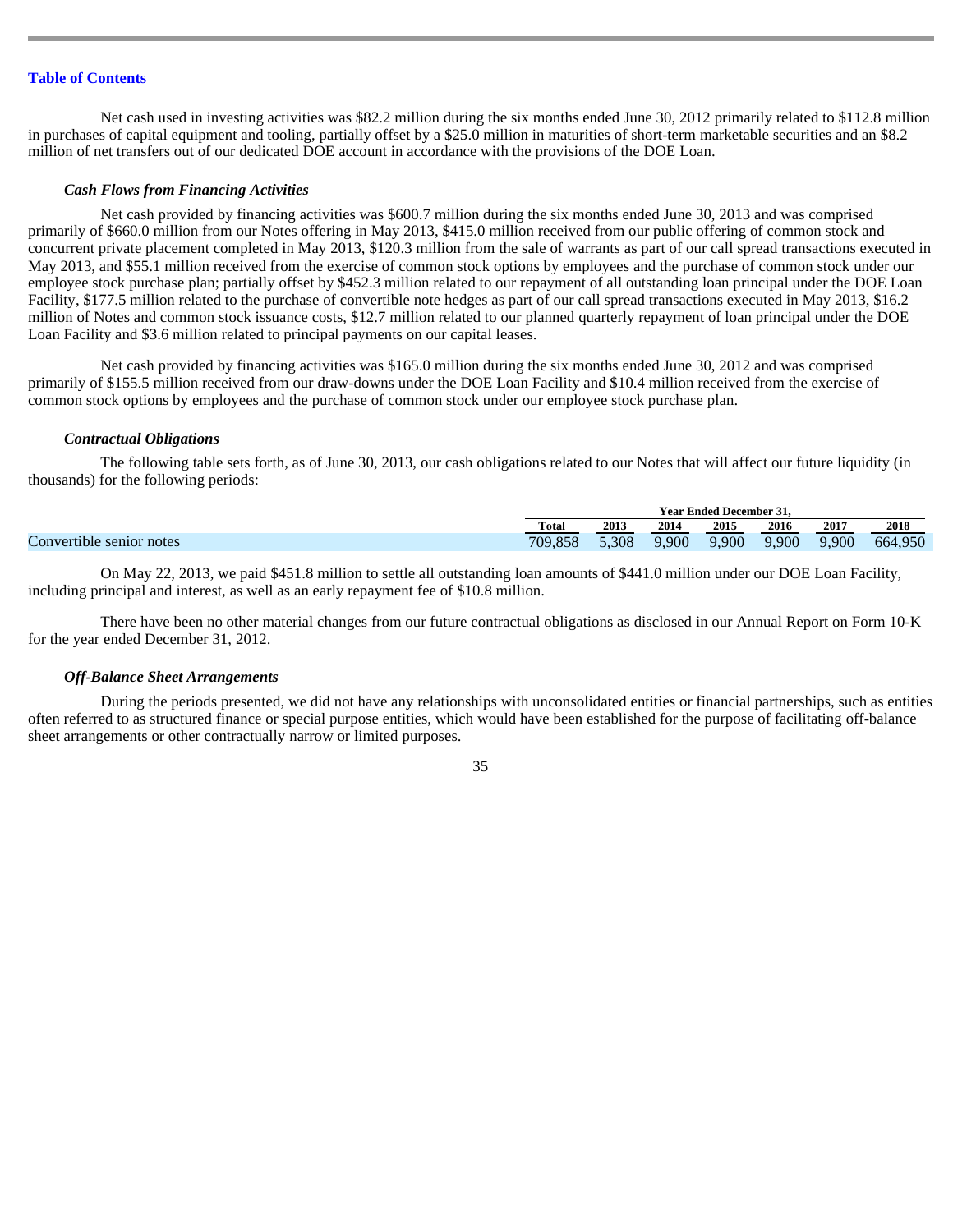#### **ITEM 3. QUANTITATIVE AND QUALITATIVE DISCLOSURES ABOUT MARKET RISK**

# *Foreign Currency Risk*

Our revenues and costs denominated in foreign currencies are not completely matched. We commenced deliveries of Model S in June 2012 and through June 30, 2013, we have delivered Model S vehicles solely to customers in North America. Through June 30, 2013, a significant majority of our revenues have been denominated in U.S. dollars. However, a portion of our costs and expenses during the three months ended June 30, 2013 was denominated in foreign currencies, including the Japanese yen, euro and British pound. Accordingly, when the value of the U.S. dollar has depreciated against these currencies, our costs as measured in U.S. dollars as a percent of our revenues have correspondingly increased which adversely impacted our operating results. We started European deliveries of the Model S in August 2013 and plan to start Asian deliveries later in 2013. As we continue to launch Model S overseas, we may have greater revenues than costs denominated in other currencies, in which case a strengthening of the dollar would tend to reduce our revenues as measured in U.S. dollars.

As a result of a favorable foreign currency exchange impact from foreign currency-denominated liabilities, especially related to the Japanese yen, we recorded gains on foreign exchange transactions in other income (expense), net, for the three months ended June 30, 2013.

#### *Interest Rate Risk*

We had cash and cash equivalents totaling \$746.1 million as of June 30, 2013. A portion of our cash and cash equivalents was invested in money market funds. Cash and cash equivalents are held for working capital purposes. We do not enter into investments for trading or speculative purposes. We believe that we do not have any material exposure to changes in the fair value as a result of changes in interest rates due to the short term nature of our cash equivalents.

As of June 30, 2013, we had convertible senior notes for an aggregate principal amount of \$660.0 million and capital lease obligations of \$14.9 million, all of which are fixed rate instruments. Therefore, our results of operations are not subject to fluctuations in interest rates.

## **ITEM 4. CONTROLS AND PROCEDURES**

#### **Evaluation of Disclosure Controls and Procedures; Changes in Internal Control Over Financial Reporting**

Our management, with the participation of our chief executive officer and chief financial officer, evaluated the effectiveness of our disclosure controls and procedures as of June 30, 2013. The term "disclosure controls and procedures," as defined in Rules 13a-15(e) and 15d-15 (e) under the Exchange Act, means controls and other procedures of a company that are designed to ensure that information required to be disclosed by a company in the reports that it files or submits under the Exchange Act is recorded, processed, summarized and reported, within the time periods specified in the SEC's rules and forms. Disclosure controls and procedures include, without limitation, controls and procedures designed to ensure that information required to be disclosed by a company in the reports that it files or submits under the Exchange Act is accumulated and communicated to the company's management, including its principal executive and principal financial officers, as appropriate to allow timely decisions regarding required disclosure. Based on the evaluation of our disclosure controls and procedures as of June 30, 2013, our chief executive officer and chief financial officer concluded that, as a result of a material weakness in internal control over financial reporting, as previously disclosed in our Annual Report on Form 10-K for the year ended December 31, 2012, our disclosure controls and procedures were not effective as of June 30, 2013.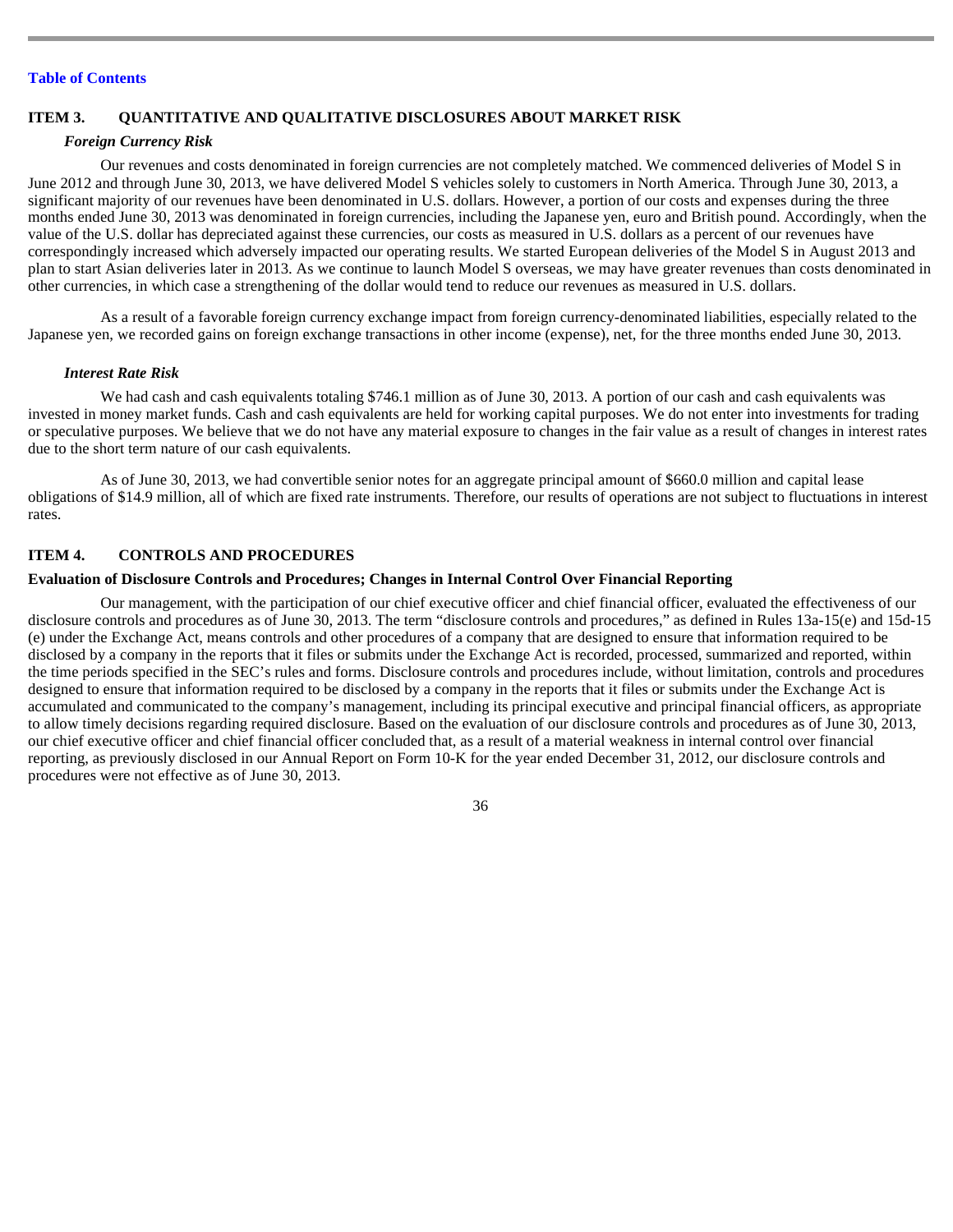#### *Previously Reported Material Weakness*

Our management concluded that our internal control over financial reporting was ineffective as of December 31, 2012 because a material weakness existed in our internal control over financial reporting related to the presentation and disclosure of non-cash capital expenditures in our consolidated statements of cash flows. A material weakness is a deficiency, or a combination of deficiencies, in internal control over financial reporting, such that there is a reasonable possibility that a material misstatement of our annual or interim financial statements will not be prevented or detected on a timely basis. Specifically, we did not design effective controls to determine and review the total unpaid amounts related to capital expenditures that should have been excluded from operating and investing activities in the cash flow statement and disclosed as non-cash items. In response to the material weakness in internal controls described above, during the three months ended March 31, 2013, we began to include as part of our financial reporting review process, the determination of total unpaid amounts related to capital expenditures that should be excluded from investing activities in the consolidated statement of cash flows and disclosed as non-cash items. We believe that our improved processes and procedures will assist in the remediation of the material weakness. Once placed in operation for a sufficient period of time, we will subject these procedures to appropriate tests, in order to determine whether they are operating effectively.

Management recognizes that any controls and procedures, no matter how well designed and operated, can provide only reasonable assurance of achieving their objectives and management necessarily applies its judgment in evaluating the cost-benefit relationship of possible controls and procedures.

# **PART II. OTHER INFORMATION**

# **ITEM 1. LEGAL PROCEEDINGS**

From time to time, we are subject to various legal proceedings that arise from the normal course of business activities. In addition, from time to time, third parties may assert intellectual property infringement claims against us in the form of letters and other forms of communication. If an unfavorable ruling were to occur, there exists the possibility of a material adverse impact on our results of operations, prospects, cash flows, financial position and brand.

#### **ITEM 1A. RISK FACTORS**

You should carefully consider the risks described below together with the other information set forth in this report, which could materially *affect our business, financial condition and future results. The risks described below are not the only risks facing our company. Risks and uncertainties not currently known to us or that we currently deem to be immaterial also may materially adversely affect our business, financial condition and operating results.* 

### **Risks Related to Our Business and Industry**

# *We may be unable to sustain our current level of production and deliveries of Model S or increase production and deliveries in line with our plans, both of which could harm our business and prospects.*

We began manufacturing and delivering Model S in June 2012. We have limited experience to date in high volume manufacturing of our electric vehicles as we only recently reached full production of Model S for the U.S. market and have just begun production of Model S for the European market. Our ability to further ramp-up high volume Model S production will depend upon a number of factors, including our suppliers' ability to deliver quality parts to us in a timely manner, our ability to use our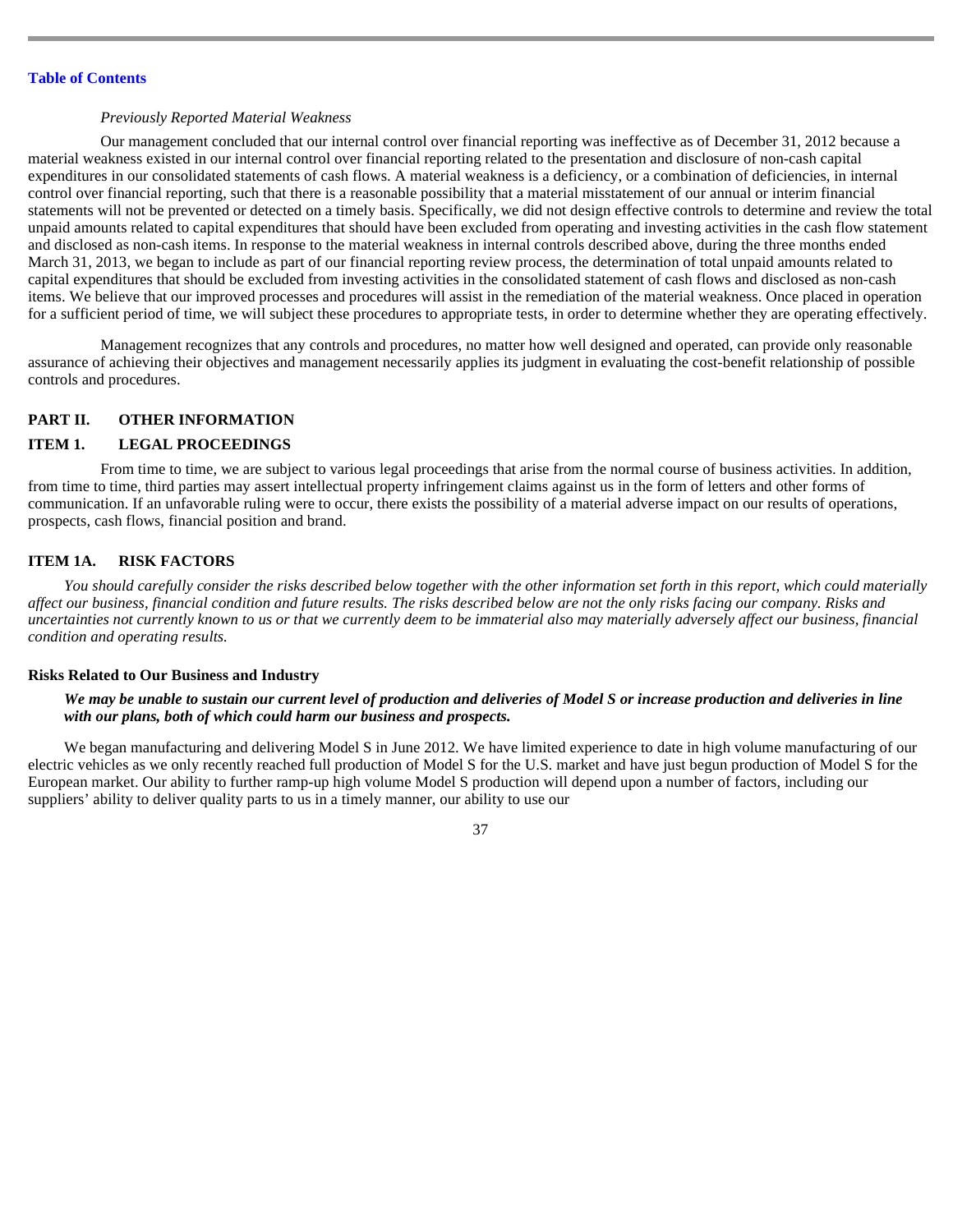manufacturing processes as planned for volume production while maintaining our desired quality levels and efficiently making design changes to ensure consistently high quality. The Model S is an all new vehicle which we are producing with new employees using new equipment and therefore our production processes are still maturing. To produce a vehicle that meets our quality standards requires us to carefully analyze each step of our production plan, improve the efficiency of our manufacturing processes and continue to train our employees. Our suppliers also must produce new products in sufficient quantities and quality levels to meet our demand. Certain suppliers have experienced delays in meeting our demand or have sought to renegotiate the terms of the supply arrangements, and we continue to focus on supplier capabilities and constraints. Any disruption in maintaining our production level of Model S could materially damage our brand, business, prospects, financial condition and operating results.

We have only recently increased our Model S delivery rates in the United States to match our current and anticipated Model S production capacity. We have limited experience in the high volume delivery of our Model S vehicles as we have just recently exceeded a production rate of 500 vehicles produced per week and intend to increase the production rate in the near future. Furthermore, we have begun European deliveries of the Model S in August of this year and plan to start Asian deliveries later in 2013, but have limited experience delivering vehicles outside of the United States and thus may face difficulties meeting our delivery plans in both Europe and Asia. If we are unable to maintain our weekly delivery rate to match our production rate of Model S, ramp up deliveries in Europe and Asia and sustain a high level of weekly Model S deliveries throughout the year, this could result in negative publicity, damage our brand and have a material adverse effect on our business, prospects, financial condition and operating results.

In addition, for Model S we have introduced a number of new manufacturing technologies and techniques, such as aluminum spot welding systems, which have not been widely adopted in the automotive industry, and Model S has a number of new and unique design features, such as a 17 inch display screen, newly designed retractable exterior door handles and a panoramic roof, each of which poses unique manufacturing challenges. Model S production and deliveries will continue to require significant resources and we may experience unexpected delays or difficulties that could harm our ability to maintain full manufacturing capacity for Model S, or cause us to miss planned production targets, any of which could have a material adverse effect on our business, prospects, operating results and financial condition. Additionally, sustaining high volume production and doing so in a manner that avoids significant cost overruns, including as a result of factors beyond our control such as problems with suppliers and vendors, may be difficult.

Our ability to sustain volume production and deliveries for Model S is subject to certain risks and uncertainties, including:

- that our suppliers will be able and willing to deliver components in a timely basis and in the necessary quantities, quality and at acceptable prices to produce Model S in volume and reach our financial targets;
- that we will be able to complete any necessary adjustments to the vehicle design or manufacturing processes of Model S in a timely manner that meets our production plan and allows for high quality vehicles;
- that we will be able to commence and execute the launch and ramp of Model S in Europe and Asia pursuant to our current timeline;
- that we will be able to schedule and complete deliveries at our planned volume production;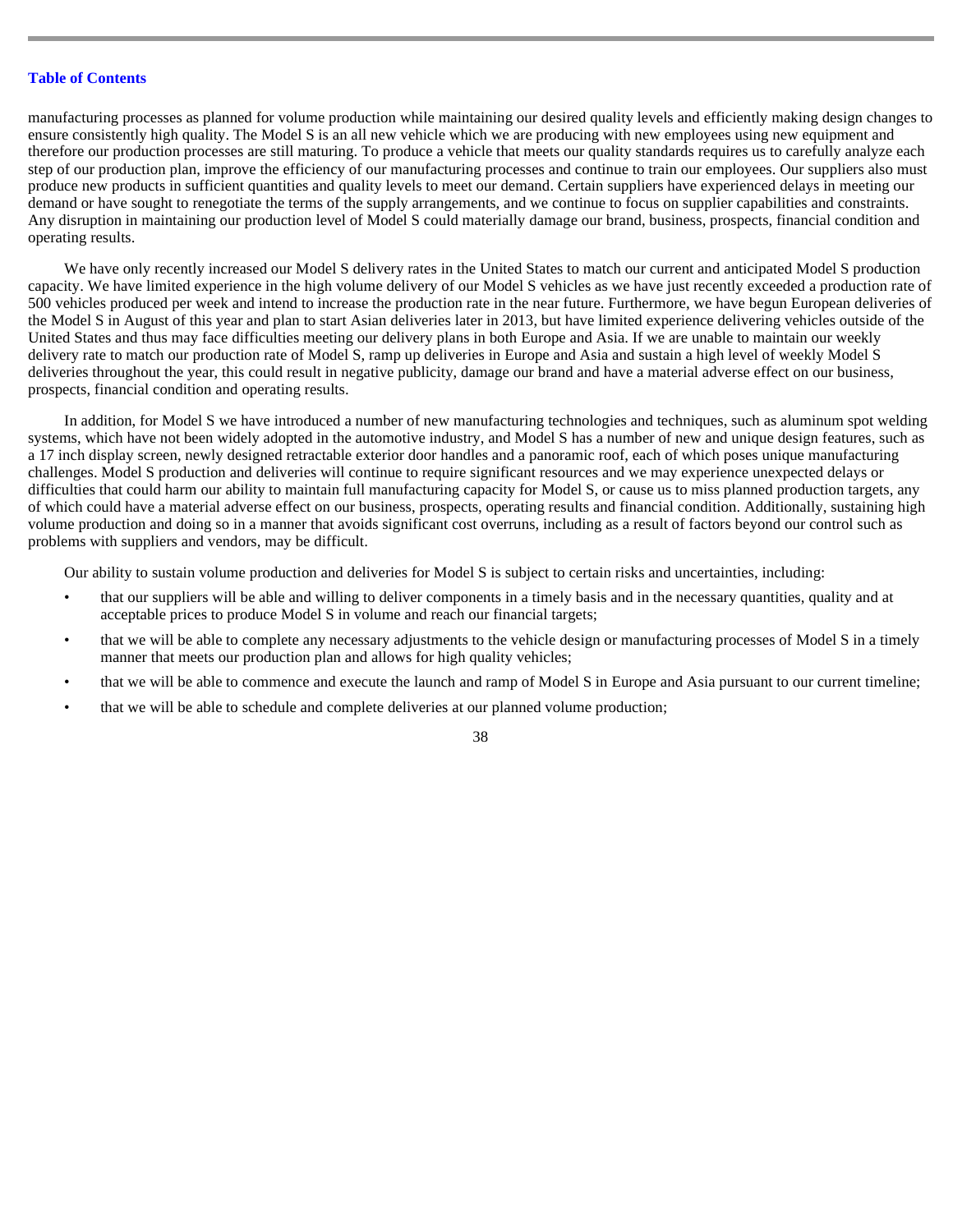- that the equipment or tooling which we have purchased or which we select will be able to accurately manufacture the vehicle within specified design tolerances and will not suffer from unexpected breakdowns or damage which could negatively affect the rate needed to produce vehicles in volume;
- that we will be able to comply with environmental, workplace safety and similar regulations to operate our manufacturing facilities and our business on our projected timeline;
- that we will be able to maintain high quality controls as we transition to a higher level of in-house manufacturing process; and
- that the information technology systems that we are currently expanding and improving upon will be effective to manage high volume production.

Finally, detailed long-term testing of systems integration, performance and safety as well as long-term quality, reliability and durability testing, such as testing for three-phase charging in Europe, are ongoing and any negative results from such testing could cause production or delivery delays in Model S, cost increases or lower quality Model S vehicles.

# *We are dependent on our suppliers, the vast majority of which are single source suppliers, and the inability of these suppliers to continue to deliver, or their refusal to deliver, necessary components of our vehicles in a timely manner at prices, quality levels, and volumes acceptable to us would have a material adverse effect on our business, prospects and operating results.*

Model S contains numerous purchased parts which we source globally from over 200 direct suppliers, the vast majority of whom are currently single source suppliers for these components. While we obtain components from multiple sources whenever possible, similar to other automobile manufacturers, the vast majority of the components used in our vehicles are purchased by us from single sources. To date we have not qualified alternative sources for most of the single sourced components used in our vehicles and we generally do not maintain long-term agreements with our suppliers.

While we believe that we may be able to establish alternate supply relationships and can obtain or engineer replacement components for our single source components, we may be unable to do so in the short term, or at all, at prices or costs that are favorable to us. In particular, while we believe that we will be able to secure alternate sources of supply for most of our single sourced components in a relatively short time frame, qualifying alternate suppliers or developing our own replacements for certain highly customized components of our vehicles may be time consuming, costly and may force us to make additional modifications to a vehicle's design.

This supply chain exposes us to multiple potential sources of delivery failure or component shortages for Model S, as well as for our powertrain component sales activities. For example, earthquakes similar to the one that occurred in Japan in March 2011 could negatively impact our supply chain. We have in the past experienced source disruptions in our supply chains, including those relating to our slower-thananticipated ramp in our Model S production goals for 2012. We may experience additional delays in the future with respect to Model S and any other future vehicle we may produce. In addition, because we do not have written agreements in place with all of our suppliers, this may create uncertainty regarding certain suppliers' obligations to us, including but not limited to, those regarding warranty and product liability. Changes in business conditions, wars, governmental changes and other factors beyond our control or which we do not presently anticipate, could also affect our suppliers' ability to deliver components to us on a timely basis. Furthermore, if we experience significant increased demand, or need to replace certain existing suppliers, there can be no assurance that additional supplies of component parts will be available when required on terms that are favorable to us, at all, or that any supplier would allocate sufficient supplies to us in order to meet our requirements or fill our orders in a timely manner. In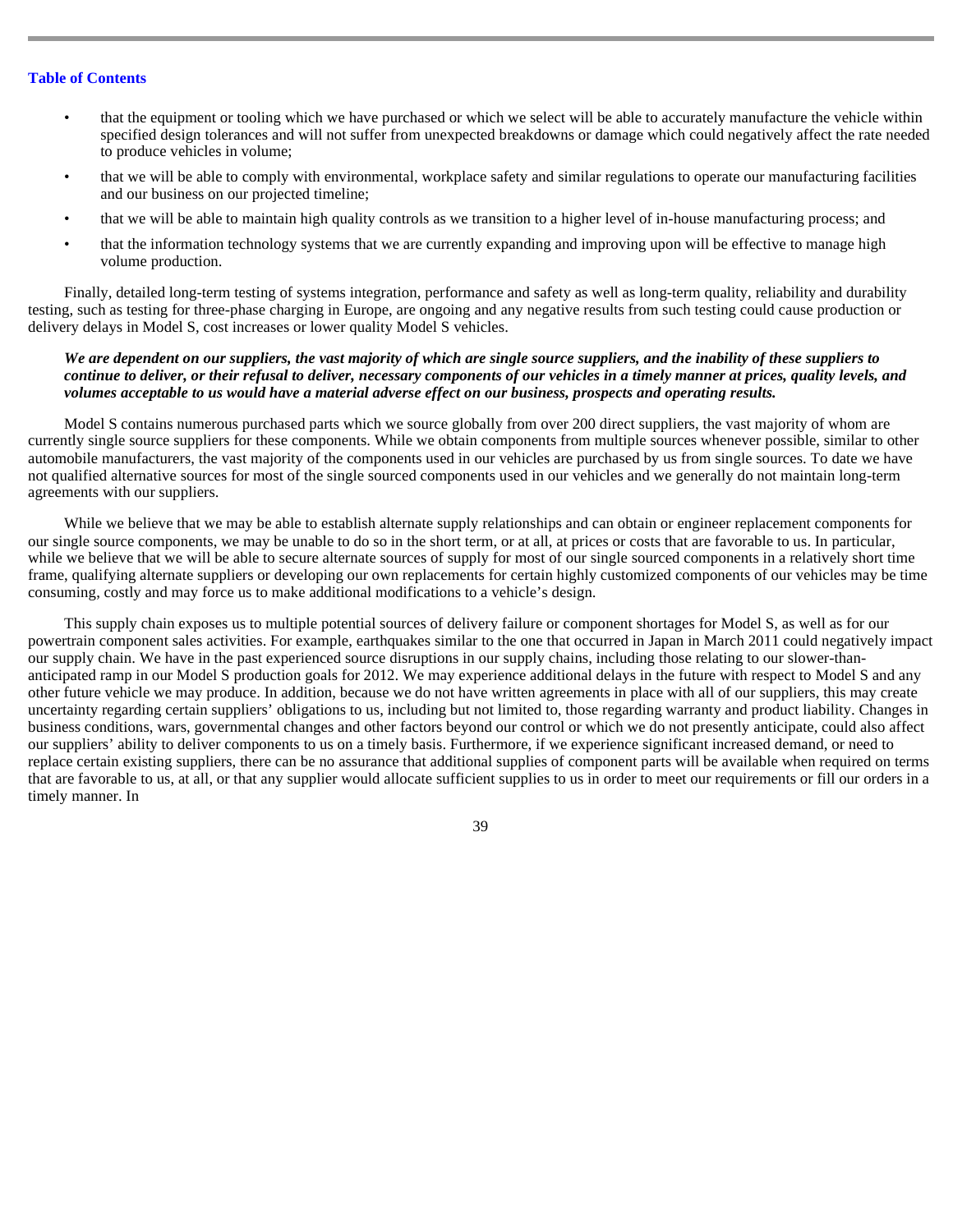the past, we have replaced certain suppliers because of their failure to provide components that met our quality control standards. The loss of any single or limited source supplier or the disruption in the supply of components from these suppliers could lead to delays in vehicle deliveries to our customers, which could hurt our relationships with our customers and also materially adversely affect our business, prospects and operating results.

Changes in our supply chain have resulted in the past, and may result in the future, in increased cost and delay. We have also experienced cost increases from certain of our suppliers in order to meet our quality targets and development timelines as well as due to design changes that we made, and we may experience similar cost increases in the future. Additionally, we are negotiating with existing suppliers for cost reductions, seeking new and less expensive suppliers for certain parts, and attempting to redesign certain parts to make them cheaper to produce. If we are unsuccessful in our efforts to control and reduce supplier costs, our operating results will suffer. Additionally, cost reduction efforts may interrupt or harm our normal production processes, thereby harming Model S quality or reducing Model S production output.

Furthermore, a failure by our suppliers to provide the components in a timely manner or at the level of quality necessary to manufacture our performance electric vehicles such as Model S could prevent us from fulfilling customer orders in a timely fashion which could result in negative publicity, damage our brand and have a material adverse effect on our business, prospects, financial condition and operating results.

## *If we are unable to adequately reduce the manufacturing costs of Model S or otherwise control the costs associated with operating our business, our business, financial condition, operating results and prospects will suffer.*

Our production costs for Model S were high initially due to start-up costs at the Tesla Factory, manufacturing inefficiencies including low absorption of fixed manufacturing costs, higher logistics costs due to the immaturity of our supply chain, and higher initial prices for component parts during the initial period after the launch and ramp of Model S. As we are now producing cars in excess of a production volume of approximately 500 vehicles per week, manufacturing costs have continued to fall. While we expect further cost reduction efforts undertaken by both us and our suppliers will continue to reduce costs during 2013, there is no guarantee that we will be able to achieve planned cost reductions from our various cost savings initiatives, and the failure to achieve such savings would negatively affect our ability to reach our gross margin and profitability goals.

We incur significant costs related to procuring the raw materials required to manufacture our high-performance electric cars, assembling vehicles and compensating our personnel. We may also incur substantial costs or cost overruns in increasing the production capability of Model S and powertrain manufacturing facilities, or unexpected costs or cost overruns associated with the launch of Model S in Europe, which we recently began, and the planned launch in Asia later in 2013. If Model S tooling, production equipment and parts are insufficient for use in Model X, perhaps as a result of a lower level of commonality between the two vehicles than we currently anticipate, our costs related to the production of Model X may exceed expectations.

Additionally, in the future we may be required to incur substantial marketing costs and expenses to promote our vehicles, including through the use of traditional media such as television, radio and print, even though our marketing expenses to date have been relatively limited as we have to date relied upon unconventional marketing efforts. If we are unable to keep our operating costs aligned with the level of revenues we generate, our operating results, business and prospects will be harmed. Furthermore, many of the factors that impact our operating costs are beyond our control. For example, the costs of our raw materials and components, such as lithium-ion battery cells or aluminum used to produce body panels,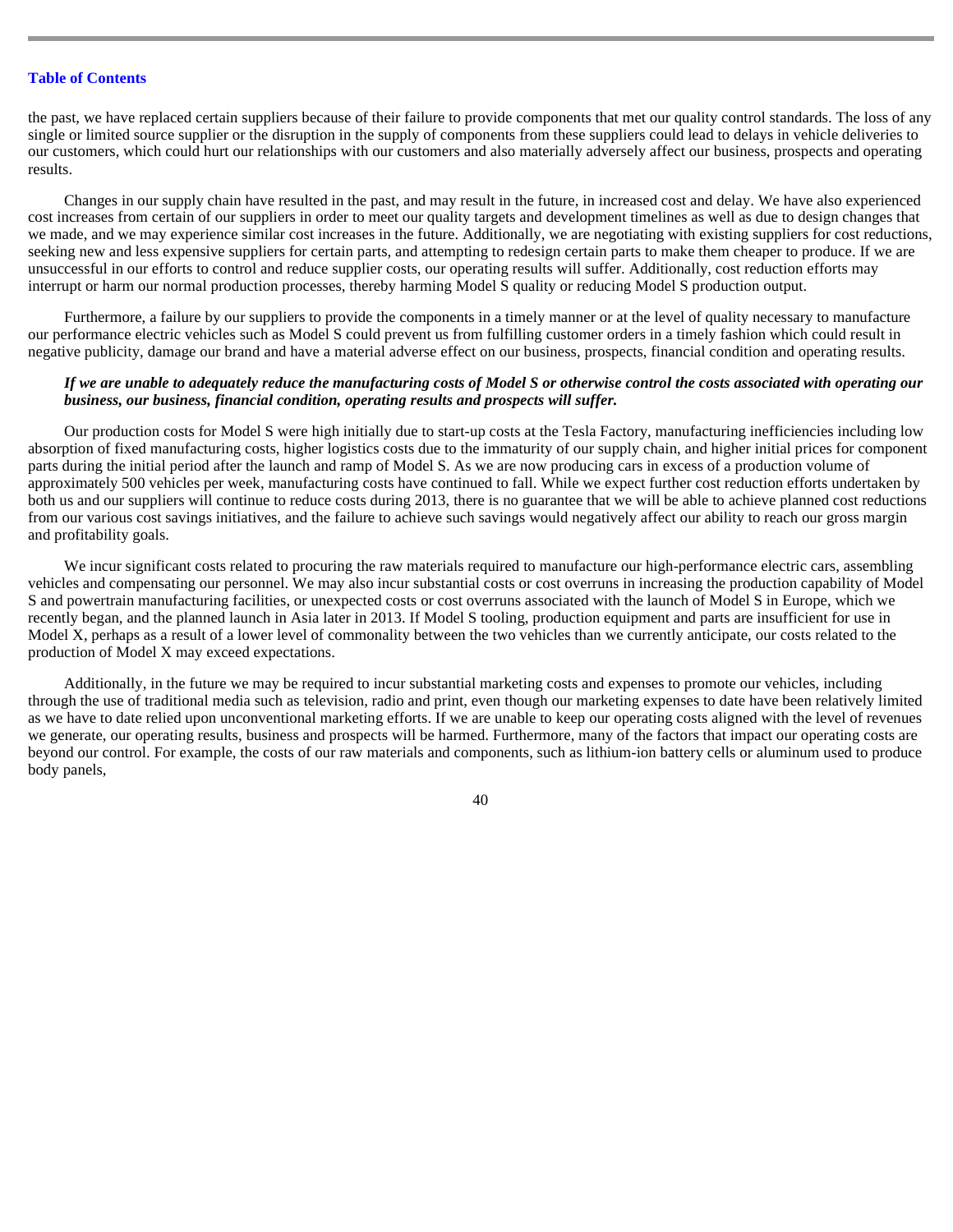could increase due to shortages as global demand for these products increases. Indeed, if the popularity of electric vehicles exceeds current expectations without significant expansion in battery cell production capacity and advancements in battery cell technology, shortages could occur which would result in increased material costs to us or potentially limit our ability to expand production.

### *Our long-term success will be dependent upon our ability to design and achieve market acceptance of new vehicle models, specifically Model S and new vehicle models such as Model X and "Gen III," in the U.S. and abroad.*

Our long-term success is dependent on market acceptance of two new vehicles: the Model S sedan and the Model X crossover. In the United States, there is no guarantee that Model S will be successfully accepted by the general public in the long-term. As we enter into Europe and Asia, there is no guarantee that customers in these markets will embrace our vehicles and if they do not, demand for our vehicles could be lower than our expectations.

Additionally, there can be no assurance that we will be able to design future electric vehicles that will meet the expectations of our customers or that our future models, including Model X, will become commercially viable. To date, we have publicly revealed only an early prototype of the Model X. To the extent that we are not able to build Model X to the expectations created by the early prototype and our announced specifications, customers may cancel their reservations, our future sales could be harmed and investors may lose confidence in us. In addition, we have also announced our intent to develop a third generation electric vehicle ("Gen III") which we expect to produce at the Tesla Factory after the introduction of Model X.

Furthermore, historically, automobile customers have come to expect new and improved vehicle models to be introduced frequently. In order to meet these expectations, we may in the future be required to introduce on a regular basis new vehicle models as well as enhanced versions of existing vehicle models. As technologies change in the future for automobiles in general and performance electric vehicles specifically, we will be expected to upgrade or adapt our vehicles and introduce new models in order to continue to provide vehicles with the latest technology and meet customer expectations. To date, we have limited experience simultaneously designing, testing, manufacturing, upgrading, adapting and selling our electric vehicles.

#### *Our future growth is dependent upon consumers' willingness to adopt electric vehicles.*

Our growth is highly dependent upon the adoption by consumers of, and we are subject to an elevated risk of any reduced demand for, alternative fuel vehicles in general and electric vehicles in particular. If the market for electric vehicles in the U.S. and abroad does not develop as we expect or develops more slowly than we expect, our business, prospects, financial condition and operating results will be harmed. The market for alternative fuel vehicles is relatively new, rapidly evolving, characterized by rapidly changing technologies, price competition, additional competitors, evolving government regulation and industry standards, frequent new vehicle announcements and changing consumer demands and behaviors.

Other factors that may influence the adoption of alternative fuel vehicles, and specifically electric vehicles, include:

• perceptions about electric vehicle quality, safety (in particular with respect to lithium-ion battery packs), design, performance and cost, especially if adverse events or accidents occur that are linked to the quality or safety of electric vehicles, such as those related to the Chevrolet Volt battery pack fires;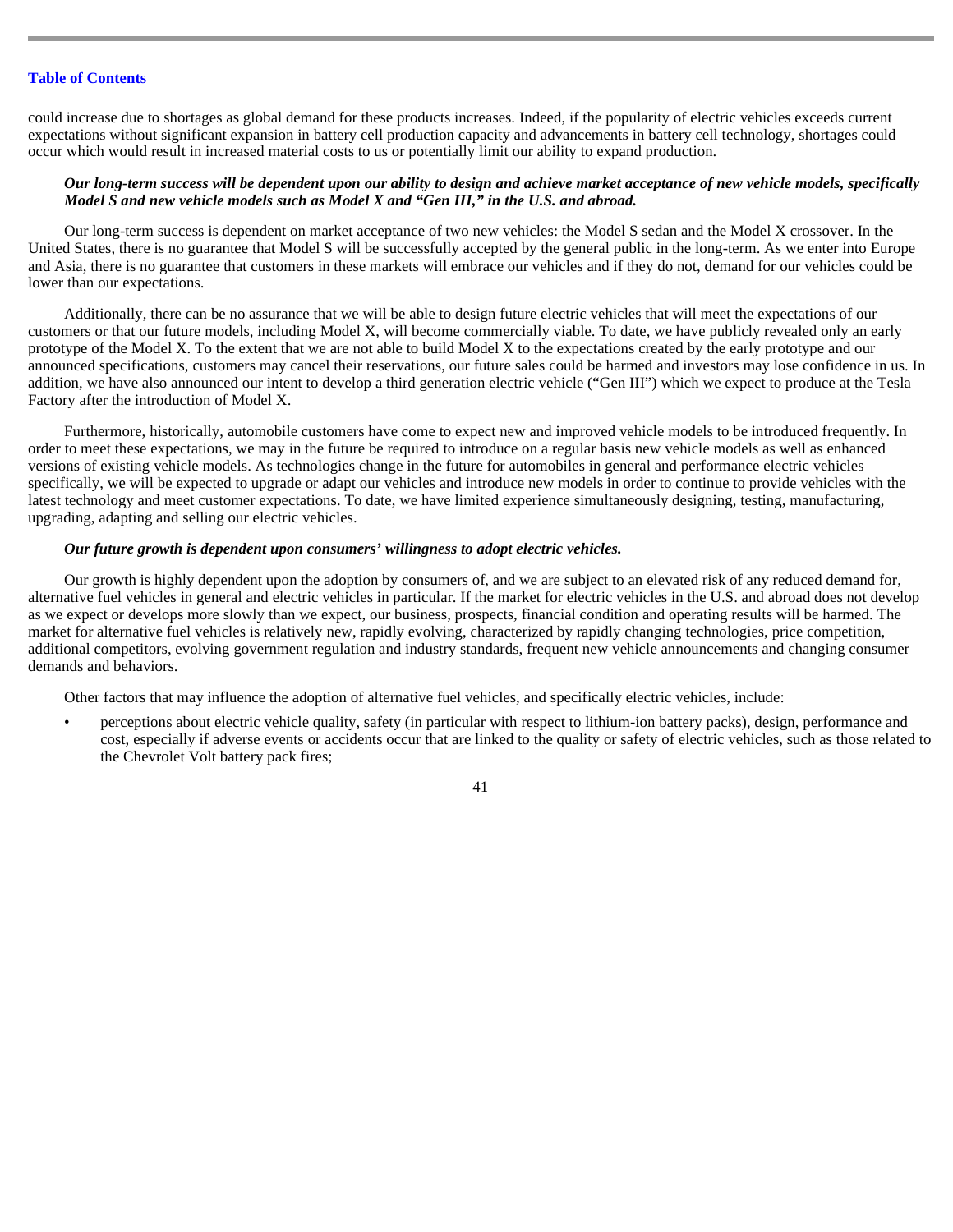- perceptions about vehicle safety in general, in particular safety issues that may be attributed to the use of advanced technology, including vehicle electronics and regenerative braking systems;
- negative perceptions of electric vehicles, such as that they are more expensive than non-electric vehicles and are only affordable with government subsidies;
- the limited range over which electric vehicles may be driven on a single battery charge and the effects of weather on this range;
- the decline of an electric vehicle's range resulting from deterioration over time in the battery's ability to hold a charge;
- varied calculations for driving ranges achievable by EVs;
- our capability to rapidly swap out the Model S battery pack and the development of specialized public facilities to perform such swapping
- concerns about electric grid capacity and reliability, which could derail our past and present efforts to promote electric vehicles as a practical solution to vehicles which require gasoline;
- concerns by potential customers that if their battery pack is not charged properly, it may become unusable and may need to be replaced;
- the availability of alternative fuel vehicles, including plug-in hybrid electric vehicles;
- improvements in the fuel economy of the internal combustion engine;
- the availability of service for electric vehicles;
- consumers' desire and ability to purchase a luxury automobile or one that is perceived as exclusive;
- the environmental consciousness of consumers;
- volatility in the cost of oil and gasoline;
- consumers' perceptions of the dependency of the United States on oil from unstable or hostile countries;
- government regulations and economic incentives promoting fuel efficiency and alternate forms of energy;
- access to charging stations, standardization of electric vehicle charging systems and consumers' perceptions about convenience and cost to charge an electric vehicle;
- the availability of tax and other governmental incentives to purchase and operate electric vehicles or future regulation requiring increased use of nonpolluting vehicles;
- perceptions about and the actual cost of alternative fuel; and
- macroeconomic factors.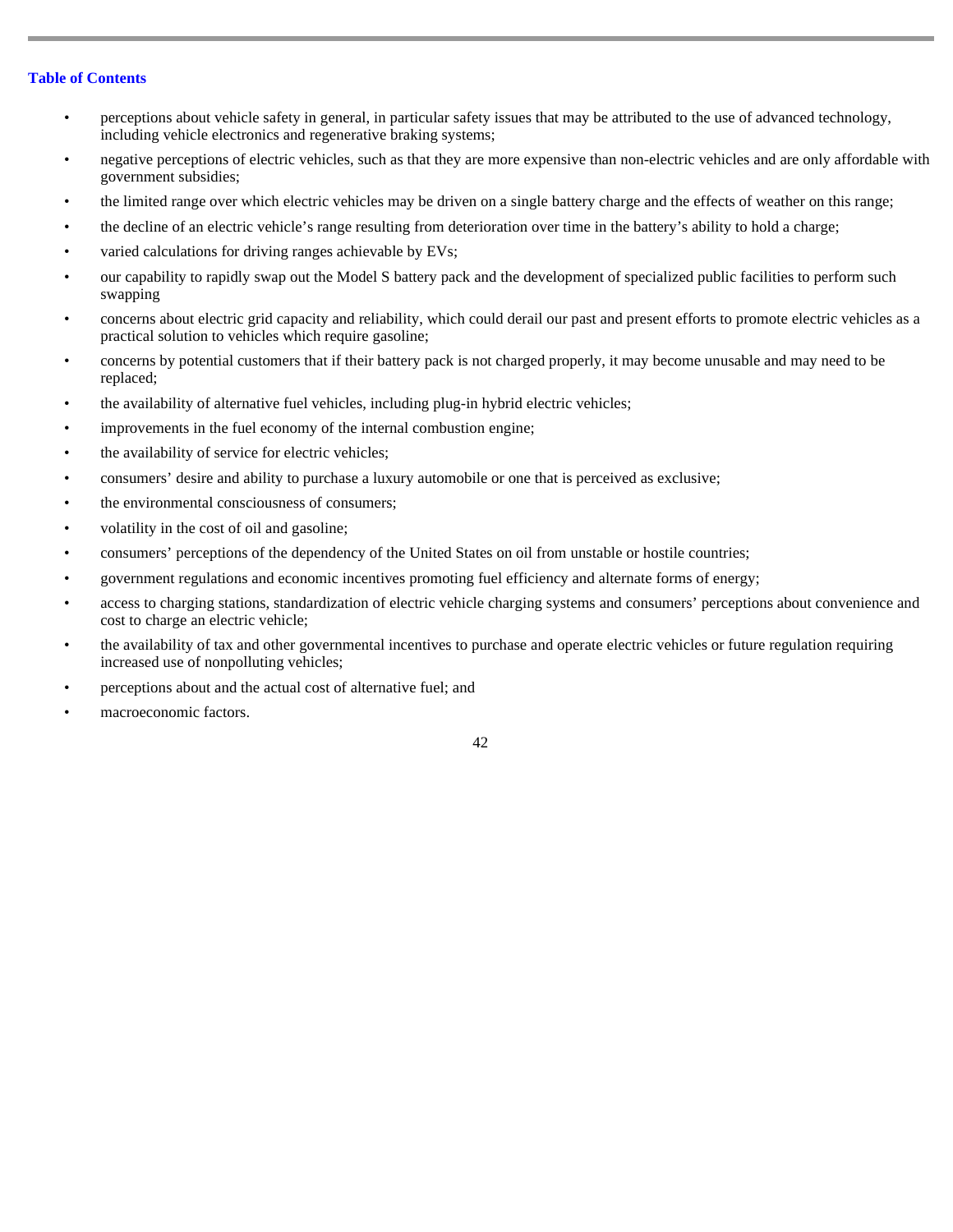In addition, reports have suggested the potential for extreme temperatures to affect the range or performance of electric vehicles. Based on internal testing, we estimate that our Tesla Roadster, for example, would have a 5-10% reduction in range when operated in -20°C temperatures. To the extent customers have concerns about such reductions or third party reports which suggest reductions in range greater than our estimates gain widespread acceptance, our ability to market and sell our vehicles, particularly in colder climates, may be adversely impacted.

Additionally, we will become subject to regulations that require us to alter the design of our vehicles, which could negatively impact consumer interest in our vehicles. For example, our electric vehicles make less noise than internal combustion vehicles. Due to concerns about overly quiet vehicles and vision impaired pedestrians, in January 2011, Congress passed and the President signed the Pedestrian Safety Enhancement Act of 2010. The new law requires NHTSA to establish minimum sounds for electric vehicles and hybrid electric vehicles when travelling at low speeds. NHTSA plans to finalize a rule in 2013 with an effective date that could be implemented as soon as September 1, 2014. This will begin a three year phase-in schedule for establishing these minimum sounds in all electric and hybrid electric vehicles. Adding this artificial noise may cause current or potential customers not to purchase our electric vehicles, which would materially adversely affect our business, operating results, financial condition and prospects.

#### *Our limited operating history makes evaluating our business and future prospects difficult.*

As a company with a limited operating history, we face certain risks and difficulties. If we do not successfully address these risks, our business, prospects, operating results and financial condition will be materially and adversely harmed. We were formed in July 2003 and began delivering our first vehicle, the Tesla Roadster, in early 2008. We only began producing our second electric vehicle, Model S, in June 2012 and our production processes continue to mature, especially those production processes related to our Model S deliveries in Europe and our planned deliveries in Asia.

We have historically derived our revenues principally from sales of the Tesla Roadster and from electric powertrain development services and sales. Model S became the primary contributor to our revenue starting in the fourth quarter of 2012. We intend in the longer term to derive substantial revenues from the sales of Model S, Model X, Gen III and future electric vehicles. We have only a very limited operating history with respect to Model S. While we expect Model S cost reduction efforts undertaken by both us and our suppliers will continue to reduce the costs of manufacturing Model S during 2013, the success and timing of such efforts is difficult to predict, which limits our ability to precisely forecast the cost of producing Model S. Further, we have only produced an early prototype of the Model X crossover and have not yet started production of Model S for Asia, and are still in the process of completing homologation of Model S for Asia. Our vehicle design and our engineering, manufacturing and component supply plans for Model S may continue to be adjusted.

In addition, our powertrain component sales, development services revenue and powertrain research and development compensation have been almost entirely generated under arrangements with Daimler AG (Daimler) and Toyota Motor Corporation (Toyota), and there is no guarantee that we will be able to enter into future agreements with these companies on favorable terms. It is difficult to predict our future revenues and appropriately budget for our expenses, and we have limited insight into trends that may emerge and affect our business. In the event that actual results differ from our estimates or we adjust our estimates in future periods, our operating results and financial position could be materially affected.

# *We may fail to meet our publicly announced guidance or other expectations about our business, which would cause our stock price to decline.*

We provide guidance regarding our expected financial and business performance including our projections regarding the number of vehicles we hope to sell in future periods and our anticipated future

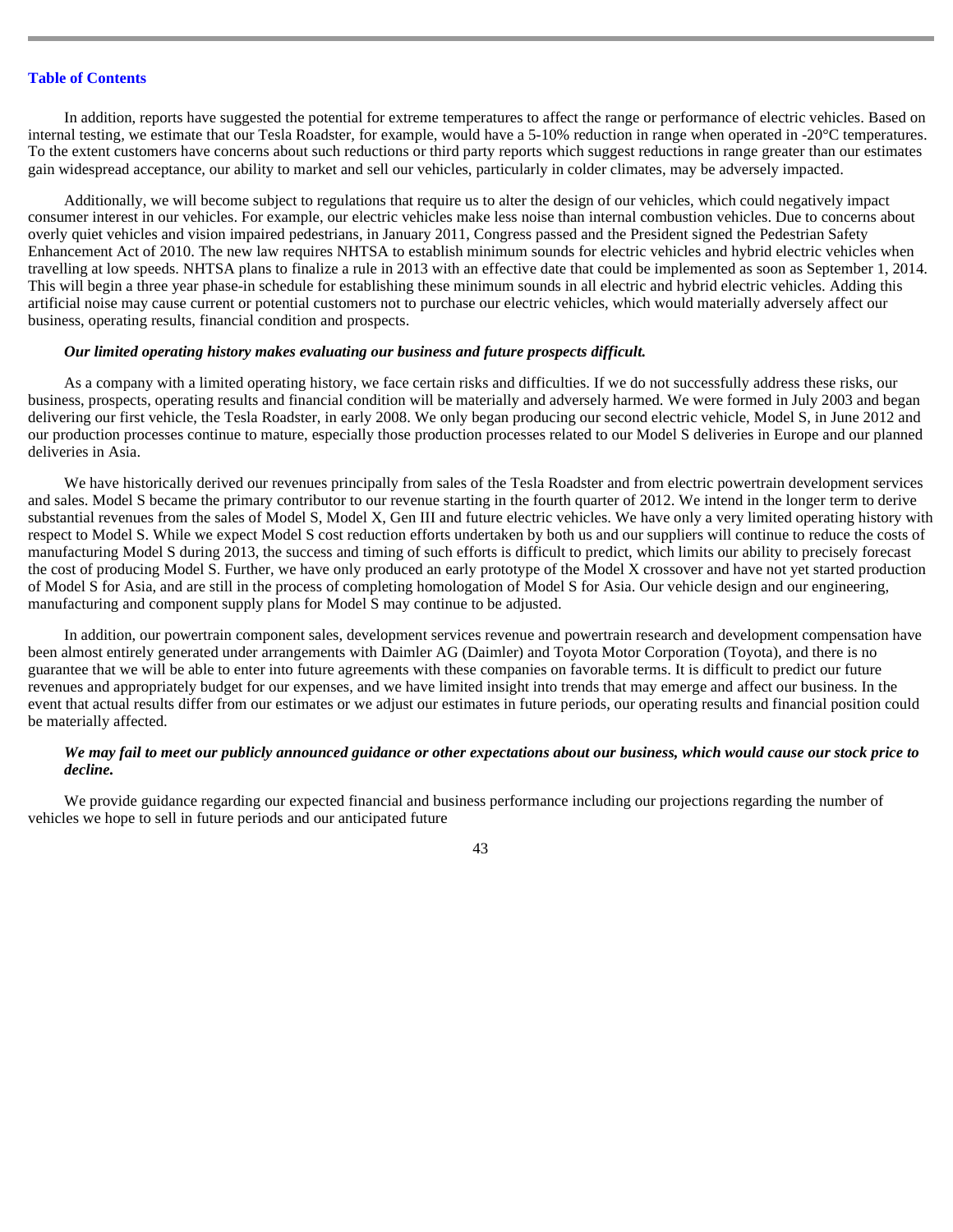revenues and gross margins. Correctly identifying the key factors affecting business conditions and predicting future events is inherently an uncertain process. Our guidance is based in part on assumptions which include, but are not limited to, assumptions regarding:

- our ability to achieve anticipated production and sales volumes and projected average sales prices for Model S in the U.S. and abroad;
- supplier and commodity-related costs;
- planned cost reductions; and
- our ability to recognize revenue from Toyota and Daimler and from selling regulatory credits to other automobile manufacturers.

Such guidance may not always be accurate or may vary from actual results due to our inability to meet our assumptions and the impact on our financial performance that could occur as a result of the various risks and uncertainties to our business as set forth in these risk factors. We offer no assurance that such guidance will ultimately be accurate, and investors should treat any such guidance with appropriate caution. If we fail to meet our guidance or if we find it necessary to revise such guidance, even if such failure or revision is seemingly insignificant, investors and analysts may lose confidence in us and the market value of our common stock could be materially adversely affected.

# *We may be unable to sell additional regulatory credits, such as zero emission vehicle (ZEV), greenhouse gas emission (GHG) and corporate average fuel economy (CAFE) credits, to other automobile manufacturers, which would negatively impact our revenues, margins and our ability to reach profitability.*

Our revenues to date have included amounts we receive from selling certain regulatory credits such as ZEV, GHG and CAFE credits to other automobile manufacturers. For example, in the first quarter of 2013 we earned significant revenues from selling ZEV and other regulatory credits, and we have sold substantially all of the ZEV credits saleable under our existing ZEV credit sale agreements. Revenue from the sale of ZEV credits in second quarter of 2013 was lower than the prior quarter. While we continue our efforts to sign agreements with a limited and shrinking pool of potential automobile manufacturing customers to sell them ZEV, GHG and other regulatory credits, we may not be able to enter into new agreements to sell any or all our available regulatory credits related to Model S, Model X or our other future vehicles, which would negatively impact our revenues and margins. Additionally, any inability to sell additional regulatory credits may negatively impact our ability to maintain profitability in the short term.

# *Our vehicles make use of lithium-ion battery cells, which have been observed to catch fire or vent smoke and flame, and such events have raised concerns, and future events may lead to additional concerns, about the batteries used in automotive applications.*

The battery pack in the Tesla Roadster and Model S makes use of lithium-ion cells. We also currently intend to make use of lithium-ion cells in battery packs that we sell to Toyota and Daimler as well as any future vehicles we may produce. On rare occasions, lithium-ion cells can rapidly release the energy they contain by venting smoke and flames in a manner that can ignite nearby materials as well as other lithium-ion cells. Highly publicized incidents of laptop computers and cell phones bursting into flames have focused consumer attention on the safety of these cells. More recently, multiple Chevrolet Volt battery pack fires, followed by a government investigation into the cause of such fires focused considerable public attention, as well as the attention of NHTSA, on the safety of electric vehicles.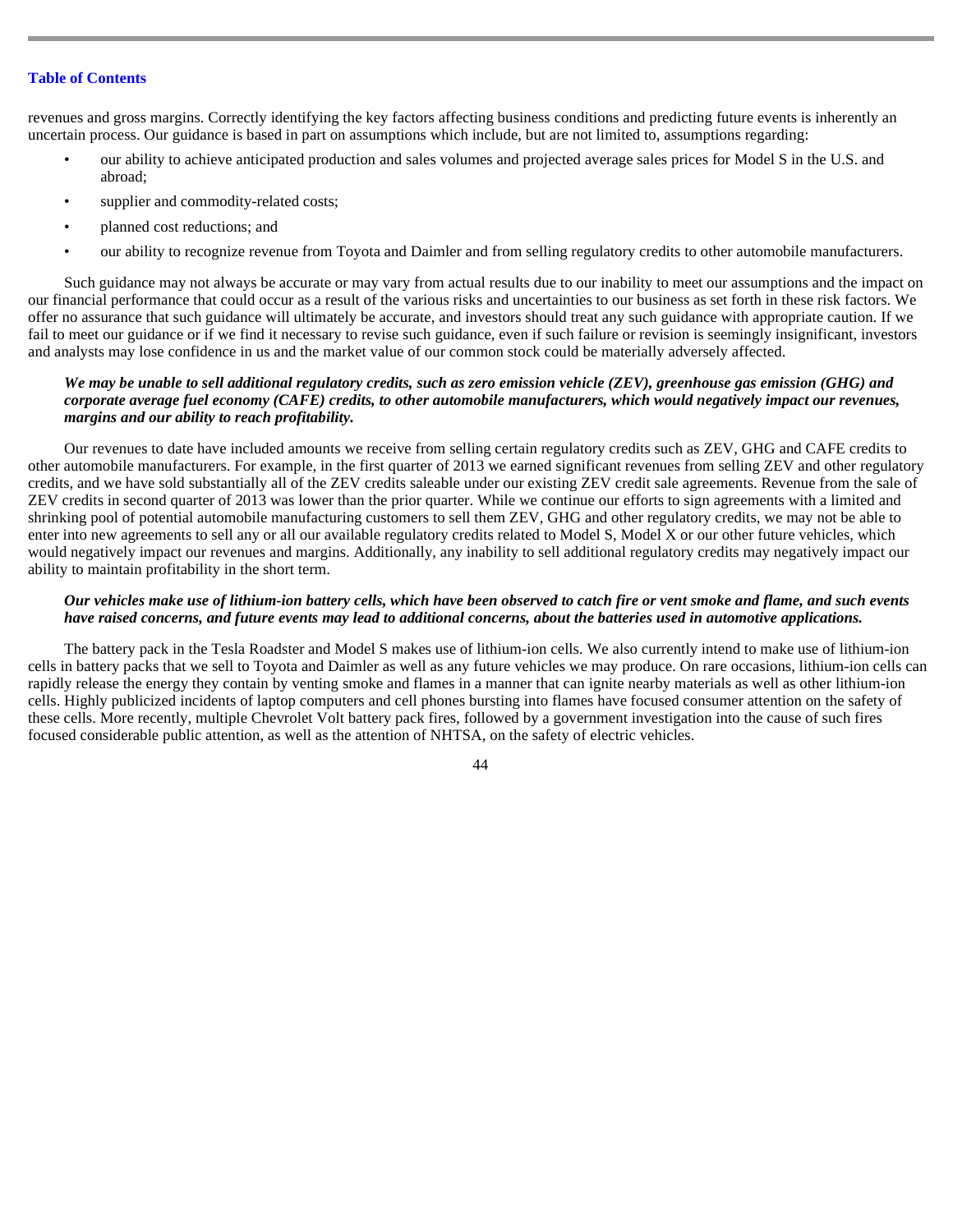These events have raised concerns about the batteries used in automotive applications. To address these questions and concerns, a number of cell manufacturers are pursuing alternative lithium-ion battery cell chemistries to improve safety. We have designed the battery pack to passively contain any single cell's release of energy without spreading to neighboring cells and we are not aware of any such incident in our customers' vehicles. However, we have delivered only a limited number of Tesla Roadsters and Model S sedans to customers and have limited field experience with our vehicles, especially Model S. We have also only delivered a limited number of battery packs to Toyota and Daimler. Accordingly, there can be no assurance that a field or testing failure of our Model S or other battery packs that we produce will not occur, which could damage the vehicle or lead to personal injury or death and may subject us to lawsuits. We may have to recall our vehicles or participate in a recall of a vehicle that contains our battery packs, and redesign our battery packs, which would be time consuming and expensive. Also, negative public perceptions regarding the suitability of lithium-ion cells for automotive applications or any future incident involving lithium-ion cells such as a vehicle or other fire, even if such incident does not involve us, could seriously harm our business.

In addition, we store a significant number of lithium-ion cells at our manufacturing facility. Any mishandling of battery cells may cause disruption to the operation of our facilities. While we have implemented safety procedures related to the handling of the cells, there can be no assurance that a safety issue or fire related to the cells would not disrupt our operations. Such damage or injury would likely lead to adverse publicity and potentially a safety recall. Moreover, any failure of a competitor's electric vehicle, especially those that use a high volume of commodity cells similar to the Tesla Roadster or Model S, may cause indirect adverse publicity for us and our electric vehicles. Such adverse publicity would negatively affect our brand and harm our business, prospects, financial condition and operating results.

# *If our vehicles or vehicles that contain our powertrains fail to perform as expected, or if we suffer product recalls for Model S, our ability to develop, market and sell our electric vehicles could be harmed.*

Our vehicles, or vehicles that contain our powertrains such as the Toyota RAV4 EV or future Daimler vehicles, may contain defects in design and manufacture that may cause them not to perform as expected or that may require repair. For example, our vehicles use a substantial amount of software code to operate. Software products are inherently complex and often contain defects and errors when first introduced, and changes to software may have unexpected effects. Recent Model S issues experienced by customers include those related to the software for the 17 inch display screen, the retractable exterior door handles and the 12volt battery. Although we are attempting to remedy the Model S issues experienced by our customers in a rapid manner by expanding our service centers and personnel, such efforts may not be timely or up to the satisfaction of our customers.

While we have performed extensive internal testing, we currently have a limited frame of reference by which to evaluate the long-term performance of our battery packs, powertrains and vehicles. Specifically, we have only a limited amount of data by which to evaluate Model S, upon which our business prospects depend, due to the fact that we only recently began production in June 2012. There can be no assurance that we will be able to detect and fix any defects in the vehicles prior to their sale to consumers.

We experienced product recalls in May 2009, October 2010 and June 2013, all of which were unrelated to our electric powertrain. In May 2009, we initiated a product recall after we determined that a condition caused by insufficient torquing of the rear inner hub flange bolt existed in some of our Tesla Roadsters, as a result of a missed process during the manufacture of the Tesla Roadster glider, which is the partially assembled Tesla Roadster that does not contain our electric powertrain. In October 2010, we initiated a product recall after the 12 volt, low voltage auxiliary cable in a single vehicle chafed against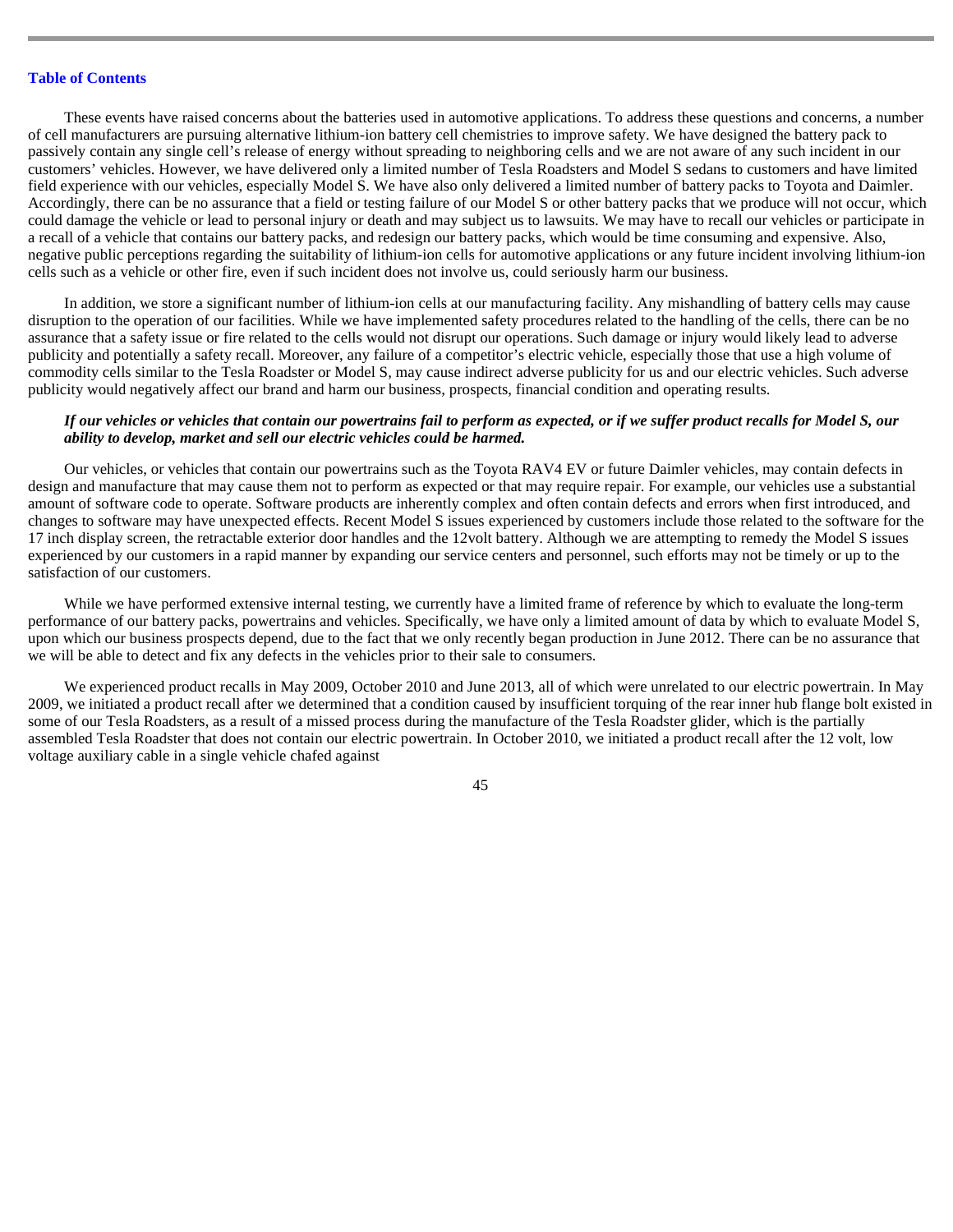the edge of a carbon fiber panel in the vehicle causing a short, smoke and possible fire behind the right front headlamp of the vehicle. In June 2013, we initiated a recall of slightly more than a thousand Model S vehicles to inspect and repair rear seat strikers that may have been compromised during the assembly process. Rear seat strikers are used to retain the rear seat backs in an upright position. Failure of this component may have resulted in collapse of the rear seat back during a crash. Although the cost of this recall was not material, and limited to a small number of total Model S's produced, we may experience additional recalls in the future, which could adversely affect our brand in our target markets and could adversely affect our business, prospects and results of operations.

Our electric vehicles may not perform consistent with customers' expectations or consistent with other vehicles currently available. For example, our electric vehicles may not have the durability or longevity of current vehicles, and may not be as easy to repair as other vehicles currently on the market. Additionally, while we have designed Model S with the intent to achieve an overall five star safety rating, NHTSA testing of these vehicles is not scheduled until later this year and may not produce the anticipated results. Any product defects or any other failure of our performance electric vehicles to perform as expected could harm our reputation and result in adverse publicity, lost revenue, delivery delays, product recalls, product liability claims, harm to our brand and reputation, and significant warranty and other expenses, and could have a material adverse impact on our business, financial condition, operating results and prospects.

#### *We have a history of losses and have to deliver significant cost reductions to maintain profitability and long-term commercial success.*

We have had net losses in each quarter since our inception, except for the first quarter of 2013. Even if we are able to successfully maintain our current Model S production levels, there can be no assurance that it will be commercially successful. In order to maintain profitability as well as long-term commercial success, we must continue to achieve our planned cost reductions and control our operational costs while producing quality Model S vehicles at volume, maintain our Model S delivery rates to match our current and anticipated Model S production capacity, maintain strong demand for Model S in the U.S., grow demand for Model S abroad, and achieve our planned cost reductions and control our operational costs. Failure to do one or more of these things could prevent us from reaching profitability.

### *The introduction of our residual value guarantee may result in lower revenues and profits and exposes us to resale risk to the extent many customers elect to return their vehicles to us and the residual values of these cars are below the guaranteed value.*

We recently began offering a resale value guarantee to all customers who purchased a Model S in the United States and financed their vehicle through one of our specified commercial banking partners. Under the program, Model S customers have the option of selling their vehicle back to us during the period of 36 to 39 months for a pre-determined resale value. As a result of this residual value guarantee and customers having the option of selling their vehicles to us, we apply lease accounting to such purchases which would defer the recognition of the associated revenues over time instead of full recognition at vehicle delivery. During the second quarter of 2013, we provided the resale value guarantee to over 30% of Model S deliveries and we expect the penetration rate to increase with the expansion of our financing programs in additional states in the United States and in international markets. Although lease accounting will not impact our cash flows and liquidity, a significant uptake under this program could have a significant adverse impact on our near term revenues and operating results and our ability to achieve sustained profitability in the near term. Furthermore, while we do not assume any credit risk related to the customer, we are exposed to the risk that the vehicles' resale value may be lower than our estimates and the volume of vehicles returned to us may be higher than our estimates. Currently, there is only a very limited secondary market for our electric vehicles in particular, and electric vehicles in general, on which to base our estimates, and such a secondary market may not develop in the future. Our residual value and return volume estimates could prove to be incorrect, either of which could harm our financial condition and operating results.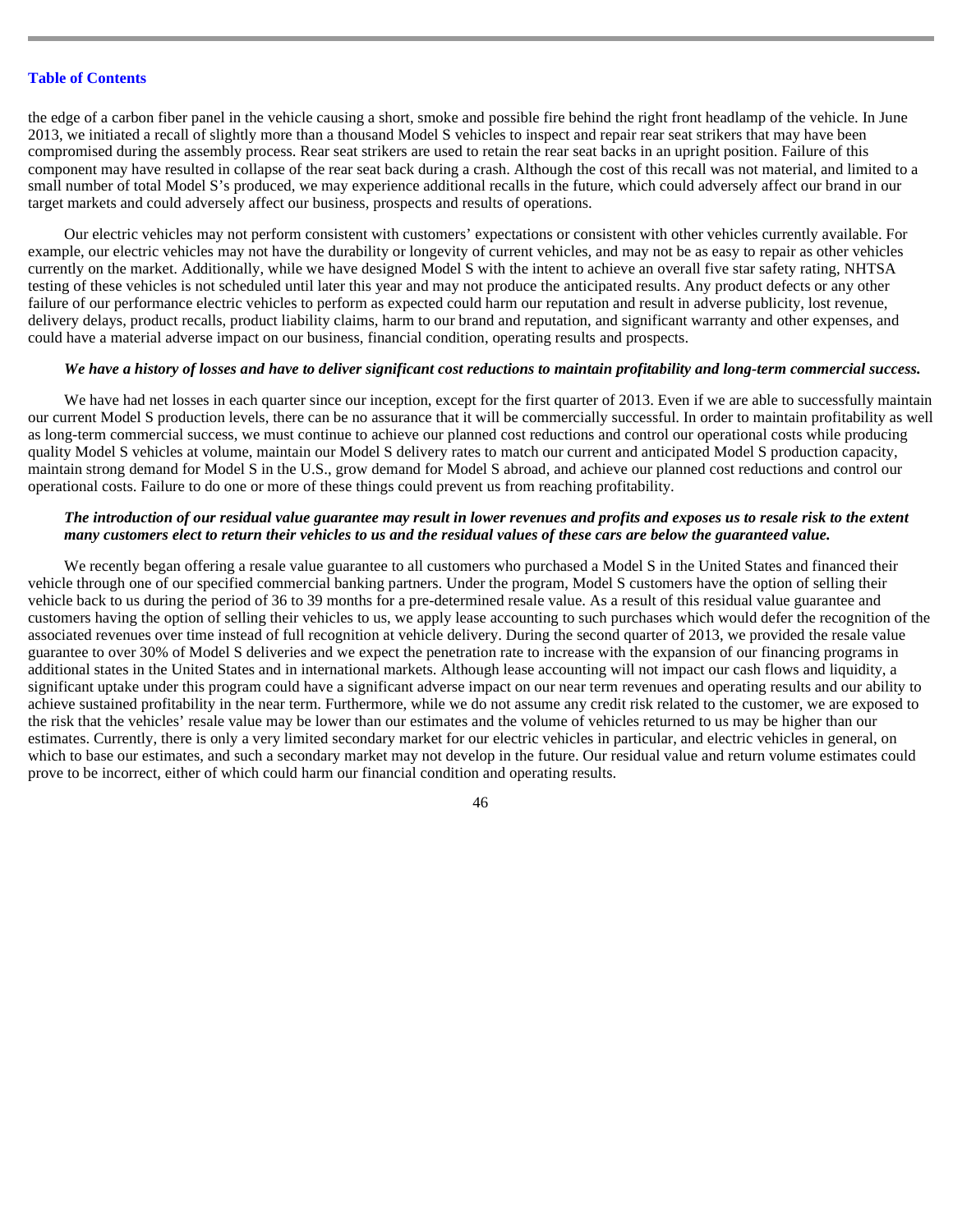#### *Increases in costs, disruption of supply or shortage of raw materials, in particular lithium-ion cells, could harm our business.*

We may experience increases in the cost or a sustained interruption in the supply or shortage of raw materials. Any such increase or supply interruption could materially negatively impact our business, prospects, financial condition and operating results. We use various raw materials in our business including aluminum, steel, nickel and copper. The prices for these raw materials fluctuate depending on market conditions and global demand for these materials and could adversely affect our business and operating results. For instance, we are exposed to multiple risks relating to lithium-ion cells. These risks include:

- the inability or unwillingness of current battery manufacturers to build or operate battery cell manufacturing plants to supply the numbers of lithium-ion cells required to support the growth of the electric or plug-in hybrid vehicle industry as demand for such cells increases;
- disruption in the supply of cells due to quality issues or recalls by battery cell manufacturers;
- an increase in the cost of raw materials, such as nickel used in lithium-ion cells, or aluminum used in the body of Model S; and
- fluctuations in the value of the Japanese yen against the U.S. dollar as our battery cell purchases are currently denominated in yen.

Our business is dependent on the continued supply of battery cells for our vehicles' battery packs as well as for the battery packs we produce for other automobile manufacturers. While we believe several sources of the battery cells are available for such battery packs, we have fully qualified only a limited number of suppliers for the cells used in such battery packs and have very limited flexibility in changing cell suppliers. Any disruption in the supply of battery cells from such vendors could disrupt production of Model S and of the battery packs we produce for other automobile manufacturers until such time as a different supplier is fully qualified. Furthermore, fluctuations or shortages in petroleum and other economic conditions may cause us to experience significant increases in freight charges and raw material costs. Substantial increases in the prices for our raw materials or prices charged to us, such as those charged by our battery cell manufacturers, would increase our operating costs, and could reduce our margins if we cannot recoup the increased costs through increased electric vehicle prices. There can be no assurance that we will be able to recoup increasing costs of raw materials by increasing vehicle prices. Any attempts to increase Model S prices in response to increased raw material costs could be viewed negatively by our customers, result in cancellations of Model S reservations and could materially adversely affect our brand, image, business, prospects and operating results.

#### *Our success could be harmed by negative publicity regarding our company or our products, particularly Model S.*

From time to time, our vehicles are evaluated by third parties. For example, the show Top Gear which airs on the British Broadcasting Corporation did a review of the Tesla Roadster in 2008. Top Gear is one of the most watched automotive shows in the world with an estimated 350 million viewers worldwide and is broadcast in over 100 countries. Since originally airing in the fall of 2008, the episode about the Tesla Roadster has been rebroadcast repeatedly around the world. The review of the Tesla Roadster included a number of significant falsehoods regarding the car's performance, range and safety. Such criticisms create a negative public perception about the Tesla Roadster, and to the extent that these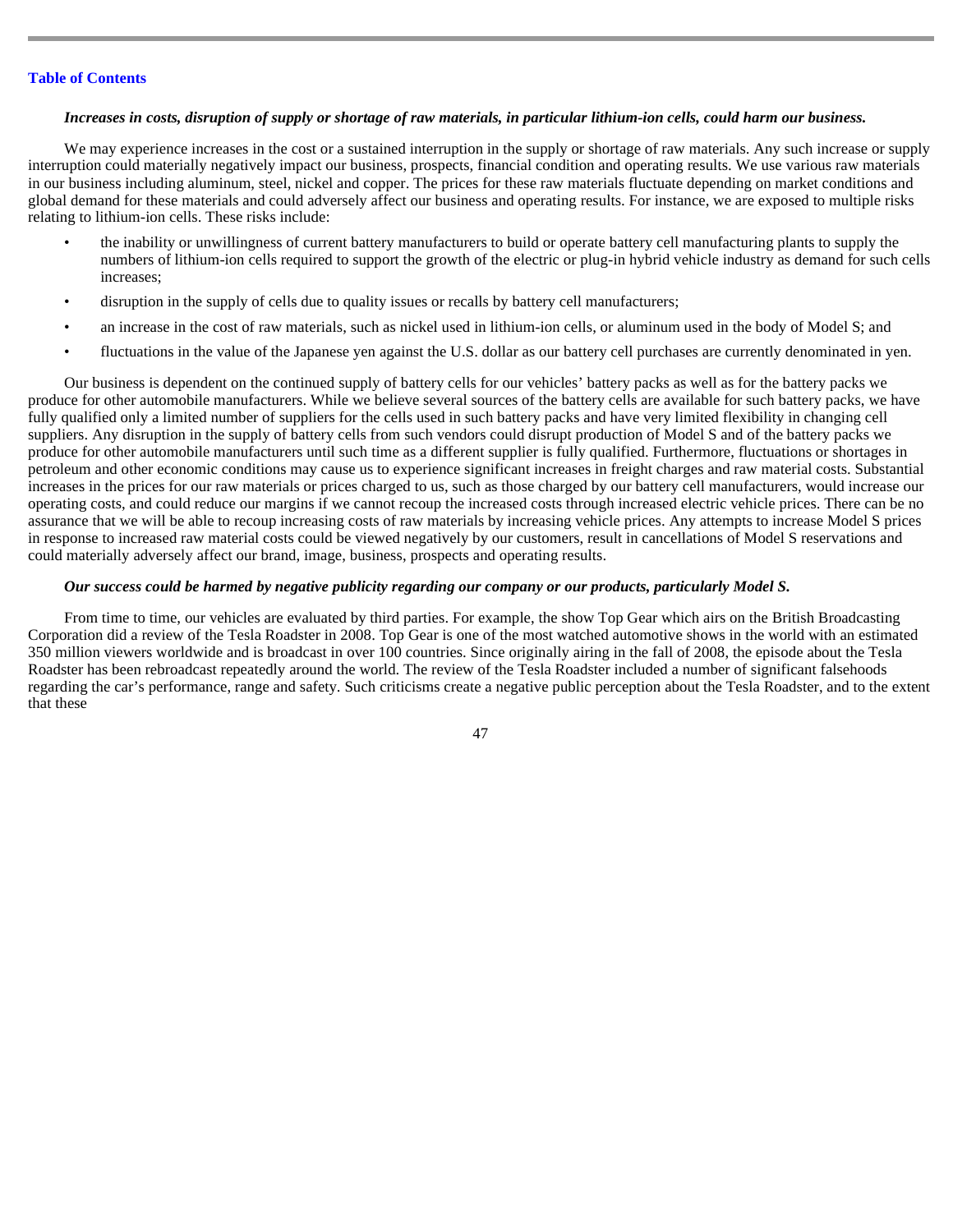comments are believed by the public, may cause current or potential customers not to purchase our electric vehicles such as Model S or Model X, which would materially adversely affect our business, operating results, financial condition and prospects.

Most recently, the New York Times published a review of the Model S and our Supercharger network on a route from Washington, D.C. to Boston. Despite instructions to the contrary, the reporter did not follow all recommendations, including failing to fully recharge the vehicle at one of the two Supercharger locations along the route. As a result, the Model S failed to complete the journey under its own power and the NY Times reporter published a negative review. While there were subsequent corrections by the NY Times Public Editor regarding the reporter's failure to conform to all Tesla recommendations, as well as problems with "precision and judgment," the original story still created a negative public perception about Model S, its capabilities and the Supercharger network. Such comments can and did negatively impact sales in that region. In addition, citation to the original NY Times article still continues. To the extent that these comments are believed by the public, this may cause current or potential customers not to purchase our electric vehicles, including Model S and Model X, which can materially adversely affect our business, operating results, financial conditions and prospects.

# *We are currently expanding and improving our information technology systems. If these implementations are not successful, our business and operations could be disrupted and our operating results could be harmed.*

We are currently expanding and improving our information technology systems, including implementing new internally developed systems, to assist us in the management of our business. In particular, our volume production of Model S in the U.S. and abroad necessitates continued development, maintenance and improvement of our information technology systems which include product data management, procurement, inventory management, production planning and execution, sales and logistics, dealer management, financial and regulatory compliance systems. These systems support our operations and enable us to produce Model S in volume. The implementation, maintenance and improvement of these systems require significant management time, support and cost. Moreover, there are inherent risks associated with developing, improving and expanding our core systems as well as implementing new systems, including the disruption of our data management, procurement processes, manufacturing execution, finance, supply chain and sales and service processes that may affect our ability to manage our data and inventory, procure parts or supplies or manufacture, sell, deliver and service vehicles. We cannot be sure that these expanded systems or their required functionality will be fully or effectively implemented on a timely basis, if at all, or maintained. If we do not successfully implement, improve or maintain these systems, our operations may be disrupted and our operating results could be harmed. In addition, these systems or their functionality may not operate as we expect them to, and we may be required to expend significant resources to correct problems or find alternative sources for performing these functions.

# *Our distribution model is different from the predominant current distribution model for automobile manufacturers, which makes evaluating our business, operating results and future prospects difficult.*

Our distribution model is not common in the automobile industry today, particularly in the United States. We plan to continue to sell our performance electric vehicles in company-owned Tesla stores and over the internet. This model of vehicle distribution is relatively new and unproven, especially in the United States, and subjects us to substantial risk as it requires, in the aggregate, a significant expenditure and provides for slower expansion of our distribution and sales systems than may be possible by utilizing a more traditional dealer franchise system. For example, we will not be able to utilize long-established sales channels developed through a franchise system to increase our sales volume, which may harm our business, prospects, financial condition and operating results. Moreover, we will be competing with companies with wellestablished distribution channels.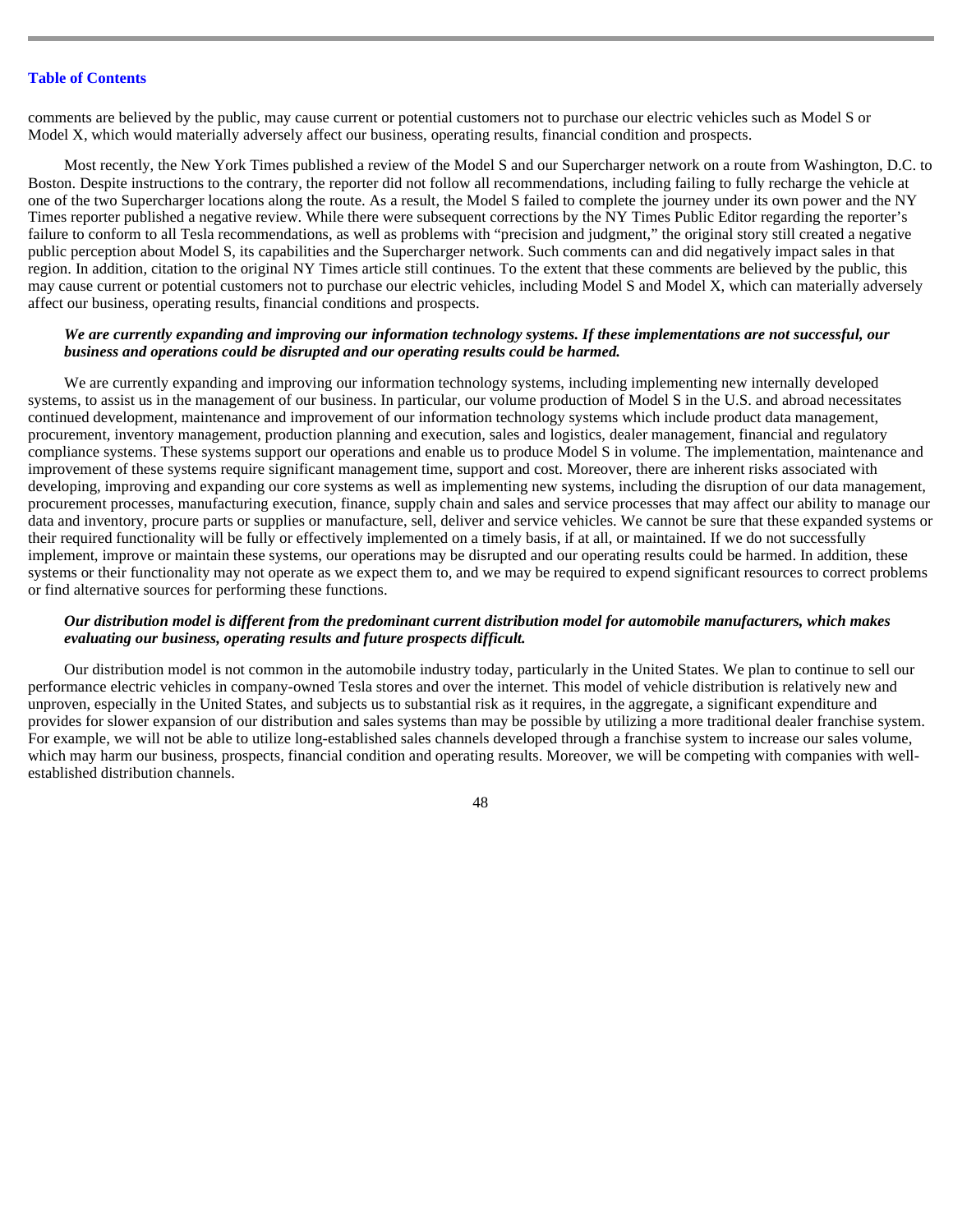We have opened Tesla stores in the United States, Europe and Japan, many of which have been open for only a short period of time. We have only limited experience distributing and selling our performance vehicles through our Tesla stores. Our success will depend in large part on our ability to effectively develop our own sales channels and marketing strategies. Implementing our business model is subject to numerous significant challenges, including obtaining permits and approvals from local and state authorities, and we may not be successful in addressing these challenges. In April 2011, we began the roll out of our new interactive store strategy. The concept and layout of these new stores, which are located in high profile retail centers, is different than what has previously been used in automotive sales. We do not know whether our new store strategy will be successful, if consumers will be willing to purchase vehicles in this manner or if these locations will be deemed to comply with applicable zoning restrictions as well as approval and acceptance from the specific high profile retail centers in which we seek to locate our stores. As a result, we may incur additional costs in order to improve or change our retail strategy.

Other aspects of our distribution model also differ from those used by traditional automobile manufacturers. For example, , we do not anticipate that we will ever carry a significant amount of Model S inventory at our stores and customers may need to wait up to a few months from the time they place an order until the time they receive their vehicle. This type of custom manufacturing is unusual in the premium sedan market in the United States and it is unproven whether the average customer will be willing to wait this amount of time for such a vehicle. If customers do not embrace this ordering and retail experience, our business will be harmed.

# *We may face regulatory limitations on our ability to sell vehicles directly or over the internet which could materially and adversely affect our ability to sell our electric vehicles.*

We sell our vehicles from our Tesla stores as well as over the internet. We may not be able to sell our vehicles through this sales model in each state in the United States as many states have laws that may be interpreted to prohibit internet sales by manufacturers to residents of the state or to impose other limitations on this sales model, including laws that prohibit manufacturers from selling vehicles directly to consumers without the use of an independent dealership or without a physical presence in the state. For example, some states provide that a manufacturer cannot deliver a vehicle to a resident of their state except through a dealer licensed to do business in such state, which may be interpreted to require us to open a store in that state in order to sell vehicles to their residents. In some states where we have opened a gallery, which is a location where potential customers can view our vehicles but is not a full retail location, it is possible that a state regulator could take the position that activities at our gallery constitute an unlicensed motor vehicle dealership and thereby violates applicable manufacturer-dealer laws. In addition, some states have requirements that service facilities be available with respect to vehicles sold in the state, which may be interpreted to also require that service facilities be available with respect to vehicles sold over the internet to residents of the state thereby limiting our ability to sell vehicles in states where we do not maintain service facilities.

The foregoing examples of state laws governing the sale of motor vehicles are just some of the regulations we will face as we sell our vehicles. In many states, the application of state motor vehicle laws to our specific sales model is largely untested under state motor vehicle industry laws, particularly with respect to sales over the internet, and would be determined by a fact specific analysis of numerous factors, including whether we have a physical presence or employees in the applicable state, whether we advertise or conduct other activities in the applicable state, how the sale transaction is structured, the volume of sales into the state, and whether the state in question prohibits manufacturers from acting as dealers. As a result of the fact specific and untested nature of these issues, and the fact that applying these laws intended for the traditional automobile distribution model to our sales model allows for some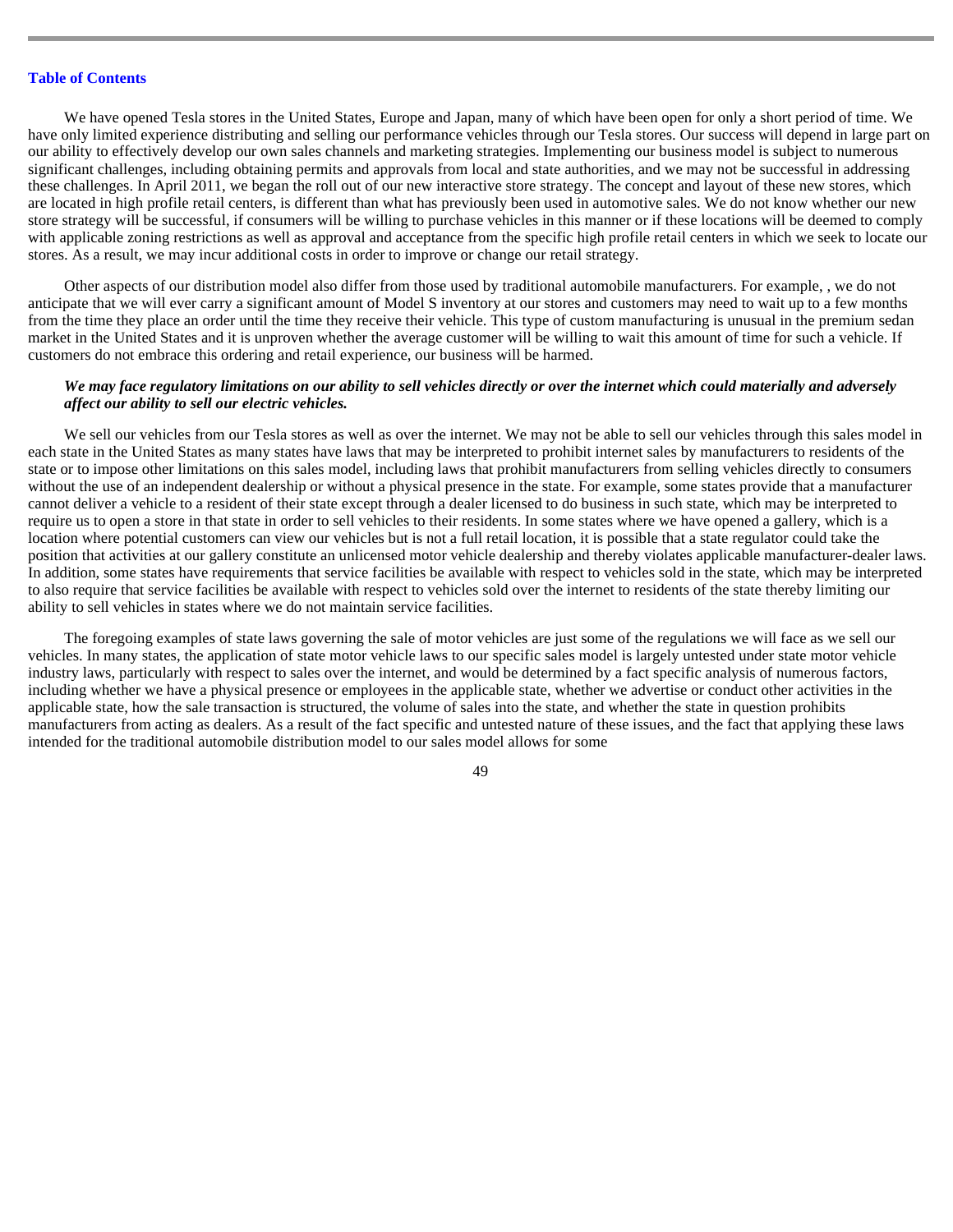interpretation and discretion by the regulators, the manner in which the applicable authorities will apply their state laws to our distribution model is difficult to predict. Such laws, as well as other laws governing the motor vehicle industry, may subject us to potential inquiries and investigations from state motor vehicle regulators who may question whether our sales model complies with applicable state motor vehicle industry laws and who may require us to change our sales model or may prohibit our ability to sell our vehicles to residents in such states.

In addition, decisions by regulators permitting us to sell vehicles may be subject to challenges as to whether such decisions comply with applicable state motor vehicle industry laws. For example, in October 2012, vehicle dealer associations in New York and Massachusetts filed lawsuits to revoke the dealer license issued to Tesla Motors New York in New York and to limit the business activity of Tesla Motors MA, Inc. in Massachusetts. These lawsuits have been dismissed, reinforcing our continuing belief that state laws were not designed to prevent our distribution model. Possible similar challenges in other states, however, if successful, could restrict or prohibit our ability to sell our vehicles to residents in such states. In some states, , there have also been legislative efforts by vehicle dealer associations to propose bills that, if enacted, would prevent us from obtaining dealer licenses in their states given our current sales model.

We are also registered as both a motor vehicle manufacturer and dealer in Canada, Australia, and Japan, and have obtained licenses to sell vehicles in other places such as Hong Kong. Furthermore, while we have performed an analysis of the principal laws in the European Union relating to our distribution model and believe we comply with such laws, we have not performed a complete analysis in all foreign jurisdictions in which we may sell vehicles. Accordingly, there may be laws in jurisdictions we have not yet entered or laws we are unaware of in jurisdictions we have entered that may restrict our vehicle reservation practices or other business practices. Even for those jurisdictions we have analyzed, the laws in this area can be complex, difficult to interpret and may change over time.

Regulatory limitations on our ability to sell vehicles could materially and adversely affect our ability to sell our electric vehicles.

## *Our deposits for Model S and reservations for Model X may be refundable to customers, and significant cancellations could harm our financial condition, business, prospects and operating results.*

As of June 30, 2013, we had \$133.7 million in customer deposits, primarily for Model S and Model X. Model S deposits are generally subject to cancellation by the customer up until two weeks after placing the order. Model X deposits are fully refundable and subject to cancellation by customers. We have experienced order cancellations for our vehicles and have had to refund the related deposits, and cancellations may continue.

Given the lead times that we have historically experienced between customer reservation and delivery on the Tesla Roadster and on Model S and that we expect to experience on Model X, there is risk that customers that have placed orders or made reservations for our vehicles may cancel such orders or reservations and not ultimately take delivery on vehicles due to potential changes in customer preferences, competitive developments and other factors. For example, cancellations on Model S increased in 2012 and early 2013 when we asked numerous customers on the reservation list to configure their cars for delivery or risk losing their production slot and/or their 2012 pricing.

Additionally, if we encounter delays in the production ramp of Model S for Europe or our planned launch and ramp in Asia, or the introduction of Model X, we believe that a significant number of our customers could similarly cancel their orders or reservations and demand refunds of their deposits. As a result, no assurance can be made that orders and reservations will not be cancelled and will ultimately result in the final purchase, delivery, and sale of the vehicle.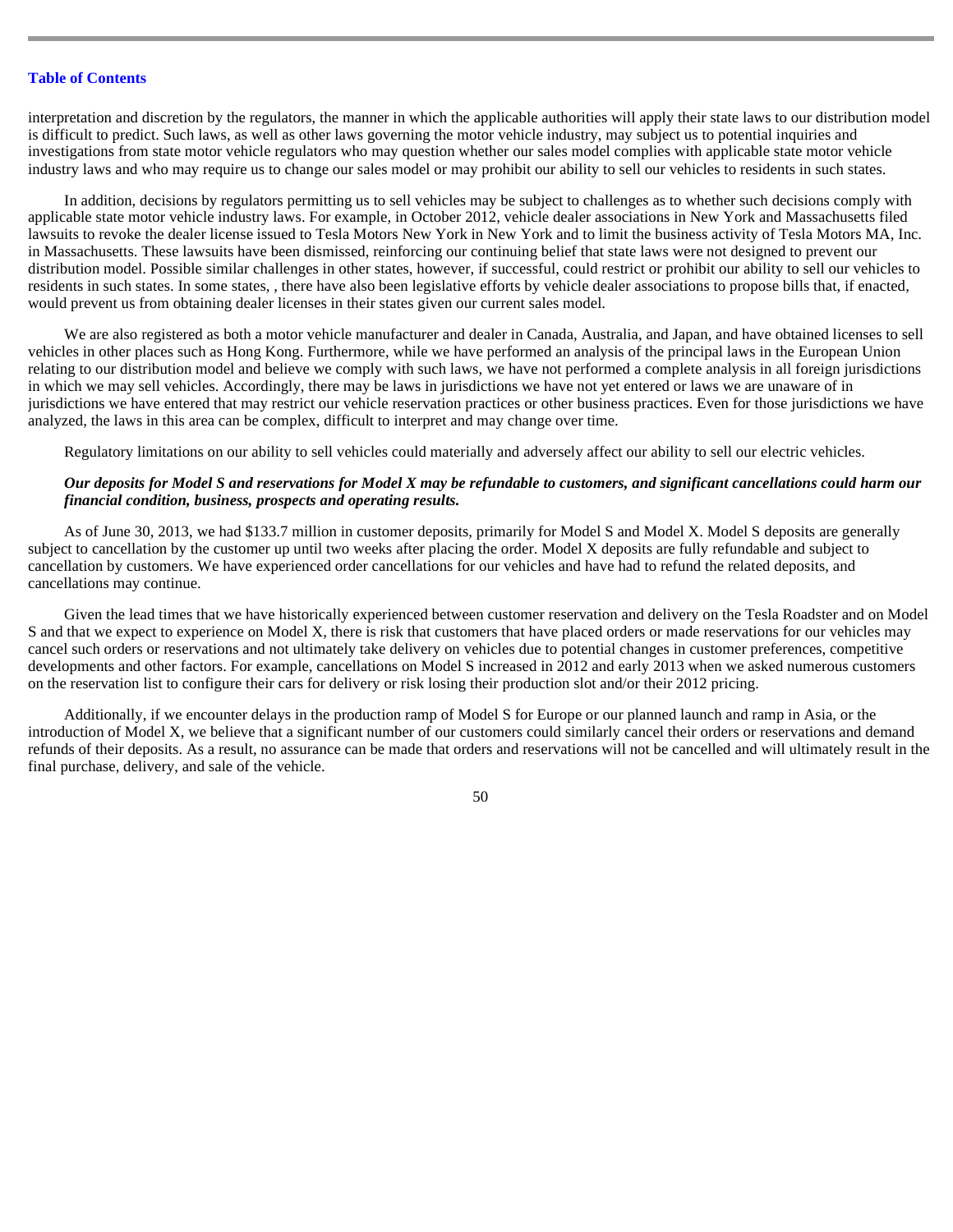#### *We may not realize the benefits of our Supercharger network which could harm our business, brand and operating results.*

We have only recently started to deploy Tesla Superchargers in the United States. Tesla Superchargers are a network of charging stations designed to provide fast-charge capability to owners of Model S vehicles equipped with Supercharger hardware. We intend to expand the Tesla Supercharger network throughout the U.S., Canada and Europe, but we may be unable to do so due to a number of factors, including the inability to secure, or delays in securing, suitable locations and permits, difficulties in interfacing with the infrastructures of various utility companies and greater than expected costs and difficulties of installing, maintaining and operating the network. We may also be unable to expand the Supercharger network as fast as we intend or as the public expects, or to place the charging stations in places our customers believe to be optimal. In addition, as we have announced that we will not be charging our customers to access this network, any significant unexpected costs that we encounter may harm our operating results. Although our Supercharger network is intended to address customer concerns regarding longdistance travel, this network may not result in increased reservations or sales of Model S or future vehicles. If our Supercharger network is not expanded as currently planned or as quickly as planned, we may not realize the benefits of our Supercharger network and our business and operating results could be materially affected.

# *If we are unable to design, develop, market and sell new electric vehicles that address additional market opportunities, our business, prospects and operating results will suffer.*

We may not be able to successfully develop new electric vehicles, address new market segments or develop a significantly broader customer base. In 2012, we publicly revealed an early prototype of the Model X crossover as the first vehicle we intend to develop by leveraging the Model S platform. We have also announced our intent to develop a third generation electric vehicle based on a smaller platform than the Model S ("Gen III") which we expect to produce at the Tesla Factory after the introduction of Model X. The Gen III is currently planned to be a lower cost, smaller sedan designed for the mass market. However, we have not yet finalized the design, engineering or component sourcing plans for Model X or Gen III and there are no assurances that we will be able to bring these vehicles to market at the price points and in the volumes as we currently intend, if at all. Our failure to address additional market opportunities would harm our business, prospects, financial condition and operating results.

#### *If we are unable to effectively leverage the benefits of using an adaptable common platform architecture in the design and manufacture of future vehicles such as Model X, our business prospects, operating results and financial condition would be adversely affected.*

We have designed Model S with an adaptable platform architecture and common electric powertrain so that we can use the platform of Model S to create future electric vehicles, including, as an example, our Model X crossover vehicle. However, we have no experience with using common platforms in the design and manufacture of our vehicles. The Model X design is not yet finalized and we may be unable to use the adaptable Model S platform to the extent we currently intend. Additionally, we intend to use some of our Model S manufacturing equipment and parts tooling for the production of Model X. If such tooling, production equipment and parts are insufficient for use in Model X, perhaps as a result of a lower level of commonality between the two vehicles than we anticipate, our costs related to the production of Model X may exceed expectations. There are no assurances that we will be able to use the Model S platform to bring future vehicle models, including the Model X crossover, to market faster or more inexpensively by leveraging use of this common platform or that there will be sufficient customer demand for any vehicles built on the Model S platform.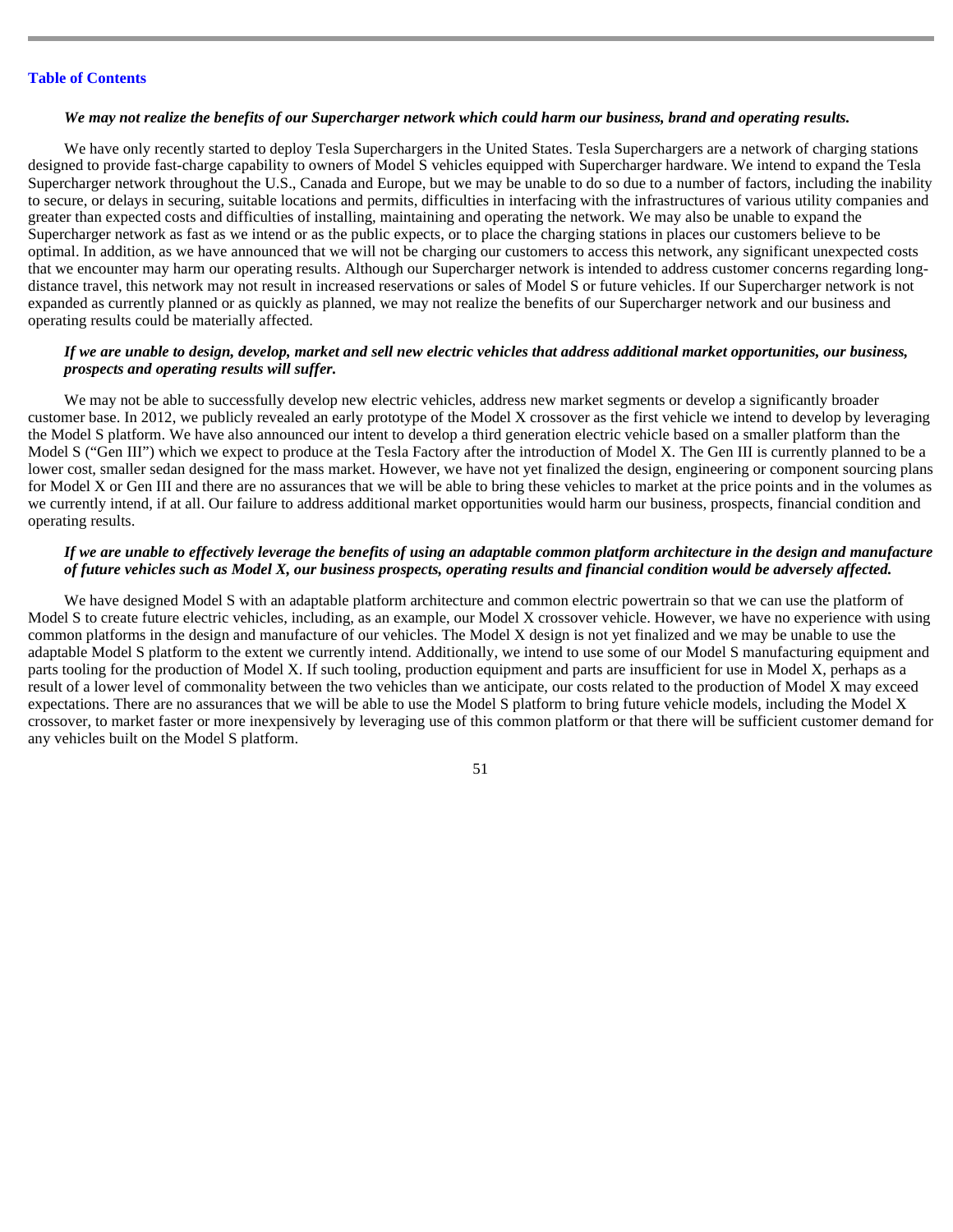## *We may experience significant delays in the design, manufacture and launch of Model X which could harm our business and prospects.*

We plan to start Model X production in late 2014. Any significant delay in the design, manufacture and launch of Model X could materially damage our brand, business, prospects, financial condition and operating results. Automobile manufacturers often experience delays in the design, manufacture and commercial release of new vehicle models. We experienced significant delays in launching the Tesla Roadster, which resulted in additional costs and adverse publicity for our business. In 2012, we also experienced delays in the ramp of Model S. We may experience similar delays, cost overruns and adverse publicity in launching Model X, any of which could be significant. We are in the initial design and development stages of Model X. Furthermore, we have not yet evaluated, qualified or selected all of our suppliers for the planned production of Model X. We may not be able to engage suppliers for the components in a timely manner, at an acceptable price or in the necessary quantities. We will also need to do extensive testing to ensure that Model X is in compliance with applicable NHTSA safety regulations and obtain EPA and CARB certification to emission regulations prior to beginning volume production and delivery of the vehicles. In addition, we have limited resources and, to the extent that such engineering and manufacturing resources are devoted to the design and production of Model S or are otherwise engaged such as in development services activities as they have been up until now, we may have difficulty designing and delivering Model X in a timely manner. If we are not able to manufacture and deliver Model X in a timely manner and consistent with our production timeline, budget and cost projections, our business, prospects, operating results and financial condition will be negatively impacted and our ability to grow our business will be harmed.

# *The automotive market is highly competitive, and we may not be successful in competing in this industry. We currently face competition from new and established competitors and expect to face competition from others in the future.*

The worldwide automotive market, particularly for alternative fuel vehicles, is highly competitive today and we expect it will become even more so in the future. Other automobile manufacturers entered the electric vehicle market at the end of 2010 and we expect additional competitors to enter this market. With respect to Model S, we face competition from existing and future automobile manufacturers in the extremely competitive premium sedan market, including Audi, BMW, Lexus and Mercedes.

Many established and new automobile manufacturers have entered or have announced plans to enter the alternative fuel vehicle market. In Japan, Mitsubishi has been selling its electric iMiEV since April 2010. In December 2010, Nissan introduced in the United States the Nissan Leaf, a fully electric vehicle, in 2012 Ford introduced the pure electric Ford Focus and plug-in hybrid Ford C-Max Energi and Ford Fusion Energi, and BMW intends to introduce the pure electric BMW i3 in 2013. In addition, several manufacturers, including General Motors, Toyota, Ford, and Honda, are each selling hybrid vehicles, and certain of these manufacturers have announced plug-in versions of their hybrid vehicles. For example, in December 2010, General Motors introduced the Chevrolet Volt, which is a plug-in hybrid vehicle that operates purely on electric power for a limited number of miles, at which time an internal combustion engine engages to recharge the battery pack.

Moreover, it has been reported that many of the other large OEMs such Daimler, Lexus, Audi, Renault and Volkswagen are also developing electric vehicles. Several new start-ups have also entered or announced plans to enter the market for performance electric vehicles. Finally, electric vehicles have already been brought to market in China and other foreign countries and we expect a number of those manufacturers to enter the United States market as well.

Most of our current and potential competitors have significantly greater financial, technical, manufacturing, marketing and other resources than we do and may be able to devote greater resources to the design, development, manufacturing, distribution, promotion, sale and support of their products.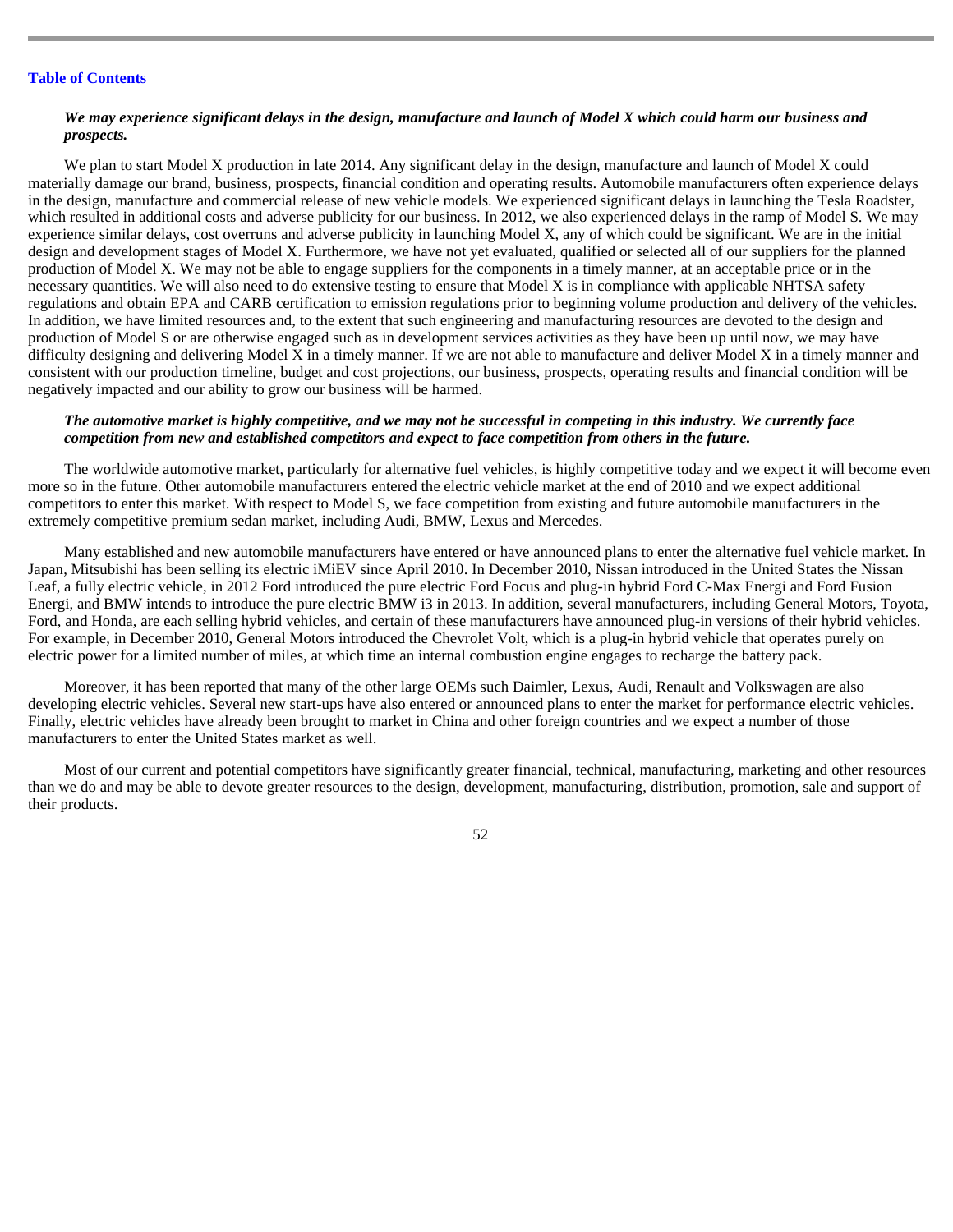Virtually all of our competitors have more extensive customer bases and broader customer and industry relationships than we do. In addition, almost all of these companies have longer operating histories and greater name recognition than we do. Our competitors may be in a stronger position to respond quickly to new technologies and may be able to design, develop, market and sell their products more effectively. Additionally, we have not in the past, and do not currently, offer customary discounts on our vehicles like most of our competitors do.

We expect competition in our industry to intensify in the future in light of increased demand for alternative fuel vehicles, continuing globalization and consolidation in the worldwide automotive industry. Factors affecting competition include product quality and features, innovation and development time, pricing, reliability, safety, fuel economy, customer service and financing terms. Increased competition may lead to lower vehicle unit sales and increased inventory, which may result in a further downward price pressure and adversely affect our business, financial condition, operating results and prospects. Our ability to successfully compete in our industry will be fundamental to our future success in existing and new markets and our market share. There can be no assurances that we will be able to compete successfully in our markets. If our competitors introduce new cars or services that compete with or surpass the quality, price or performance of our cars or services, we may be unable to satisfy existing customers or attract new customers at the prices and levels that would allow us to generate attractive rates of return on our investment. Increased competition could result in price reductions and revenue shortfalls, loss of customers and loss of market share, which could harm our business, prospects, financial condition and operating results.

# *Demand in the automobile industry is highly volatile, which may lead to lower vehicle unit sales and adversely affect our operating results.*

Volatility of demand in the automobile industry may materially and adversely affect our business, prospects, operating results and financial condition. The markets in which we currently compete and plan to compete in the future have been subject to considerable volatility in demand in recent periods. For example, according to automotive industry sources, sales of passenger vehicles in North America during the fourth quarter of 2008 were over 30% lower than those during the same period in the prior year. Demand for automobile sales depends to a large extent on general, economic, political and social conditions in a given market and the introduction of new vehicles and technologies. As a new automobile manufacturer and low volume producer, we have less financial resources than more established automobile manufacturers to withstand changes in the market and disruptions in demand. As our business grows, economic conditions and trends in other countries and regions where we sell our electric vehicles will impact our business, prospects and operating results as well. Demand for our electric vehicles may also be affected by factors directly impacting automobile price or the cost of purchasing and operating automobiles such as sales and financing incentives, prices of raw materials and parts and components, cost of fuel and governmental regulations, including tariffs, import regulation and other taxes. Volatility in demand may lead to lower vehicle unit sales and increased inventory, which may result in further downward price pressure and adversely affect our business, prospects, financial condition and operating results. These effects may have a more pronounced impact on our business given our relatively smaller scale and financial resources as compared to many incumbent automobile manufacturers.

#### *Difficult economic conditions may negatively affect consumer purchases of luxury items, such as our performance electric vehicles.*

Over the last few years, the continued challenging macroeconomic environment has negatively impacted consumer spending and we believe has adversely affected the sales of our vehicles. The automobile industry in particular was severely impacted by the poor economic conditions and several vehicle manufacturing companies, including General Motors and Chrysler, were forced to file for bankruptcy. Sales of new automobiles in our two primary markets of the United States and Europe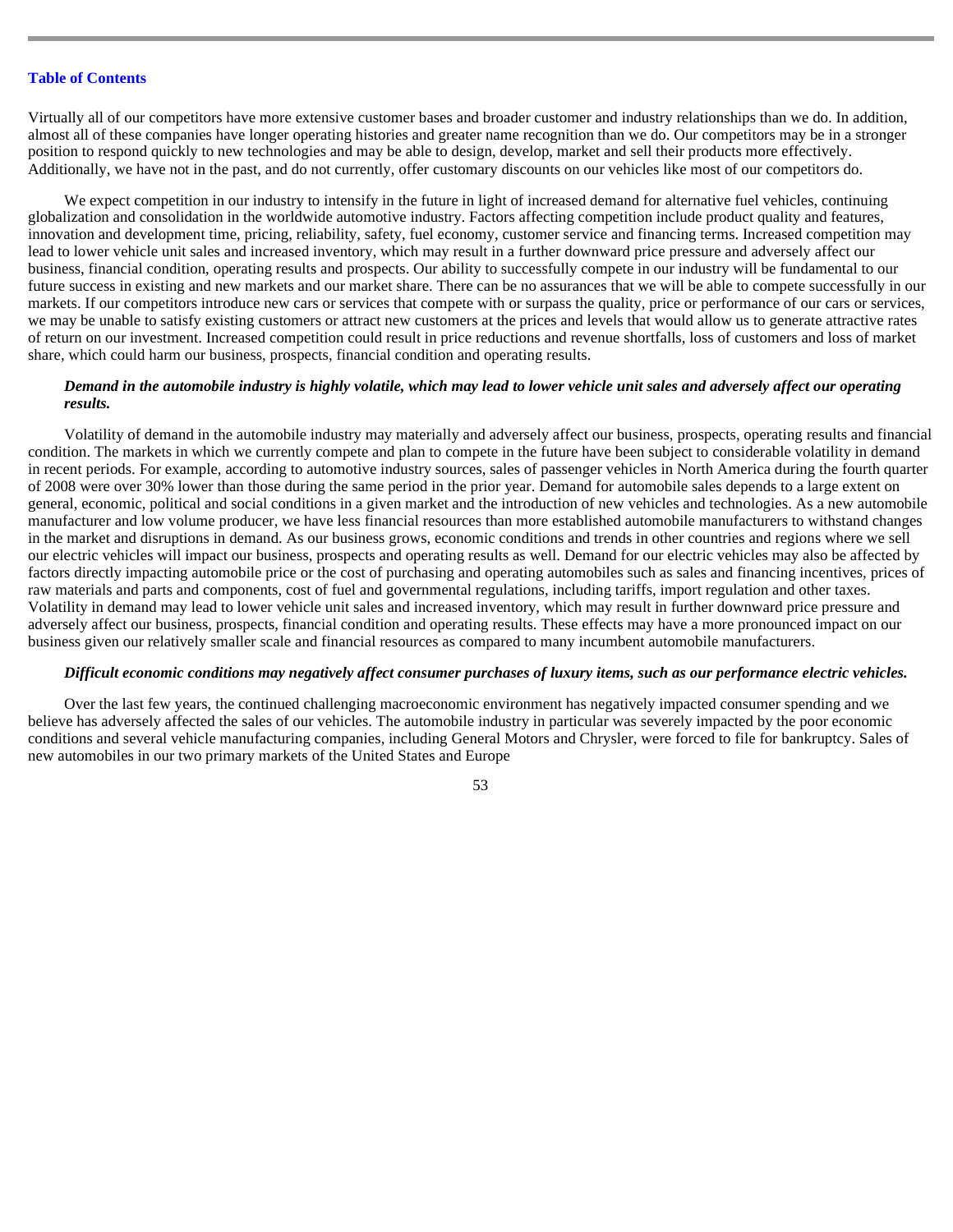generally have dropped during this recessionary period, and have not yet recovered in Europe. Sales of high-end and luxury consumer products, such as our performance electric vehicles, depend in part on discretionary consumer spending and are even more exposed to adverse changes in general economic conditions. Difficult economic conditions could therefore temporarily reduce the market for vehicles in our price range. Discretionary consumer spending also is affected by other factors, including changes in tax rates and tax credits, interest rates and the availability and terms of consumer credit.

If the current difficult economic conditions continue or worsen, we may experience a decline in the demand for Model S or future vehicles such as Model X or Gen III, any of which could materially harm our business, prospects, financial condition and operating results. We plan to grow our sales in Europe and Asia in 2013 and beyond. If there is a continued downturn in the European economy, our prospects of growth in Europe could be severally constrained which may harm our financial condition and operating results.

## *Our financial results may vary significantly from period-to-period due to the seasonality of our business, fluctuations in our operating costs and other factors.*

Our operating results may vary significantly from period-to-period due to many factors, including seasonal factors that may have an effect on the demand for our electric vehicles. Demand for new cars in the automobile industry in general, typically decline over the winter season, while sales are generally higher during the spring and summer months. Sales of the Tesla Roadster have fluctuated on a seasonal basis with increased sales during the spring and summer months in our second and third fiscal quarters relative to our fourth and first fiscal quarters. We note that, in general, automotive sales tend to decline over the winter season and we anticipate that our sales of Model S, Model X and other models we introduce may have similar seasonality. However, our limited operating history makes it difficult for us to judge the exact nature or extent of the seasonality of our business. Also, any unusually severe weather conditions in some markets may impact demand for our vehicles. Our operating results could also suffer if we do not achieve revenue consistent with our expectations for this seasonal demand because many of our expenses are based on anticipated levels of annual revenue.

In addition, we expect our period-to-period operating results to vary based on our operating costs which we anticipate will increase significantly in future periods as we, among other things, design, develop and manufacture Model X and electric powertrain components, increase the production capacity at our manufacturing facilities to produce Model S and electric powertrain components, open new Tesla service centers with maintenance and repair capabilities, open new Supercharger locations, incur costs for warranty repairs or product recalls, if any, increase our sales and marketing activities, and increase our general and administrative functions to support our growing operations. As a result of these factors, we believe that quarter-to-quarter comparisons of our operating results, especially in the short-term, are not necessarily meaningful and that these comparisons cannot be relied upon as indicators of future performance. Moreover, our operating results may not meet expectations of equity research analysts or investors. If any of this occurs, the trading price of our common stock could fall substantially, either suddenly or over time.

## *If we are unable to establish and maintain confidence in our long-term business prospects among consumers, analysts and within our industry, then our financial condition, operating results, business prospects and stock price may suffer materially.*

Our vehicles are highly technical products that require maintenance and support. If we were to cease or cut back operations, even years from now, buyers of our vehicles from years earlier might have much more difficulty in maintaining their vehicles and obtaining satisfactory support. As a result, consumers may be less likely to purchase our vehicles now if they are not convinced that our business will succeed or that our operations will continue for many years. Similarly, suppliers and other third parties will be less

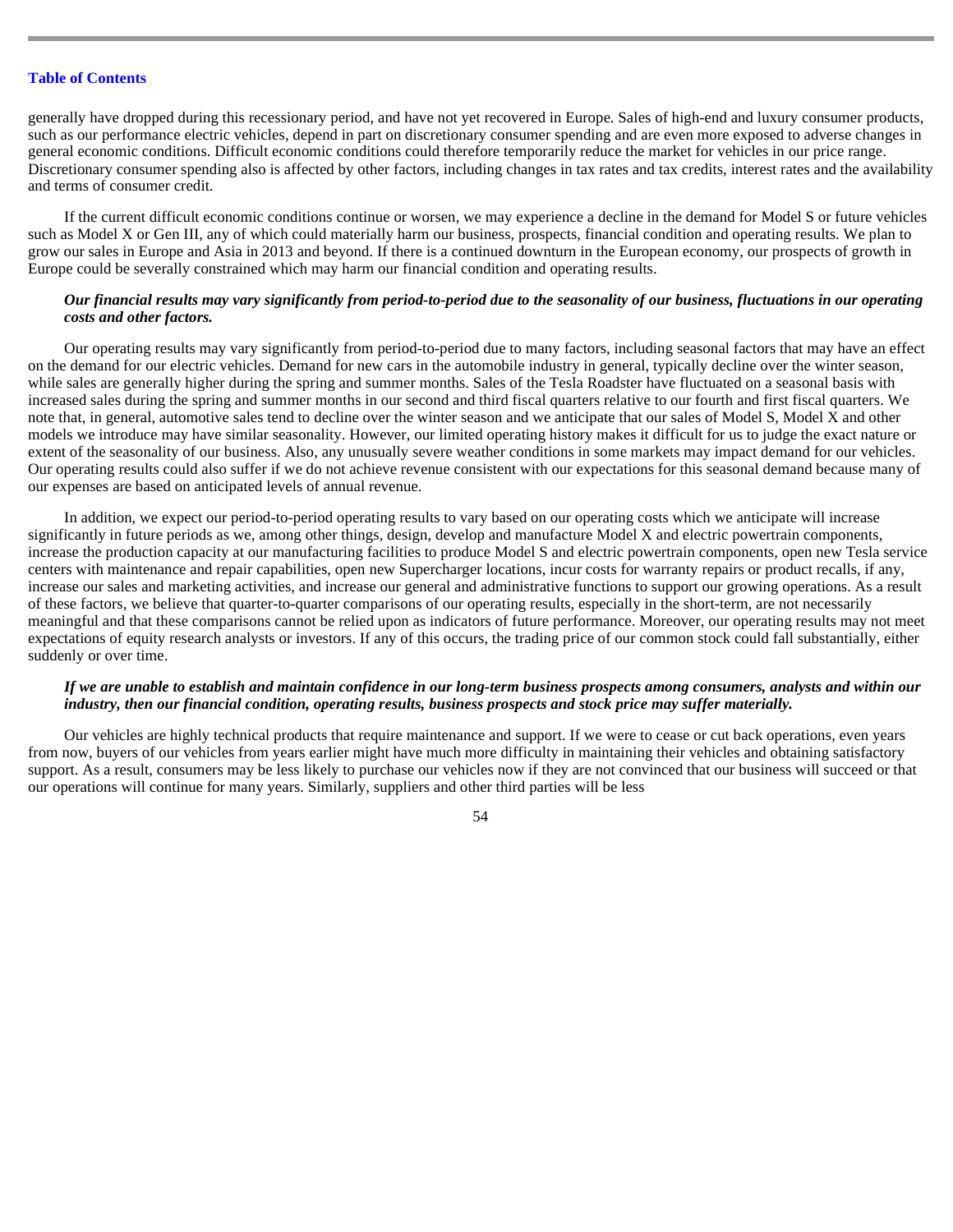likely to invest time and resources in developing business relationships with us if they are not convinced that our business will succeed. If we are required to curtail our expansion plans in the future as we have done in the past, this may result in negative perceptions regarding our long-term business prospects and may lead to cancellations of Model S or Model X reservations.

Accordingly, in order to build and maintain our business, we must maintain confidence among customers, suppliers, analysts and other parties in our liquidity and long-term business prospects. In contrast to some more established automakers, we believe that, in our case, the task of maintaining such confidence may be particularly complicated by factors such as the following:

- our limited operating history:
- unfamiliarity with or uncertainty about Model S and Model X;
- uncertainty about the long-term marketplace acceptance of alternative fuel vehicles generally, or electric vehicles specifically;
- the perceived prospect that we will need ongoing infusions of external capital to fund our planned operations;
- the size of our expansion plans in comparison to our existing capital base and scope and history of operations; and
- the prospect or actual emergence of direct, sustained competitive pressure from more established automakers, which may be more likely if our initial efforts are perceived to be commercially successful.

Many of these factors are largely outside our control, and any negative perceptions about our long-term business prospects, even if exaggerated or unfounded, would likely harm our business and make it more difficult to raise additional funds when needed.

## *We may need or want to raise additional funds and these funds may not be available to us when we need them. If we cannot raise additional funds when we need or want them, our operations and prospects could be negatively affected.*

The design, manufacture, sale and servicing of automobiles is a capital intensive business. We expect that our principal sources of liquidity will provide us adequate liquidity based on our current plans. However, until we are consistently generating positive free cash flows, if the costs for developing and manufacturing Model S variants or Model X exceed our expectations or if we incur any significant unplanned expenses or embark on or accelerate new significant strategic investments, we may need to raise additional funds through the issuance of equity, equityrelated or debt securities or through obtaining credit from government or financial institutions. This capital will be necessary to fund our ongoing operations, continue research and development projects, including those for our planned Model X crossover, establish sales and service centers and to make the investments in tooling and manufacturing capital required to introduce Model X. We cannot be certain that additional funds will be available to us on favorable terms when required, or at all. If we cannot raise additional funds when we need them, our financial condition, results of operations, business and prospects could be materially adversely affected.

In addition, we have only recently begun to accept customer reservation payments on Model X, can provide no assurance that customers will be willing to make such payments and accordingly may be reliant on other sources to fund the development of this vehicle.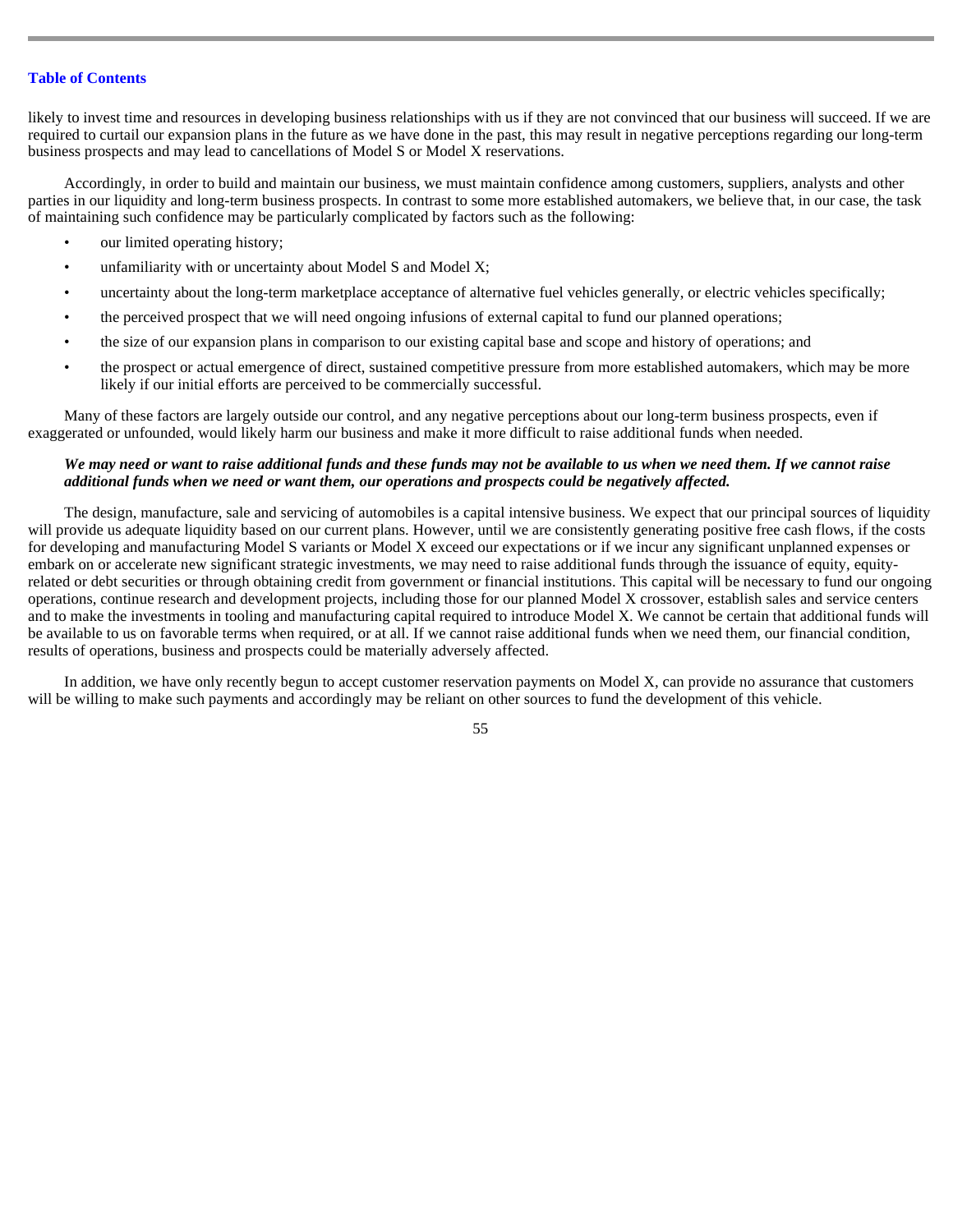## *We have very limited experience servicing our vehicles and we are using a different service model from the one typically used in the industry. If we are unable to address the service requirements of our existing and future customers our business will be materially and adversely affected.*

If we are unable to successfully address the service requirements of our existing and future customers and meet customer expectations regarding service, our business and prospects will be materially and adversely affected. We have only produced and delivered a limited number of Roadsters and Model S vehicles. We have very limited experience servicing our vehicles, particularly our Model S vehicle. Servicing electric vehicles is different than servicing vehicles with internal combustion engines and requires specialized skills, including high voltage training and servicing techniques. If we are unable to satisfactorily service our customers and the various service related issues that they are facing and may face in the future, our ability to generate customer loyalty, grow our business and sell additional Model S vehicles could be impaired.

We service our performance electric vehicles through our company-owned Tesla service centers, certain of our stores, and through our mobile service technicians known as the Tesla Rangers. However, certain service centers have been open for short periods, and to date we have only limited experience servicing our performance vehicles at these locations. We will need to open new standalone service centers and hire and train significant numbers of new employees to staff these service centers and act as Tesla Rangers, in order to successfully maintain our fleet of delivered performance electric vehicles. We only implemented our Tesla Rangers program in October 2009 and have limited experience in deploying them to service our customers' vehicles. There can be no assurance that these service arrangements or our limited experience servicing our vehicles will adequately address the service requirements of our customers to their satisfaction, or that we will have sufficient resources to meet these service requirement in a timely manner as the volume of vehicles we are able to deliver annually increases.

We do not expect to be able to open Tesla service centers in all the geographic areas in which our existing and potential customers may reside. In order to address the service needs of customers that are not in geographical proximity to our service centers, we plan to either transport those vehicles to the nearest Tesla store or service center for servicing or deploy our mobile Tesla Rangers to service the vehicles at the customer's location. These special arrangements may be expensive and we may not be able to recoup the costs of providing these services to our customers. In addition, a number of potential customers may choose not to purchase our vehicles because of the lack of a more widespread service network. If we do not adequately address our customers' service needs, our brand and reputation will be adversely affected, which in turn, could have a material and adverse impact on our business, financial condition, operating results and prospects.

Traditional automobile manufacturers in the United States do not provide maintenance and repair services directly. Consumers must rather service their vehicles through franchised dealerships or through third party maintenance service providers. We do not have any such arrangements with third party service providers and it is unclear when or even whether such third party service providers will be able to acquire the expertise to service our vehicles. At this point, we anticipate that we will be providing substantially all of the service for our vehicles for the foreseeable future. As our vehicles are placed in more locations, we may encounter negative reactions from our consumers who are frustrated that they cannot use local service stations to the same extent as they have with their conventional automobiles and this frustration may result in negative publicity and reduced sales, thereby harming our business and prospects.

In addition, the motor vehicle industry laws in many states require that service facilities be available with respect to vehicles physically sold from locations in the state. Whether these laws would also require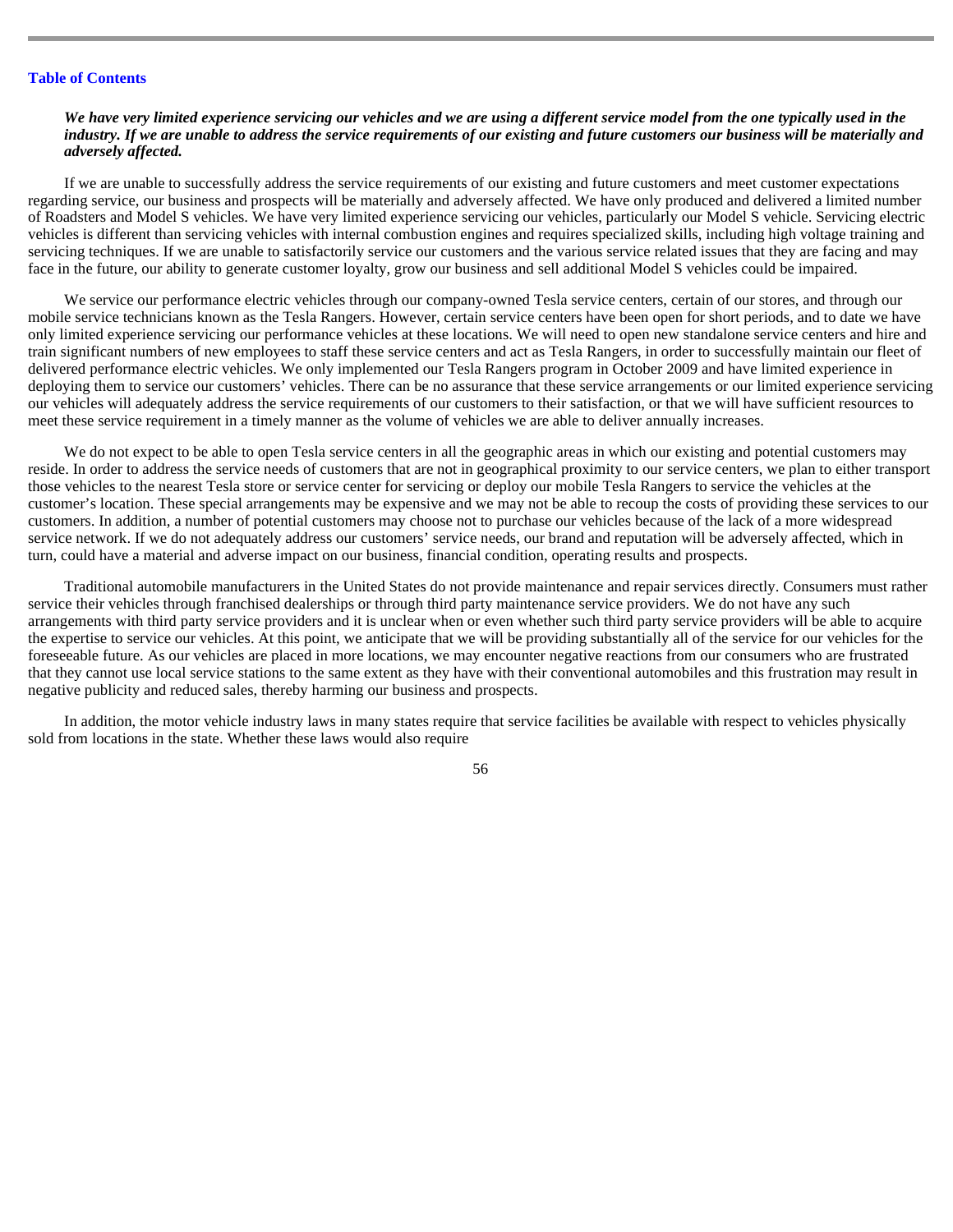that service facilities be available with respect to vehicles sold over the internet to consumers in a state in which we have no physical presence is uncertain. While we believe our Tesla Ranger program and our practice of shipping customers' vehicles to our nearest Tesla store for service would satisfy regulators in these circumstances, without seeking formal regulatory guidance, there are no assurances that regulators will not attempt to require that we provide physical service facilities in their states. Further, certain state franchise laws which prohibit manufacturers from being licensed as a dealer or acting in the capacity of dealer also restrict manufacturers from providing vehicle service. If issues arise in connection with these laws, certain aspects of Tesla's service program would need to be restructured to comply with state law, which may harm our business.

### *We may not succeed in maintaining and strengthening the Tesla brand, which would materially and adversely affect customer acceptance of our vehicles and components and our business, revenues and prospects.*

Our business and prospects are heavily dependent on our ability to develop, maintain and strengthen the Tesla brand. Any failure to develop, maintain and strengthen our brand may materially and adversely affect our ability to sell the Model S, Model X, Gen III and other future planned electric vehicles, and sell our electric powertrain components. If we do not continue to establish, maintain and strengthen our brand, we may lose the opportunity to build a critical mass of customers. Promoting and positioning our brand will likely depend significantly on our ability to provide high quality electric cars and maintenance and repair services, and we have very limited experience in these areas. Any problems associated with the Toyota RAV4 EV which uses a Tesla powertrain, potential future Daimler vehicles that use Tesla powertrains or the Model X may hurt the Tesla brand.

In addition, we expect that our ability to develop, maintain and strengthen the Tesla brand will also depend heavily on the success of our marketing efforts. To date, we have limited experience with marketing activities as we have relied primarily on the internet, word of mouth and attendance at industry trade shows to promote our brand. To further promote our brand, we may be required to change our marketing practices, which could result in substantially increased advertising expenses, including the need to use traditional media such as television, radio and print. The automobile industry is intensely competitive, and we may not be successful in building, maintaining and strengthening our brand. Many of our current and potential competitors, particularly automobile manufacturers headquartered in Detroit, Japan and the European Union, have greater name recognition, broader customer relationships and substantially greater marketing resources than we do. If we do not develop and maintain a strong brand, our business, prospects, financial condition and operating results will be materially and adversely impacted.

### *If our vehicle owners customize our vehicles or change the charging infrastructure with aftermarket products, the vehicle may not operate properly, which could harm our business.*

Automobile enthusiasts may seek to "hack" our vehicles to modify its performance which could compromise vehicle safety systems. Also, we are aware of customers who have customized their vehicles with after-market parts that may compromise driver safety. For example, some customers have installed seats that elevate the driver such that airbag and other safety systems could be compromised. Other customers have changed wheels and tires, while others have installed large speaker systems that may impact the electrical systems of the vehicle. We have not tested, nor do we endorse, such changes or products. In addition, customer use of improper external cabling or unsafe charging outlets can expose our customers to injury from high voltage electricity. Such unauthorized modifications could reduce the safety of our vehicles and any injuries resulting from such modifications could result in adverse publicity which would negatively affect our brand and harm our business, prospects, financial condition and operating results.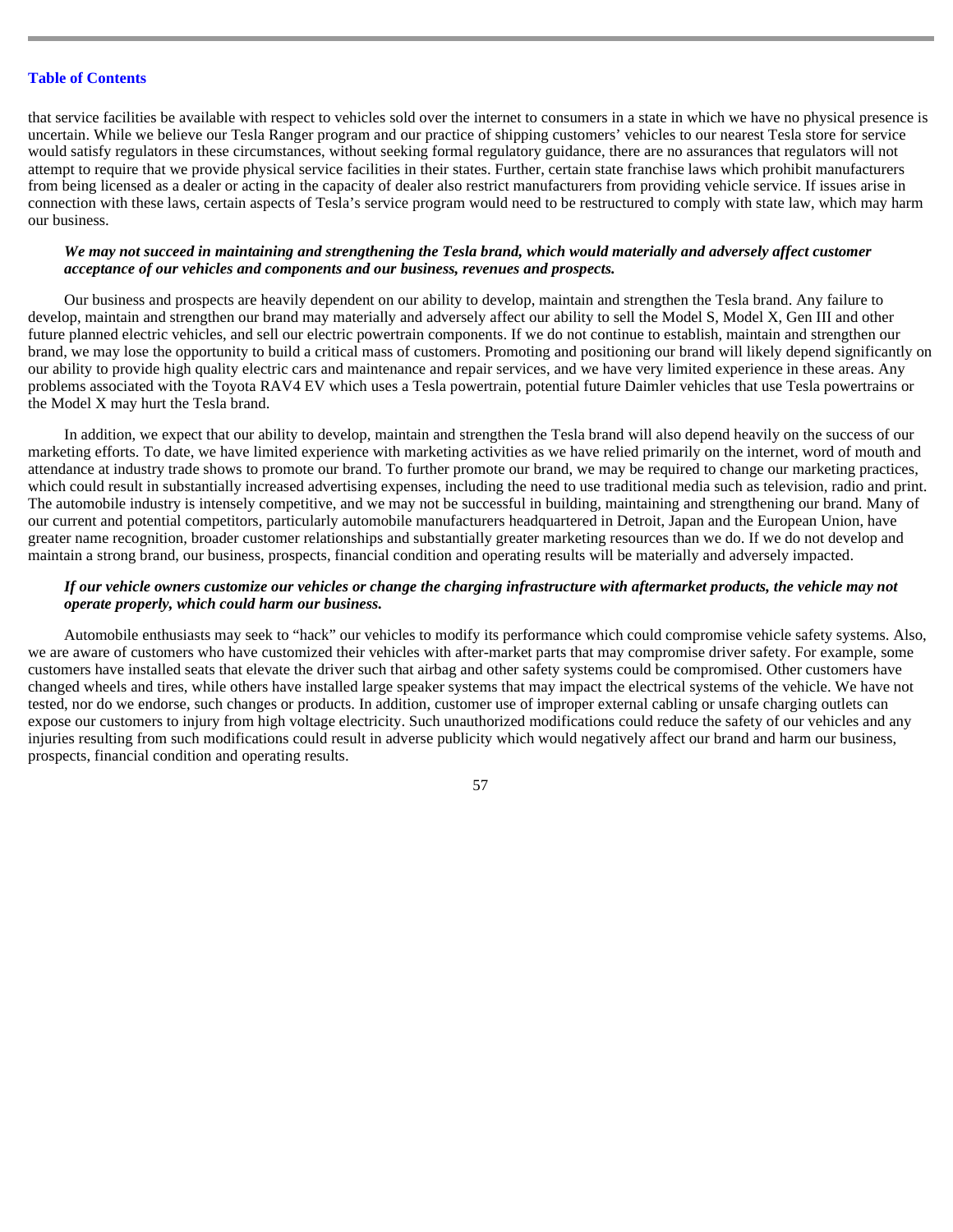# *Regulators could review our practice of taking reservation and deposit payments and, if the practice is deemed to violate applicable law, we could be required to pay penalties, refund the payments stop accepting additional payments, and restructure certain aspects of our sales program.*

For customers interested in placing an order for Model S or making a reservation for Model X, we require an initial fully refundable customer deposit. We generally use these funds for working capital and other general corporate purposes. California laws, and potentially the laws of other states, restrict the ability of licensed auto dealers to advertise or take deposits for vehicles before the vehicles are available to the dealer from the manufacturer. In November 2007, we became aware that the New Motor Vehicle Board of the California Department of Transportation has considered whether our reservation policies and advertising comply with the California Vehicle Code. To date, we have not received any communications on this topic from the New Motor Vehicle Board or the Department of Motor Vehicles (DMV), which has the power to enforce these laws. There can be no assurance that the DMV will not take the position that our vehicle reservation or advertising practices violate the law. In addition, California is currently the only jurisdiction in which we have licenses to both manufacture and sell our vehicles so any limitation imposed on our operations in California may be particularly damaging to our business. The DMV also has the power to suspend licenses to manufacture and sell vehicles in California, following a hearing on the merits, which it has typically exercised in cases of significant or repeat violations and/or a refusal to comply with DMV directions.

Certain states may have specific laws which apply to reservation payments accepted by dealers, or manufacturers selling directly to consumers, or both. For example, the state of Washington requires that reservation payments or other payments received from residents in the state of Washington must be placed in a segregated account until delivery of the vehicle, which account must be unencumbered by any liens from creditors of the dealer and may not be used by the dealer. Consequently, we established a segregated account for customer deposits in the state of Washington in January 2010. There can be no assurance that other state or foreign jurisdictions will not require similar segregation of reservation payments received from customers. Our inability to access these funds for working capital purposes could harm our liquidity. Furthermore, while we have performed an analysis of the principal laws in the European Union relating to our distribution model and believe we comply with such laws, we have not performed a complete analysis in all foreign jurisdictions in which we may sell vehicles. Accordingly, there may be laws in jurisdictions we have not yet entered or laws we are unaware of in jurisdictions we have entered that may restrict our vehicle reservation practices or other business practices. Reductions in our cash as a result of redemptions or an inability to take reservation payments could make it necessary to raise additional funds and also make it more difficult for us to obtain additional financing. The prospect of reductions in cash, even if unrealized, may also make it more difficult to obtain financing.

# *Our plan to expand our network of Tesla stores and service centers will require significant cash investments and management resources and may not meet our expectations with respect to additional sales of our electric vehicles. In addition, we may not be able to open stores or service centers in certain states.*

Our plan to expand our network of Tesla stores and service centers will require significant cash investments and management resources and may not meet our expectations with respect to additional sales of our electric vehicles. This planned global expansion of Tesla stores and service centers may not have the desired effect of increasing sales and expanding our brand presence to the degree we are anticipating. Furthermore there can be no assurances that we will be able to construct additional storefronts and locations on the budget or timeline we have established. We will also need to ensure we are in compliance with any regulatory requirements applicable to the sale and service of our vehicles in those jurisdictions, which could take considerable time and expense. If we experience any delays in expanding our network of Tesla stores and service centers, this could lead to a decrease in sales of our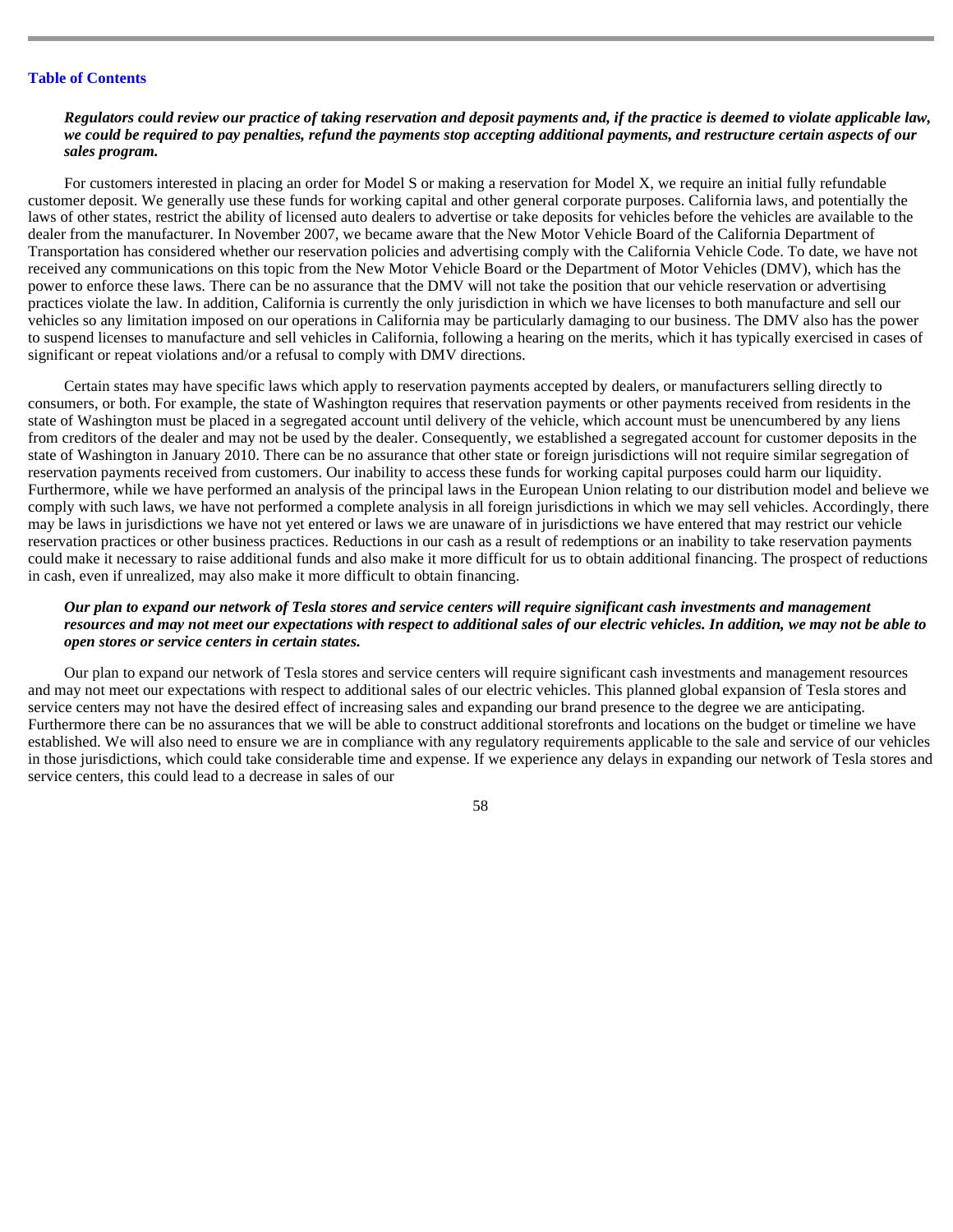vehicles and could negatively impact our business, prospects, financial condition and operating results. We have opened Tesla stores and service centers in major metropolitan areas throughout North America, Europe and Asia. We plan to open additional stores and service centers, in particular with a goal of establishing approximately 50 stores globally within the next several years in connection with the Model S rollout. However, we may not be able to expand our network at such rate and our planned expansion of our network of Tesla stores and service centers will require significant cash investment and management resources, as well as efficiency in the execution of establishing these locations and in hiring and training the necessary employees to effectively sell and service our vehicles.

Furthermore, certain states and foreign jurisdictions may have permit requirements, franchise dealer laws or similar laws or regulations that may preclude or restrict our ability to open stores or sell vehicles out of such states and jurisdictions. Any such prohibition or restriction may lead to decreased sales in such jurisdictions, which could harm our business, prospects and operating results. See Risk Factor " *We may face regulatory limitations on our ability to sell vehicles directly or over the internet which could materially and adversely affect our ability to sell our electric vehicles."* 

## *We face risks associated with our international operations, including unfavorable regulatory, political, tax and labor conditions, which could harm our business.*

We face risks associated with our international operations, including possible unfavorable regulatory, political, tax and labor conditions, which could harm our business. We currently have international operations and subsidiaries in various countries and jurisdictions that are subject to the legal, political, regulatory and social requirements and economic conditions in these jurisdictions. Additionally, as part of our growth strategy, we intend to expand our sales, maintenance and repair services internationally. However, we have limited experience to date selling and servicing our vehicles internationally and such expansion would require us to make significant expenditures, including the hiring of local employees and establishing facilities, in advance of generating any revenue. We are subject to a number of risks associated with international business activities that may increase our costs, impact our ability to sell our electric vehicles and require significant management attention. These risks include:

- conforming our vehicles to various international regulatory and safety requirements where our vehicles are sold, or homologation;
- difficulty in staffing and managing foreign operations;
- difficulties attracting customers in new jurisdictions;
- foreign government taxes, regulations and permit requirements, including foreign taxes that we may not be able to offset against taxes imposed upon us in the United States, and foreign tax and other laws limiting our ability to repatriate funds to the United States;
- fluctuations in foreign currency exchange rates and interest rates, including risks related to any interest rate swap or other hedging activities we undertake;
- our ability to enforce our contractual and intellectual property rights, especially in those foreign countries that do not respect and protect intellectual property rights to the same extent as do the United States, Japan and European countries, which increases the risk of unauthorized, and uncompensated, use of our technology;
- United States and foreign government trade restrictions, tariffs and price or exchange controls;
- foreign labor laws, regulations and restrictions;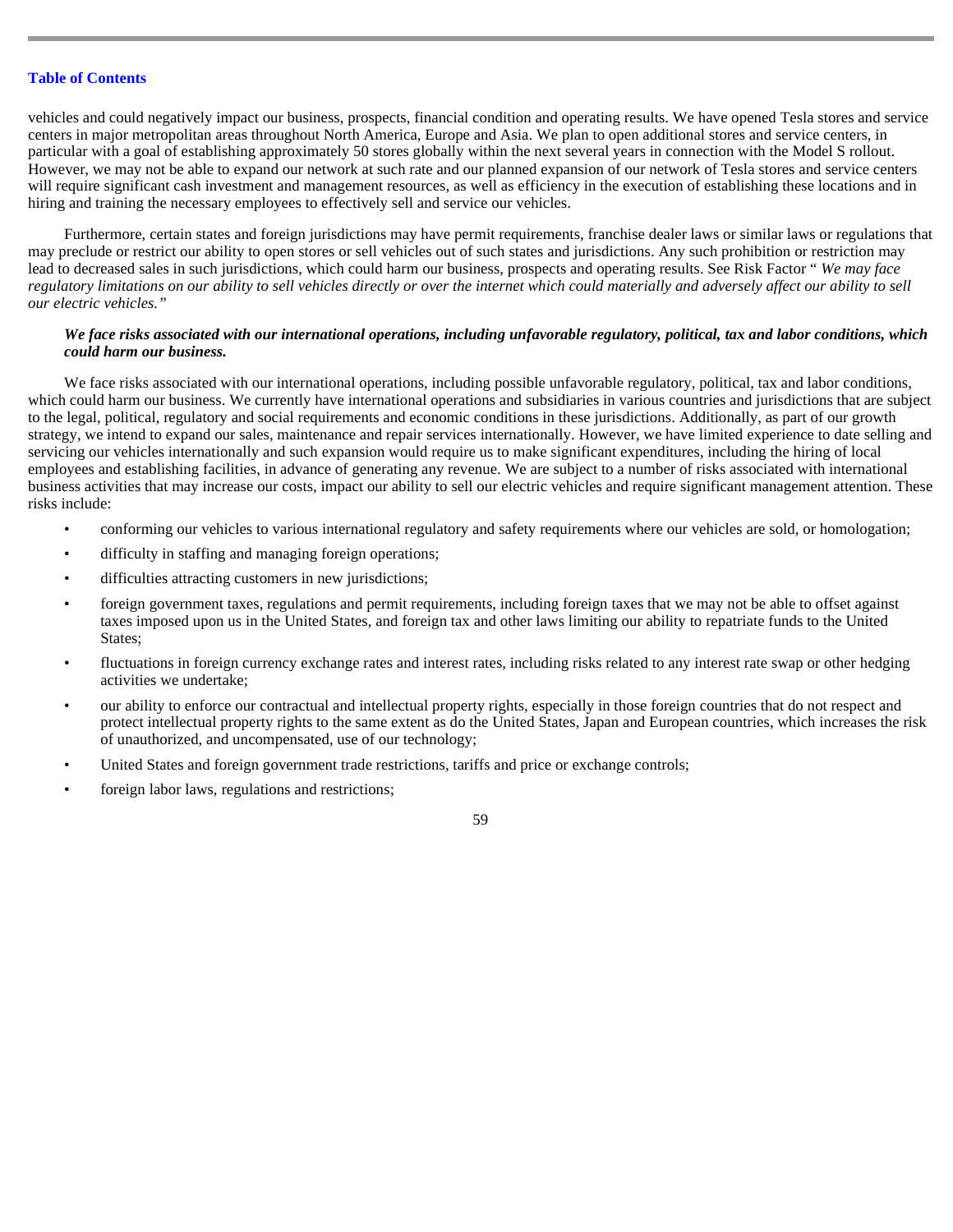- preferences of foreign nations for domestically produced vehicles;
- changes in diplomatic and trade relationships;
- political instability, natural disasters, war or events of terrorism; and
- the strength of international economies.

If we fail to successfully address these risks, our business, prospects, operating results and financial condition could be materially harmed.

# *Foreign currency movements relative to the U.S. dollar could harm our financial results.*

Our revenues and costs denominated in foreign currencies are not completely matched. For example, a portion of our costs and expenses for the three months ended June 30, 2013 was denominated in foreign currencies, including the Japanese yen, the euro and the British pound. Conversely for this period until such time as we begin shipping significant quantities of Model S vehicles to Europe and Asia, we expect that a significant majority of our revenue will be denominated in U.S. dollars. Accordingly, if the value of the U.S. dollar depreciates significantly against these currencies, especially against the Japanese yen, our costs as measured in U.S. dollars as a percent of our revenues will correspondingly increase and our margins will suffer. As a result, our operating results could be adversely affected. As we begin selling Model S overseas in 2013, as well as delivering powertrain units to Daimler, we may have greater revenues than costs denominated in other currencies, in which case a strengthening of the dollar would tend to reduce our revenues as measured in U.S. dollars.

## *If we fail to manage future growth effectively as we rapidly grow our company, we may not be able to produce, market, sell and service our vehicles successfully.*

Any failure to manage our growth effectively could materially and adversely affect our business, prospects, operating results and financial condition. We continue to expand our operations significantly, and additional significant expansion will be required, especially in connection with the expansion of our network of Tesla stores, service centers across the United States as well as in Europe and Asia. Our future operating results depend to a large extent on our ability to manage this expansion and growth successfully. Risks that we face in undertaking this expansion include:

- finding and training new personnel;
- forecasting production and revenue;
- controlling expenses and investments in anticipation of expanded operations;
- establishing or expanding design, manufacturing, sales and service facilities;
- implementing and enhancing manufacturing and administrative infrastructure, systems and processes;
- addressing new markets; and
- expanding international operations.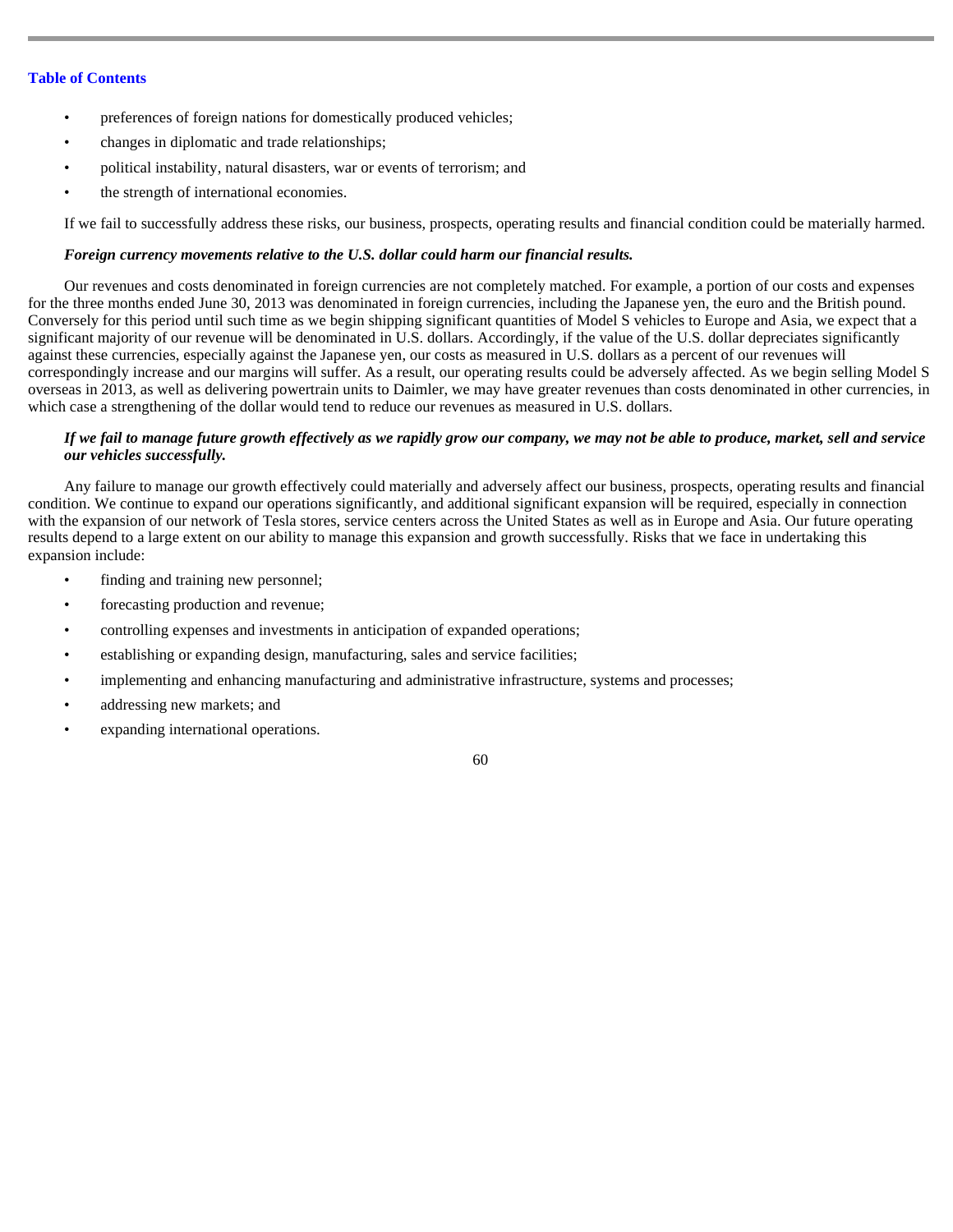We intend to continue to hire a significant number of additional personnel, including manufacturing personnel, design personnel, engineers and service technicians for our performance electric vehicles. Because our high-performance vehicles are based on a different technology platform than traditional internal combustion engines, individuals with sufficient training in performance electric vehicles may not be available to hire, and we will need to expend significant time and expense training the employees we do hire. Competition for individuals with experience designing, manufacturing and servicing electric vehicles is intense, and we may not be able to attract, assimilate, train or retain additional highly qualified personnel in the future. The failure to attract, integrate, train, motivate and retain these additional employees could seriously harm our business and prospects.

## *Developments in alternative technologies or improvements in the internal combustion engine may materially adversely affect the demand for our electric vehicles.*

Significant developments in alternative technologies, such as advanced diesel, ethanol, fuel cells or compressed natural gas, or improvements in the fuel economy of the internal combustion engine, may materially and adversely affect our business and prospects in ways we do not currently anticipate. Any failure by us to develop new or enhanced technologies or processes, or to react to changes in existing technologies, could materially delay our development and introduction of new and enhanced electric vehicles, which could result in the loss of competitiveness of our vehicles, decreased revenue and a loss of market share to competitors.

# *The unavailability, reduction or elimination of government and economic incentives could have a material adverse effect on our business, financial condition, operating results and prospects.*

Any reduction, elimination or discriminatory application of government subsidies and economic incentives because of policy changes, the reduced need for such subsidies and incentives due to the customer base of our electric vehicles, fiscal tightening or other reasons may result in the diminished competitiveness of the alternative fuel vehicle industry generally or our electric vehicles in particular. This could materially and adversely affect the growth of the alternative fuel automobile markets and our business, prospects, financial condition and operating results.

Our growth depends in part on the availability and amounts of government subsidies and economic incentives for alternative fuel vehicles generally and performance electric vehicles specifically. For example, we currently benefit from exemptions from California state sales and use taxes for purchases of up to \$612 million of manufacturing equipment from our arrangements with the California Alternative Energy and Advanced Transportation Financing Authority. To the extent all of this equipment is purchased and would otherwise be subject to California state sales and use tax, we believe this incentive would result in tax savings by us through January 2015. This exemption is only available for equipment that would otherwise be subject to California sales and use taxes and that would be used only for specified purposes. If we fail to meet these conditions, we would be unable to take full advantage of this tax incentive and our financial position could be harmed.

In addition, certain regulations and laws that encourage sales of electric cars through tax credits or other subsidies could be reduced, eliminated or applied in a way that creates an adverse effect against our vehicles, either currently or at any time in the future. For example, while the federal and state governments have from time to time enacted tax credits and other incentives for the purchase of alternative fuel cars, funding for these programs is limited and there is no guarantee that our vehicles will be eligible for tax credits or other incentives provided to alternative fuel vehicles in the future. This would put our vehicles at a competitive disadvantage. As an example at the state level, California renewed the Clean Vehicle Rebate Program for 2012 a rebate program for the purchase of qualified alternative technology vehicles. California recently reduced the rebate amount from \$5,000 per vehicle to \$2,500 per vehicle due to fewer funds available and increased demand, and such funds may run out or be limited in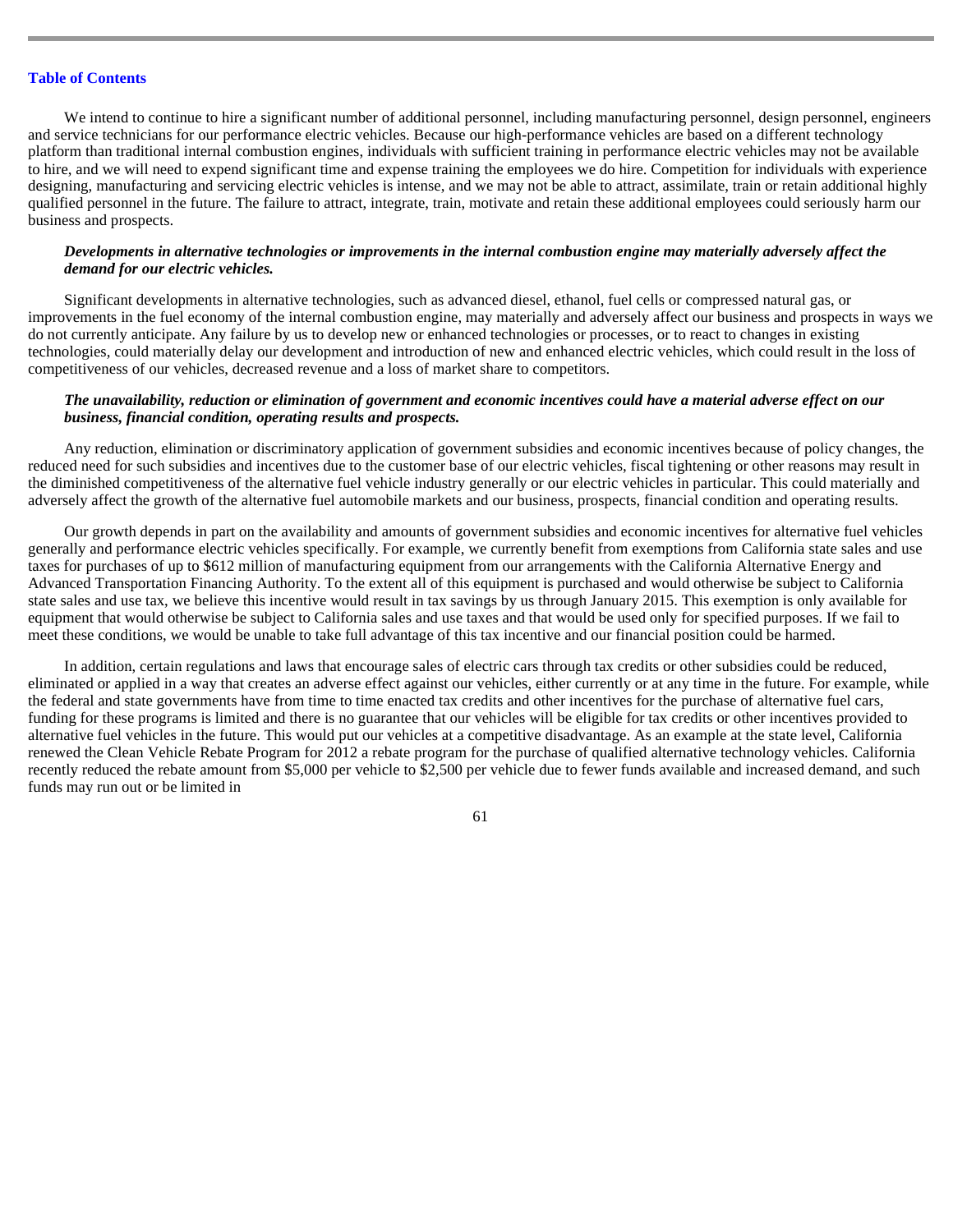ways that would be adverse to purchasers of our vehicles. Subsequent purchasers could face a delay in receiving rebates since they would have to wait until the next fiscal year's funding became available or be unable to obtain a rebate at all. Moreover, as more and more eligible EVs are produced, California now faces a risk that the program will run out of funds prior to the end of the fiscal year. While California is looking at additional sources of funding for this program, other options under consideration are removing eligibility for vehicles based on MSRP or customer income levels. If enacted, these measures would almost certainly impact us in an adverse manner by making either our vehicles or customers ineligible for rebates. As an additional example, there is considerable discussion at the federal level over tax reform. Discussions have included reducing or even eliminating the current \$7,500 tax credit available to purchasers of qualified alternative fuel vehicles, including Model S. Also, government disincentives have been enacted in Europe for gas-powered vehicles, which discourage the use of such vehicles in Europe. In the event that such disincentives are reduced or eliminated, sales of electric vehicles, including our and Model S, could be adversely affected.

#### *Our relationship with Daimler is subject to various risks which could adversely affect our business and future prospects.*

Our relationship with Daimler poses various risks to us including:

- potential loss of access to parts that Daimler is providing for Model S;
- potential loss of business and adverse publicity to our brand image if there are defects or other problems discovered with our electric powertrain components that Daimler has incorporated into their vehicles; and
- potential inability to successfully negotiate an agreement to supply Daimler with production parts for the Mercedez-Benz B-Class EV.

The occurrence of any of the foregoing could adversely affect our business, prospects, financial condition and operating results.

# *The operation of our vehicles is different from internal combustion engine vehicles and our customers may experience difficulty operating them properly, including difficulty transitioning between different methods of braking.*

We have designed our vehicles to minimize inconvenience and inadvertent driver damage to the powertrain. In certain instances, these protections may cause the vehicle to behave in ways that are unfamiliar to drivers of internal combustion vehicles. For example, we employ regenerative braking to recharge the battery pack in most modes of vehicle operation. Our customers may become accustomed to using this regenerative braking instead of the wheel brakes to slow the vehicle. However, when the vehicle is at maximum charge, the regenerative braking is not needed and is not employed. Accordingly, our customers may have difficulty shifting between different methods of braking. In addition, we use safety mechanisms to limit motor torque when the powertrain system reaches elevated temperatures. In such instances, the vehicle's acceleration and speed will decrease. Finally, if the driver permits the battery pack to substantially deplete its charge, the vehicle will progressively limit motor torque and speed to preserve the charge that remains. The vehicle will lose speed and ultimately coast to a stop. Despite several warnings about an imminent loss of charge, the ultimate loss of speed may be unexpected. There can be no assurance that our customers will operate the vehicles properly, especially in these situations. Any accidents resulting from such failure to operate our vehicles properly could harm our brand and reputation, result in adverse publicity and product liability claims, and have a material adverse effect on our business, prospects, financial condition and operating results. In addition, if consumers dislike these features, they may choose not to buy additional cars from us which could also harm our business and prospects.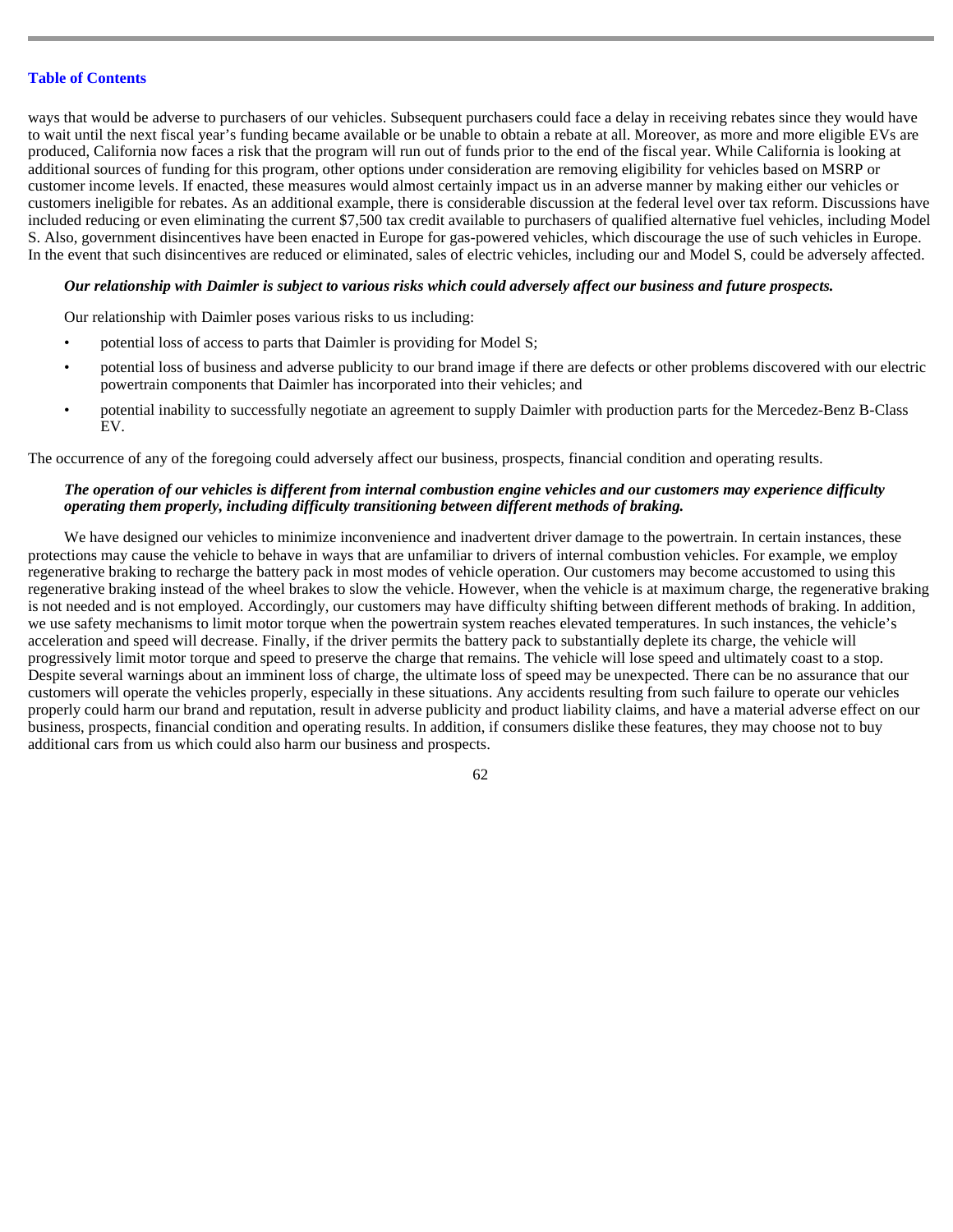# *If we are unable to keep up with advances in electric vehicle technology, we may suffer a decline in our competitive position.*

We may be unable to keep up with changes in electric vehicle technology and, as a result, may suffer a decline in our competitive position. Any failure to keep up with advances in electric vehicle technology would result in a decline in our competitive position which would materially and adversely affect our business, prospects, operating results and financial condition. Our research and development efforts may not be sufficient to adapt to changes in electric vehicle technology. As technologies change, we plan to upgrade or adapt our vehicles and introduce new models in order to continue to provide vehicles with the latest technology, in particular battery cell technology. However, our vehicles may not compete effectively with alternative vehicles if we are not able to source and integrate the latest technology into our vehicles. For example, we do not manufacture battery cells, which makes us dependent upon other suppliers of battery cell technology for our battery packs.

#### *If we are unable to attract and/or retain key employees and hire qualified management, technical, vehicle engineering and manufacturing personnel, our ability to compete could be harmed and our stock price may decline.*

The loss of the services of any of our key employees could disrupt our operations, delay the development and introduction of our vehicles and services, and negatively impact our business, prospects and operating results as well as cause our stock price to decline. In particular, we are highly dependent on the services of Elon Musk, our Chief Executive Officer, Product Architect and Chairman of our Board of Directors, and JB Straubel, our Chief Technical Officer. None of our key employees is bound by an employment agreement for any specific term. There can be no assurance that we will be able to successfully attract and retain senior leadership necessary to grow our business. Our future success depends upon our ability to attract and retain our executive officers and other key technology, sales, marketing, engineering, manufacturing and support personnel and any failure to do so could adversely impact our business, prospects, financial condition and operating results. We have in the past and may in the future experience difficulty in retaining members of our senior management team as well as technical, vehicle engineering and manufacturing personnel due to various factors, such as a very competitive labor market for talented individuals with automotive experience. In addition, we do not have "key person" life insurance policies covering any of our officers or other key employees.

Currently in Northern California, there is increasing competition for talented individuals with the specialized knowledge of electric vehicles, software engineers, manufacturing engineers and other skilled employees and this competition affects both our ability to retain key employees and hire new ones. Our continued success depends upon our continued ability to hire and retain employees. Additionally, we compete with many mature and prosperous companies in Northern California that have far greater financial resources than we do and thus can offer current or perspective employees more lucrative incentive packages than we can. Any difficulties in retaining current employees or recruiting news ones would have an adverse effect on our performance.

### *We are highly dependent on the services of Elon Musk, our Chief Executive Officer.*

We are highly dependent on the services of Elon Musk, our Chief Executive Officer, Product Architect, Chairman of our Board of Directors and largest stockholder. Although Mr. Musk spends significant time with Tesla and is highly active in our management, he does not devote his full time and attention to Tesla. Mr. Musk also currently serves as Chief Executive Officer and Chief Technical Officer of Space Exploration Technologies, a developer and manufacturer of space launch vehicles, and Chairman of SolarCity, a solar equipment installation company.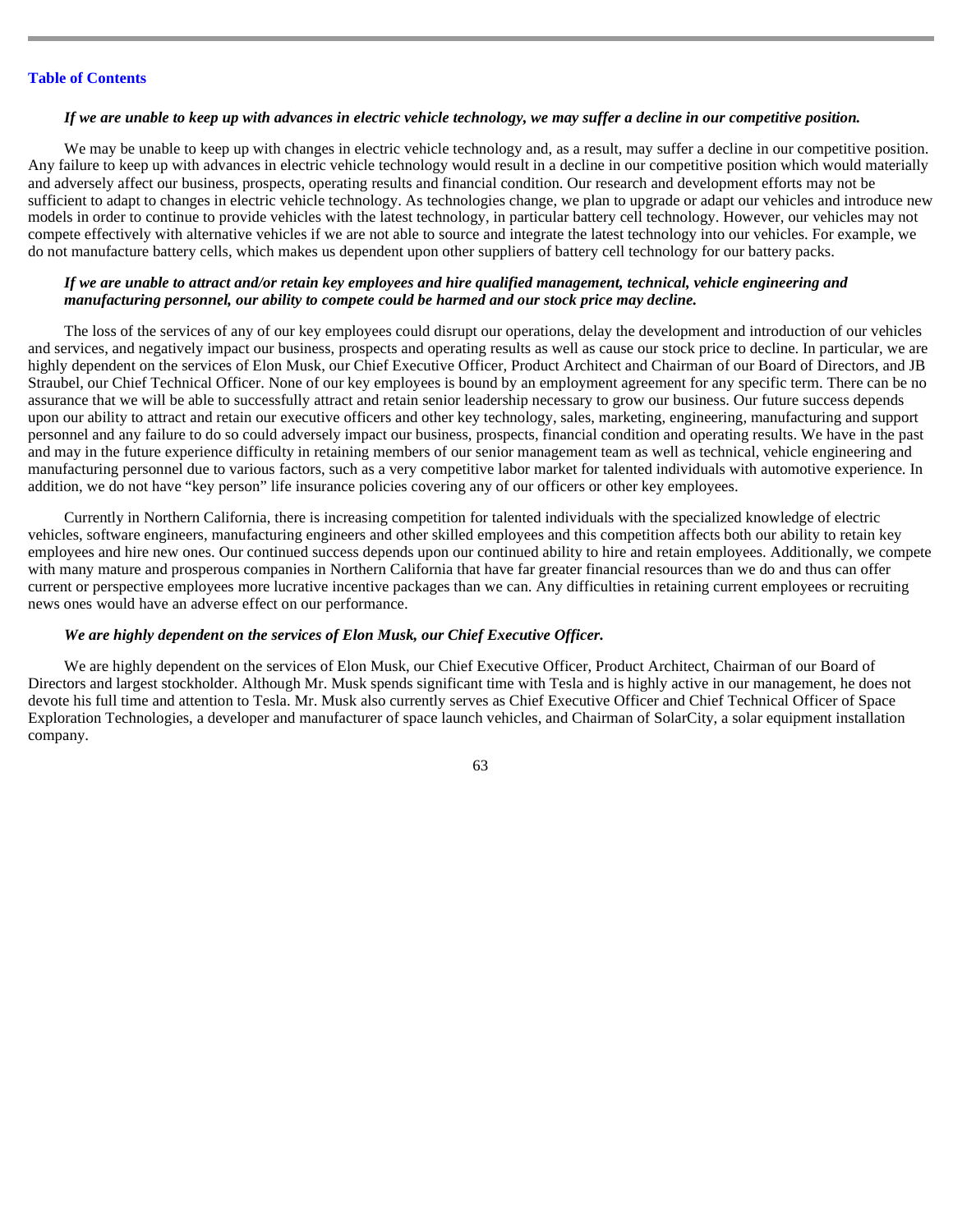### *We are subject to various environmental and safety laws and regulations that could impose substantial costs upon us and negatively impact our ability to operate our manufacturing facilities.*

As an automobile manufacturer, we and our operations, both in the United States and abroad, are subject to national, state, provincial and/or local environmental, health and safety laws and regulations, including laws relating to the use, handling, storage, disposal and human exposure to hazardous materials. Environmental and health and safety laws and regulations can be complex, and we expect that our business and operations will be affected by future amendments to such laws or other new environmental and health and safety laws which may require us to change our operations, potentially resulting in a material adverse effect on our business. These laws can give rise to liability for administrative oversight costs, cleanup costs, property damage, bodily injury and fines and penalties. Capital and operating expenses needed to comply with environmental, health and safety laws and regulations can be significant, and violations may result in substantial fines and penalties, third party damages, suspension of production or a cessation of our operations.

Contamination at properties formerly owned or operated by us, as well as at properties we will own and operate, and properties to which hazardous substances were sent by us, may result in liability for us under environmental laws and regulations, including, but not limited to the Comprehensive Environmental Response, Compensation and Liability Act (CERCLA), which can impose liability for the full amount of remediation-related costs without regard to fault, for the investigation and cleanup of contaminated soil and ground water, for building contamination and impacts to human health and for damages to natural resources. The costs of complying with environmental laws and regulations and any claims concerning noncompliance, or liability with respect to contamination in the future, could have a material adverse effect on our financial condition or operating results. We may face unexpected delays in obtaining the necessary permits and approvals required by environmental laws in connection with our manufacturing facilities that could require significant time and financial resources and negatively impact our ability to operate these facilities, which would adversely impact our business prospects and operating results.

New United Motor Manufacturing, Inc. (NUMMI) has previously identified environmental conditions at the Tesla Factory which affect soil and groundwater, and has undertaken efforts to address these conditions. Although we have been advised by NUMMI that it has documented and managed the environmental issues at the Fremont site, we cannot currently determine with certainty the total potential costs to remediate pre-existing contamination, and we may be exposed to material liability as a result of the existence of any environmental contamination at the Fremont site.

As the owner of the Fremont site, we may be responsible under federal and state laws and regulations for the entire investigation and remediation of any environmental contamination at the Fremont site, whether it occurred before or after the date we purchase the property. We have reached an agreement with NUMMI under which, over a ten year period, we will pay the first \$15.0 million of any costs of any governmentally-required remediation activities for contamination that existed prior to the closing of the purchase for any known or unknown environmental conditions (Remediation Activities), and NUMMI has agreed to pay the next \$15.0 million for such Remediation Activities. Our agreement provides, in part, that NUMMI will pay up to the first \$15.0 million on our behalf if such expenses are incurred in the first four years of our agreement, subject to our reimbursement of such costs on the fourth anniversary date of the closing.

On the ten-year anniversary of the closing or whenever \$30.0 million has been spent on the Remediation Activities, whichever comes first, NUMMI's liability to us with respect to Remediation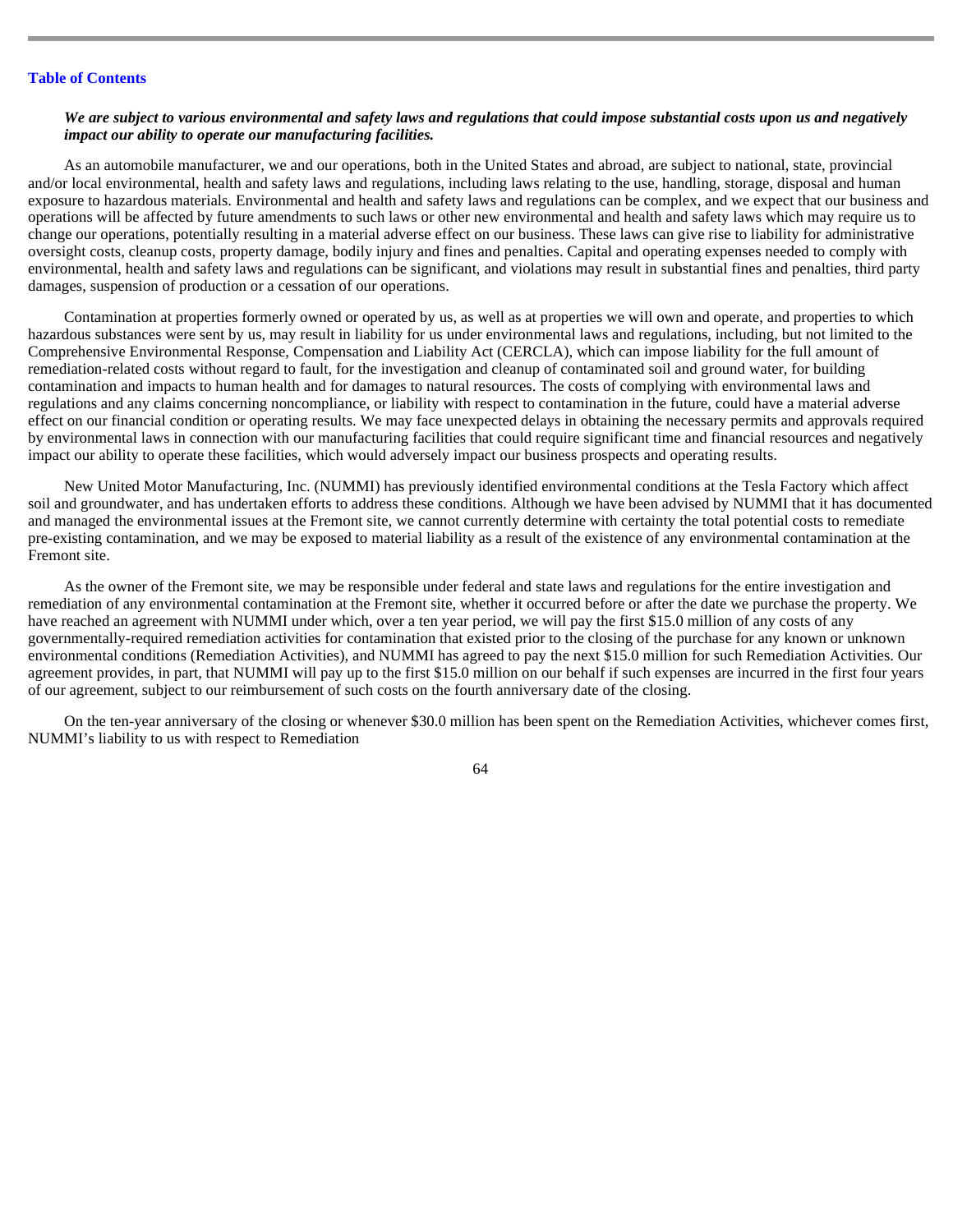Activities ceases, and we are responsible for any and all environmental conditions at the Fremont site. At that point in time, we have agreed to indemnify, defend, and hold harmless NUMMI from all liability, including attorney fees, or any costs or penalties it may incur arising out of or in connection with any claim relating to environmental conditions and we have released NUMMI for any known or unknown claims except for NUMMI's obligations for representations and warranties under the agreement. As of June 30, 2013, we have accrued \$5.3 million related to these environmental liabilities.

There are no assurances that NUMMI will perform its obligations under our agreement and NUMMI's failure to perform would require us to undertake these obligations at a potentially significant cost and risk to our ability to increase the production capacity of, and operate, our Tesla Factory. Any Remediation Activities or other environmental conditions at the Fremont site could harm our operations and the future use and value of the Fremont site and could delay our production plans for Model S.

#### *Our business may be adversely affected by union activities.*

Although none of our employees are currently represented by a labor union, it is common throughout the automobile industry generally for many employees at automobile companies to belong to a union, which can result in higher employee costs and increased risk of work stoppages. Our employees may join or seek recognition to form a labor union, or we may be required to become a union signatory. Additionally, disgruntled ex-employees may actively encourage unionization of Tesla employees. Our automobile production facility in Fremont, California was purchased from NUMMI. Prior employees of NUMMI were union members and our future work force at this facility may be inclined to vote in favor of forming a labor union. We are also directly or indirectly dependent upon companies with unionized work forces, such as parts suppliers and trucking and freight companies, and work stoppages or strikes organized by such unions could have a material adverse impact on our business, financial condition or operating results. If a work stoppage occurs, it could delay the manufacture and sale of our performance electric vehicles and have a material adverse effect on our business, prospects, operating results or financial condition. The mere fact that our labor force could be unionized may harm our reputation in the eyes of some investors and thereby negatively affect our stock price. Additionally, the unionization of our labor force could increase our employee costs and decrease our profitability, both of which could adversely affect our business, prospects, financial condition and results of operations.

### *We are subject to substantial regulation, which is evolving, and unfavorable changes or failure by us to comply with these regulations could substantially harm our business and operating results.*

Our performance electric vehicles, the sale of motor vehicles in general and the electronic components used in our vehicles are subject to substantial regulation under international, federal, state, and local laws. We have incurred, and expect to incur in the future, significant costs in complying with these regulations.

Regulations related to the electric vehicle industry and alternative energy are currently evolving and we face risks associated with changes to these regulations, such as in the United States,:

- the imposition of a carbon tax or the introduction of a cap-and-trade system on electric utilities could increase the cost of electricity;
- increasingly stringent Clean Air Act emission regulations affecting power plants used to generate electricity could increase the cost of electricity;
- changes to the regulations governing the assembly and transportation of lithium-ion battery packs, such as the UN Recommendations of the Safe Transport of Dangerous Goods Model Regulations or regulations adopted by the U.S. Pipeline and Hazardous Materials Safety Administration (PHMSA) could increase the cost of lithium-ion battery packs or restrict their transport;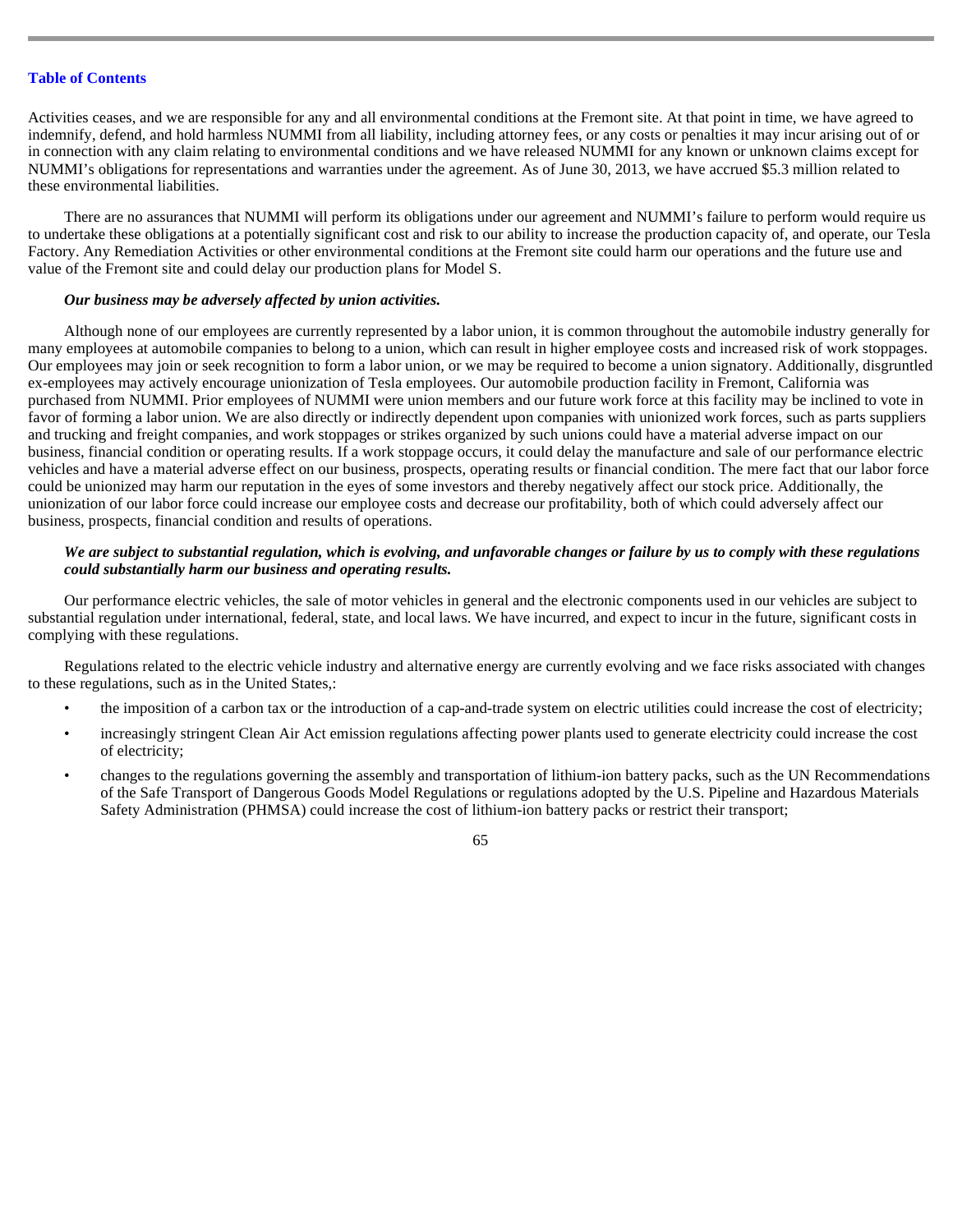- the amendment or rescission of the federal law and regulations mandating increased fuel economy in the United States, referred to as the Corporate Average Fuel Economy (CAFE) standards could reduce new business opportunities for our powertrain sales and development activities;
- the amendment or rescission of federal greenhouse gas tailpipe emission regulations administered by EPA under the authority of the Clean Air Act could reduce new business opportunities for our powertrain sales and development activities;
- the amendment or rescission of California's zero emission vehicle regulations administered by the California Air Resources Board under the California Health & Safety Code could reduce new business opportunities for our powertrain sales and development activities, as well as our ability to monetize ZEV credits not only in California, but also in the eleven additional states that have adopted the California program;
- increased sensitivity by regulators to the needs of established automobile manufacturers with large employment bases, high fixed costs and business models based on the internal combustion engine could lead them to pass regulations that could reduce the compliance costs of such established manufacturers or mitigate the effects of government efforts to promote alternative fuel vehicles; and
- changes to regulations governing the export of our products could increase our costs incurred to deliver products outside the United States or force us to charge a higher price for our vehicles in such jurisdictions.

In addition, as the automotive industry moves towards greater use of electronics for vehicle systems, NHTSA and other regulatory bodies may in the future increase regulation for these electronic systems as concerns about distracted driving increase. Such concerns could affect electronic systems in Model S, including those used with the 17 inch display screen in Model S which could reduce the appeal of Model S or require adjustments to the display screen's functionality.

As we begin to deliver vehicles in Europe and Asia, we are also becoming subject to additional laws and regulations applicable to the import, sale and service of automobiles in those regions, with which we have little or no experience complying.

To the extent the laws change, some or all of our vehicles may not comply with applicable international, federal, state or local laws, which would have an adverse effect on our business. Compliance with changing regulations could be burdensome, time consuming, and expensive. To the extent compliance with new regulations is cost prohibitive, our business, prospects, financial condition and operating results will be adversely affected.

# *We retain certain personal information about our customers and may be subject to various privacy and consumer protection laws.*

We use our vehicles' electronic systems to log information about each vehicle's condition, performance and use in order to aid us in providing customer service, including vehicle diagnostics, repair and maintenance, as well as to help us collect data regarding our customers' charge time, battery usage, mileage and efficiency habits and to improve our vehicles. We also collect information about our customers through our website, at our stores and facilities, and via telephone. Our customers may object to the processing of this data, which may negatively impact our ability to provide effective customer service and develop new vehicles and products. Collection and use of our customers' personal information in conducting our business may be subject to federal and/or state laws and regulations in the United States and foreign jurisdictions, and such laws and regulations may restrict our processing of such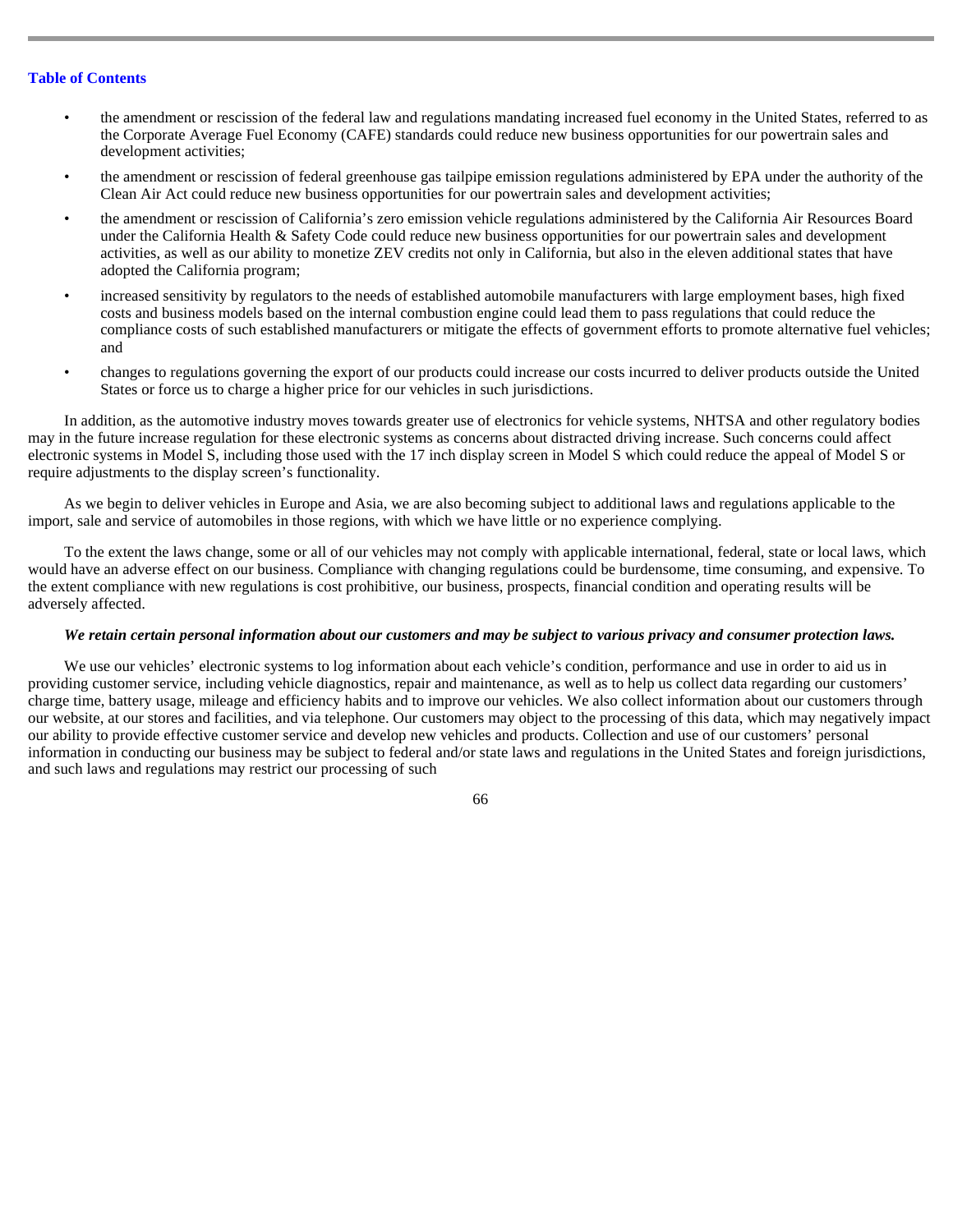personal information and hinder our ability to acquire new customers or market to existing customers. We may incur significant expenses to comply with privacy, consumer protection and security standards and protocols imposed by law, regulation, industry standards or contractual obligations. Although we take steps to protect the security of our customers' personal information, we may be required to expend significant resources to comply with data breach requirements if third parties improperly obtain and use the personal information of our customers or we otherwise experience a data loss with respect to customers' personal information. A major breach of our network security and systems could have serious negative consequences for our businesses and future prospects, including possible fines, penalties and damages, reduced customer demand for our vehicles, and harm to our reputation and brand.

# *We may become subject to product liability claims, which could harm our financial condition and liquidity if we are not able to successfully defend or insure against such claims.*

We may become subject to product liability claims, which could harm our business, prospects, operating results and financial condition. The automobile industry experiences significant product liability claims and we face inherent risk of exposure to claims in the event our vehicles do not perform as expected or malfunction resulting in personal injury or death. Our risks in this area are particularly pronounced given the limited number of vehicles delivered to date and limited field experience of those vehicles, including Model S. A successful product liability claim against us could require us to pay a substantial monetary award. Moreover, a product liability claim could generate substantial negative publicity about our vehicles and business and inhibit or prevent commercialization of other future vehicle candidates which would have material adverse effect on our brand, business, prospects and operating results. We self insure against the risk of product liability claims. Any lawsuit seeking significant monetary damages may have a material adverse effect on our reputation, business and financial condition. We may not be able to secure additional product liability insurance coverage on commercially acceptable terms or at reasonable costs when needed, particularly if we do face liability for our products and are forced to make a claim under our policy.

# *We may be compelled to undertake product recalls, which could adversely affect our brand image and financial performance.*

Any product recall in the future may result in adverse publicity, damage our brand and adversely affect our business, prospects, operating results and financial condition. We previously experienced product recalls in May 2009, October 2010 and June 2013, none of which were related to our electric powertrain. In April 2009, we determined that a condition caused by insufficient torquing of the rear inner hub flange bolt existed in some of our Tesla Roadsters, as a result of a missed process during the manufacture of the Tesla Roadster glider. In October 2010, we initiated a product recall after the 12 volt, low voltage auxiliary cable in a single vehicle chafed against the edge of a carbon fiber panel in the vehicle causing a short, smoke and possible fire behind the right front headlamp of the vehicle. In June 2013, we initiated a recall of slightly more than one thousand Model S vehicles to inspect and repair rear seat strikers that may have been compromised during the assembly process. Rear seat strikers are used to retain the rear seat backs in an upright position. Failure of this component may have resulted in collapse of the rear seat back during a crash. In the future, we may at various times, voluntarily or involuntarily, initiate a recall if any of our vehicles, including Model S, or electric powertrain components prove to be defective or noncompliant with applicable federal motor vehicle safety standards. Such recalls, voluntary or involuntary, involve significant expense and diversion of management attention and other resources, which could adversely affect our brand image in our target markets and could adversely affect our business, prospects, financial condition and results of operations.

# *Our current and future warranty reserves may be insufficient to cover future warranty claims which could adversely affect our financial performance.*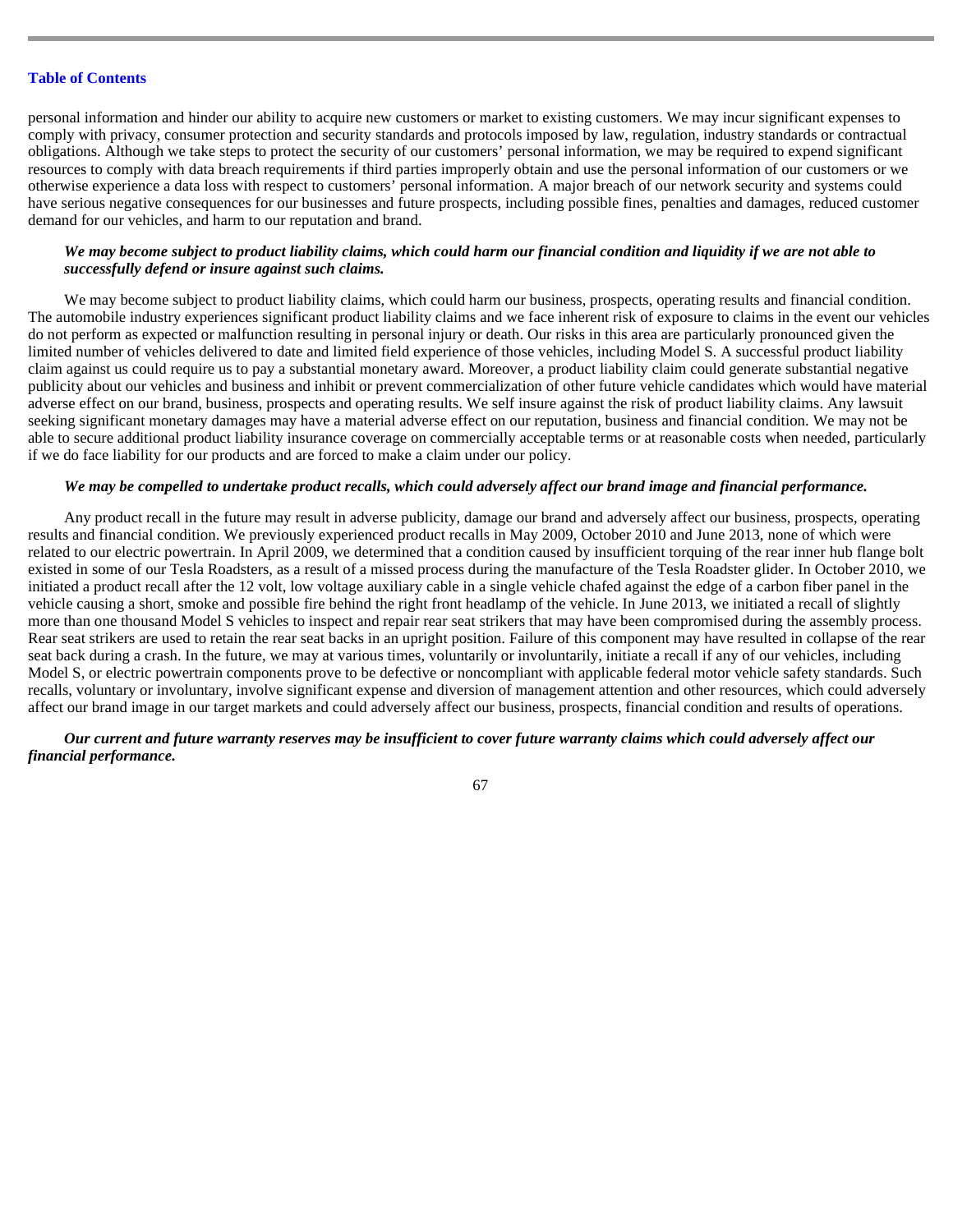If our warranty reserves are inadequate to cover future warranty claims on our vehicles, our business, prospects, financial condition and operating results could be materially and adversely affected. We provide a three year or 36,000 mile New Vehicle Limited Warranty with every Tesla Roadster, which we extended to four years or 50,000 miles for the purchasers of our 2008 Tesla Roadster. In addition, customers have the opportunity to purchase Extended Service plans for the period after the end of the New Vehicle Limited Warranty for the Tesla Roadster to cover additional services for up to an additional three years or 36,000 miles, provided they are purchased within a specified period of time. Subject to separate limited warranties for the supplemental restraint system and battery, we provide a four year or 50,000 mile New Vehicle Limited Warranty for the purchasers of Model S. The New Vehicle Limited Warranty for Model S covers the battery for a period of eight years or 125,000 miles or unlimited miles, depending on the size of the vehicle's battery, although the battery's charging capacity is not covered under the New Vehicle Limited Warranty or any Extended Service plan. In addition, customers have the opportunity to purchase an Extended Service plan for the period after the end of the New Vehicle Limited Warranty for Model S to cover additional services for an additional four years or 50,000 miles, provided it is purchased within a specified period of time. The New Vehicle Limited Warranty and Extended Service plans for each of the Tesla Roadster and Model S are subject to certain limitations, exclusions or separate warranties, including certain wear items, such as tires, brake pads, paint and general appearance, and battery performance, and is intended to cover parts and labor to repair defects in material or workmanship in the vehicle including the body, chassis, suspension, interior, electronic systems, powertrain and brake system. We have previously provided our Tesla Roadster customers with a battery replacement option to replace the battery in their vehicles at any time after the expiration of the New Vehicle Limited Warranty but before the tenth anniversary of the purchase date of their vehicles.

We record and adjust warranty reserves based on changes in estimated costs and actual warranty costs. For new vehicles in particular, we record warranty reserves based on management's best estimate of projected warranty experience until adequate historical data is accumulated over a period of time, generally a few quarters. As we have limited operating experience with Model S, and therefore little experience with warranty claims for this vehicle, reserves that we recorded for Model S may be insufficient to cover all future warranty claims. Additionally, in April 2013, as part of our ongoing efforts to improve the customer ownership experience, we made the Model S battery warranty a "no fault" warranty and also eliminated the annual service requirement that was needed to keep the New Vehicle Limited Warranty in effect. Should this change in warranty coverage lead to an increase in warranty claims, we may need to record additional warranty reserves which would negatively affect our profitability.

Since we began initiating sales of our vehicles, we have continued to refine our warranty reserves based on our actual warranty claim experience and we may be required to undertake further such changes in the future. As of June 30, 2013, we had warranty reserves of \$36.9 million, and such reserve amount will increase in the future as Model S is sold. We could in the future become subject to a significant and unexpected warranty expense. There can be no assurances that our currently existing or future warranty reserves will be sufficient to cover all claims due to potential higher average warranty expenses over the product life cycle or that our limited experience with warranty claims will adequately address the needs of our customers to their satisfaction.

## *The range and power of our electric vehicles on a single charge declines over time which may negatively influence potential customers' decisions whether to purchase our vehicles.*

The range and power of our electric vehicles on a single charge declines principally as a function of usage, time and charging patterns as well as other factors. How a customer uses their Tesla vehicle, the frequency of recharging the battery pack at a low state of charge and the means of charging can result in additional deterioration of the battery pack's ability to hold a charge over the long term. For example, we currently expect that our battery pack for the Tesla Roadster will retain approximately 60-65% of its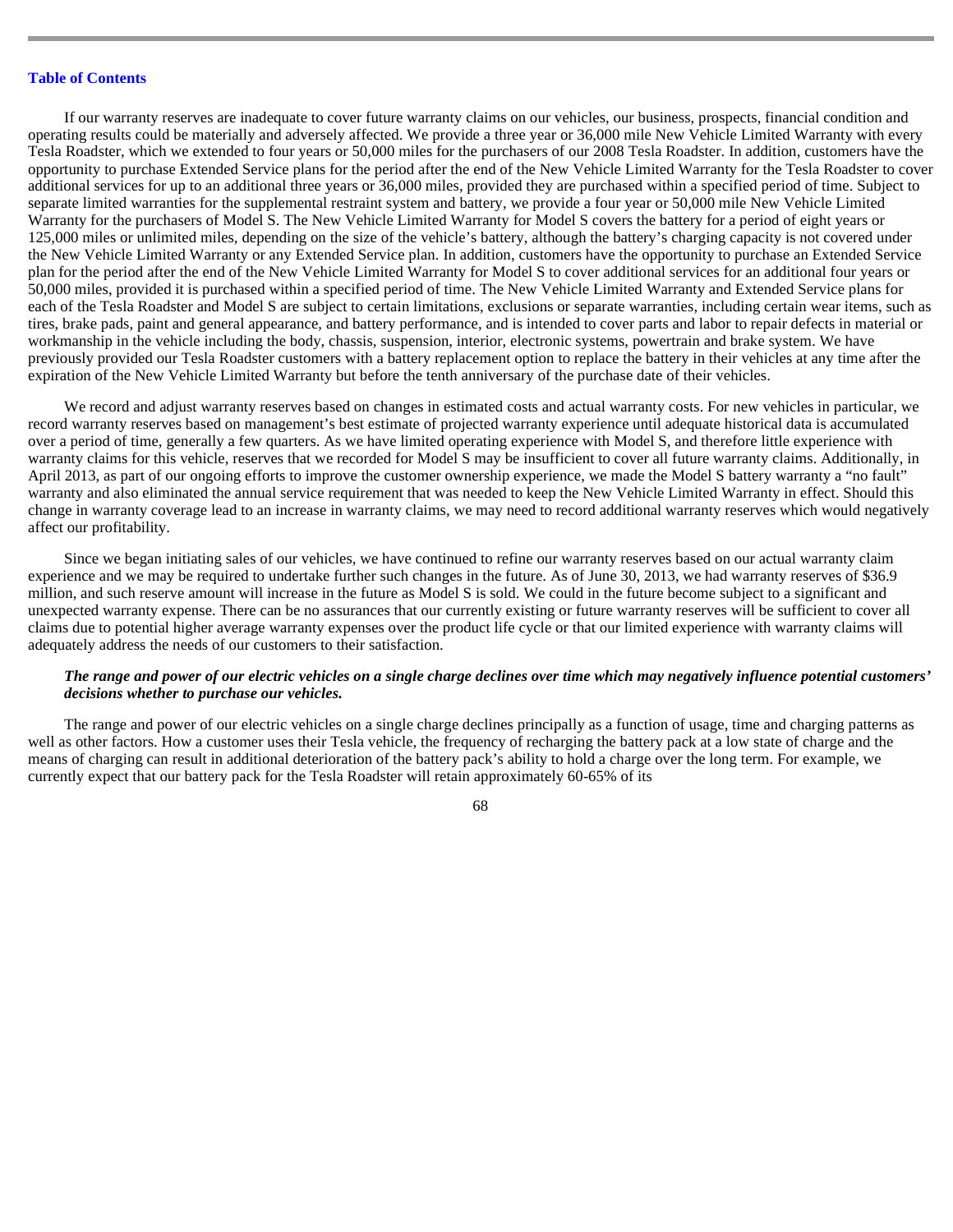ability to hold its initial charge after approximately 100,000 miles or seven years, which will result in a decrease to the vehicle's initial range and power. Deterioration of the Model S battery pack is expected to be less than the Roadster; however, such battery pack deterioration and the related decrease in range and power may negatively influence potential customer decisions whether to purchase our vehicles, which may harm our ability to market and sell our vehicles.

## *We may need to defend ourselves against patent or trademark infringement claims, which may be time-consuming and would cause us to incur substantial costs.*

Companies, organizations or individuals, including our competitors, may hold or obtain patents, trademarks or other proprietary rights that would prevent, limit or interfere with our ability to make, use, develop or sell our vehicles or components, which could make it more difficult for us to operate our business. From time to time, we may receive inquiries from holders of patents or trademarks inquiring whether we infringe their proprietary rights. Companies holding patents or other intellectual property rights may bring suits alleging infringement of such rights or otherwise asserting their rights and seeking licenses. In addition, if we are determined to have infringed upon a third party's intellectual property rights, we may be required to do one or more of the following:

- cease selling, incorporating or using vehicles that incorporate the challenged intellectual property;
- pay substantial damages;
- obtain a license from the holder of the infringed intellectual property right, which license may not be available on reasonable terms or at all; or
- redesign our vehicles.

In the event of a successful claim of infringement against us and our failure or inability to obtain a license to the infringed technology, our business, prospects, operating results and financial condition could be materially adversely affected. In addition, any litigation or claims, whether or not valid, could result in substantial costs and diversion of resources and management attention.

We may also face claims that our use technology licensed from or otherwise supplied by a third party infringes the rights of others. In that case, we may seek indemnification from our licensors/suppliers under our contracts with them. However, our rights to indemnification may be unavailable or insufficient to cover our costs and losses, depending on our use of the technology, whether we choose to retain control over conduct of the litigation, and other factors.

## *Our business will be adversely affected if we are unable to protect our intellectual property rights from unauthorized use or infringement by third parties.*

Any failure to protect our proprietary rights adequately could result in our competitors offering similar products, potentially resulting in the loss of some of our competitive advantage and a decrease in our revenue which would adversely affect our business, prospects, financial condition and operating results. Our success depends, at least in part, on our ability to protect our core technology and intellectual property. To accomplish this, we rely on a combination of patents, patent applications, trade secrets, including know-how, employee and third party nondisclosure agreements, copyright protection, trademarks, intellectual property licenses and other contractual rights to establish and protect our proprietary rights in our technology. We have also received from third parties patent licenses related to manufacturing our vehicles.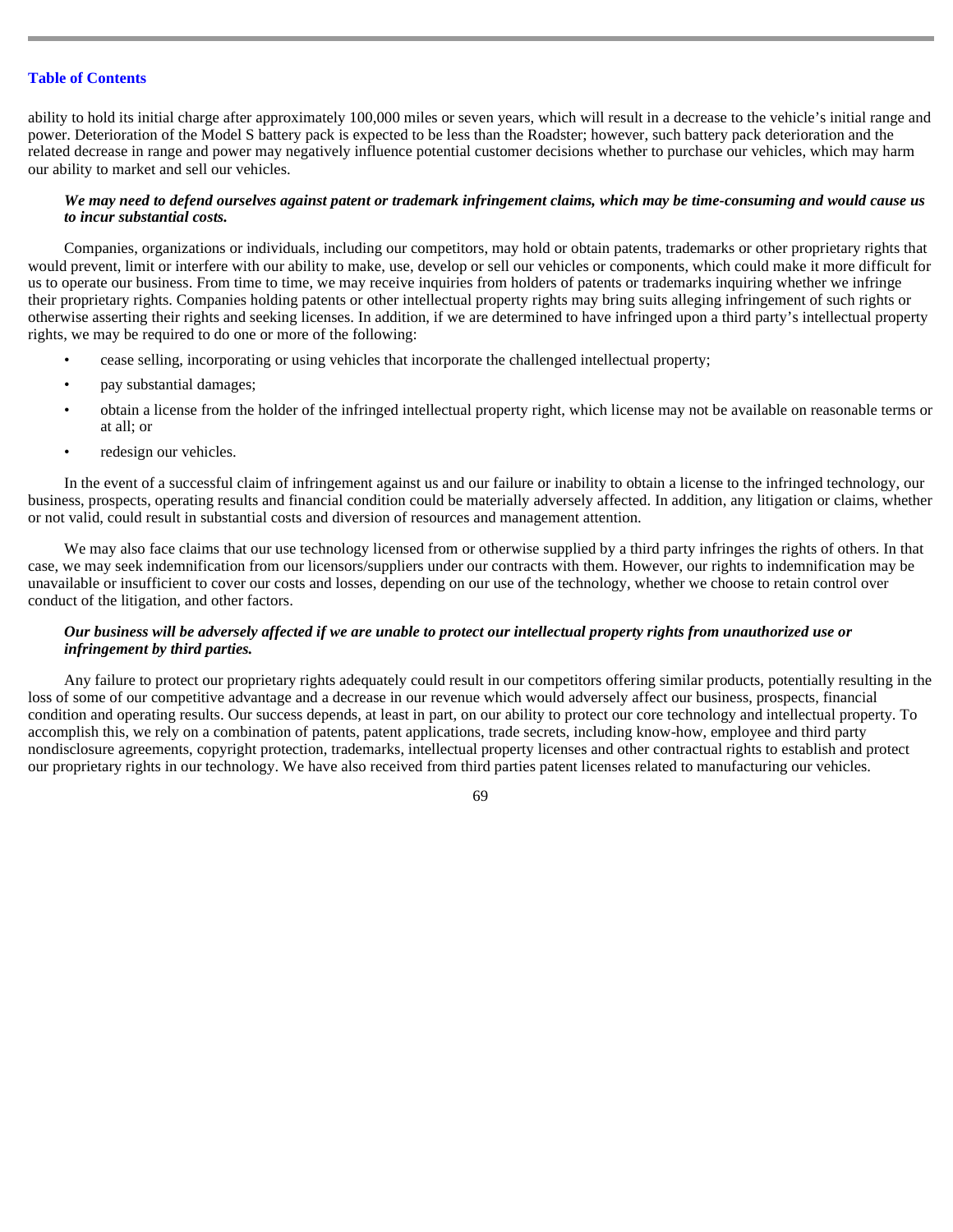The protection provided by the patent laws is and will be important to our future opportunities. However, such patents and agreements and various other measures we take to protect our intellectual property from use by others may not be effective for various reasons, including the following:

- our pending patent applications may not result in the issuance of patents;
- our patents, if issued, may not be broad enough to protect our proprietary rights;
- the patents we have been granted may be challenged, invalidated or circumvented because of the pre-existence of similar patented or unpatented technology or for other reasons;
- the costs associated with enforcing patents, confidentiality and invention agreements or other intellectual property rights may make aggressive enforcement impracticable;
- current and future competitors may independently develop similar technology, duplicate our vehicles or design new vehicles in a way that circumvents our patents; and
- our in-licensed patents may be invalidated or the holders of these patents may seek to breach our license arrangements.

Existing trademark and trade secret laws and confidentiality agreements afford only limited protection. In addition, the laws of some foreign countries do not protect our proprietary rights to the same extent as do the laws of the United States, and policing the unauthorized use of our intellectual property is difficult. Unauthorized use or infringement of our trademarks in countries which have a "first-to-file" system could affect our ability to successfully grow our business internationally.

## *Our patent applications may not result in issued patents, which may have a material adverse effect on our ability to prevent others from commercially exploiting products similar to ours.*

We cannot be certain that we are the first creator of inventions covered by pending patent applications or the first to file patent applications on these inventions, nor can we be certain that our pending patent applications will result in issued patents or that any of our issued patents will afford protection against a competitor. In addition, patent applications filed in foreign countries are subject to laws, rules and procedures that differ from those of the United States, and thus we cannot be certain that foreign patent applications related to issued U.S. patents will result in issued patents. Furthermore, even if these patent applications do result in issued patents, some foreign countries provide significantly less effective patent enforcement than in the United States.

The status of patents involves complex legal and factual questions and the breadth of patented claims is uncertain. As a result, we cannot be certain that the patent applications that we file will result in patents being issued, or that our current patents and any patents that may be issued to us in the future will afford protection against competitors with similar technology. In addition, patents issued to us may be infringed upon or designed around by others and others may obtain patents that we need to license or design around, either of which would increase costs and may adversely affect our business, prospects, financial condition and operating results.

#### *Our trademark applications in certain countries remain subject to outstanding opposition proceedings.*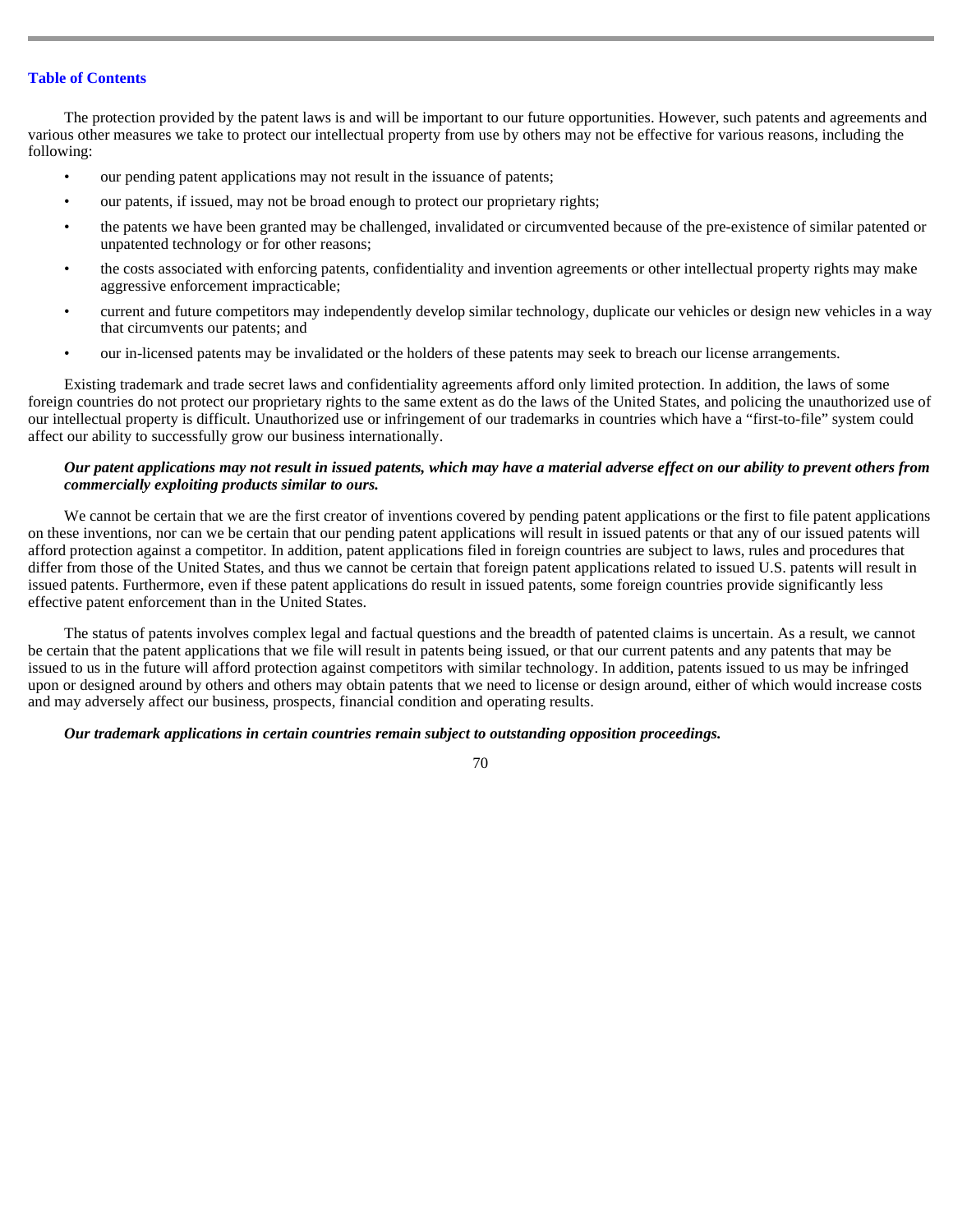We currently sell and market our vehicles in various countries under our Tesla marks. We have filed trademark applications for our Tesla marks and opposition proceedings to trademark applications of third parties in various countries in which we currently sell and plan to sell our vehicles. Certain of our trademark applications are subject to outstanding opposition proceedings brought by owners or applicants alleging prior use of similar marks. If we cannot resolve these oppositions and thereby secure registered rights in these countries, our ability to challenge third party users of the Tesla marks will be reduced and the value of the marks representing our exclusive brand name in these countries will be diluted. In addition, there is a risk that the prior rights owners could in the future take actions to challenge our use of the Tesla marks in these countries. Such actions could have a severe impact on our position in these countries and may inhibit our ability to use the Tesla marks in these countries. If we were prevented from using the Tesla marks in any or all of these countries, we would need to expend significant additional financial and marketing resources on establishing an alternative brand identity in these markets.

#### *Our facilities or operations could be damaged or adversely affected as a result of disasters or unpredictable events.*

Our corporate headquarters in Palo Alto and Tesla Factory in Fremont are located in Northern California, a region known for seismic activity. If major disasters such as earthquakes, fires, floods, hurricanes, wars, terrorist attacks, computer viruses, pandemics or other events occur, or our information system or communications network breaks down or operates improperly, our headquarters and production facilities may be seriously damaged, or we may have to stop or delay production and shipment of our products. In addition, our lease for our Palo Alto facility permits the landlord to terminate the lease following a casualty event if the needed repairs are in excess of certain thresholds and we do not agree to pay for any uninsured amounts. We may incur expenses relating to such damages, which could have a material adverse impact on our business, operating results and financial condition.

# *If our suppliers fail to use ethical business practices and comply with applicable laws and regulations, our brand image could be harmed due to negative publicity.*

Our core values, which include developing the highest quality electric vehicles while operating with integrity, are an important component of our brand image, which makes our reputation particularly sensitive to allegations of unethical business practices. We do not control our independent suppliers or their business practices. Accordingly, we cannot guarantee their compliance with ethical business practices, such as environmental responsibility, fair wage practices, appropriate sourcing of raw materials, and compliance with child labor laws, among others. A lack of demonstrated compliance could lead us to seek alternative suppliers, which could increase our costs and result in delayed delivery of our products, product shortages or other disruptions of our operations.

Violation of labor or other laws by our suppliers or the divergence of an independent supplier's labor or other practices from those generally accepted as ethical in the United States or other markets in which we do business could also attract negative publicity for us and our brand. This could diminish the value of our brand image and reduce demand for our performance electric vehicles if, as a result of such violation, we were to attract negative publicity. If we, or other manufacturers in our industry, encounter similar problems in the future, it could harm our brand image, business, prospects, financial condition and operating results.

We are obligated to develop and maintain proper and effective internal control over financial reporting. We may not complete our *analysis of our internal control over financial reporting in a timely manner, or these internal controls may not be determined to be effective, which may adversely affect investor confidence in our company and, as a result, the value of our common stock.*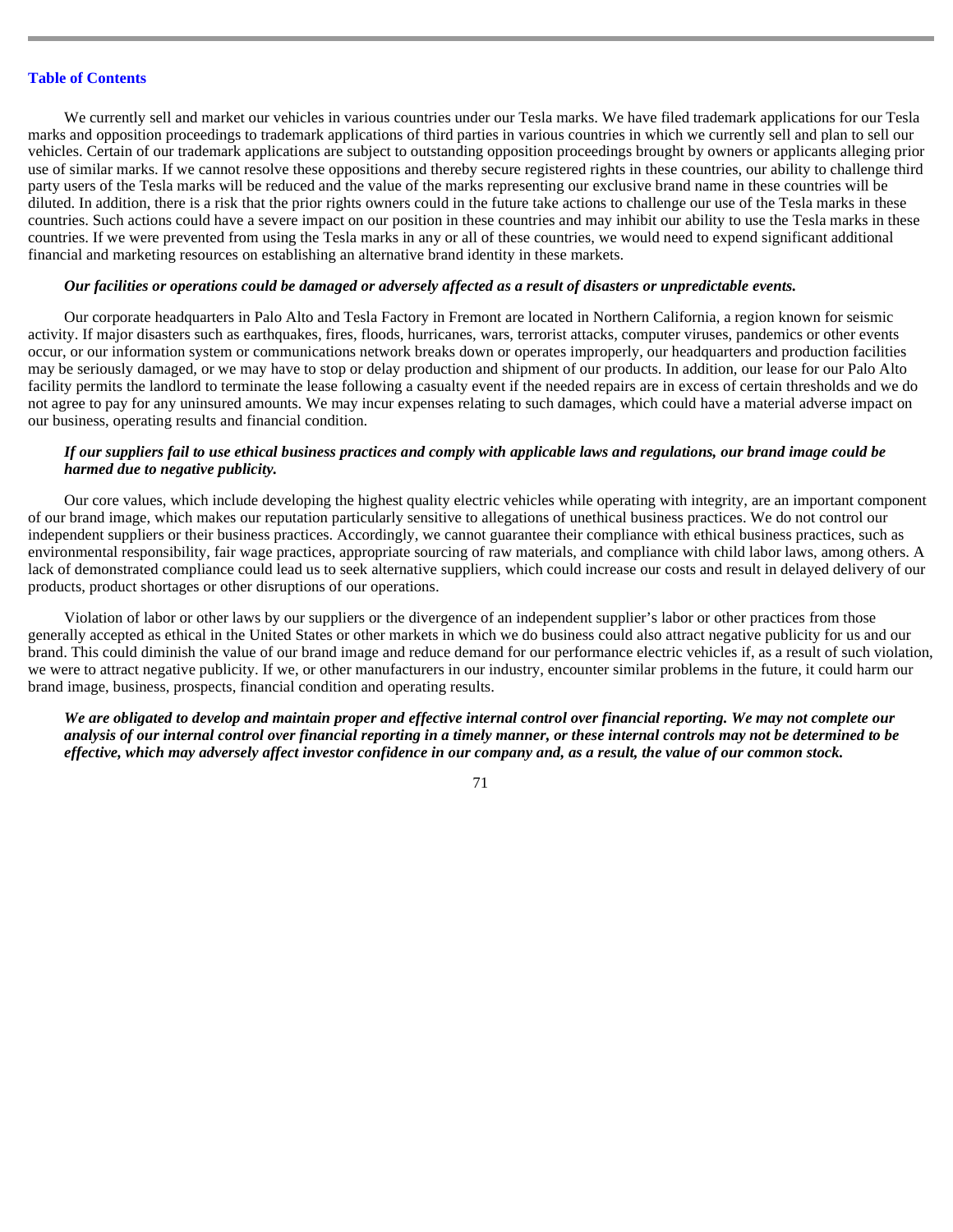We are required, pursuant to Section 404 of the Sarbanes-Oxley Act, to furnish a report by management on, among other things, the effectiveness of our internal control over financial reporting. This assessment includes disclosure of any material weaknesses identified by our management in our internal control over financial reporting, as well as a statement that our independent registered public accounting firm has issued an attestation report on the effectiveness of our internal control over financial reporting.

Complying with Section 404 requires a rigorous compliance program as well as adequate time and resources. As a result of developing, improving and expanding our core information technology systems as well as implementing new systems to support our sales, engineering, supply chain and manufacturing activities, all of which require significant management time and support, we may not be able to complete our internal control evaluation, testing and any required remediation in a timely fashion. Additionally, if we identify one or more material weaknesses in our internal control over financial reporting, we may be unable to assert that our internal controls are effective. For example, our management concluded that our internal control over financial reporting was ineffective as of December 31, 2012 because a material weakness existed in our internal control over financial reporting related to the presentation and disclosure of non-cash capital expenditures in our consolidated statements of cash flows. If we are unable to assert that our internal control over financial reporting is effective, or if our independent registered public accounting firm is unable to express an opinion on the effectiveness of our internal controls, we could lose investor confidence in the accuracy and completeness of our financial reports, which would have a material adverse effect on the price of our common stock.

#### **Risks Related to the Ownership of our Common Stock**

### *Concentration of ownership among our existing executive officers, directors and their affiliates may prevent new investors from influencing significant corporate decisions.*

As of June 30, 2013, our executive officers, directors and their affiliates beneficially owned, in the aggregate, approximately 32.9% of our outstanding shares of common stock. In particular, Elon Musk, our Chief Executive Officer, Product Architect and Chairman of our Board of Directors, beneficially owned approximately 27.3% of our outstanding shares of common stock as of June 30, 2013. As a result, these stockholders will be able to exercise a significant level of control over all matters requiring stockholder approval, including the election of directors, amendment of our certificate of incorporation and approval of significant corporate transactions. This control could have the effect of delaying or preventing a change of control of our company or changes in management and will make the approval of certain transactions difficult or impossible without the support of these stockholders.

#### *The trading price of our common stock is likely to continue to be volatile.*

Our shares of common stock began trading on the Nasdaq Global Select Market on June 29, 2010 and therefore, the trading history for our common stock has been limited. In addition, the trading price of our common stock has been highly volatile and could continue to be subject to wide fluctuations in response to various factors, some of which are beyond our control. Our common stock has experienced an intra-day trading high of \$158.88 per share and a low of \$25.52 per share over the last 52 weeks.

In addition, the stock market in general, and the market for technology companies in particular, has experienced extreme price and volume fluctuations that have often been unrelated or disproportionate to the operating performance of those companies. Broad market and industry factors may seriously affect the market price of companies' stock, including ours, regardless of actual operating performance. These fluctuations may be even more pronounced in the trading market for our stock during the period following a securities offering. In addition, in the past, following periods of volatility in the overall market and the market price of a particular company's securities, securities class action litigation has often been instituted against these companies. This litigation, if instituted against us, could result in substantial costs and a diversion of our management's attention and resources.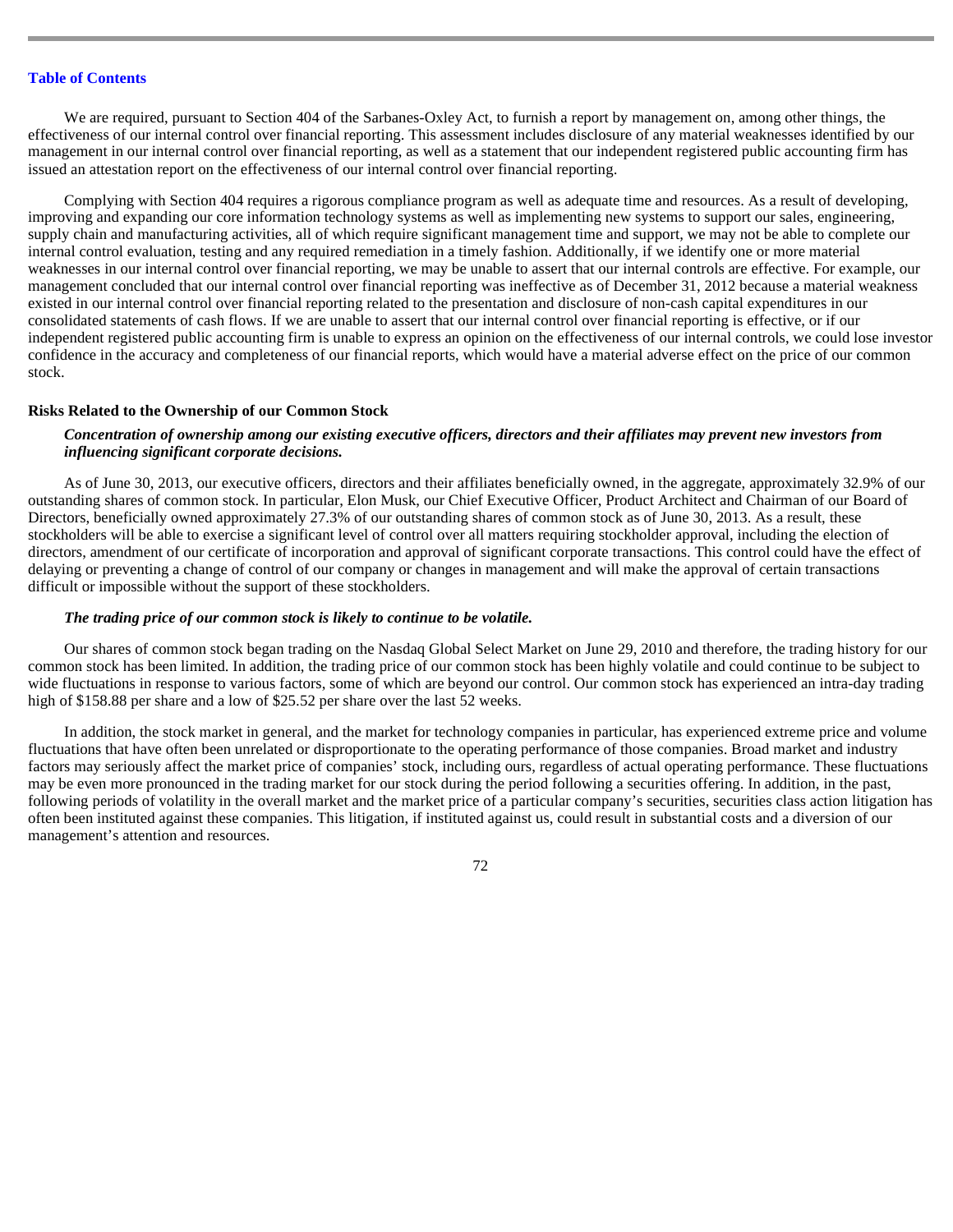### *A substantial portion of our total outstanding shares are held by a small number of insiders and investors and may be sold in the near future. The large number of shares eligible for public sale or subject to rights requiring us to register them for public sale could depress the market price of our common stock.*

The market price of our common stock could decline as a result of sales of a large number of shares of our common stock in the market in the future, and the perception that these sales could occur may also depress the market price of our common stock. Stockholders owning a substantial portion of our total outstanding shares are entitled, under contracts providing for registration rights, to require us to register shares of our common stock owned by them for public sale in the United States, subject to the restrictions of Rule 144. In addition, we have registered shares previously issued or reserved for future issuance under our equity compensation plans and agreements, a portion of which are related to outstanding option awards. Subject to the satisfaction of applicable exercise periods and, in certain cases, lock-up agreements, the shares of common stock issued upon exercise of outstanding options will be available for immediate resale in the United States in the open market. Sales of our common stock as restrictions end or pursuant to registration rights may make it more difficult for us to sell equity securities in the future at a time and at a price that we deem appropriate. These sales also could cause our stock price to fall and make it more difficult for you to sell shares of our common stock.

### *Mr. Musk borrowed funds from affiliates of certain underwriters in our public offerings in 2011 and 2013 and has pledged shares of our common stock to secure these borrowings. The forced sale of these shares pursuant to a margin call could cause our stock price to decline and negatively impact our business.*

Beginning in June 2011, Goldman Sachs Bank USA, an affiliate of Goldman, Sachs & Co., has made extensions of credit in the aggregate amount of \$275 million to Elon Musk and the Elon Musk Revocable Trust dated July 22, 2003, or the Trust, a portion of which Mr. Musk used to purchase shares of common stock in our public offering in May 2013 and private placements in June 2011 and June 2013. Interest on the loan accrues at market rates. Goldman Sachs Bank USA received customary fees and expense reimbursements in connection with these loans. As a regulated entity, Goldman Sachs Bank USA makes decisions regarding making and managing its loans independent of Goldman, Sachs & Co. Mr. Musk and Goldman have a long-standing relationship of almost a decade. In addition, , Morgan Stanley Smith Barney LLC has made a loan to Mr. Musk in the aggregate amount of \$25 million. We are not a party to these loans, which are full recourse against Mr. Musk and the Trust and are secured by pledges of a portion of the Tesla common stock currently owned by Mr. Musk and the Trust and other shares of capital stock of unrelated entities owned by Mr. Musk and the Trust. The terms of these loans were negotiated directly between Mr. Musk and Goldman Sachs Bank USA and Morgan Stanley Smith Barney LLC.

If the price of our common stock declines, Mr. Musk may be forced by Goldman Sachs Bank USA and/or Morgan Stanley Smith Barney LLC to provide additional collateral for the loans or to sell shares of Tesla common stock in order to remain within the margin limitations imposed under the terms of his loans. The loans between Goldman Sachs Bank USA and Morgan Stanley Smith Barney LLC on the one hand, and Mr. Musk and the Trust on the other hand, prohibit the non-pledged shares currently owned by Mr. Musk and the Trust from being pledged to secure any other loans. These factors may limit Mr. Musk's ability to either pledge additional shares of Tesla common stock or sell shares of Tesla common stock as a means to avoid or satisfy a margin call with respect to his pledged Tesla common stock in the event of a decline in our stock price that is large enough to trigger a margin call. Any sales of common stock following a margin call that is not satisfied may cause the price of our common stock to decline further.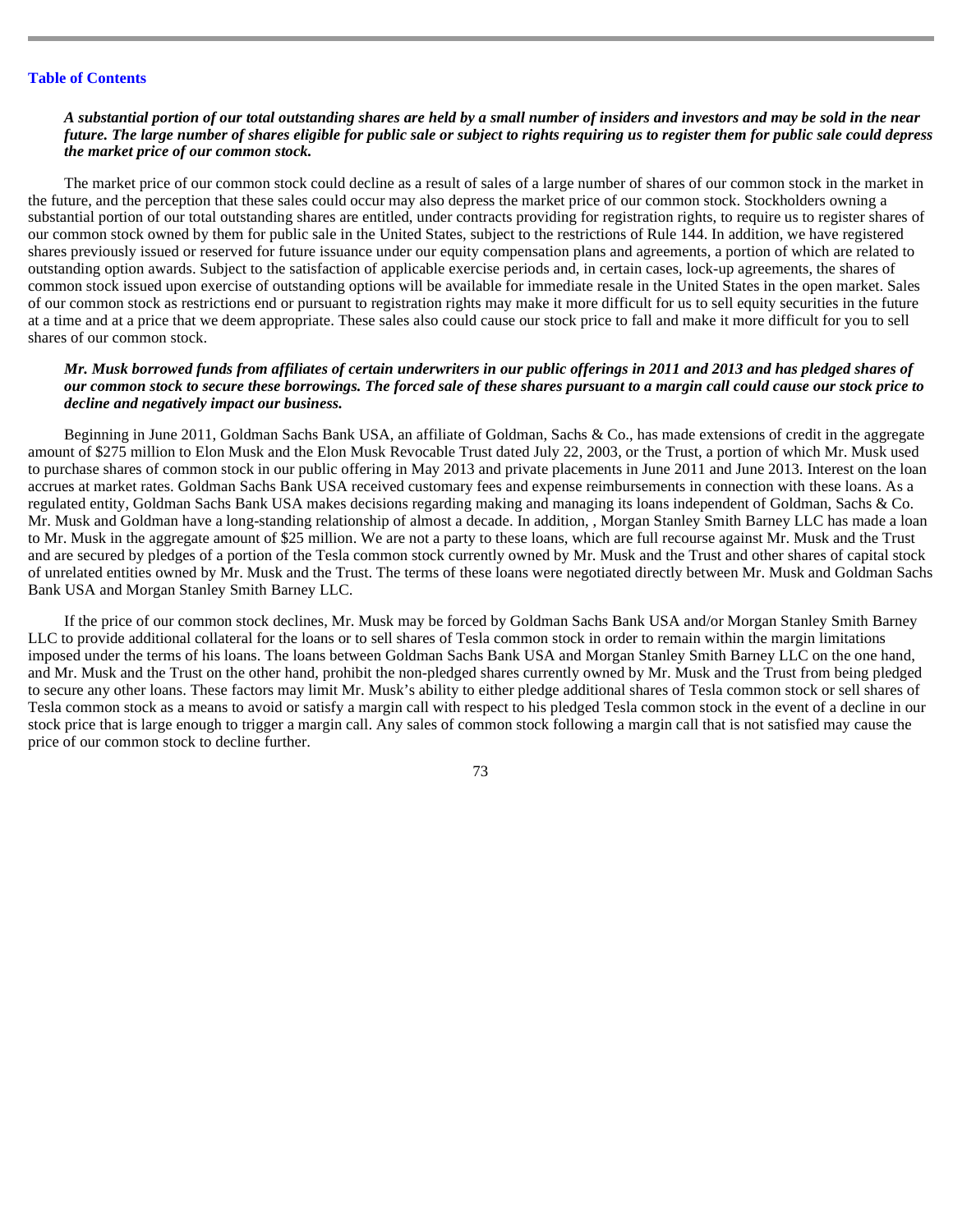### *Anti-takeover provisions contained in our certificate of incorporation and bylaws, the provisions of Delaware law, and the terms of our convertible notes could impair a takeover attempt.*

Our certificate of incorporation, bylaws, Delaware law and the terms of our convertible notes contain provisions which could have the effect of rendering more difficult, delaying or preventing an acquisition deemed undesirable by our board of directors. Our corporate governance documents include provisions:

- creating a classified board of directors whose members serve staggered three-year terms;
- authorizing "blank check" preferred stock, which could be issued by the board without stockholder approval and may contain voting, liquidation, dividend and other rights superior to our common stock;
- limiting the liability of, and providing indemnification to, our directors and officers;
- limiting the ability of our stockholders to call and bring business before special meetings;
- requiring advance notice of stockholder proposals for business to be conducted at meetings of our stockholders and for nominations of candidates for election to our board of directors;
- controlling the procedures for the conduct and scheduling of board and stockholder meetings; and
- providing the board of directors with the express power to postpone previously scheduled annual meetings and to cancel previously scheduled special meetings.

These provisions, alone or together, could delay or prevent hostile takeovers and changes in control or changes in our management.

As a Delaware corporation, we are also subject to provisions of Delaware law, including Section 203 of the Delaware General Corporation law, which prevents some stockholders holding more than 15% of our outstanding common stock from engaging in certain business combinations without approval of the holders of substantially all of our outstanding common stock.

Any provision of our certificate of incorporation or bylaws or Delaware law that has the effect of delaying or deterring a change in control could limit the opportunity for our stockholders to receive a premium for their shares of our common stock, and could also affect the price that some investors are willing to pay for our common stock.

In addition, the terms of the notes require us to repurchase the notes in the event of a fundamental change. A takeover of our company would trigger an option of the holders of the notes to require us to repurchase the notes. This may have the effect of delaying or preventing a takeover of our company that would otherwise be beneficial to our stockholders or investors in the notes.

### *If securities or industry analysts publishing research or reports about us, our business or our market change their recommendations regarding our stock adversely or cease to publish research or reports about us, our stock price and trading volume could decline.*

The trading market for our common stock will be influenced by the research and reports that industry or securities analysts may publish about us, our business, our market or our competitors. If any of the analysts who may cover us change their recommendation regarding our stock adversely, or provide more favorable relative recommendations about our competitors, our stock price would likely decline. If any analyst who may cover us were to cease coverage of our company or fail to regularly publish reports on us, we could lose visibility in the financial markets, which in turn could cause our stock price or trading volume to decline.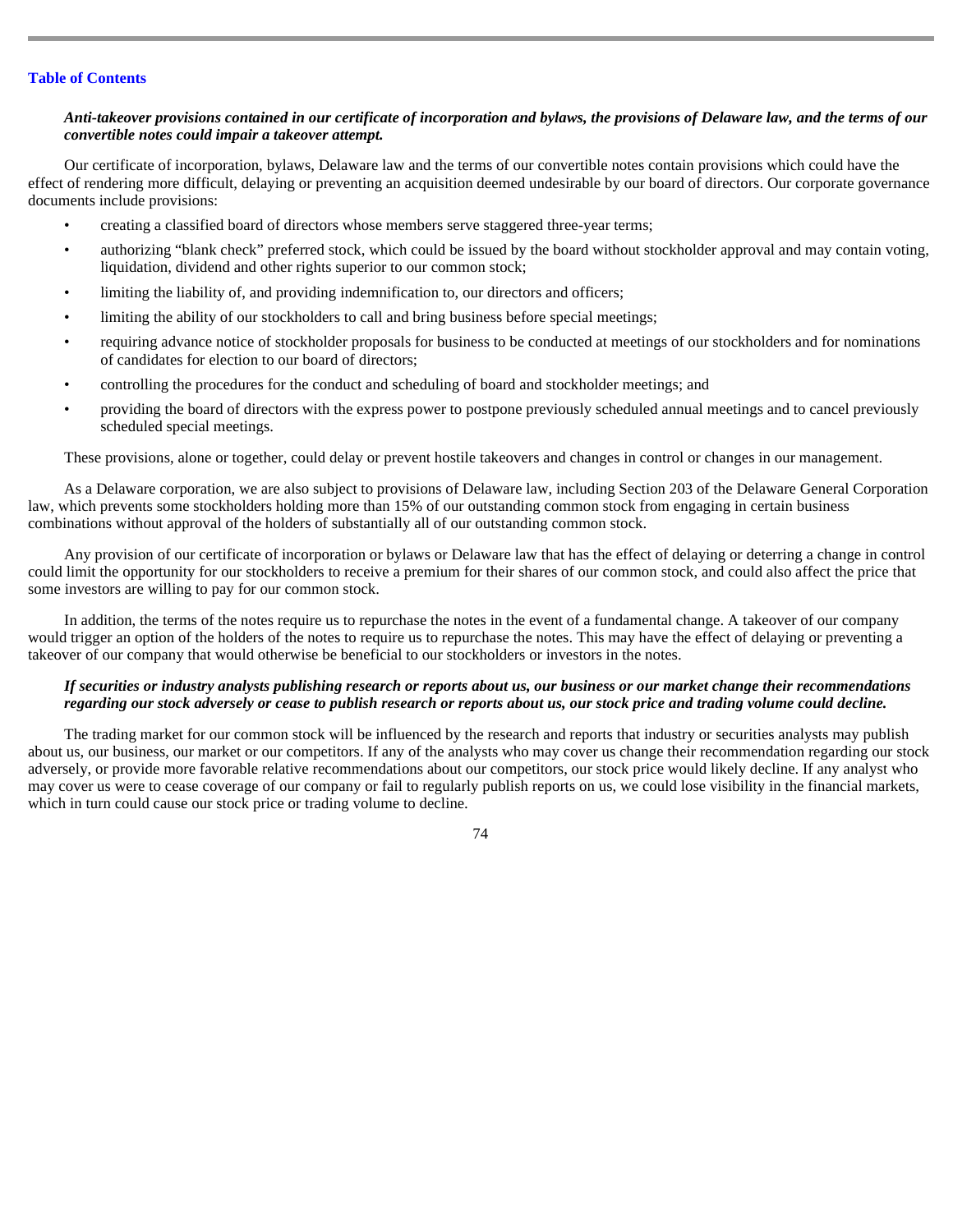#### *We do not expect to declare any dividends in the foreseeable future.*

We do not anticipate declaring any cash dividends to holders of our common stock in the foreseeable future. Consequently, investors may need to rely on sales of their common stock after price appreciation, which may never occur, as the only way to realize any future gains on their investment. Investors seeking cash dividends should not purchase our common stock.

#### **Risks Related to the Ownership of our Notes**

#### *Servicing our convertible senior notes requires a significant amount of cash, and we may not have sufficient cash flow from our business to pay our substantial debt.*

We incurred \$660.0 million in aggregate principal amount of senior indebtedness in May 2013 when we issued pursuant to registered public offerings 1.50% convertible senior notes due 2018, or the notes. Our ability to make scheduled payments of the principal of, to pay interest on or to refinance the notes, depends on our future performance, which is subject to economic, financial, competitive and other factors beyond our control. Our business may not continue to generate cash flow from operations in the future sufficient to satisfy our obligations under the notes and any future indebtedness we may incur and to make necessary capital expenditures. If we are unable to generate such cash flow, we may be required to adopt one or more alternatives, such as reducing or delaying investments or capital expenditures, selling assets, refinancing or obtaining additional equity capital on terms that may be onerous or highly dilutive. Our ability to refinance the notes or future indebtedness will depend on the capital markets and our financial condition at such time. We may not be able to engage in any of these activities or engage in these activities on desirable terms, which could result in a default on the notes or future indebtedness. Any resulting acceleration of the repayment of the notes or future indebtedness after any applicable notice or grace periods could have a material adverse effect on our business, results of operations and financial condition.

#### *We may still incur substantially more debt or take other actions, which would intensify the risks discussed above.*

We and our subsidiaries may be able to incur substantial additional debt in the future. We will not be restricted under the terms of the indenture governing the notes, or the indenture, from incurring additional debt, securing existing or future debt, recapitalizing our debt or taking a number of other actions that are not limited by the terms of the indenture that could have the effect of diminishing our ability to make payments on the notes when due.

#### *The notes will be effectively junior to any secured debt we may incur and structurally subordinated to any liabilities of our subsidiaries.*

The notes are our unsecured obligations exclusively and are not guaranteed by any of our subsidiaries. Our subsidiaries are separate and distinct legal entities and have no obligation, contingent or otherwise, to make payments on the notes or to make any funds available for that purpose. In addition, the indenture does not restrict us or our subsidiaries from incurring additional debt or other liabilities. Accordingly, the notes will rank senior in right of payment to any future indebtedness we may incur that is expressly subordinated in right of payment to the notes, will rank equally in right of payment with any of our liabilities that are not so subordinated, will be effectively junior in right of payment to any secured indebtedness to the extent of the value of the assets securing such indebtedness and will be structurally subordinated to any indebtedness and other liabilities (including trade payables) of our subsidiaries. In the event of our bankruptcy, liquidation, reorganization or other winding up, our assets that secure any of our debt will be available to pay obligations on the notes only after such secured debt has been repaid in full. There may not be sufficient assets remaining to pay amounts due on any or all of the notes then outstanding.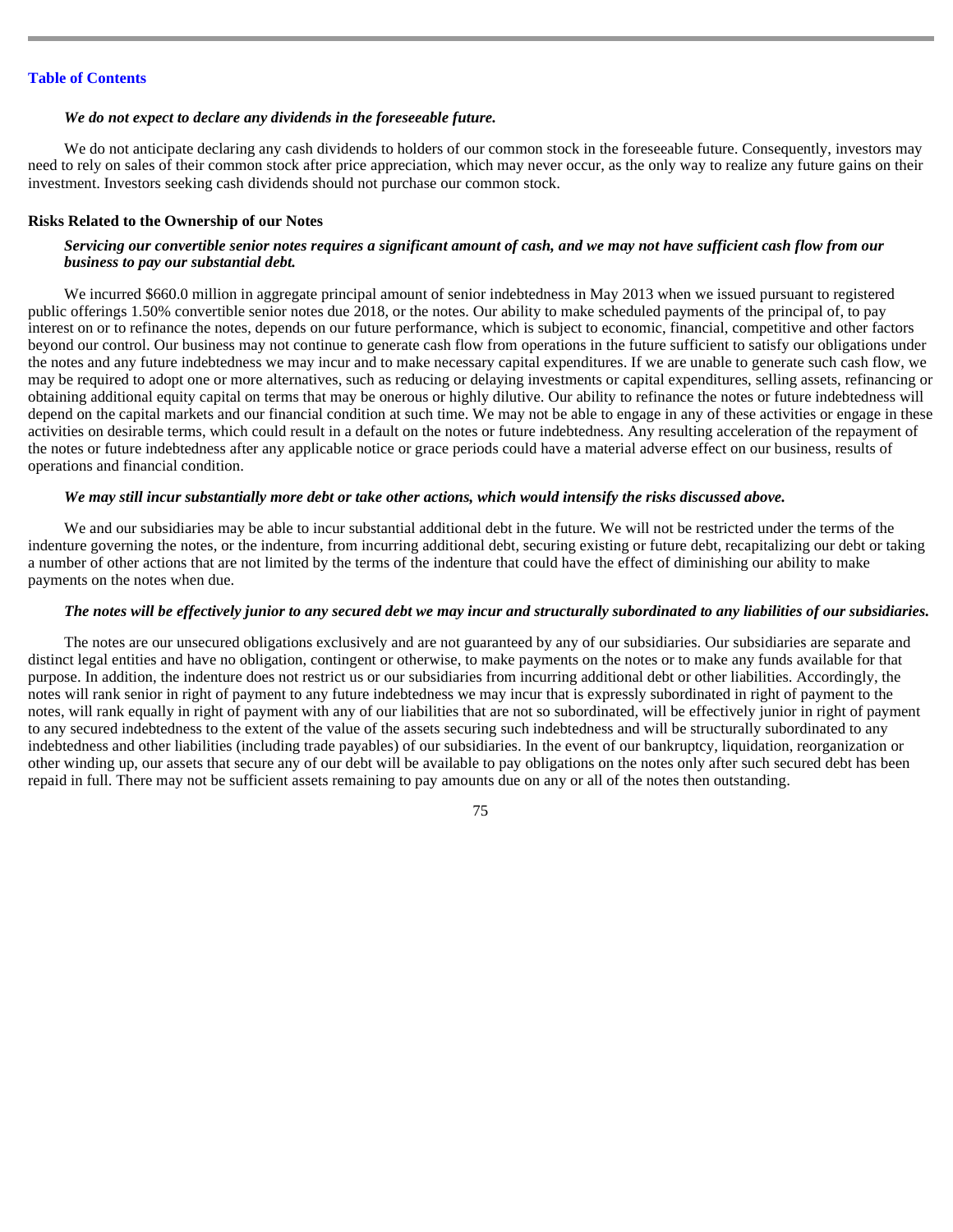Our right to receive assets from any of our subsidiaries upon its liquidation or reorganization, and the right of holders of the notes to participate in those assets, is structurally subordinated to claims of that subsidiary's creditors, including trade creditors. Even if we were a creditor of any of our subsidiaries, our rights as a creditor would be subordinate to any security interest in the assets of that subsidiary and any indebtedness of that subsidiary senior to that held by us. Furthermore, none of or subsidiaries will be under any obligation to make payments to us, and any payments to us would depend on the earnings or financial condition of our subsidiaries and various business considerations. Statutory, contractual or other restrictions may also limit our subsidiaries' ability to pay dividends or make distributions, loans or advances to us. For these reasons, we may not have access to any assets or cash flows of our subsidiaries to make payments on the notes.

#### *The notes are not protected by restrictive covenants.*

The indenture does not contain any financial or operating covenants or restrictions on the payments of dividends, the making of investments, the incurrence of indebtedness or the issuance purchase or prepayment of securities by us or any of our subsidiaries. In addition, the limited covenants applicable to the notes do not require us to achieve or maintain any minimum financial results relating to our financial position or results of operations. The indenture contains limited provisions to afford protection to holders of the notes in the event of a fundamental change or other corporate transaction involving us.

Our ability to recapitalize, incur additional debt and take a number of other actions that are not limited by the terms of the notes could have the effect of diminishing our ability to make payments on the notes when due, and require us to dedicate a substantial portion of our cash flow from operations to payments on our indebtedness, which would reduce the availability of cash flow to fund our operations, working capital and capital expenditures.

### *Some significant restructuring transactions may not constitute a fundamental change, in which case we would not be obligated to offer to purchase the notes.*

Upon the occurrence of a fundamental change, which is a significant corporate change or event specified in the indenture, a holder of notes has the right to require us to purchase such holder's notes. However, the fundamental change provisions will not afford protection to holders of notes in the event of other transactions that could adversely affect the notes. For example, transactions such as leveraged recapitalizations, refinancings, restructurings, or acquisitions initiated by us may not constitute a fundamental change requiring us to purchase the notes. In the event of any such transaction, the holders would not have the right to require us to purchase the notes, even though each of these transactions could increase the amount of our indebtedness, or otherwise adversely affect our capital structure or any credit ratings, thereby adversely affecting the holders of notes.

### *Recent regulatory actions may adversely affect the trading price and liquidity of the notes.*

We expect that many investors in, and potential purchasers of, the notes will employ, or seek to employ, a convertible arbitrage strategy with respect to the notes. Investors that employ a convertible arbitrage strategy with respect to convertible debt instruments typically implement that strategy by selling short the common stock underlying the convertible notes and dynamically adjusting their short position while they hold the notes. Investors may also implement this strategy by entering into swaps on our common stock in lieu of or in addition to short selling the common stock. As a result, any specific rules regulating equity swaps or short selling of securities or other governmental action that interferes with the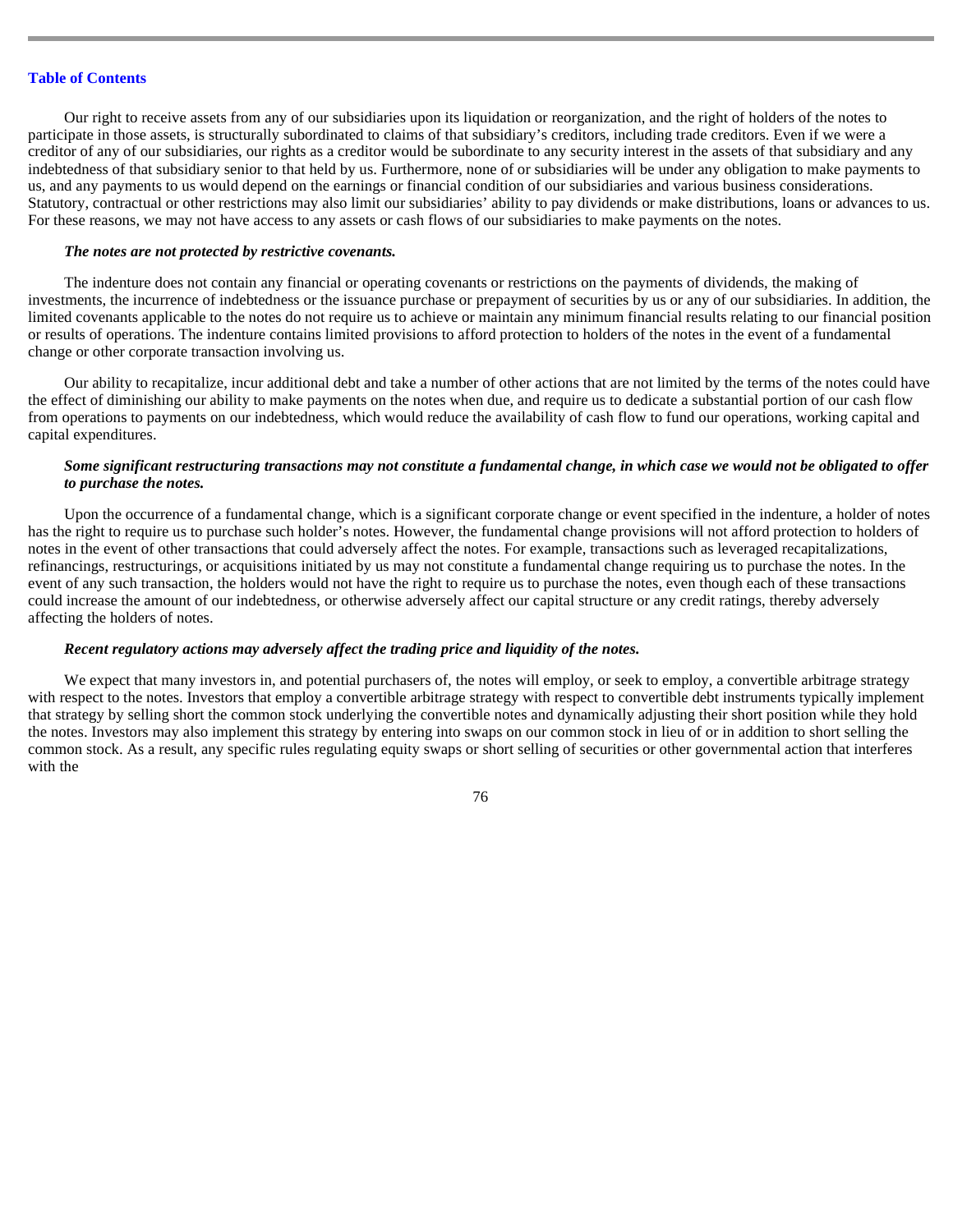ability of market participants to effect short sales or equity swaps with respect to our common stock could adversely affect the ability of investors in, or potential purchasers of, the notes to conduct the convertible arbitrage strategy that we believe they will employ, or seek to employ, with respect to the notes. This could, in turn, adversely affect the trading price and liquidity of the notes.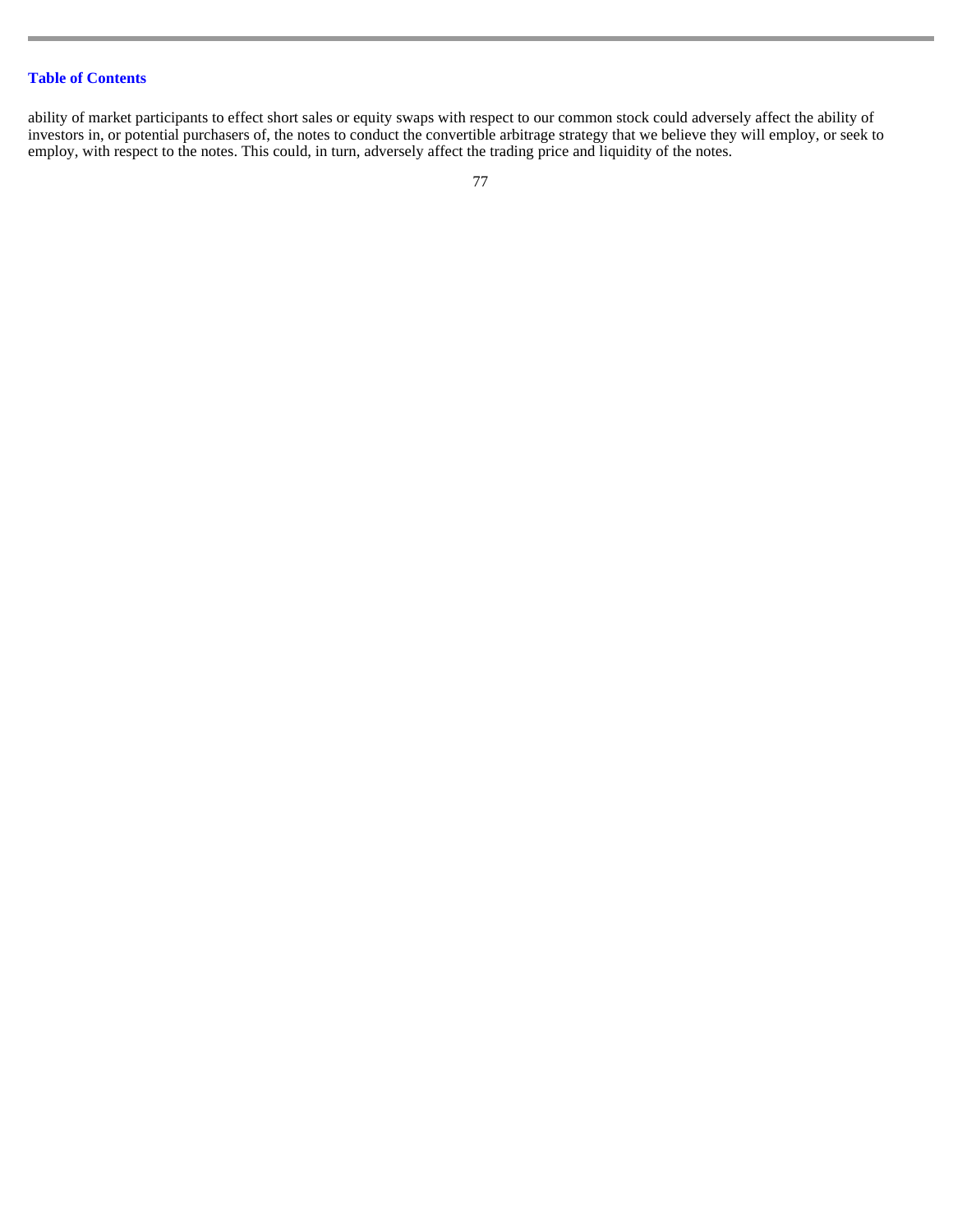### *Conversion of the notes may dilute the ownership interest of existing stockholders, including holders who had previously converted their notes, or may otherwise depress the price of our common stock.*

The conversion of some or all of the notes will dilute the ownership interests of existing stockholders to the extent we deliver shares upon conversion of any of the notes. Any sales in the public market of the common stock issuable upon such conversion could adversely affect prevailing market prices of our common stock. In addition, the existence of the notes may encourage short selling by market participants because the conversion of the notes could be used to satisfy short positions, or anticipated conversion of the notes into shares of our common stock could depress the price of our common stock.

### *The convertible note hedge and warrant transactions we entered into in connection with the issuance of notes may affect the value of the notes and our common stock.*

In connection with the issuance of the notes, we entered into convertible note hedge transactions with the hedge counterparties. The convertible note hedge transactions cover, subject to customary anti-dilution adjustments, the number of shares of our common stock that initially underlay the notes. The convertible note hedge transactions are expected to reduce the potential dilution and/or offset potential cash payments we are required to make in excess of the principal amount upon conversion of the notes. We also entered into warrant transactions with the hedge counterparties relating to the same number of shares of our common stock, subject to customary anti-dilution adjustments. However, the warrant transactions could separately have a dilutive effect on our common stock to the extent that the market price per share of our common stock exceeds the applicable strike price of the warrants on the applicable expiration dates.

In addition, the hedge counterparties or their affiliates may modify their hedge positions by entering into or unwinding various derivatives with respect to our common stock and/or purchasing or selling our common stock or other securities of ours in secondary market transactions prior to the maturity of the notes (and are likely to do so during any observation period related to a conversion of notes). This activity could also cause or prevent an increase or a decrease in the market price of our common stock or the notes.

We do not make any representation or prediction as to the direction or magnitude of any potential effect that the transactions described above may have on the price of the notes or the shares of our common stock. In addition, we do not make any representation that the hedge counterparties have engaged or will engage in these transactions or that these transactions, once commenced, will not be discontinued without notice.

### *Volatility in the market price and trading volume of our common stock could adversely impact the trading price of the notes.*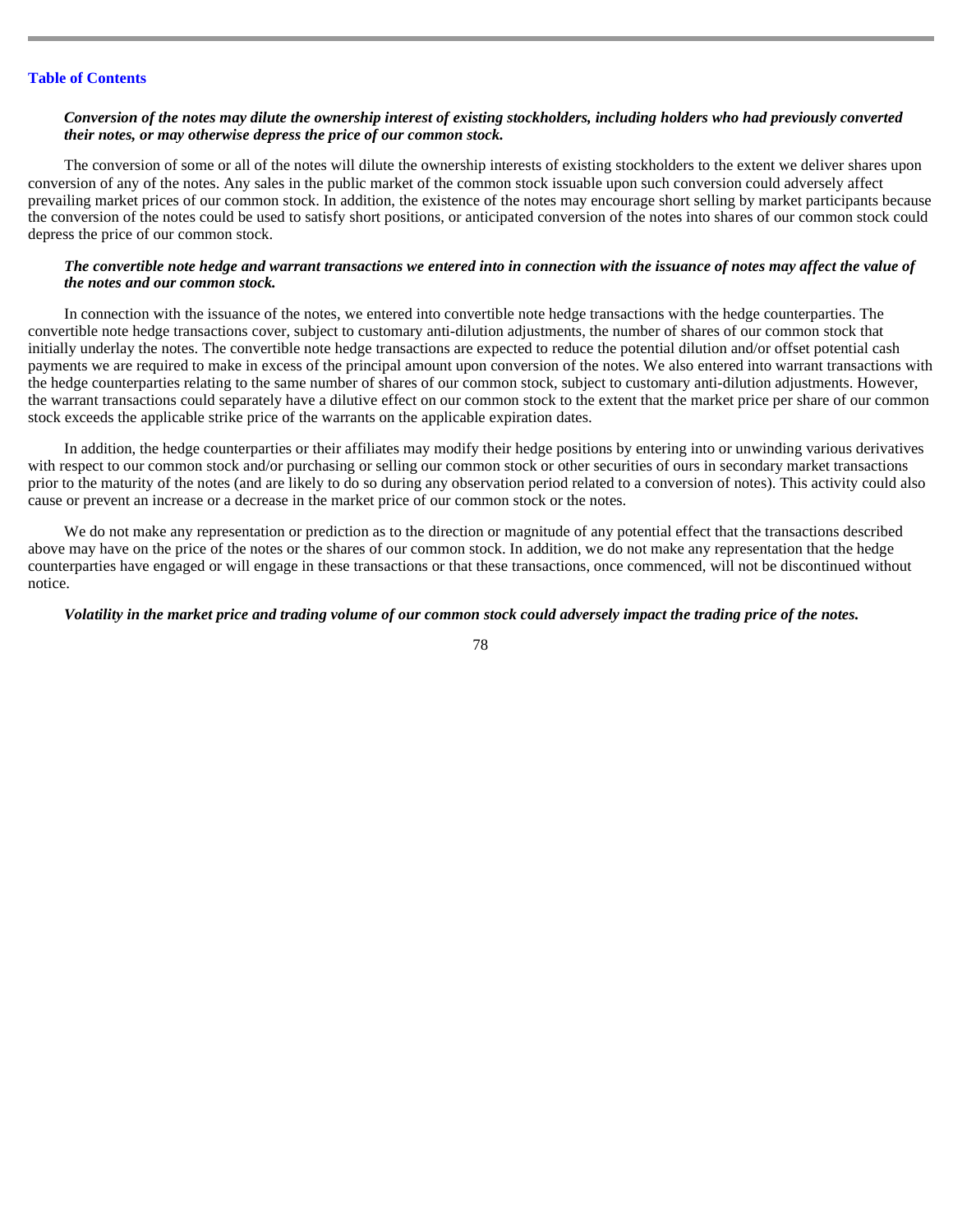A decrease in the market price of our common stock would likely adversely impact the trading price of the notes. The market price of our common stock could also be affected by possible sales of our common stock by investors who view the notes as a more attractive means of equity participation in us and by hedging or arbitrage trading activity that we expect to develop involving our common stock. This trading activity could, in turn, affect the trading prices of the notes. Holders who receive common stock upon conversion of the notes will also be subject to the risk of volatility and depressed prices of our common stock.

The ability of holders of the notes to convert the notes prior to the close of business on the business day immediately preceding March 1, 2018 is conditioned on, among other events, the closing price of our common stock reaching and maintaining a closing price no less than a specified threshold for a given period of time, the trading price of the notes falling below a certain level or the occurrence of specified corporate events or distributions. If the closing price threshold is not satisfied, the trading price of the notes does not fall below the relevant threshold and none of the specified distributions or corporate events that would permit a holder to convert occurs, holders would not be able to convert notes except during the period after March 1, 2018 and prior to the maturity date of the notes.

### *Future sales of our common stock in the public market could lower the market price for our common stock and adversely impact the trading price of the notes.*

In the future, we may sell additional shares of our common stock to raise capital. In addition, a substantial number of shares of our common stock is reserved for issuance upon the exercise of stock options and upon conversion of the notes. We cannot predict the size of future issuances or the effect, if any, that they may have on the market price for our common stock. The issuance and sale of substantial amounts of common stock, or the perception that such issuances and sales may occur, could adversely affect the trading price of the notes and the market price of our common stock and impair our ability to raise capital through the sale of additional equity securities.

### *We may not have the ability to raise the funds necessary to settle conversions of the notes or to purchase the notes upon a fundamental change.*

Holders of the notes will have the right to require us to purchase their notes upon the occurrence of a fundamental change at a purchase price equal to 100% of the principal amount of the notes, plus accrued and unpaid interest, if any, to, but not including, the fundamental change purchase date. In addition, upon conversion of the notes, we will be required to make cash payments in respect of the notes being converted. However, we may not have enough available cash or be able to obtain financing at the time we are required to make purchases of notes surrendered therefor or notes being converted. In addition, our ability to purchase the notes or to pay cash upon conversions of the notes may be limited by law, by regulatory authority or by agreements governing our future indebtedness. Our failure to purchase notes at a time when the purchase is required by the indenture or to pay cash payable on future conversions of the notes as required by the indenture would constitute a default under the indenture. A default under the indenture or the fundamental change itself could also lead to a default under agreements governing our future indebtedness. If the repayment of the related indebtedness were to be accelerated after any applicable notice or grace periods, we may not have sufficient funds to repay the indebtedness and purchase the notes or make cash payments upon conversions thereof.

#### *The conditional conversion feature of the notes, if triggered, may adversely affect our financial condition and operating results.*

In the event the conditional conversion feature of the notes is triggered, holders of notes will be entitled to convert the notes at any time during specified periods at their option. If one or more holders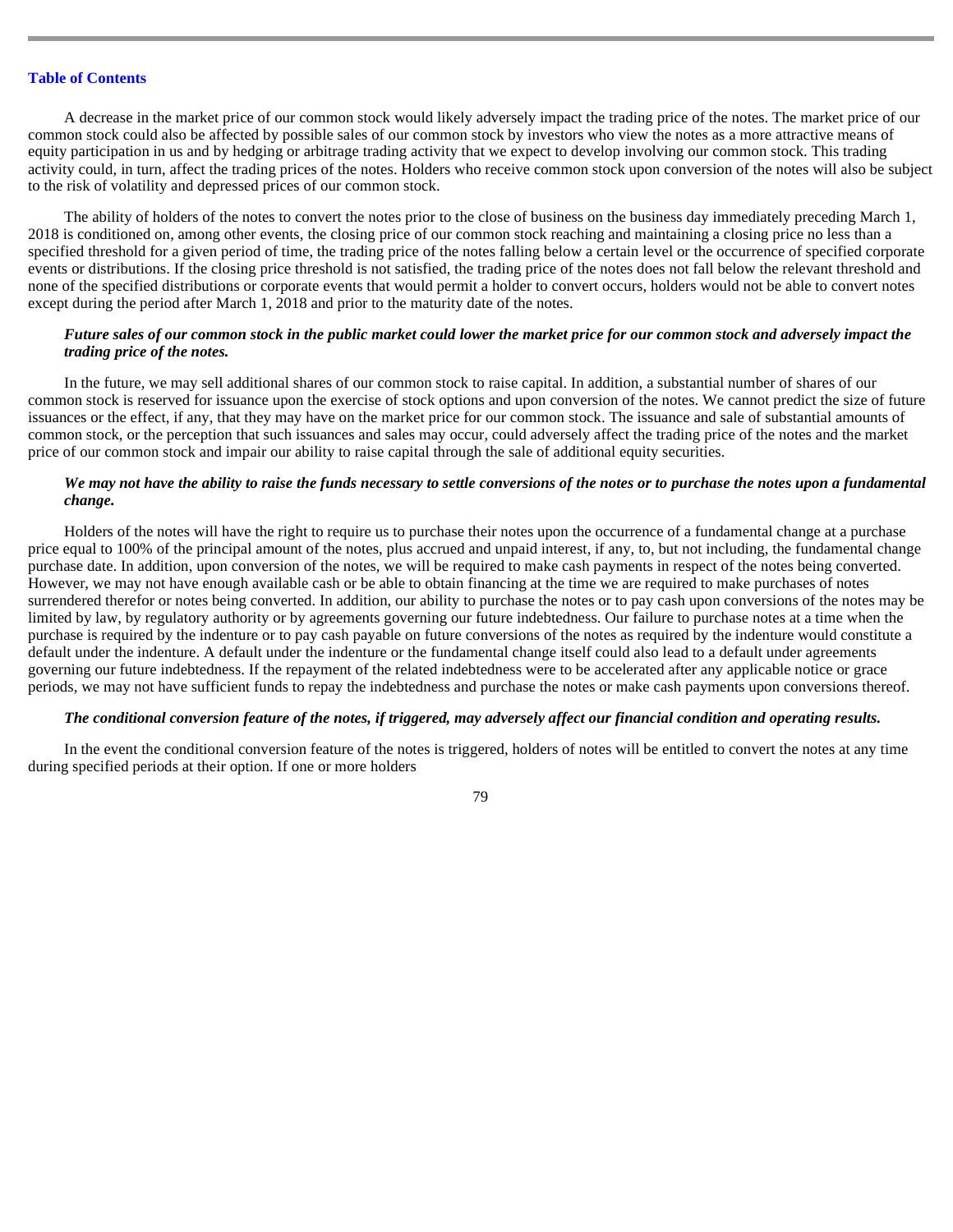elect to convert their notes, we would be required to settle a portion of our conversion obligation through the payment of cash, which could adversely affect our liquidity. In addition, even if holders do not elect to convert their notes, we could be required under applicable accounting rules to reclassify all or a portion of the outstanding principal of the notes as a current rather than long-term liability, which would result in a material reduction of our net working capital.

#### *The conditional conversion feature of the notes could result in a holder of notes receiving less than the value of our common stock into which the notes would otherwise be convertible.*

Prior to the close of business on the business day immediately preceding March 1, 2018, a holder of notes may convert such holder's notes only if specified conditions are met. If the specific conditions for conversion are not met, a holder of notes will not be able to convert such holder's notes, and such holder may not be able to receive the value of the cash and, if applicable, shares of our common stock (subject to our right to deliver cash in lieu of all or a portion of such shares of our common stock) into which the notes would otherwise be convertible.

### *Upon conversion of the notes, a holder of notes may receive less valuable consideration than expected because the value of our common stock may decline after such holder exercises such holder's conversion right but before we settle our conversion obligation.*

Under the notes, a converting holder will be exposed to fluctuations in the value of our common stock during the period from the date such holder surrenders notes for conversion until the date we settle our conversion obligation.

Upon conversion of the notes, the amount of consideration that a holder of notes will receive upon conversion of such holder's notes will be determined by reference to the volume weighted average prices of our common stock for each VWAP trading day in a 20 VWAP trading day observation period. Although the number of shares (if any) that a holder of notes receives upon conversion of such holder's notes with respect to any VWAP trading day during the observation period will be determined based on the volume weighted average price of our common stock on such VWAP trading day, we will not deliver such shares until the third business day following the end of the applicable observation period. Accordingly, if the price of our common stock decreases during this period, the amount and/or value of consideration a holder of notes receives will be adversely affected.

## *The accounting method for convertible debt securities that may be settled in cash, such as the notes, may have a material effect on our reported financial results.*

In May 2008, the Financial Accounting Standards Board, which we refer to as FASB, issued FASB Staff Position No. APB 14-1, Accounting for Convertible Debt Instruments That May Be Settled in Cash Upon Conversion (Including Partial Cash Settlement), which has subsequently been codified as Accounting Standards Codification 470-20, Debt with Conversion and Other Options, which we refer to as ASC 470-20. Under ASC 470-20, an entity must separately account for the liability and equity components of the convertible debt instruments (such as the notes) that may be settled entirely or partially in cash upon conversion in a manner that reflects the issuer's economic interest cost. The effect of ASC 470-20 on the accounting for the notes is that the equity component is required to be included in the additional paid-in capital section of stockholders' equity on our consolidated balance sheet, and the value of the equity component would be treated as original issue discount for purposes of accounting for the debt component of the notes. As a result, we are required to record a greater amount of non-cash interest expense in current periods presented as a result of the amortization of the discounted carrying value of the notes to their face amount over the term of the notes. We report lower net income (or greater net loss) in our financial results because ASC 470-20 requires interest to include both the current period's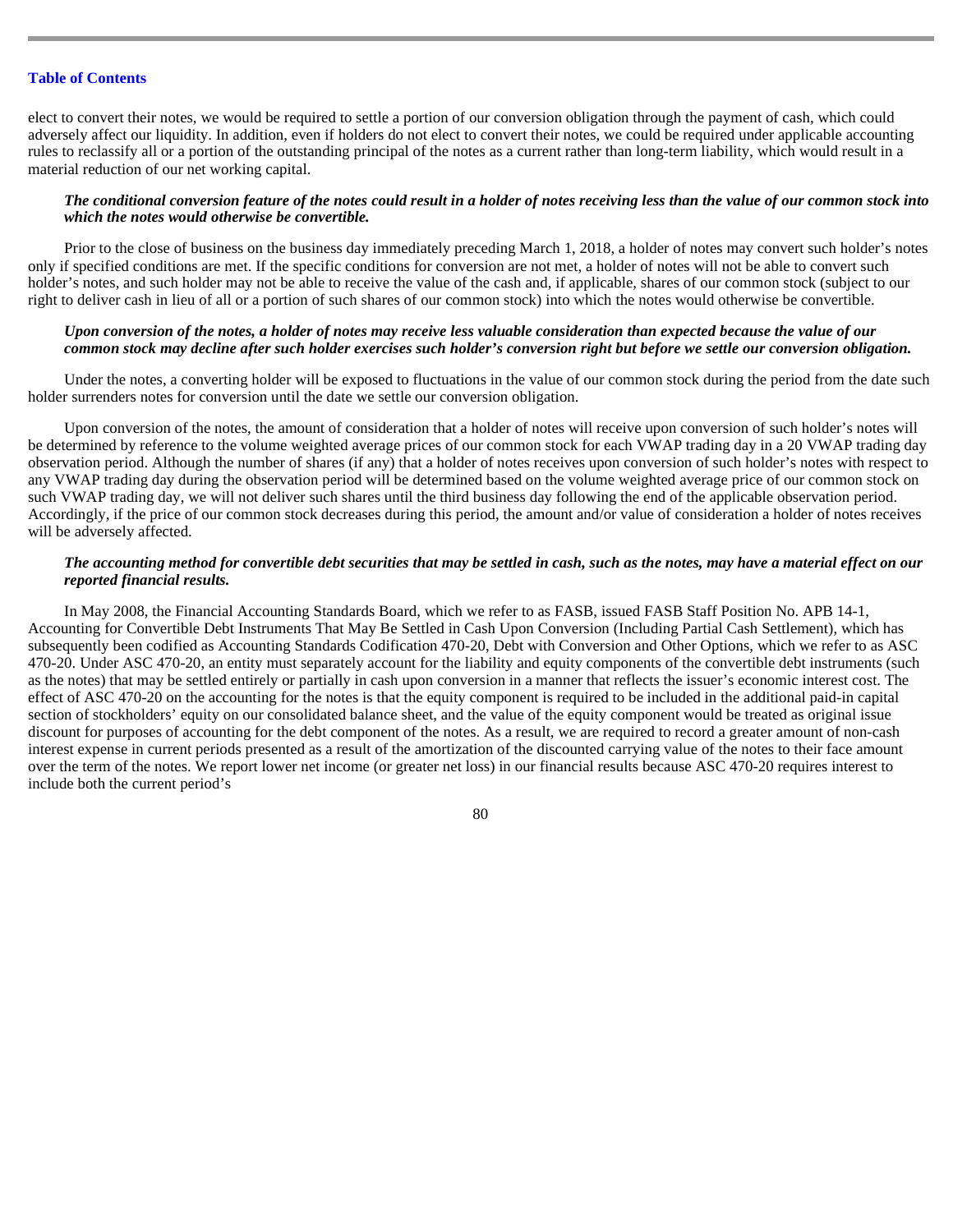amortization of the debt discount and the instrument's coupon interest, which could adversely affect our reported or future financial results, the market price of our common stock and the trading price of the notes.

In addition, convertible debt instruments (such as the notes) that may be settled entirely or partly in cash are currently accounted for utilizing the treasury stock method, the effect of which is that the shares issuable upon conversion of the notes are not included in the calculation of diluted earnings per share except to the extent that the conversion value of the notes exceeds their principal amount. Under the treasury stock method, for diluted earnings per share purposes, the transaction is accounted for as if the number of shares of common stock that would be necessary to settle such excess, if we elected to settle such excess in shares, are issued. We cannot be sure that the accounting standards in the future will continue to permit the use of the treasury stock method. If we are unable to use the treasury stock method in accounting for the shares issuable upon conversion of the notes, then our diluted earnings per share would be adversely affected.

## *Holders of notes are not entitled to any rights with respect to our common stock, but will be subject to all changes made with respect to them.*

Holders of notes are not entitled to any rights with respect to our common stock (including, without limitation, voting rights and rights to receive any dividends or other distributions on our common stock) prior to the last VWAP trading day of the applicable observation period, but holders of notes will be subject to all changes affecting our common stock. For example, if an amendment is proposed to our certificate of incorporation or bylaws requiring stockholder approval and the record date for determining the stockholders of record entitled to vote on the amendment occurs prior to the last VWAP trading day of the applicable observation period such holder will not be entitled to vote on the amendment, although such holder will nevertheless be subject to any changes affecting our common stock.

## *The adjustment to the conversion rate for notes converted in connection with a make-whole fundamental change may not adequately compensate a holder of notes for any lost option value of such holder's notes as a result of such transaction.*

If a make-whole fundamental change, which is a type of fundamental change specified in the indenture, occurs prior to the maturity date, under certain circumstances, we will increase the conversion rate for the notes by a number of additional shares of our common stock for notes converted in connection with such make-whole fundamental change. The increase in the conversion rate will be determined based on the date on which the specified corporate transaction becomes effective and the price paid (or deemed to be paid) per share of our common stock in such transaction. The adjustment to the conversion rate for notes converted in connection with a make-whole fundamental change may not adequately compensate a holder of notes for any lost option value of such holder's notes as a result of such transaction. In addition, if the price of our common stock in the transaction is greater than \$225.00 per share or less than \$92.24 per share (in each case, subject to adjustment), no adjustment will be made to the conversion rate. Moreover, in no event will the conversion rate per \$1,000 principal amount of notes as a result of this adjustment exceed 10.8413, subject to certain adjustments.

Our obligation to increase the conversion rate upon the occurrence of a make-whole fundamental change could be considered a penalty, in which case the enforceability thereof would be subject to general principles of reasonableness and equitable remedies.

## *The fundamental change repurchase feature of the notes may delay or prevent an otherwise beneficial attempt to take over our company.*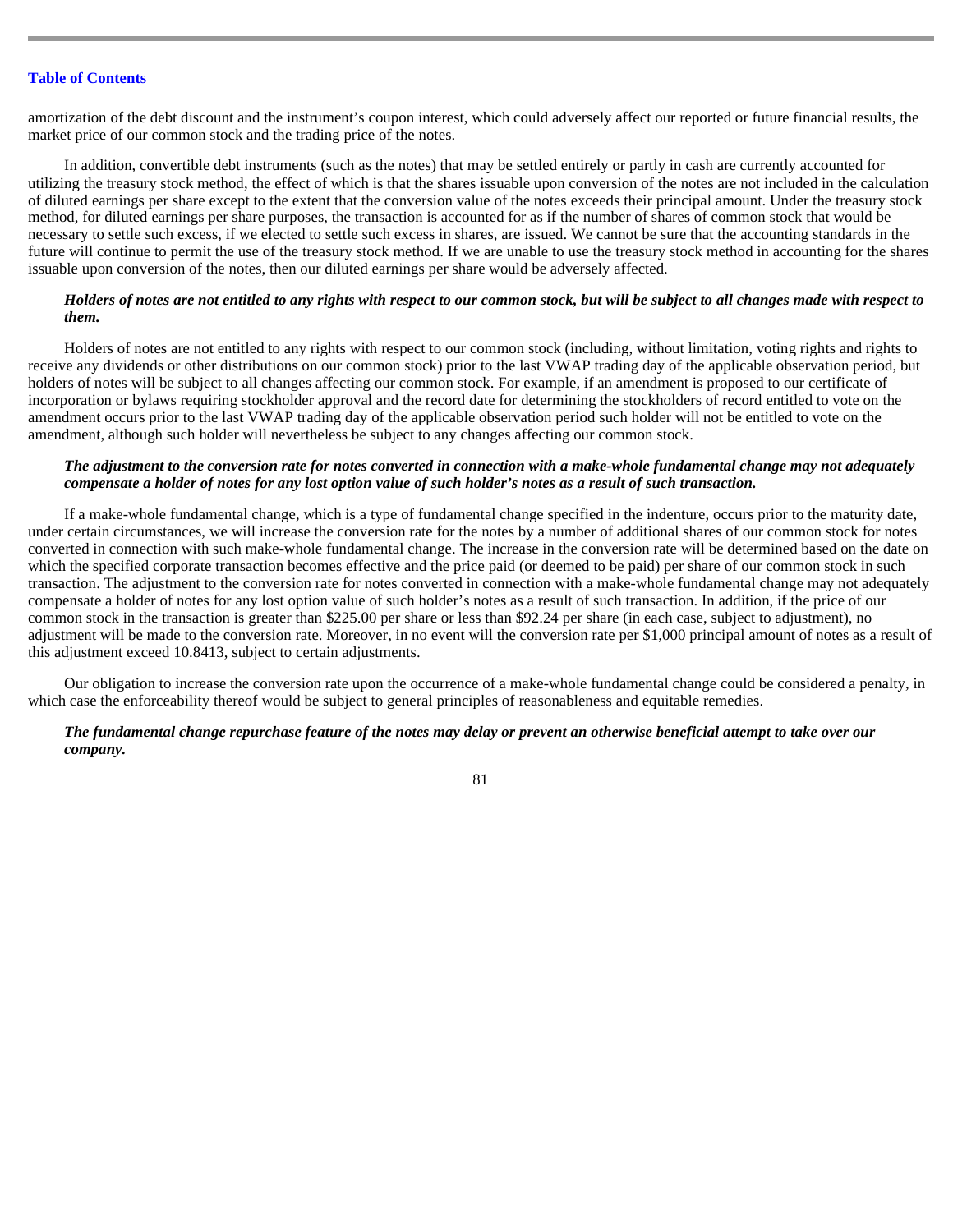The terms of the notes require us to repurchase the notes in the event of a fundamental change. A takeover of our company would trigger an option of the holders of the notes to require us to repurchase the notes. This may have the effect of delaying or preventing a takeover of our company that would otherwise be beneficial to our stockholders or investors in the notes.

#### *The conversion rate of the notes may not be adjusted for all dilutive events.*

The conversion rate of the notes is subject to adjustment for certain events, including, but not limited to, the issuance of certain stock dividends on our common stock, the issuance of certain rights or warrants to holders of our common stock, subdivisions or combinations of our common stock, distributions of capital stock, indebtedness, or assets to holders of our common stock, cash dividends and certain issuer tender or exchange offers. However, the conversion rate will not be adjusted for other events, such as a third-party tender or exchange offer or an issuance of common stock for cash or in connection with an acquisition, that may adversely affect the trading price of the notes or our common stock. We are not restricted from issuing additional common stock during the term of the notes and have no obligation to consider the interests of holders of the notes in deciding whether to issue common stock. An event that adversely affects the value of the notes may occur, and that event may not result in an adjustment to the conversion rate.

#### *We cannot guarantee that there will be an active trading market for the notes.*

Prior to the issuance of the notes, there had been no trading market for the notes, and we have not applied and do not intend to apply to list the notes on any securities exchange or to arrange for quotation on any automated dealer quotation system. Moreover, the underwriters of the note offering who have acted as market makers in the notes following the issuance of the notes may cease their market-making at any time without notice. If the underwriters cease to act as market makers for the notes, we cannot guarantee that another firm or person will make a market in the notes. In addition, the liquidity of the trading market in the notes, and the market price quoted for the notes, may be adversely affected by changes in the overall market for this type of security and by changes in our financial performance or prospects or in the prospects for companies in our industry generally. As a result, we cannot guarantee that there will be an active trading market for the notes. If an active trading market is not maintained, the market price and liquidity of the notes may be adversely affected. In that case a holder of notes may not be able to sell such holder's notes at a particular time or such holder may not be able to sell such holder's notes at a favorable price.

#### *Any adverse rating of the notes may cause their trading price to fall.*

We have not sought and do not intend to seek a rating on the notes. However, if a rating service were to rate the notes and if such rating service were to lower its rating on the notes below the rating initially assigned to the notes or otherwise announces its intention to put the notes on credit watch, the trading price of the notes could decline.

### *A holder of notes may be subject to tax if we make or fail to make certain adjustments to the conversion rate of the notes even though such holder of notes does not receive a corresponding cash distribution.*

The conversion rate of the notes is subject to adjustment in certain circumstances, including the payment of cash dividends. If the conversion rate is adjusted as a result of a distribution that is taxable to our common stockholders, such as a cash dividend, a holder of notes may be deemed to have received a dividend subject to U.S. federal income tax without the receipt of any cash. In addition, a failure to adjust (or to adjust adequately) the conversion rate after an event that increases the proportionate interest of a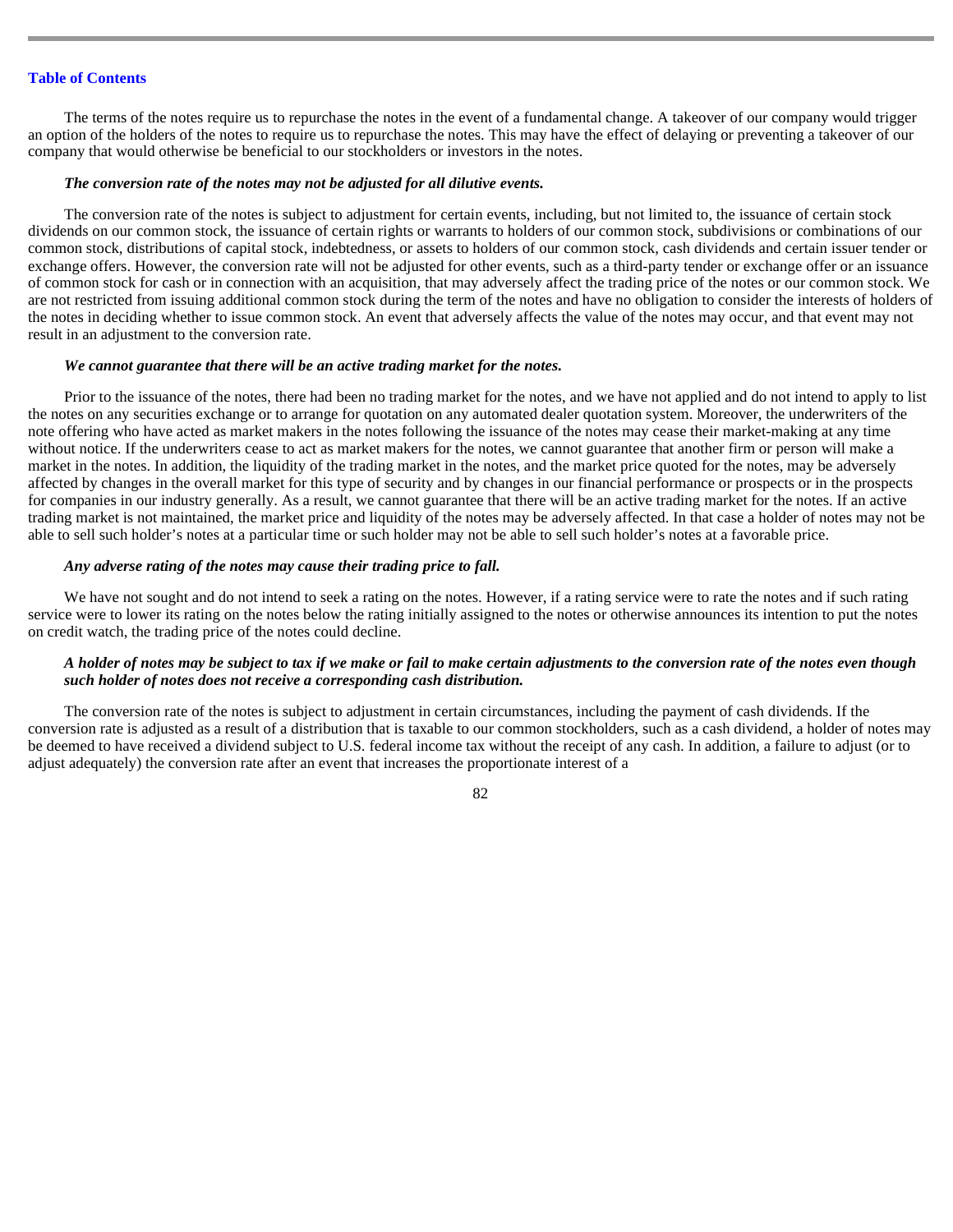holder of notes in us could be treated as a deemed taxable dividend to such holder. If a make-whole fundamental change occurs on or prior to the maturity date, under some circumstances, we will increase the conversion rate for notes converted in connection with the make-whole fundamental change. Such increase may also be treated as a distribution subject to U.S. federal income tax as a dividend. If a holder of notes is a non-United States holder for U.S. federal income tax purposes, any deemed dividend would be subject to U.S. federal withholding tax at a 30% rate, or such lower rate as may be specified by an applicable treaty, which may be set off against subsequent payments on the notes.

## **ITEM 2. UNREGISTERED SALES OF EQUITY SECURITIES AND USE OF PROCEEDS**

None.

#### **ITEM 3. DEFAULT UPON SENIOR SECURITIES**

None.

#### **ITEM 5. OTHER INFORMATION**

Recently, our Board of Directors reviewed the job responsibilities of our senior management. On August 8, 2013, the Board affirmed the positions held by George Blankenship, our Vice President, Worldwide Retail, and Gilbert Passin, our Vice President, OEM and Re-Manufacturing, but determined that they no longer have reporting requirements under Section 16 of the Securities Exchange Act of 1934, as amended, or Section 16. On the same date, the Board also determined that Greg Reichow, our Vice President, Production, and Jerome Guillen, our Vice President, Service and Sales Operations, have reporting requirements under Section 16.

#### **ITEM 6. EXHIBITS**

See Index to Exhibits at end of report.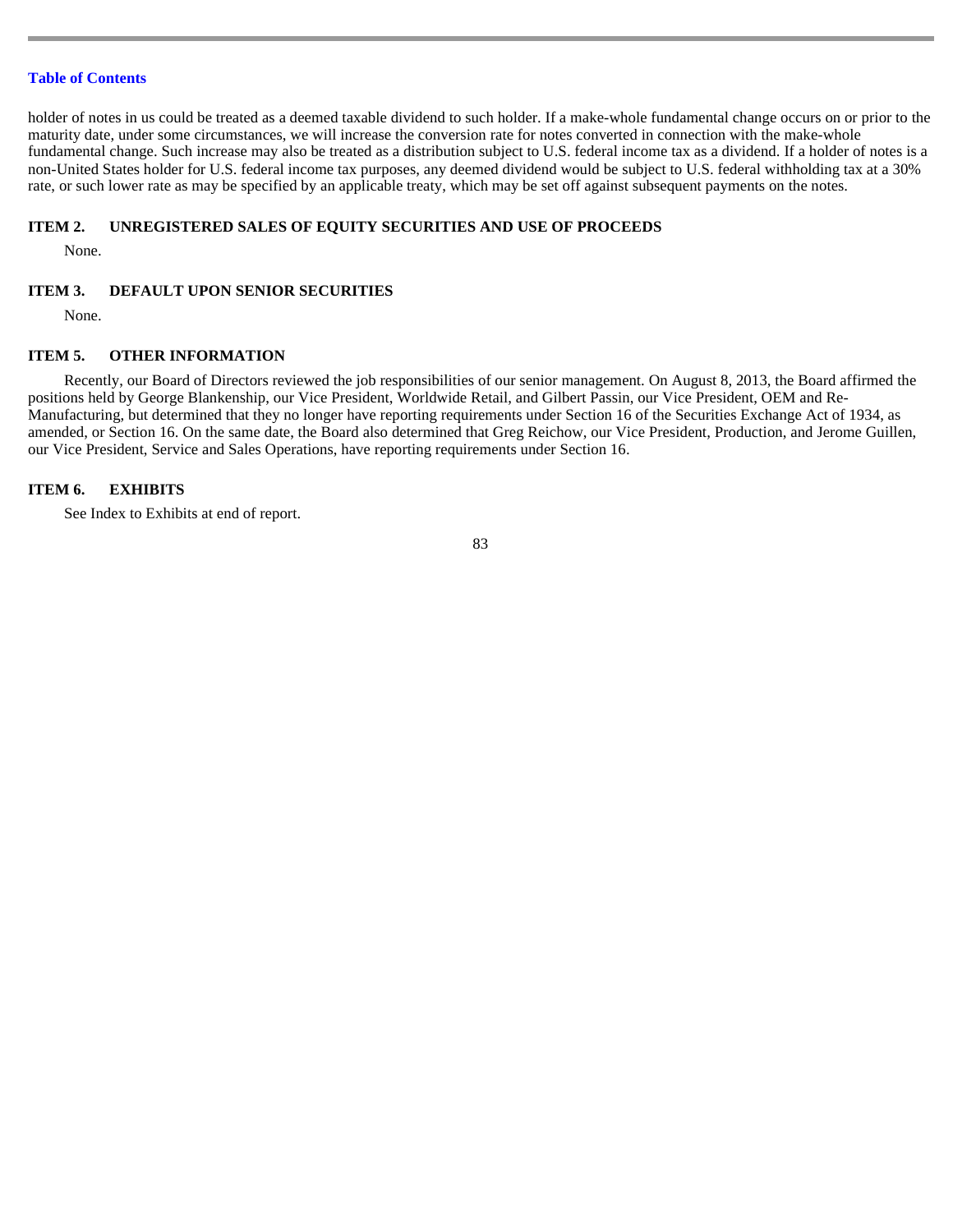## **SIGNATURES**

Pursuant to the requirements of the Securities Exchange Act of 1934, the registrant has duly caused this report to be signed on its behalf by the undersigned, thereunto duly authorized.

Tesla Motors, Inc.

Date: August 8, 2013 /s/ Deepak Ahuja

 Deepak Ahuja Chief Financial Officer (Principal Financial Officer, Principal Accounting Officer and Duly Authorized Officer)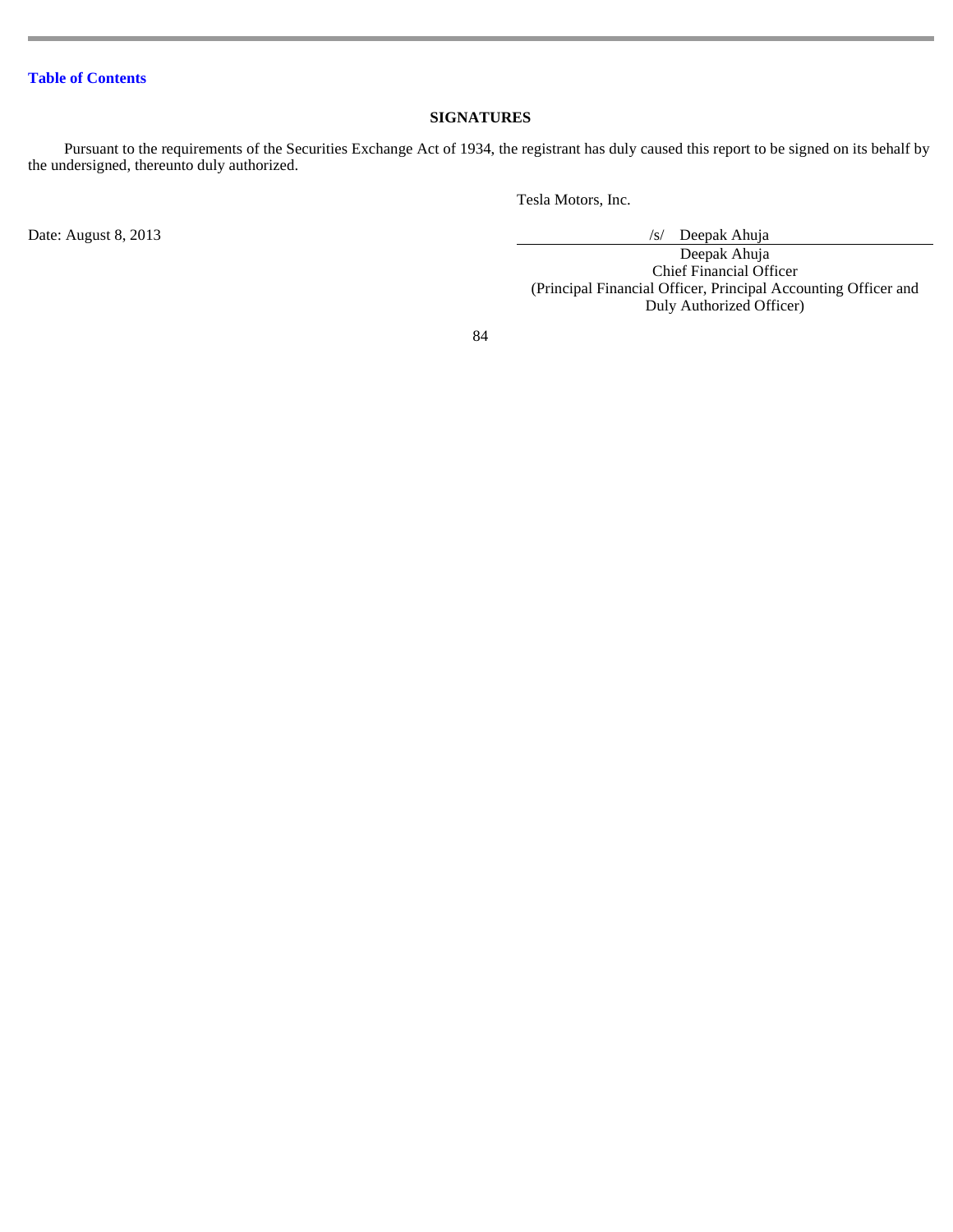## **INDEX TO EXHIBITS**

| <b>Exhibit Description</b>                                                                                                                                                                                                                                                   | Form  | File No.  | Exhibit | <b>Filing Date</b> | Filed<br><b>Herewith</b>         |
|------------------------------------------------------------------------------------------------------------------------------------------------------------------------------------------------------------------------------------------------------------------------------|-------|-----------|---------|--------------------|----------------------------------|
| Sixth Amendment to Fifth Amended and Restated Investors' Rights<br>Agreement, dated as of May 15, 2013 among Tesla Motors, Inc., the Elon<br>Musk Revocable Trust dated July 22, 2003 and certain other holders of the<br>capital stock of Tesla Motors, Inc. named therein. | $8-K$ | 001-34756 | 4.1     | May 20, 2013       |                                  |
| Waiver to Fifth Amended and Restated Investor's Rights Agreement,<br>dated as of May 14, 2013, between Tesla Motors, Inc. and certain holders<br>of the capital stock of Tesla Motors, Inc. named therein.                                                                   | $8-K$ | 001-34756 | 4.2     | May 20, 2013       |                                  |
| Indenture, dated as of May 22, 2013, by and between Tesla Motors, Inc.<br>and U.S. Bank National Association.                                                                                                                                                                | $8-K$ | 001-34756 | 4.1     | May 22, 2013       |                                  |
| First Supplemental Indenture, dated as of May 22, 2013, by and between<br>Tesla Motors, Inc. and U.S. Bank National Association.                                                                                                                                             | $8-K$ | 001-34756 | 4.2     | May 22, 2013       |                                  |
| Form of 1.50% Convertible Senior Note Due June 1, 2018 (included in<br>Exhibit 4.4).                                                                                                                                                                                         | $8-K$ | 001-34756 | 4.3     | May 22, 2013       |                                  |
| Limited Consent and Amendment to the Loan Arrangement and<br>Reimbursement Agreement between the United States Department of<br>Energy and the Registrant dated as of May 14, 2013.                                                                                          | $8-K$ | 001-34756 | 10.1    | May 15, 2013       |                                  |
| Form of Call Option Confirmation.                                                                                                                                                                                                                                            | $8-K$ | 001-34756 | 10.1    | May 22, 2013       |                                  |
| Form of Warrant Confirmation.                                                                                                                                                                                                                                                | $8-K$ | 001-34756 | 10.2    | May 22, 2013       |                                  |
| Rule $13a-14(a)$ / $15(d)-14(a)$ Certification of Principal Executive Officer                                                                                                                                                                                                |       |           |         |                    | X                                |
| Rule $13a-14(a)$ / $15(d)-14(a)$ Certification of Principal Financial Officer                                                                                                                                                                                                |       |           |         |                    | X                                |
| Section 1350 Certifications                                                                                                                                                                                                                                                  |       |           |         |                    |                                  |
| <b>XBRL Instance Document</b>                                                                                                                                                                                                                                                |       |           |         |                    |                                  |
| XBRL Taxonomy Extension Schema Document                                                                                                                                                                                                                                      |       |           |         |                    |                                  |
| XBRL Taxonomy Extension Calculation Linkbase Document                                                                                                                                                                                                                        |       |           |         |                    |                                  |
| XBRL Taxonomy Extension Definition Linkbase Document                                                                                                                                                                                                                         |       |           |         |                    |                                  |
| XBRL Taxonomy Extension Label Linkbase Document                                                                                                                                                                                                                              |       |           |         |                    |                                  |
| XBRL Taxonomy Extension Presentation Linkbase Document                                                                                                                                                                                                                       |       |           |         |                    |                                  |
|                                                                                                                                                                                                                                                                              |       |           |         |                    | <b>Incorporated by Reference</b> |

 $\ast$ \* Furnished herewith<br>\*\* XBRL (Extensible I

\*\* XBRL (Extensible Business Reporting Language) information is furnished and not filed or a part of a registration statement or prospectus for purposes of sections 11 or 12 of the Securities Act of 1933, is deemed not filed for purposes of section 18 of the Securities Exchange Act of 1934, and otherwise is not subject to liability under these sections.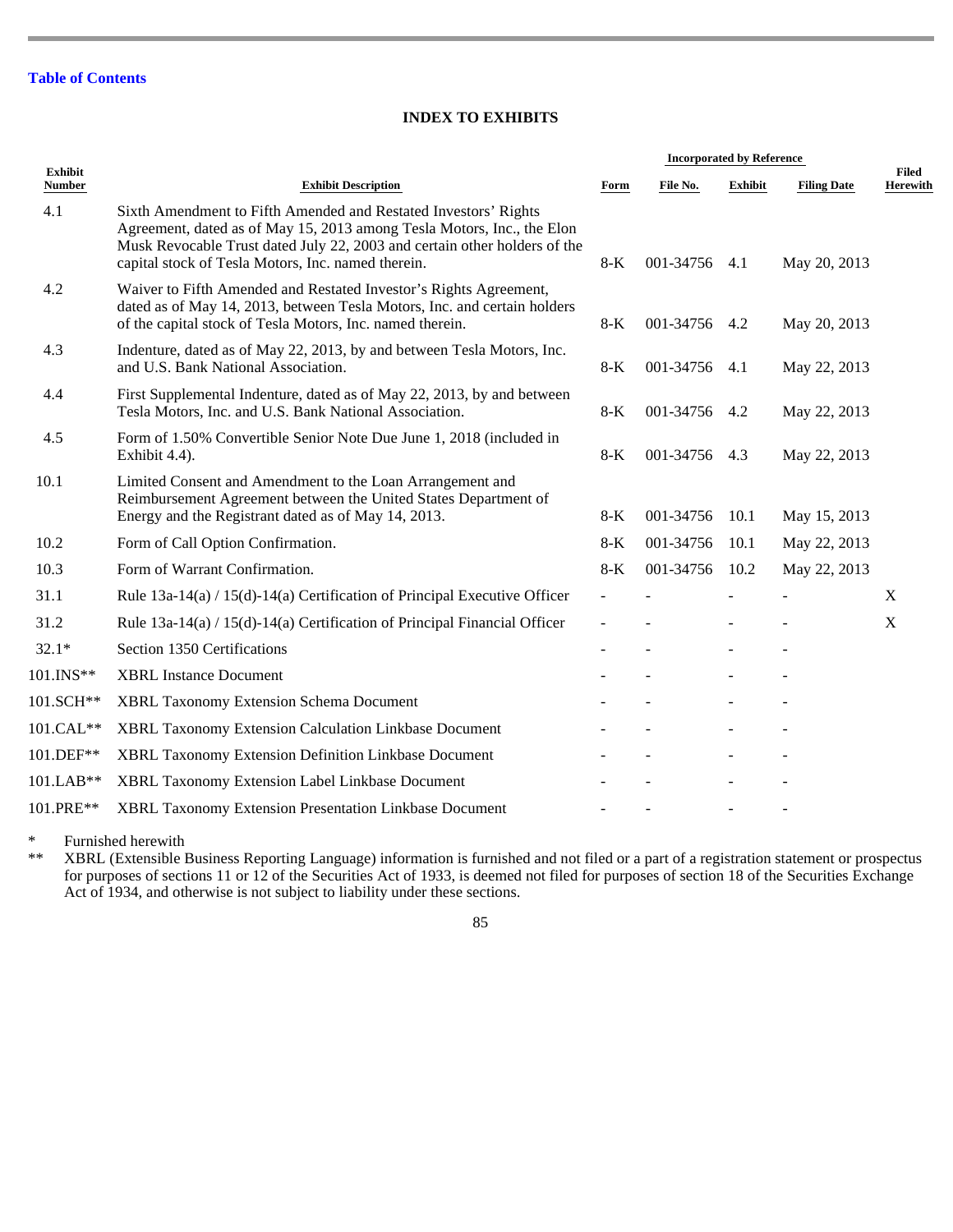## **EXHIBIT 31.1**

## **RULE 13a-14(a)/15d-14(a) CERTIFICATION**

I, Elon Musk, certify that:

- 1. I have reviewed this Quarterly Report on Form 10-Q of Tesla Motors, Inc.;
- 2. Based on my knowledge, this report does not contain any untrue statement of a material fact or omit to state a material fact necessary to make the statements made, in light of the circumstances under which such statements were made, not misleading with respect to the period covered by this report;
- 3. Based on my knowledge, the financial statements, and other financial information included in this report, fairly present in all material respects the financial condition, results of operations and cash flows of the registrant as of, and for, the periods presented in this report;
- 4. The registrant's other certifying officer and I are responsible for establishing and maintaining disclosure controls and procedures (as defined in Exchange Act Rules 13a-15(e) and 15d-15(e)) and internal control over financial reporting (as defined in Exchange Act Rules 13a-15(f) and 15d-15(f)) for the registrant and have:
	- (a) Designed such disclosure controls and procedures, or caused such disclosure controls and procedures to be designed under our supervision, to ensure that material information relating to the registrant, including its consolidated subsidiaries, is made known to us by others within those entities, particularly during the period in which this report is being prepared;
	- (b) Designed such internal control over financial reporting, or caused such internal control over financial reporting to be designed under our supervision, to provide reasonable assurance regarding the reliability of financial reporting and the preparation of financial statements for external purposes in accordance with generally accepted accounting principles;
	- (c) Evaluated the effectiveness of the registrant's disclosure controls and procedures and presented in this report our conclusions about the effectiveness of the disclosure controls and procedures, as of the end of the period covered by this report based on such evaluation; and
	- (d) Disclosed in this report any change in the registrant's internal control over financial reporting that occurred during the registrant's most recent fiscal quarter (the registrant's fourth fiscal quarter in the case of an annual report) that has materially affected, or is reasonably likely to materially affect, the registrant's internal control over financial reporting; and
- 5. The registrant's other certifying officer and I have disclosed, based on our most recent evaluation of internal control over financial reporting, to the registrant's auditors and the audit committee of the registrant's Board of Directors (or persons performing the equivalent functions):
	- (a) All significant deficiencies and material weaknesses in the design or operation of internal control over financial reporting which are reasonably likely to adversely affect the registrant's ability to record, process, summarize and report financial information; and
	- (b) Any fraud, whether or not material, that involves management or other employees who have a significant role in the registrant's internal control over financial reporting.

Date: August 8, 2013

/s/ Elon Musk

Elon Musk Chief Executive Officer (Principal Executive Officer)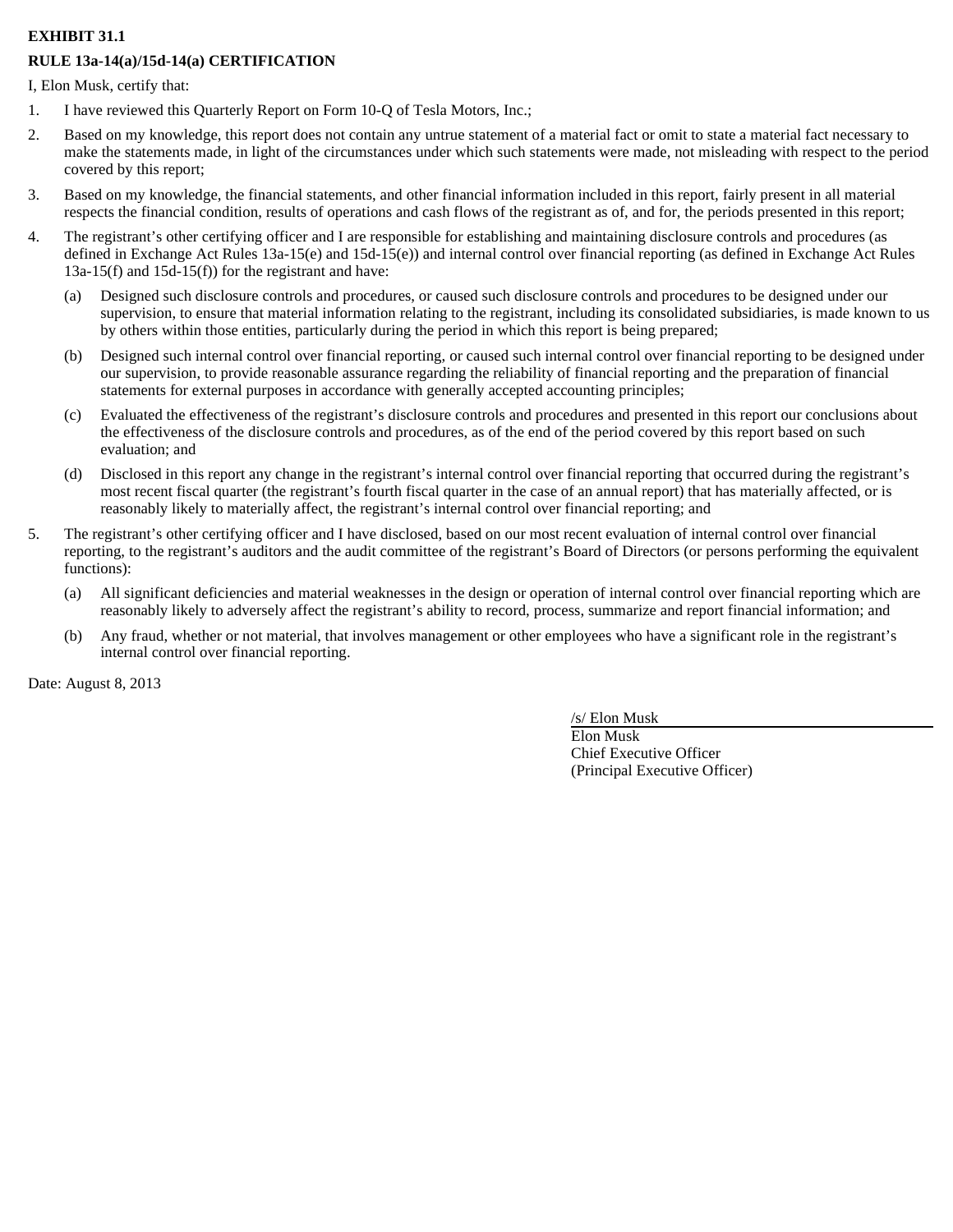## **EXHIBIT 31.2**

# **RULE 13a-14(a)/15d-14(a) CERTIFICATION**

I, Deepak Ahuja, certify that:

- 1. I have reviewed this Quarterly Report on Form 10-Q of Tesla Motors, Inc.;
- 2. Based on my knowledge, this report does not contain any untrue statement of a material fact or omit to state a material fact necessary to make the statements made, in light of the circumstances under which such statements were made, not misleading with respect to the period covered by this report;
- 3. Based on my knowledge, the financial statements, and other financial information included in this report, fairly present in all material respects the financial condition, results of operations and cash flows of the registrant as of, and for, the periods presented in this report;
- 4. The registrant's other certifying officer and I are responsible for establishing and maintaining disclosure controls and procedures (as defined in Exchange Act Rules 13a-15(e) and 15d-15(e)) and internal control over financial reporting (as defined in Exchange Act Rules 13a-15(f) and 15d-15(f)) for the registrant and have:
	- (a) Designed such disclosure controls and procedures, or caused such disclosure controls and procedures to be designed under our supervision, to ensure that material information relating to the registrant, including its consolidated subsidiaries, is made known to us by others within those entities, particularly during the period in which this report is being prepared;
	- (b) Designed such internal control over financial reporting, or caused such internal control over financial reporting to be designed under our supervision, to provide reasonable assurance regarding the reliability of financial reporting and the preparation of financial statements for external purposes in accordance with generally accepted accounting principles;
	- (c) Evaluated the effectiveness of the registrant's disclosure controls and procedures and presented in this report our conclusions about the effectiveness of the disclosure controls and procedures, as of the end of the period covered by this report based on such evaluation; and
	- (d) Disclosed in this report any change in the registrant's internal control over financial reporting that occurred during the registrant's most recent fiscal quarter (the registrant's fourth fiscal quarter in the case of an annual report) that has materially affected, or is reasonably likely to materially affect, the registrant's internal control over financial reporting; and
- 5. The registrant's other certifying officer and I have disclosed, based on our most recent evaluation of internal control over financial reporting, to the registrant's auditors and the audit committee of the registrant's Board of Directors (or persons performing the equivalent functions):
	- (a) All significant deficiencies and material weaknesses in the design or operation of internal control over financial reporting which are reasonably likely to adversely affect the registrant's ability to record, process, summarize and report financial information; and
	- (b) Any fraud, whether or not material, that involves management or other employees who have a significant role in the registrant's internal control over financial reporting.

Date: August 8, 2013 /s/ Deepak Ahuja

 Deepak Ahuja Chief Financial Officer (Principal Financial Officer)